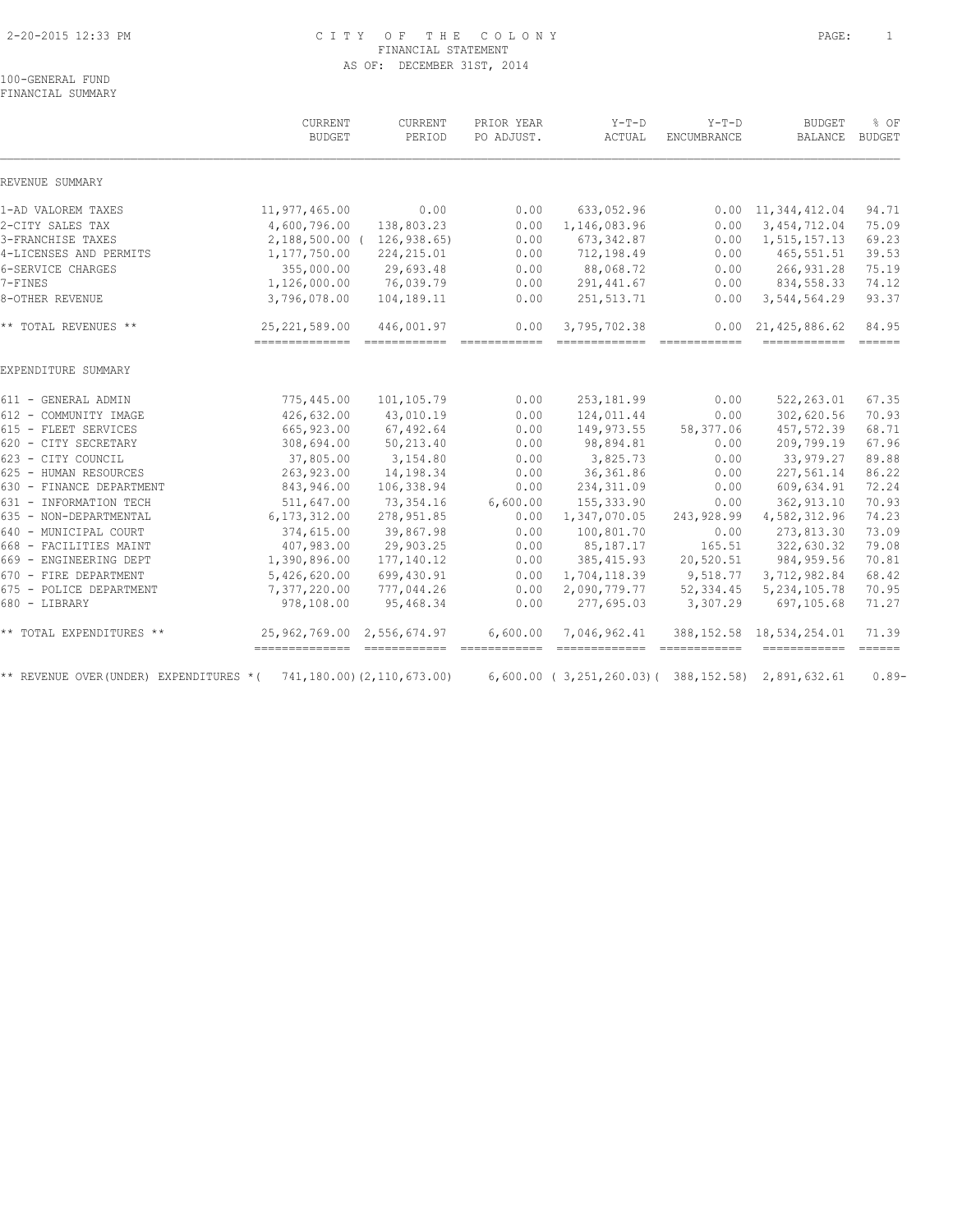### 2-20-2015 12:33 PM C I T Y O F T H E C O L O N Y PAGE: 2 FINANCIAL STATEMENT AS OF: DECEMBER 31ST, 2014

100-GENERAL FUND

REVENUES

|        |                              | CURRENT<br><b>BUDGET</b>   | <b>CURRENT</b><br>PERIOD | PRIOR YEAR<br>PO ADJUST. | $Y-T-D$<br>ACTUAL | $Y-T-D$<br>ENCUMBRANCE | <b>BUDGET</b><br><b>BALANCE</b> | % OF<br><b>BUDGET</b> |
|--------|------------------------------|----------------------------|--------------------------|--------------------------|-------------------|------------------------|---------------------------------|-----------------------|
|        | 1-AD VALOREM TAXES           |                            |                          |                          |                   |                        |                                 |                       |
| 410000 | CURRENT PROPERTY TAXES       | 11,898,465.00              | 0.00                     | 0.00                     | 592,645.12        |                        | $0.00 \quad 11,305,819.88$      | 95.02                 |
| 410010 | RENDITION PENALTY REVENUE    | 2,000.00                   | 0.00                     | 0.00                     | 247.71            | 0.00                   | 1,752.29                        | 87.61                 |
| 410500 | DELINQUENT PROPERTY TAX      | 25,000.00                  | 0.00                     | $0.00$ (                 | 32, 119.86        | 0.00                   | 57,119.86                       | 228.48                |
| 410600 | AG ROLLBACK REVENUE          | 2,000.00                   | 0.00                     | 0.00                     | 66, 213.22        | $0.00$ (               | 64, 213. 22) 210. 66-           |                       |
| 411000 | PENALTY AND INTEREST         | 50,000.00                  | 0.00                     | 0.00                     | 6,066.77          | 0.00                   | 43,933.23                       | 87.87                 |
|        | TOTAL 1-AD VALOREM TAXES     | 11,977,465.00              | 0.00                     | 0.00                     | 633,052.96        |                        | $0.00 \quad 11,344,412.04$      | 94.71                 |
|        | 2-CITY SALES TAX             |                            |                          |                          |                   |                        |                                 |                       |
| 420000 | CITY SALES TAX REVENUE       | 4,600,796.00               | 138,803.23               | 0.00                     | 1,146,083.96      | 0.00                   | 3, 454, 712.04                  | 75.09                 |
|        | TOTAL 2-CITY SALES TAX       | 4,600,796.00               | 138,803.23               | 0.00                     | 1,146,083.96      | 0.00                   | 3, 454, 712.04                  | 75.09                 |
|        | 3-FRANCHISE TAXES            |                            |                          |                          |                   |                        |                                 |                       |
| 430000 | ELECTRIC FRANCHISE FEES      | 1,159,000.00               | 0.00                     | 0.00                     | 373,602.48        | 0.00                   | 785,397.52                      | 67.77                 |
| 431000 | NATURAL GAS FRANCHISE FEES   | 125,000.00                 | 0.00                     | 0.00                     | 15,954.15         | 0.00                   | 109,045.85                      | 87.24                 |
| 432000 | TELEPHONE FRANCHISE FEES     | 175,000.00                 | 2,425.04                 | 0.00                     | 45,261.71         | 0.00                   | 129,738.29                      | 74.14                 |
| 433000 | PEG FEES                     | 60,000.00                  | 0.00                     | 0.00                     | 24, 212.19        | 0.00                   | 35,787.81                       | 59.65                 |
| 433100 | VIDEO SERVICE FRANCHISE FEES | 420,000.00                 | 0.00                     | 0.00                     | 131, 410.25       | 0.00                   | 288,589.75                      | 68.71                 |
| 434000 | RESIDENTIAL SANITATION REVEN |                            | 160,000.00 ( 129,363.69) | 0.00                     | 43,178.47         | 0.00                   | 116,821.53                      | 73.01                 |
| 434100 | COMMERCIAL SANITATION REVENU | 89,500.00                  | 0.00                     | 0.00                     | 39,723.62         | 0.00                   | 49,776.38                       | 55.62                 |
|        | TOTAL 3-FRANCHISE TAXES      | 2,188,500.00 ( 126,938.65) |                          | 0.00                     | 673, 342.87       | 0.00                   | 1,515,157.13                    | 69.23                 |
|        | 4-LICENSES AND PERMITS       |                            |                          |                          |                   |                        |                                 |                       |
| 440100 | CODE ENFORCEMENT FEES        | 26,000.00                  | 2,944.25                 | 0.00                     | 5,341.25          | 0.00                   | 20,658.75                       | 79.46                 |
| 440510 | ENGINEERING INSP OVERTIME FE | 0.00                       | 920.00                   | 0.00                     | 2,200.00          | 0.00(                  | 2, 200.00                       | 0.00                  |
| 441000 | RECREATION PROGRAM REVENUE   | 0.00                       | 0.00                     | $0.00$ (                 | 20.00             | 0.00                   | 20.00                           | 0.00                  |
| 443000 | BUILDING PERMITS - NEW HOMES | 490,000.00                 | 22,291.79                | 0.00                     | 67,480.32         | 0.00                   | 422,519.68                      | 86.23                 |
| 443500 | COMMERCIAL PERMITS           | 150,000.00                 | 95,687.66                | 0.00                     | 189,788.73        | $0.00$ (               | 39,788.73)                      | $26.53-$              |
| 443510 | FLOODPLAIN DEVELOPMENT PERMI | 800.00                     | 0.00                     | 0.00                     | 1,000.00          | $0.00$ (               | 200.00                          | $25.00 -$             |
| 443520 | GRADING PERMIT               | 1,000.00                   | 200.00                   | 0.00                     | 3,885.29          | 0.00(                  | 2,885.29) 288.53-               |                       |
| 443601 | INSPECTION - DEVELOPER FEES  | 100,000.00                 | 1,379.91                 | 0.00                     | 149,578.77        | 0.00(                  | 49,578.77)                      | $49.58 -$             |
| 444000 | BUILDING PERMITS - OTHER     | 250,000.00                 | 59,787.23                | 0.00                     | 216,622.19        | 0.00                   | 33, 377.81                      | 13.35                 |
| 444500 | CERTIFICATE OF OCCUPANCY     | 5,000.00                   | 325.00                   | 0.00                     | 1,300.00          | 0.00                   | 3,700.00                        | 74.00                 |
| 445000 | ZONING FEES                  | 6,000.00                   | 1,080.00                 | 0.00                     | 4,180.00          | 0.00                   | 1,820.00                        | 30.33                 |
| 445500 | FIRE FEES                    | 15,000.00                  | 650.00                   | 0.00                     | 6,826.60          | 0.00                   | 8,173.40                        | 54.49                 |
| 445600 | PLATTING FEES                | 20,000.00                  | 0.00                     | 0.00                     | 15,437.00         | 0.00                   | 4,563.00                        | 22.82                 |
| 446000 | ADOPTION FEES                | 3,200.00                   | 260.00                   | 0.00                     | 1,040.00          | 0.00                   | 2,160.00                        | 67.50                 |
| 446001 | SHELTERING FEES              | 2,000.00                   | 70.00                    | 0.00                     | 225.00            | 0.00                   | 1,775.00                        | 88.75                 |
| 446002 | IMPOUND FEES                 | 10,000.00                  | 595.00                   | 0.00                     | 1,690.00          | 0.00                   | 8,310.00                        | 83.10                 |
| 446003 | RELEASE OF OWNERSHIP         | 3,000.00                   | 400.00                   | 0.00                     | 740.00            | 0.00                   | 2,260.00                        | 75.33                 |
| 446004 | VOLUNTARY REGISTRATION FEES  | 100.00                     | 0.00                     | 0.00                     | 10.00             | 0.00                   | 90.00                           | 90.00                 |
| 446005 | EUTHANASIA FEES              | 1,000.00                   | 100.00                   | 0.00                     | 200.00            | 0.00                   | 800.00                          | 80.00                 |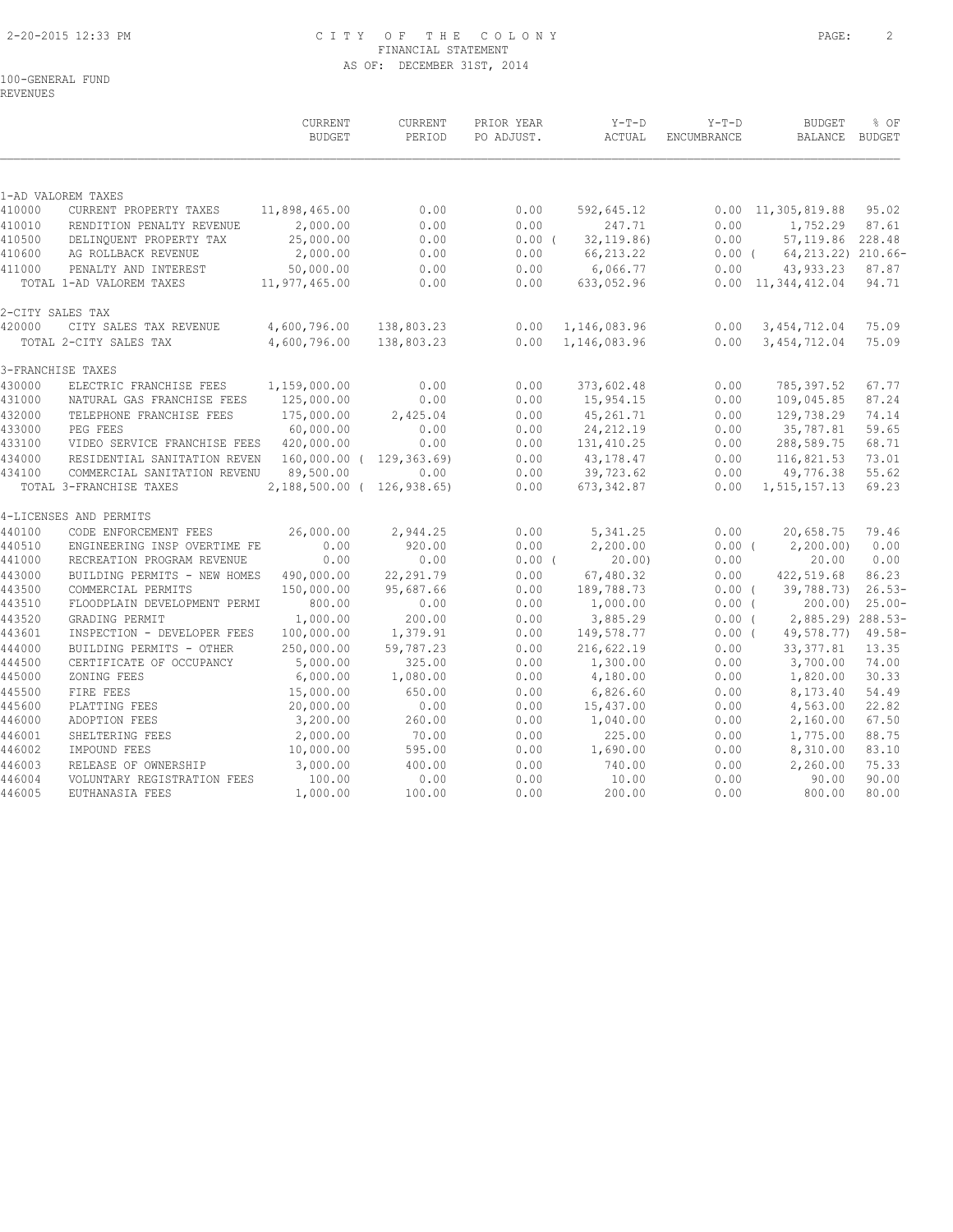### 2-20-2015 12:33 PM C I T Y O F T H E C O L O N Y PAGE: 3 FINANCIAL STATEMENT AS OF: DECEMBER 31ST, 2014

REVENUES

|                  |                                     | CURRENT<br><b>BUDGET</b> | CURRENT<br>PERIOD  | PRIOR YEAR<br>PO ADJUST. | $Y-T-D$<br>ACTUAL     | $Y-T-D$<br>ENCUMBRANCE | <b>BUDGET</b><br><b>BALANCE</b> | % OF<br><b>BUDGET</b> |
|------------------|-------------------------------------|--------------------------|--------------------|--------------------------|-----------------------|------------------------|---------------------------------|-----------------------|
| 446006           | RABIES TEST FEES                    | 150.00                   | 0.00               | 0.00                     | 0.00                  | 0.00                   | 150.00                          | 100.00                |
| 446007           | PRIVATE CREMATION FEES              | 200.00                   | 0.00               | 0.00                     | 0.00                  | 0.00                   | 200.00                          | 100.00                |
| 446008           | ANIMAL REMAINS REMOVAL FEES         | 100.00                   | 0.00               | 0.00                     | 0.00                  | 0.00                   | 100.00                          | 100.00                |
| 446010           | SHELTER QUARANTINE FEE              | 3,000.00                 | 400.00             | 0.00                     | 600.00                | 0.00                   | 2,400.00                        | 80.00                 |
| 446500           | INCINERATOR REVENUE                 | 1,000.00                 | 125.00             | 0.00                     | 325.00                | 0.00                   | 675.00                          | 67.50                 |
| 447000           | SOLICITORS PERMITS                  | 1,200.00                 | 110.00             | 0.00                     | 110.00                | 0.00                   | 1,090.00                        | 90.83                 |
| 448000           | HEALTH PERMITS                      | 82,000.00                | 36,209.17          | 0.00                     | 42, 418.34            | 0.00                   | 39,581.66                       | 48.27                 |
| 449000           | ALCOHOL PERMITS                     | 7,000.00                 | 680.00             | 0.00                     | 1,220.00              | 0.00                   | 5,780.00                        | 82.57                 |
|                  | TOTAL 4-LICENSES AND PERMITS        | 1, 177, 750.00           | 224, 215.01        | 0.00                     | 712,198.49            | 0.00                   | 465,551.51                      | 39.53                 |
| 5-AQUATIC PARK   |                                     |                          |                    |                          |                       |                        |                                 |                       |
|                  | 6-SERVICE CHARGES                   |                          |                    |                          |                       |                        |                                 |                       |
| 460000           | AMBULANCE CALLS                     | 325,000.00               | 25,520.80          | 0.00                     | 79,552.65             | 0.00                   | 245, 447.35                     | 75.52                 |
| 460100           | AMBULANCE SUBSCRIPTION REVEN        | 15,000.00                | 1,415.18           | 0.00                     | 4,248.97              | 0.00                   | 10,751.03                       | 71.67                 |
| 461000           | SERVICE LIENS                       | 15,000.00                | 2,757.50           | 0.00                     | 4,267.10              | 0.00                   | 10,732.90                       | 71.55                 |
|                  | TOTAL 6-SERVICE CHARGES             | 355,000.00               | 29,693.48          | 0.00                     | 88,068.72             | 0.00                   | 266, 931.28                     | 75.19                 |
| 7-FINES          |                                     |                          |                    |                          |                       |                        |                                 |                       |
| 470000           | MUNICIPAL COURT                     | 1,120,000.00             | 75,453.55          | 0.00                     | 243, 461.10           | 0.00                   | 876,538.90                      | 78.26                 |
| 470050           | CHILD SAFETY FUND                   | 0.00                     | 0.00               | 0.00                     | 46,326.13             | $0.00$ (               | 46, 326.13)                     | 0.00                  |
| 471000           | LIBRARY                             | 6,000.00                 | 586.24             | 0.00                     | 1,654.44              | 0.00                   | 4,345.56                        | 72.43                 |
|                  | TOTAL 7-FINES                       | 1,126,000.00             | 76,039.79          | 0.00                     | 291, 441.67           | 0.00                   | 834, 558.33                     | 74.12                 |
| 8-OTHER REVENUE  |                                     |                          |                    |                          |                       |                        |                                 |                       |
| 480000           | INTEREST INCOME                     | 10,000.00                | 719.00             | 0.00                     | 1,934.63              | 0.00                   | 8,065.37                        | 80.65                 |
| 481000           | MIXED BEVERAGE TAX                  | 70,000.00                | 0.00               | 0.00                     | 52,051.74             | 0.00                   | 17,948.26                       | 25.64                 |
| 481500           | <b>AUCTION PROCEEDS</b>             | 10,000.00                | 0.00               | 0.00                     | 0.00                  | 0.00                   | 10,000.00                       | 100.00                |
| 481550           | TOWER RENTAL FEES                   | 251,557.00               | 14,703.75          | 0.00                     | 56,581.25             | 0.00                   | 194, 975.75                     | 77.51                 |
| 481552           | NFM RENT - ANNEX BLDG               | 15,650.00                | 0.00               | 0.00                     | 7,825.00              | 0.00                   | 7,825.00                        | 50.00                 |
| 482000           | MISCELLANEOUS REVENUE               | 20,000.00                | 40.16              | 0.00                     | 29,620.09             | $0.00$ (               | 9,620.09                        | $48.10 -$             |
| 482200           | FEDERAL POLICE GRANT REVENUE        | 1,000.00                 | 0.00               | 0.00                     | 0.00                  | 0.00                   | 1,000.00 100.00                 |                       |
| 482210           | LISD GRANT REVENUE                  | 75,000.00                | 83,805.50          | 0.00                     | 83,805.50             | $0.00$ (               | 8,805.50                        | $11.74-$              |
| 482400           | INSURANCE REIMBURSEMENT             | 1,000.00                 | 0.00               | 0.00                     | 0.00                  | 0.00                   | 1,000.00 100.00                 |                       |
| 482500<br>482515 | POLICE REPORT REVENUE<br>ALARM FEES | 4,000.00<br>32,000.00    | 510.70<br>4,410.00 | 0.00<br>0.00             | 1,203.00<br>11,055.00 | 0.00<br>0.00           | 2,797.00<br>20,945.00           | 69.93<br>65.45        |
|                  |                                     |                          |                    |                          |                       |                        |                                 |                       |
| 483000           | COUNTY LIBRARY                      | 39,750.00<br>21,000.00   | 0.00               | 0.00<br>0.00             | 7,437.50<br>0.00      | 0.00<br>0.00           | 32, 312.50                      | 81.29<br>100.00       |
| 483400<br>483600 | COUNTY AMBULANCE<br>COUNTY FIRE     | 10,000.00                | 0.00<br>0.00       | 0.00                     | 0.00                  | 0.00                   | 21,000.00<br>10,000.00          | 100.00                |
| 489001           | TRANSFER IN - UTILITY FUND          | 2,322,406.00             | 0.00               | 0.00                     | 0.00                  | 0.00                   | 2,322,406.00                    | 100.00                |
| 489005           | TRANSFER IN - CHILD SAFETY F        | 20,000.00                | 0.00               | 0.00                     | 0.00                  | 0.00                   | 20,000.00                       | 100.00                |
| 489007           | TRANSFER IN - STORM WTR UTIL        | 250,000.00               | 0.00               | 0.00                     | 0.00                  | 0.00                   | 250,000.00                      | 100.00                |
| 489054           | TRANSFER IN - ECONOMIC DEVEL        | 22,715.00                | 0.00               | 0.00                     | 0.00                  | 0.00                   | 22,715.00                       | 100.00                |
| 489082           | TRANSFER IN - SPEC CAPT PROJ        | 620,000.00               | 0.00               | 0.00                     | 0.00                  | 0.00                   | 620,000.00                      | 100.00                |
|                  | TOTAL 8-OTHER REVENUE               | 3,796,078.00             | 104,189.11         | 0.00                     | 251,513.71            | 0.00                   | 3,544,564.29                    | 93.37                 |
|                  |                                     |                          |                    |                          |                       |                        |                                 |                       |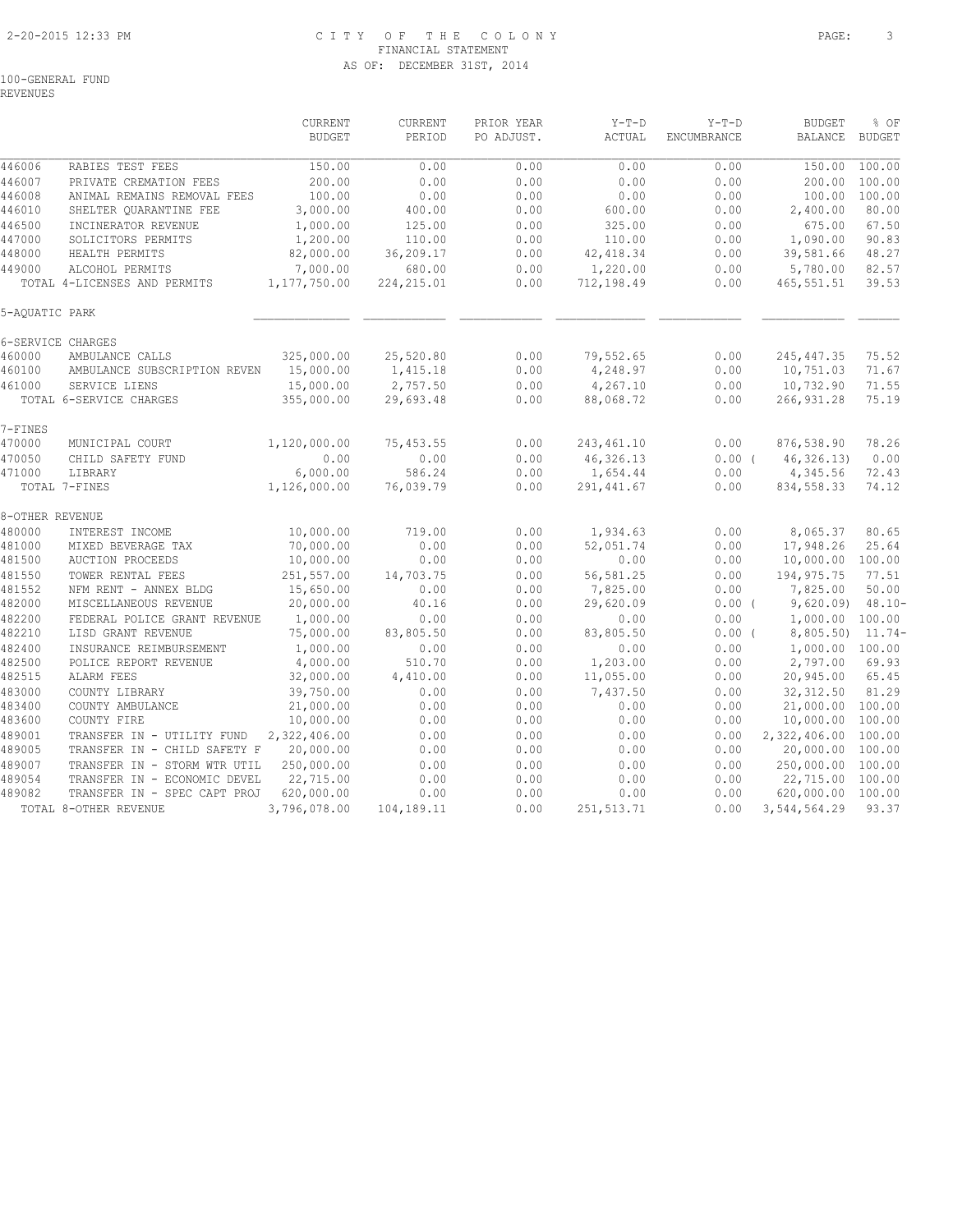### 2-20-2015 12:33 PM C I T Y O F T H E C O L O N Y PAGE: 4 FINANCIAL STATEMENT AS OF: DECEMBER 31ST, 2014

100-GENERAL FUND REVENUES

| --------             | CURRENT         | CURRENT    | PRIOR YEAR | $Y-T-D$               | $Y-T-D$     | BUDGET                                 | 8 OF   |
|----------------------|-----------------|------------|------------|-----------------------|-------------|----------------------------------------|--------|
|                      | BUDGET          | PERIOD     | PO ADJUST. | ACTUAL                | ENCUMBRANCE | BALANCE                                | BUDGET |
| ** TOTAL REVENUES ** | 25, 221, 589.00 | 446,001.97 |            | $0.00$ $3,795,702.38$ |             | $0.00 \quad 21,425,886.62 \quad 84.95$ |        |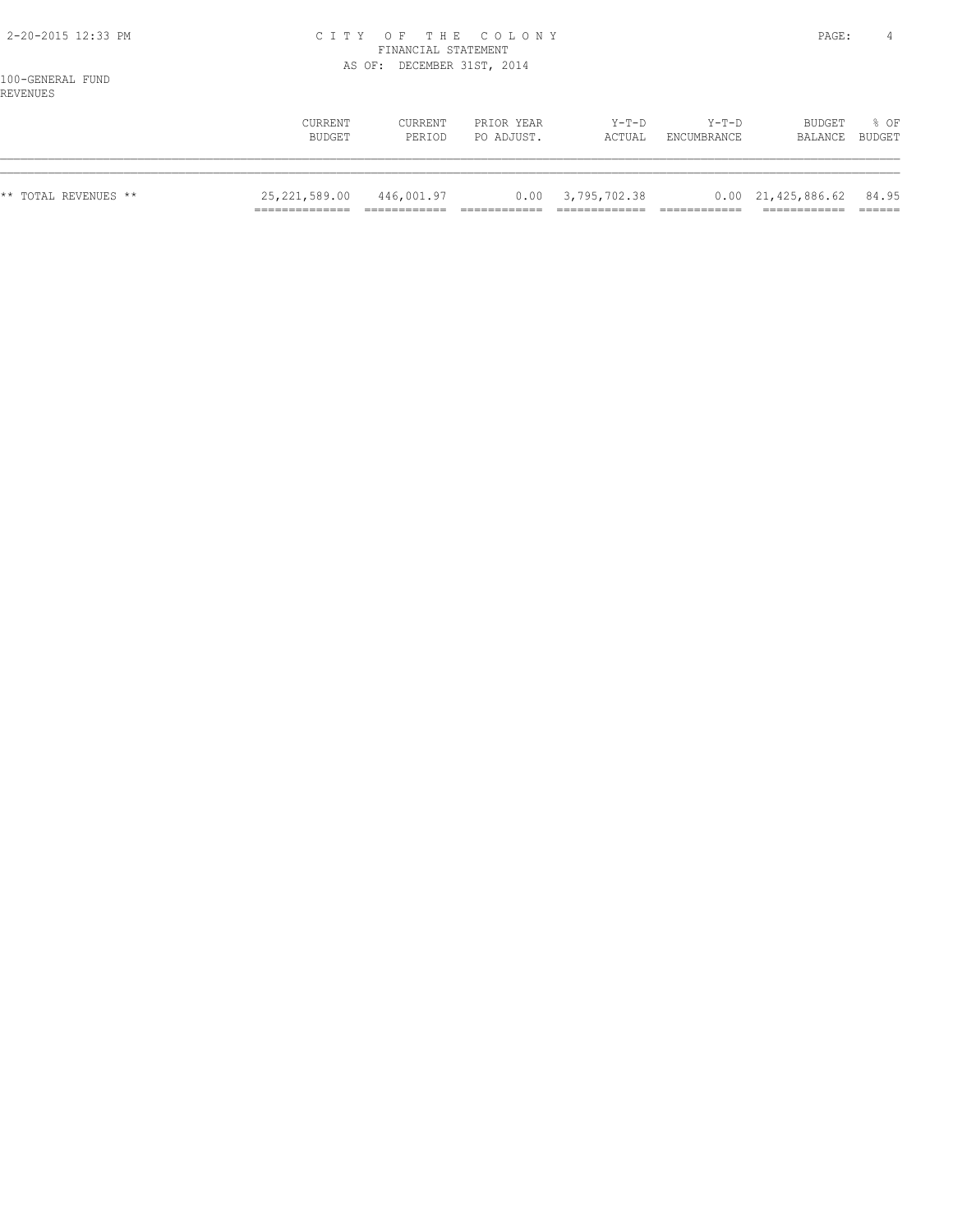### 2-20-2015 12:33 PM C I T Y O F T H E C O L O N Y PAGE: 5 FINANCIAL STATEMENT AS OF: DECEMBER 31ST, 2014

611 - GENERAL ADMIN DEPARTMENTAL EXPENDITURES

|                                                      | CURRENT<br><b>BUDGET</b> | CURRENT<br>PERIOD    | PRIOR YEAR<br>PO ADJUST. | $Y-T-D$<br>ACTUAL    | $Y-T-D$<br>ENCUMBRANCE | <b>BUDGET</b><br>BALANCE BUDGET | % OF           |
|------------------------------------------------------|--------------------------|----------------------|--------------------------|----------------------|------------------------|---------------------------------|----------------|
|                                                      |                          |                      |                          |                      |                        |                                 |                |
| 61-PERSONNEL SERVICES<br>611-6110 SALARIES           | 510,786.00               | 73,367.23            | 0.00                     | 179,547.20           | 0.00                   | 331,238.80                      | 64.85          |
| 611-6111 SALARIES, OVERTIME                          | 100.00                   | 0.00                 | 0.00                     | 0.00                 | 0.00                   | 100.00                          | 100.00         |
| 611-6112 PART-TIME, TEMPORARY                        | 0.00                     | 406.00               | 0.00                     | 1,305.00             | 0.00(                  | 1, 305.00                       | 0.00           |
| 611-6114 HOSPITALIZATION INSURANCE                   | 40,235.00                | 4,345.76             | 0.00                     | 13,037.28            | 0.00                   | 27, 197. 72                     | 67.60          |
| 611-6115 SOCIAL SECURITY TAXES                       | 41,825.00                | 1,510.56             | 0.00                     | 5,430.86             | 0.00                   | 36, 394.14                      | 87.02          |
| 611-6116 WORKERS' COMPENSATION                       | 600.00                   | 0.00                 | 0.00                     | 0.00                 | 0.00                   | 600.00                          | 100.00         |
| 611-6117 RETIREMENT CONTRIBUTIONS                    | 64,074.00                | 9,840.40             | 0.00                     | 27, 355.79           | 0.00                   | 36,718.21                       | 57.31          |
| 611-6120 PRIVATE AUTO ALLOWANCE                      | 12,000.00                | 2,076.93             | 0.00                     | 4,846.17             | 0.00                   | 7,153.83                        | 59.62          |
| 611-6125 EDUCATION & TRAINING                        | 2,000.00                 | 19.00                | 0.00                     | 44.00                | 0.00                   | 1,956.00                        | 97.80          |
| 611-6126 TRAVEL EXPENSE                              | 5,000.00                 | 621.04               | 0.00                     | 1,233.65             | 0.00                   | 3,766.35                        | 75.33          |
| 611-6127 DUES AND MEMBERSHIPS                        | 20,500.00                | 629.52               | 0.00                     | 5,902.52             | 0.00                   | 14,597.48                       | 71.21          |
| TOTAL 61-PERSONNEL SERVICES                          | 697,120.00               | 92,816.44            | 0.00                     | 238,702.47           | 0.00                   | 458, 417.53                     | 65.76          |
| 62-CONTRACTUAL SERVICES                              |                          |                      |                          |                      |                        |                                 |                |
| 611-6210 PROFESSIONAL SERVICES                       | 60,000.00                | 5,000.00             | 0.00                     | 10,000.00            | 0.00                   | 50,000.00                       | 83.33          |
| 611-6235 PRINTING SERVICES                           | 125.00                   | 0.00                 | 0.00                     | 0.00                 | 0.00                   | 125.00                          | 100.00         |
| 611-6244 TELEPHONE SERVICE                           | 4,000.00                 | 393.77               | 0.00                     | 948.53               | 0.00                   | 3,051.47                        | 76.29          |
| TOTAL 62-CONTRACTUAL SERVICES                        | 64,125.00                | 5,393.77             | 0.00                     | 10,948.53            | 0.00                   | 53, 176. 47                     | 82.93          |
| 63-SUPPLIES                                          |                          |                      |                          |                      |                        |                                 |                |
| 611-6310 OFFICE SUPPLIES                             | 1,200.00                 | 67.34                | 0.00                     | 123.40               | 0.00                   | 1,076.60                        | 89.72          |
| 611-6311 COPIER SUPPLIES                             | 200.00                   | 0.00                 | 0.00                     | 0.00                 | 0.00                   | 200.00                          | 100.00         |
| 611-6312 COMPUTER SUPPLIES                           | 500.00                   | 0.00                 | 0.00                     | 0.00                 | 0.00                   | 500.00                          | 100.00         |
| 611-6320 POSTAGE                                     | 100.00                   | 3.36                 | 0.00                     | 5.45                 | 0.00                   | 94.55                           | 94.55          |
| 611-6330 BOOKS AND PERIODICALS                       | 200.00                   | 0.00                 | 0.00                     | 0.00                 | 0.00                   | 200.00                          | 100.00         |
| 611-6340 FUEL & LUBRICANTS                           | 0.00                     | 77.74                | 0.00                     | 259.15               | 0.00(                  | 259.15                          | 0.00           |
| 611-6390 MISCELLANEOUS SUPPLIES<br>TOTAL 63-SUPPLIES | 12,000.00<br>14,200.00   | 2,747.14<br>2,895.58 | 0.00<br>0.00             | 3,142.99<br>3,530.99 | 0.00<br>0.00           | 8,857.01<br>10,669.01           | 73.81<br>75.13 |
| 64-MAINTENANCE                                       |                          |                      |                          |                      |                        |                                 |                |
| 66-CAPITAL OUTLAY                                    |                          |                      |                          |                      |                        |                                 |                |
|                                                      |                          |                      |                          |                      |                        |                                 |                |
| 67-OVERHEAD ALLOCATION                               |                          |                      |                          |                      |                        |                                 |                |
| 68-SUNDRY CHARGES                                    |                          |                      |                          |                      |                        |                                 |                |
| TOTAL 611 - GENERAL ADMIN                            | 775,445.00               | 101,105.79           | 0.00                     | 253, 181.99          | 0.00                   | 522, 263.01                     | 67.35          |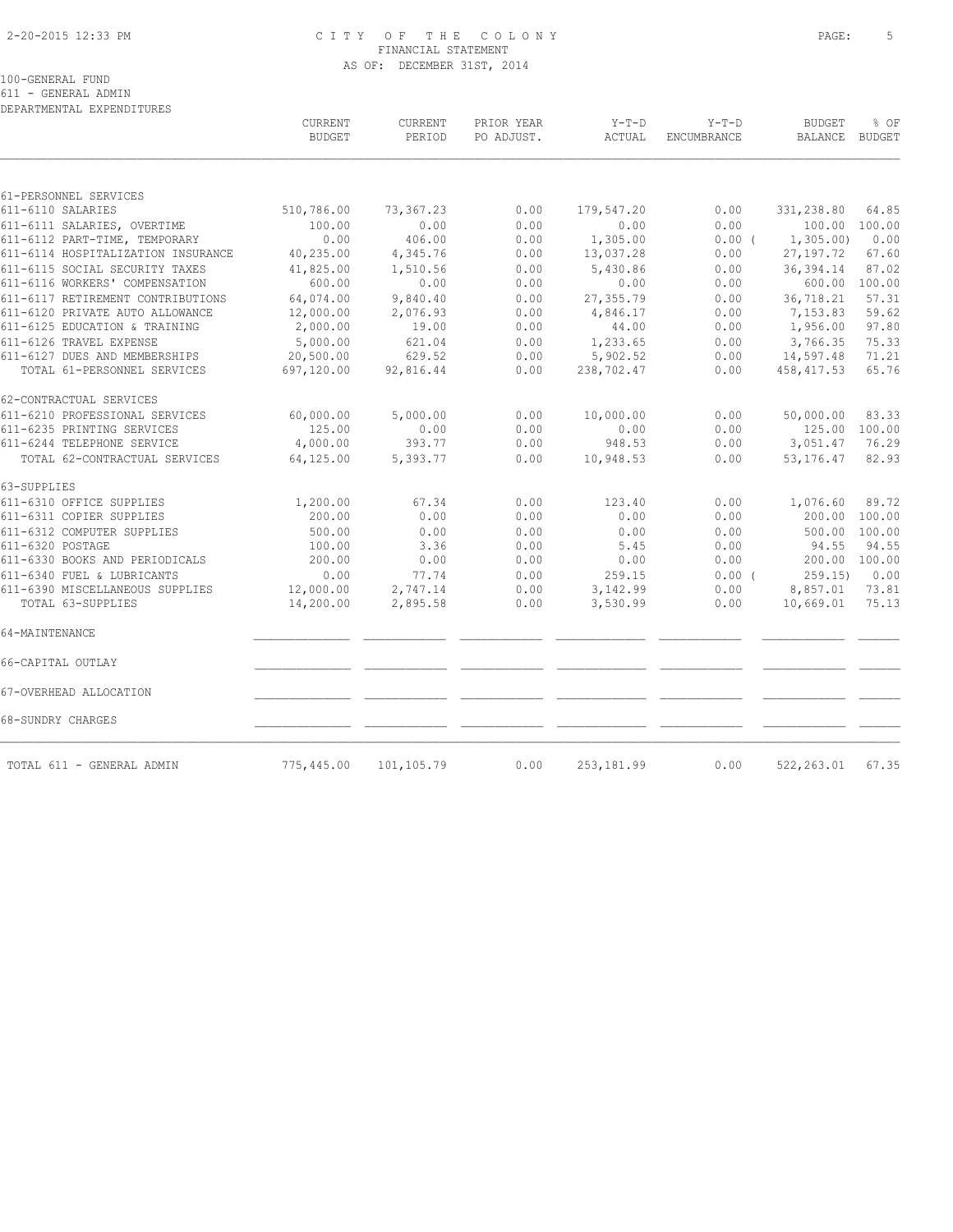### 2-20-2015 12:33 PM C I T Y O F T H E C O L O N Y PAGE: 6 FINANCIAL STATEMENT AS OF: DECEMBER 31ST, 2014

100-GENERAL FUND

612 - COMMUNITY IMAGE

| DEPARTMENTAL EXPENDITURES            |               |           |            |           |             |                 |               |
|--------------------------------------|---------------|-----------|------------|-----------|-------------|-----------------|---------------|
|                                      | CURRENT       | CURRENT   | PRIOR YEAR | Y-T-D     | $Y-T-D$     | <b>BUDGET</b>   | % OF          |
|                                      | <b>BUDGET</b> | PERIOD    | PO ADJUST. | ACTUAL    | ENCUMBRANCE | BALANCE         | <b>BUDGET</b> |
|                                      |               |           |            |           |             |                 |               |
| 61-PERSONNEL SERVICES                |               |           |            |           |             |                 |               |
| 612-6110 SALARIES                    | 255, 477.00   | 30,260.56 | 0.00       | 73,778.05 | 0.00        | 181,698.95      | 71.12         |
| 612-6111 SALARIES, OVERTIME          | 800.00        | 204.08    | 0.00       | 204.08    | 0.00        | 595.92          | 74.49         |
| 612-6114 HOSPITALIZATION INSURANCE   | 40,235.00     | 3,078.98  | 0.00       | 9,236.94  | 0.00        | 30,998.06       | 77.04         |
| 612-6115 SOCIAL SECURITY TAXES       | 20,500.00     | 1,446.41  | 0.00       | 4,538.12  | 0.00        | 15,961.88       | 77.86         |
| 612-6116 WORKERS' COMPENSATION       | 1,250.00      | 0.00      | 0.00       | 0.00      | 0.00        | 1,250.00        | 100.00        |
| 612-6117 RETIREMENT CONTRIBUTIONS    | 32,220.00     | 3,796.50  | 0.00       | 9,162.23  | 0.00        | 23,057.77       | 71.56         |
| 612-6118 UNIFORMS                    | 500.00        | 0.00      | 0.00       | 0.00      | 0.00        | 500.00          | 100.00        |
| 612-6125 EDUCATION & TRAINING        | 2,100.00      | 0.00      | 0.00       | 60.00     | 0.00        | 2,040.00        | 97.14         |
| 612-6126 TRAVEL EXPENSE              | 1,400.00      | 0.00      | 0.00       | 610.10    | 0.00        | 789.90          | 56.42         |
| 612-6127 DUES & MEMBERSHIPS          | 1,200.00      | 55.00     | 0.00       | 55.00     | 0.00        | 1,145.00        | 95.42         |
| TOTAL 61-PERSONNEL SERVICES          | 355,682.00    | 38,841.53 | 0.00       | 97,644.52 | 0.00        | 258,037.48      | 72.55         |
| 62-CONTRACTUAL SERVICES              |               |           |            |           |             |                 |               |
| 612-6213 CONTRACTUAL SERVICES        | 32,000.00     | 941.02    | 0.00       | 3,702.32  | 0.00        | 28, 297.68      | 88.43         |
| 612-6235 PRINTING SERVICE            | 1,000.00      | 0.00      | 0.00       | 927.33    | 0.00        | 72.67           | 7.27          |
| 612-6244 TELEPHONE SERVICE           | 2,200.00      | 285.28    | 0.00       | 456.49    | 0.00        | 1,743.51        | 79.25         |
| 612-6275 EQUIPMENT RENTAL            | 1,000.00      | 0.00      | 0.00       | 0.00      | 0.00        | 1,000.00        | 100.00        |
| TOTAL 62-CONTRACTUAL SERVICES        | 36,200.00     | 1,226.30  | 0.00       | 5,086.14  | 0.00        | 31, 113.86      | 85.95         |
| 63-SUPPLIES                          |               |           |            |           |             |                 |               |
| 612-6310 OFFICE SUPPLIES             | 600.00        | 0.00      | 0.00       | 0.00      | 0.00        |                 | 600.00 100.00 |
| 612-6311 COPIER SUPPLIES             | 1,200.00      | 0.00      | 0.00       | 0.00      | 0.00        | 1,200.00 100.00 |               |
| 612-6312 COMPUTER SUPPLIES           | 300.00        | 0.00      | 0.00       | 0.00      | 0.00        |                 | 300.00 100.00 |
| 612-6320 POSTAGE                     | 6,500.00      | 294.87    | 0.00       | 819.76    | 0.00        | 5,680.24        | 87.39         |
| 612-6322 SMALL TOOLS                 | 200.00        | 0.00      | 0.00       | 0.00      | 0.00        |                 | 200.00 100.00 |
| 612-6330 BOOKS & PERIODICALS         | 150.00        | 0.00      | 0.00       | 0.00      | 0.00        | 150.00 100.00   |               |
| 612-6340 FUEL AND LUBRICANTS         | 4,300.00      | 147.49    | 0.00       | 388.95    | 0.00        | 3,911.05        | 90.95         |
| 612-6390 MISCELLANEOUS SUPPLIES      | 500.00        | 0.00      | 0.00       | 72.07     | 0.00        | 427.93          | 85.59         |
| TOTAL 63-SUPPLIES                    | 13,750.00     | 442.36    | 0.00       | 1,280.78  | 0.00        | 12,469.22       | 90.69         |
| 64-MAINTENANCE                       |               |           |            |           |             |                 |               |
| 612-6430 MAINTENANCE - OFC EQUIPMENT | 18,500.00     | 0.00      | 0.00       | 17,500.00 | 0.00        | 1,000.00        | 5.41          |
| 612-6431 MAINTENANCE - GIS           | 2,500.00      | 2,500.00  | 0.00       | 2,500.00  | 0.00        | 0.00            | 0.00          |
| TOTAL 64-MAINTENANCE                 | 21,000.00     | 2,500.00  | 0.00       | 20,000.00 | 0.00        | 1,000.00        | 4.76          |
| 66-CAPITAL OUTLAY                    |               |           |            |           |             |                 |               |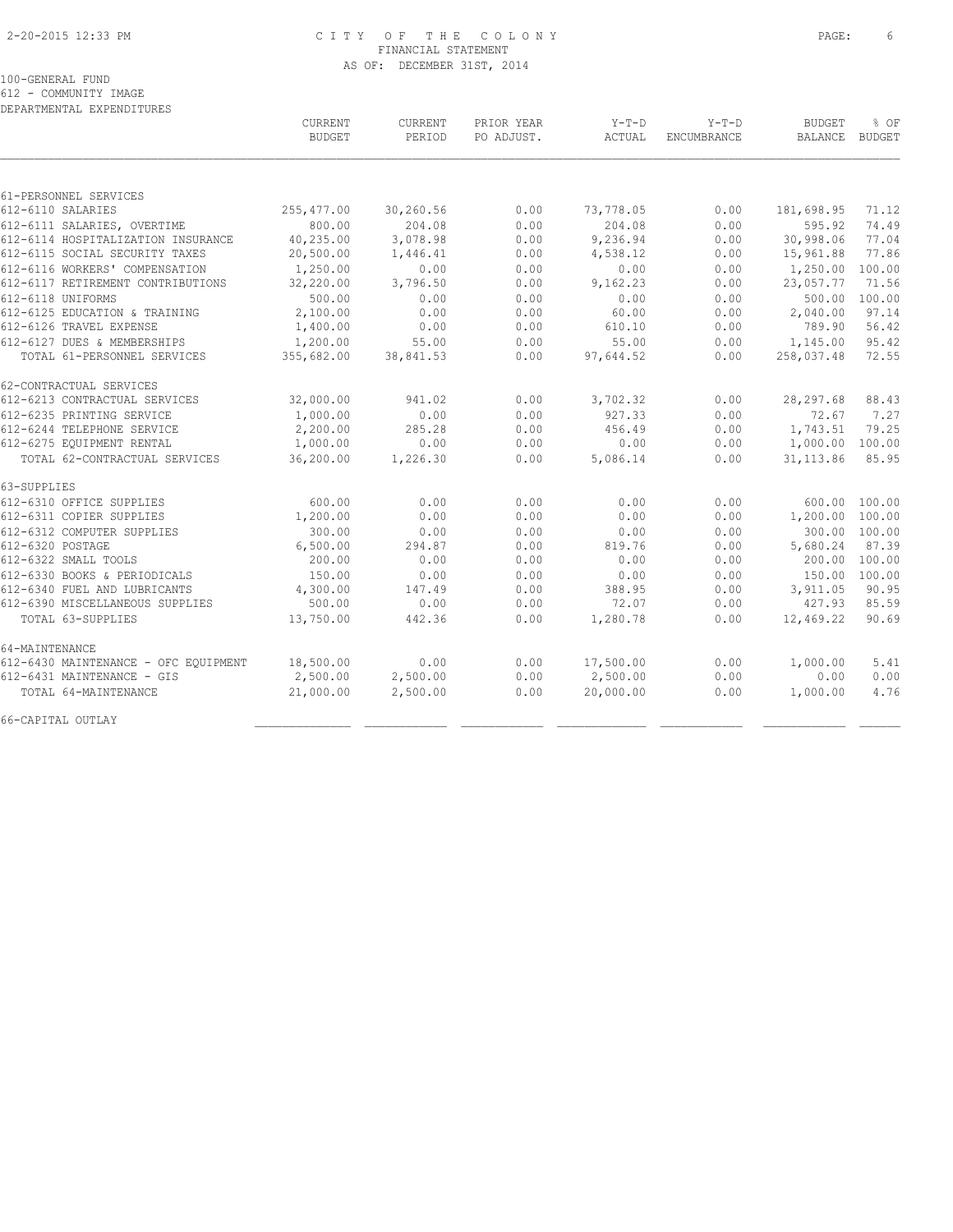# 2-20-2015 12:33 PM C I T Y O F T H E C O L O N Y PAGE: 7 FINANCIAL STATEMENT

| 100-GENERAL FUND                                   |                   | AS OF: DECEMBER 31ST, 2014 |                          |                 |                      |                   |                |
|----------------------------------------------------|-------------------|----------------------------|--------------------------|-----------------|----------------------|-------------------|----------------|
| 612 - COMMUNITY IMAGE<br>DEPARTMENTAL EXPENDITURES |                   |                            |                          |                 |                      |                   |                |
|                                                    | CURRENT<br>BUDGET | CURRENT<br>PERIOD          | PRIOR YEAR<br>PO ADJUST. | Y-T-D<br>ACTUAL | Y-T-D<br>ENCUMBRANCE | BUDGET<br>BALANCE | % OF<br>BUDGET |
| 67-OVERHEAD ALLOCATION                             |                   |                            |                          |                 |                      |                   |                |
| 68-SUNDRY CHARGES                                  |                   |                            |                          |                 |                      |                   |                |
| TOTAL 612 - COMMUNITY IMAGE                        | 426,632.00        | 43,010.19                  | 0.00                     | 124,011.44      | 0.00                 | 302,620.56        | 70.93          |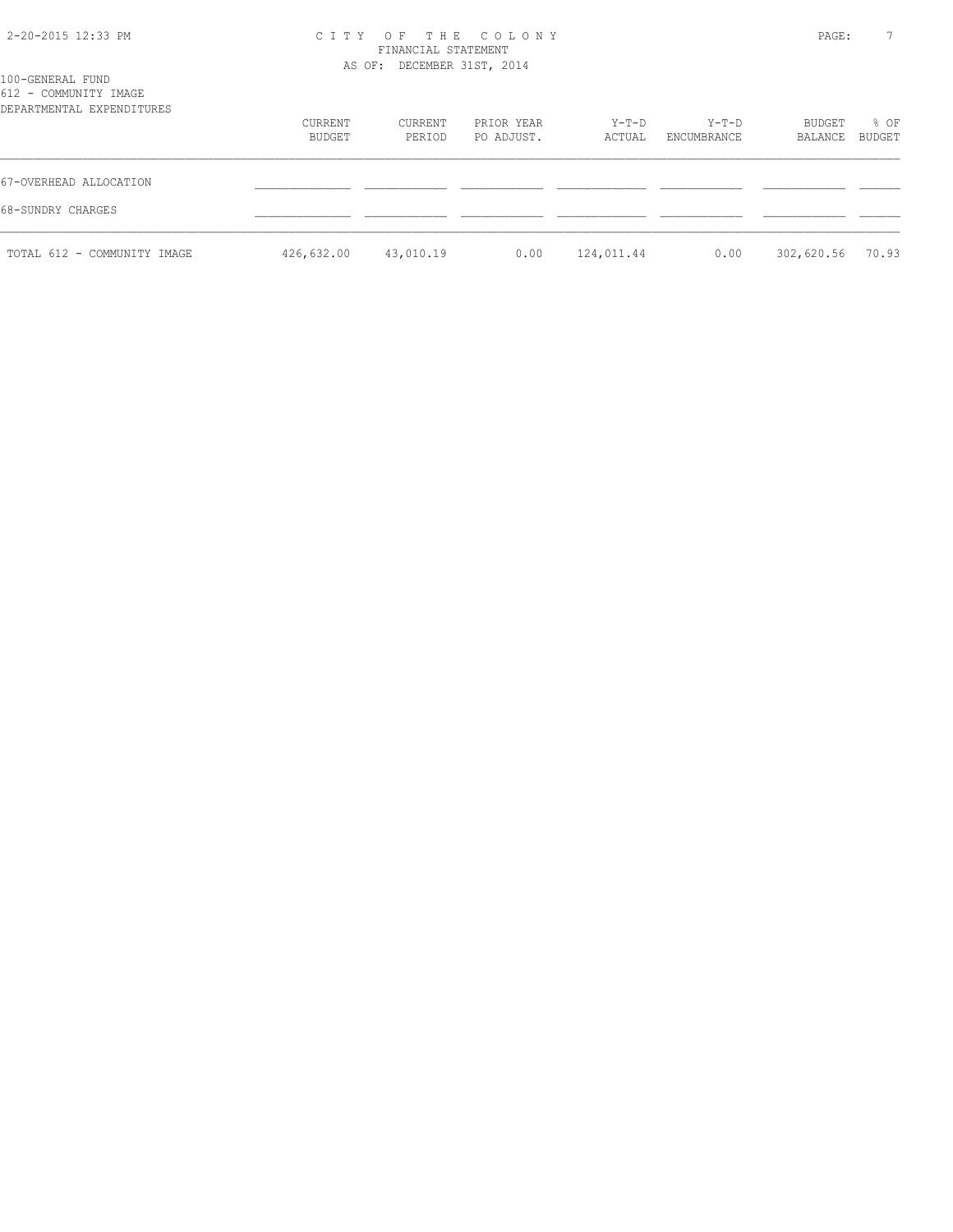### 2-20-2015 12:33 PM C I T Y O F T H E C O L O N Y PAGE: 8 FINANCIAL STATEMENT AS OF: DECEMBER 31ST, 2014

100-GENERAL FUND 615 - FLEET SERVICES

DEPARTMENTAL EXPENDITURES

|                                                        | CURRENT<br><b>BUDGET</b> | CURRENT<br>PERIOD  | PRIOR YEAR<br>PO ADJUST. | $Y-T-D$<br>ACTUAL  | $Y-T-D$<br>ENCUMBRANCE | <b>BUDGET</b><br>BALANCE | % OF<br>BUDGET         |
|--------------------------------------------------------|--------------------------|--------------------|--------------------------|--------------------|------------------------|--------------------------|------------------------|
| 61-PERSONNEL SERVICES                                  |                          |                    |                          |                    |                        |                          |                        |
| 615-6110 SALARIES                                      | 237,652.00               | 27,970.97          | 0.00                     | 76,326.70          | 0.00                   | 161,325.30               | 67.88                  |
| 615-6111 SALARIES, OVERTIME                            | 2,000.00                 | 1,038.94           | 0.00                     | 2,166.39           | 0.00(                  | 166.39                   | $8.32 -$               |
| 615-6111-SALARIES, OVERTIME - FIRE                     | 400.00                   | 0.00               | 0.00                     | 0.00               | 0.00                   |                          | 400.00 100.00          |
| 615-6112 PART-TIME TEMPORARY                           | 2,000.00                 | 0.00               | 0.00                     | 0.00               | 0.00                   | 2,000.00 100.00          |                        |
| 615-6114 HOSPITALIZATION INSURANCE                     | 40,235.00                | 3,078.99           | 0.00                     | 10,463.47          | 0.00                   | 29,771.53                | 73.99                  |
| 615-6115 SOCIAL SECURITY TAXES                         | 19,010.00                | 1,446.35           | 0.00                     | 5,134.44           | 0.00                   | 13,875.56                | 72.99                  |
| 615-6116 WORKERS' COMPENSATION                         | 5,000.00                 | 0.00               | 0.00                     | 0.00               | 0.00                   | 5,000.00 100.00          |                        |
| 615-6117 RETIREMENT CONTRIBUTIONS<br>615-6118 UNIFORMS | 30,376.00<br>500.00      | 3,630.40<br>135.02 | 0.00<br>0.00             | 9,731.66<br>169.37 | 0.00<br>0.00           | 20,644.34<br>330.63      | 67.96<br>66.13         |
| 615-6125 EDUCATION & TRAINING                          | 1,500.00                 | 61.00              | 0.00                     | 61.00              | 0.00                   | 1,439.00                 | 95.93                  |
| 615-6126 TRAVEL EXPENSE                                | 500.00                   | 0.00               | 0.00                     | 0.00               | 0.00                   |                          | 500.00 100.00          |
| TOTAL 61-PERSONNEL SERVICES                            | 339,173.00               | 37, 361.67         | 0.00                     | 104,053.03         | 0.00                   | 235, 119.97              | 69.32                  |
| 62-CONTRACTUAL SERVICES                                |                          |                    |                          |                    |                        |                          |                        |
| 615-6213 CONTRACTUAL SERVICES                          | 3,000.00                 | 149.58             | 0.00                     | 786.48             | 0.00                   | 2,213.52                 | 73.78                  |
| 615-6244 TELEPHONE SERVICES                            | 1,500.00                 | 119.11             | 0.00                     | 238.13             | 0.00                   | 1,261.87                 | 84.12                  |
| 615-6275 EQUIPMENT RENTAL                              | 600.00                   | 0.00               | 0.00                     | 0.00               | 0.00                   |                          | 600.00 100.00          |
| TOTAL 62-CONTRACTUAL SERVICES                          | 5,100.00                 | 268.69             | 0.00                     | 1,024.61           | 0.00                   | 4,075.39                 | 79.91                  |
| 63-SUPPLIES                                            |                          |                    |                          |                    |                        |                          |                        |
| 615-6310 OFFICE SUPPLIES                               | 750.00                   | 0.00               | 0.00                     | 0.00               | 0.00                   | 750.00 100.00            |                        |
| 615-6312 COMPUTER SUPPLIES                             | 300.00                   | 0.00               | 0.00                     | 0.00               | 0.00                   | 300.00                   | 100.00                 |
| 615-6313 JANITORIAL SUPPLIES<br>615-6320 POSTAGE       | 300.00<br>100.00         | 0.00<br>18.24      | 0.00<br>0.00             | 0.00<br>18.24      | 0.00<br>0.00           | 81.76                    | 300.00 100.00<br>81.76 |
| 615-6322 SMALL TOOLS                                   | 4,500.00                 | 79.06              | 0.00                     | 474.01             | 0.00                   | 4,025.99                 | 89.47                  |
| 615-6322-SMALL TOOLS - FIRE                            | 900.00                   | 0.00               | 0.00                     | 0.00               | 0.00                   |                          | 900.00 100.00          |
| 615-6330 BOOKS & PERIODICALS                           | 1,000.00                 | 0.00               | 0.00                     | 0.00               | 0.00                   | 1,000.00 100.00          |                        |
| 615-6340 FUEL AND LUBRICANTS                           | 38,000.00                | 3,260.15           | 0.00                     | 5,523.64           | 16,922.60              | 15,553.76                | 40.93                  |
| 615-6340-FUEL - FIRE                                   | 57,000.00                | 3,524.26           | 0.00                     | 3,524.26           | 41, 454.46             | 12,021.28                | 21.09                  |
| 615-6345 CHEMICALS                                     | 600.00                   | 345.79             | 0.00                     | 345.79             | 0.00                   | 254.21                   | 42.37                  |
| 615-6346 COMPRESSED GASES                              | 300.00                   | 0.00               | 0.00                     | 107.64             | 0.00                   | 192.36                   | 64.12                  |
| 615-6360 MEDICAL SUPPLIES                              | 100.00                   | 0.00               | 0.00                     | 0.00               | 0.00                   | 100.00 100.00            |                        |
| 615-6390 MISCELLANEOUS SUPPLIES                        | 2,000.00                 | 168.64             | 0.00                     | 321.70             | 0.00                   | 1,678.30                 | 83.92                  |
| TOTAL 63-SUPPLIES                                      | 105,850.00               | 7,396.14           | 0.00                     | 10,315.28          | 58,377.06              | 37, 157.66               | 35.10                  |
| 64-MAINTENANCE                                         |                          |                    |                          |                    |                        |                          |                        |
| 615-6410 BUILDING MAINTENANCE                          | 500.00                   | 0.00               | 0.00                     | 0.00               | 0.00                   |                          | 500.00 100.00          |
| 615-6430 OFFICE EQUIPMENT MAINTENANCE                  | 300.00                   | 0.00               | 0.00                     | 0.00               | 0.00                   |                          | 300.00 100.00          |
| 615-6440 VEHICLE MAINTENANCE                           | 100,000.00               | 9,880.67           | 0.00                     | 19,568.78          | 0.00                   | 80, 431.22               | 80.43                  |
| 615-6440-VEHICLE MAINT - FIRE                          | 75,000.00                | 8,736.98           | 0.00                     | 9,085.53           | 0.00                   | 65, 914.47               | 87.89                  |
| 615-6470 OTHER EQUIPMENT MAINTENANCE                   | 40,000.00                | 3,848.49           | 0.00                     | 5,926.32           | 0.00                   | 34,073.68                | 85.18                  |
| TOTAL 64-MAINTENANCE                                   | 215,800.00               | 22,466.14          | 0.00                     | 34,580.63          | 0.00                   | 181, 219.37              | 83.98                  |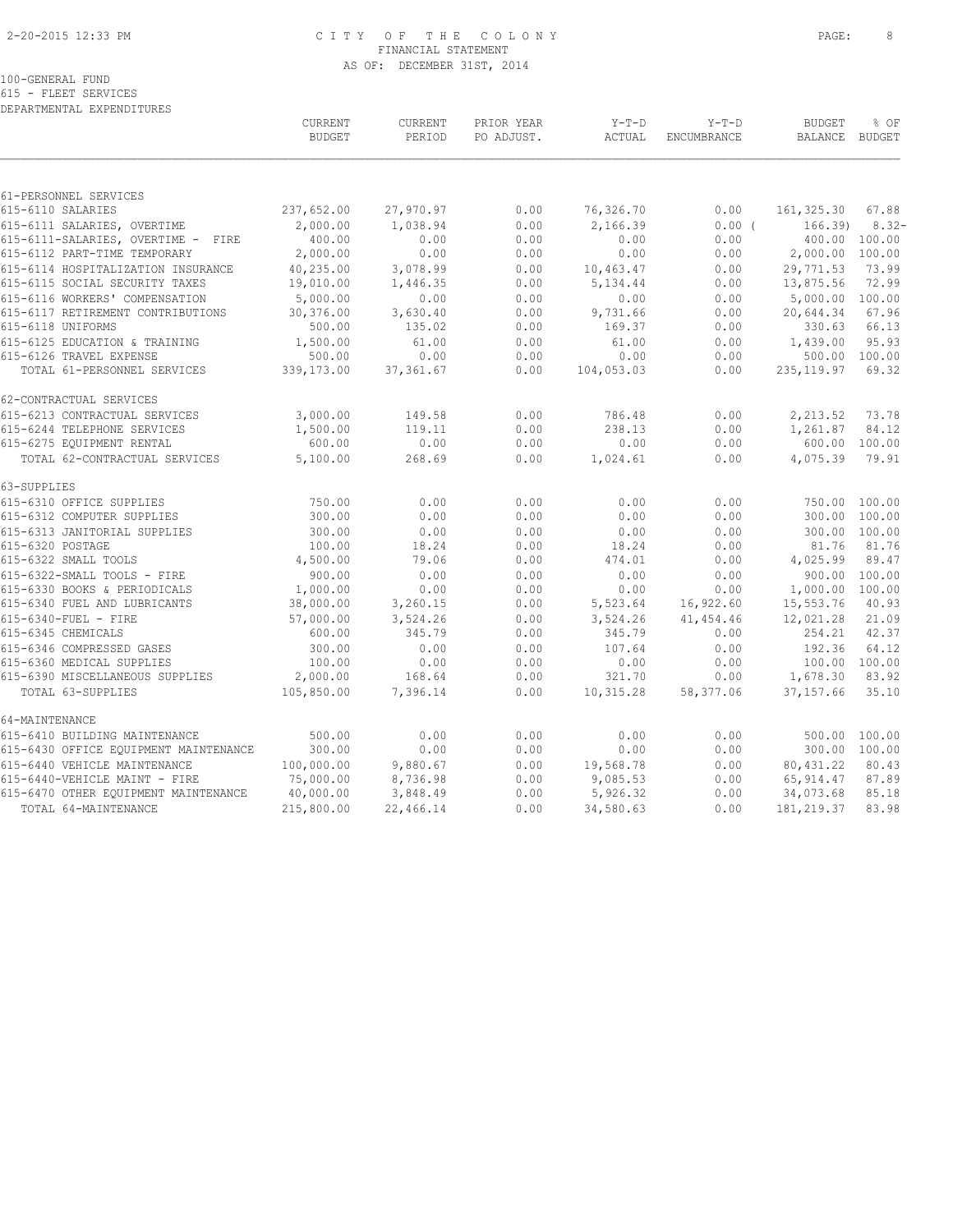### 2-20-2015 12:33 PM C I T Y O F T H E C O L O N Y PAGE: 9 FINANCIAL STATEMENT AS OF: DECEMBER 31ST, 2014

| 100-GENERAL FUND<br>615 - FLEET SERVICES |                   |                   |                          |                 |                        |                   |                |  |  |
|------------------------------------------|-------------------|-------------------|--------------------------|-----------------|------------------------|-------------------|----------------|--|--|
| DEPARTMENTAL EXPENDITURES                | CURRENT<br>BUDGET | CURRENT<br>PERIOD | PRIOR YEAR<br>PO ADJUST. | Y-T-D<br>ACTUAL | $Y-T-D$<br>ENCUMBRANCE | BUDGET<br>BALANCE | % OF<br>BUDGET |  |  |
| 65-NON-CAPITAL                           |                   |                   |                          |                 |                        |                   |                |  |  |
| 66-CAPITAL OUTLAY                        |                   |                   |                          |                 |                        |                   |                |  |  |
| 67-OVERHEAD ALLOCATION                   |                   |                   |                          |                 |                        |                   |                |  |  |
| TOTAL 615 - FLEET SERVICES               | 665,923.00        | 67,492.64         | 0.00                     | 149,973.55      | 58,377.06              | 457,572.39        | 68.71          |  |  |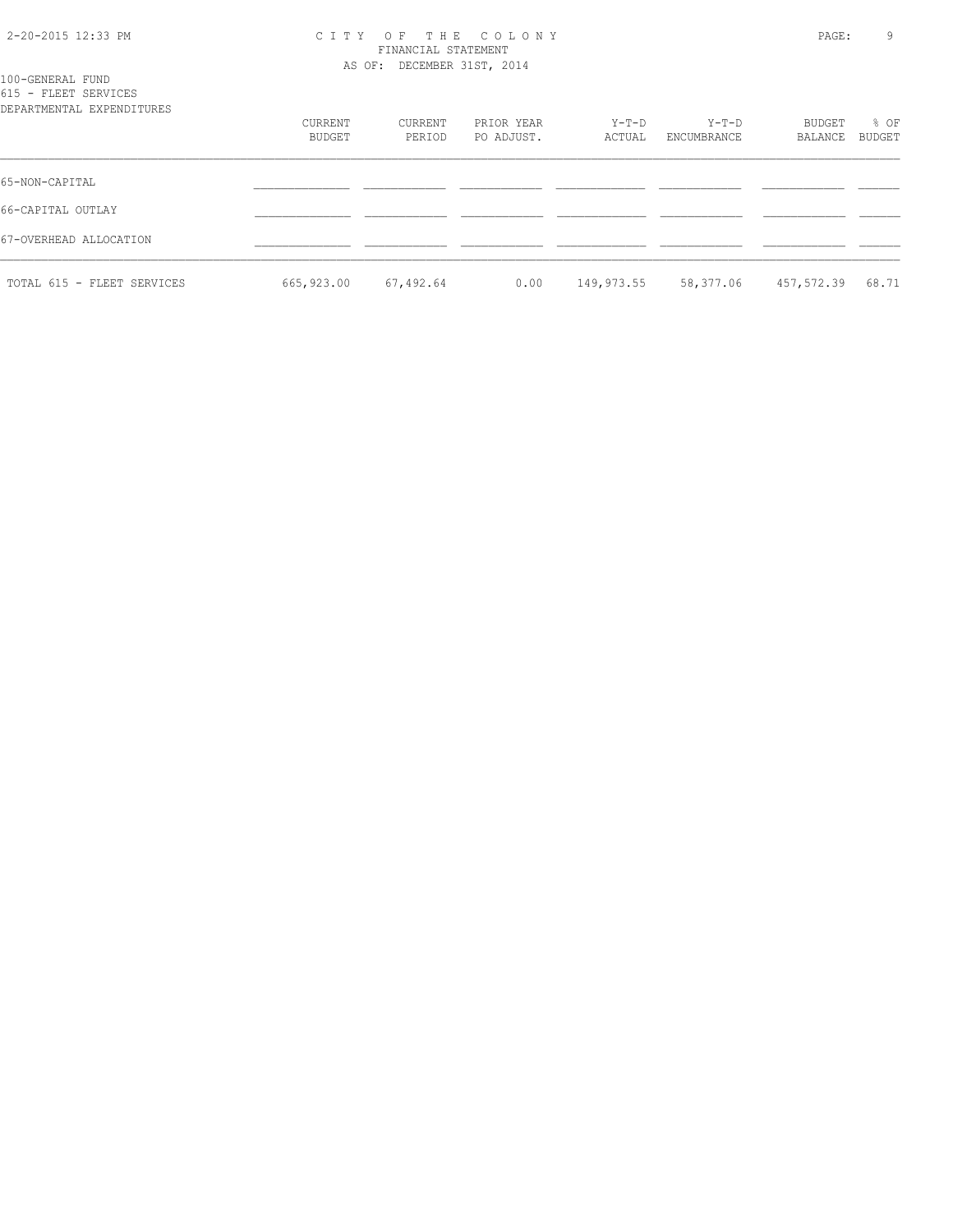### 2-20-2015 12:33 PM C I T Y O F T H E C O L O N Y PAGE: 10 FINANCIAL STATEMENT AS OF: DECEMBER 31ST, 2014

100-GENERAL FUND

620 - CITY SECRETARY DEPARTMENTAL EXPENDITURES

|                                    | CURRENT<br><b>BUDGET</b> | CURRENT<br>PERIOD | PRIOR YEAR<br>PO ADJUST. | $Y-T-D$<br><b>ACTUAL</b> | $Y-T-D$<br><b>ENCUMBRANCE</b> | <b>BUDGET</b><br><b>BALANCE</b> | % OF<br><b>BUDGET</b> |
|------------------------------------|--------------------------|-------------------|--------------------------|--------------------------|-------------------------------|---------------------------------|-----------------------|
|                                    |                          |                   |                          |                          |                               |                                 |                       |
| 61-PERSONNEL SERVICES              |                          |                   |                          |                          |                               |                                 |                       |
| 620-6110 SALARIES                  | 182,666.00               | 22,797.03         | 0.00                     | 55,277.20                | 0.00                          | 127,388.80                      | 69.74                 |
| 620-6111 SALARIES, OVERTIME        | 500.00                   | 0.00              | 0.00                     | 0.00                     | 0.00                          | 500.00                          | 100.00                |
| 620-6112 PART-TIME, TEMPORARY      | 0.00                     | 2,212.52          | 0.00                     | 4,435.96                 | $0.00$ (                      | 4,435.96                        | 0.00                  |
| 620-6114 HOSPITALIZATION INSURANCE | 24,141.00                | 1,871.39          | 0.00                     | 5,614.17                 | 0.00                          | 18,526.83                       | 76.74                 |
| 620-6115 SOCIAL SECURITY TAXES     | 14,613.00                | 1,269.56          | 0.00                     | 3,813.88                 | 0.00                          | 10,799.12                       | 73.90                 |
| 620-6116 WORKERS' COMPENSATION     | 600.00                   | 0.00              | 0.00                     | 0.00                     | 0.00                          | 600.00                          | 100.00                |
| 620-6117 RETIREMENT CONTRIBUTIONS  | 23,024.00                | 2,868.88          | 0.00                     | 6,873.70                 | 0.00                          | 16,150.30                       | 70.15                 |
| 620-6125 EDUCATION & TRAINING      | 3,000.00                 | 300.00            | 0.00                     | 300.00                   | 0.00                          | 2,700.00                        | 90.00                 |
| 620-6126 TRAVEL EXPENSE            | 3,200.00                 | 0.00              | 0.00                     | 625.62                   | 0.00                          | 2,574.38                        | 80.45                 |
| 620-6127 DUES AND MEMBERSHIPS      | 450.00                   | 0.00              | 0.00                     | 250.00                   | 0.00                          | 200.00                          | 44.44                 |
| TOTAL 61-PERSONNEL SERVICES        | 252,194.00               | 31, 319.38        | 0.00                     | 77,190.53                | 0.00                          | 175,003.47                      | 69.39                 |
| 62-CONTRACTUAL SERVICES            |                          |                   |                          |                          |                               |                                 |                       |
| 620-6213 CONTRACTUAL SERVICES      | 18,000.00                | 854.22            | 0.00                     | 1,432.42                 | 0.00                          | 16,567.58                       | 92.04                 |
| 620-6222 ELECTION EXPENSE          | 6,000.00                 | 16, 134.74        | 0.00                     | 16, 134.74               | 0.00(                         | 10, 134. 74) 168. 91-           |                       |
| 620-6236 ADVERTISING AND NOTICES   | 18,500.00                | 1,137.38          | 0.00                     | 3,118.78                 | 0.00                          | 15,381.22                       | 83.14                 |
| TOTAL 62-CONTRACTUAL SERVICES      | 42,500.00                | 18,126.34         | 0.00                     | 20,685.94                | 0.00                          | 21,814.06                       | 51.33                 |
| 63-SUPPLIES                        |                          |                   |                          |                          |                               |                                 |                       |
| 620-6310 OFFICE SUPPLIES           | 500.00                   | 82.55             | 0.00                     | 208.40                   | 0.00                          | 291.60                          | 58.32                 |
| 620-6311 COPIER SUPPLIES           | 400.00                   | 0.00              | 0.00                     | 0.00                     | 0.00                          | 400.00                          | 100.00                |
| 620-6312 COMPUTER SUPPLIES         | 150.00                   | 0.00              | 0.00                     | 0.00                     | 0.00                          | 150.00                          | 100.00                |
| 620-6320 POSTAGE                   | 300.00                   | 10.13             | 0.00                     | 42.70                    | 0.00                          | 257.30                          | 85.77                 |
| 620-6330 BOOKS AND PERIODICALS     | 350.00                   | 50.00             | 0.00                     | 84.00                    | 0.00                          | 266.00                          | 76.00                 |
| 620-6335 AWARDS                    | 6,600.00                 | 625.00            | 0.00                     | 625.00                   | 0.00                          | 5,975.00                        | 90.53                 |
| 620-6390 MISCELLANEOUS SUPPLIES    | 250.00                   | 0.00              | 0.00                     | 58.24                    | 0.00                          | 191.76                          | 76.70                 |
| TOTAL 63-SUPPLIES                  | 8,550.00                 | 767.68            | 0.00                     | 1,018.34                 | 0.00                          | 7,531.66                        | 88.09                 |
| 64-MAINTENANCE                     |                          |                   |                          |                          |                               |                                 |                       |
| 620-6430 OFFICE EQUIPMENT - MAINT. | 5,450.00                 | 0.00              | 0.00                     | 0.00                     | 0.00                          | 5,450.00                        | 100.00                |
| TOTAL 64-MAINTENANCE               | 5,450.00                 | 0.00              | 0.00                     | 0.00                     | 0.00                          | 5,450.00 100.00                 |                       |
| 66-CAPITAL OUTLAY                  |                          |                   |                          |                          |                               |                                 |                       |
| 67-OVERHEAD ALLOCATION             |                          |                   |                          |                          |                               |                                 |                       |
| TOTAL 620 - CITY SECRETARY         | 308,694.00               | 50,213.40         | 0.00                     | 98,894.81                | 0.00                          | 209,799.19                      | 67.96                 |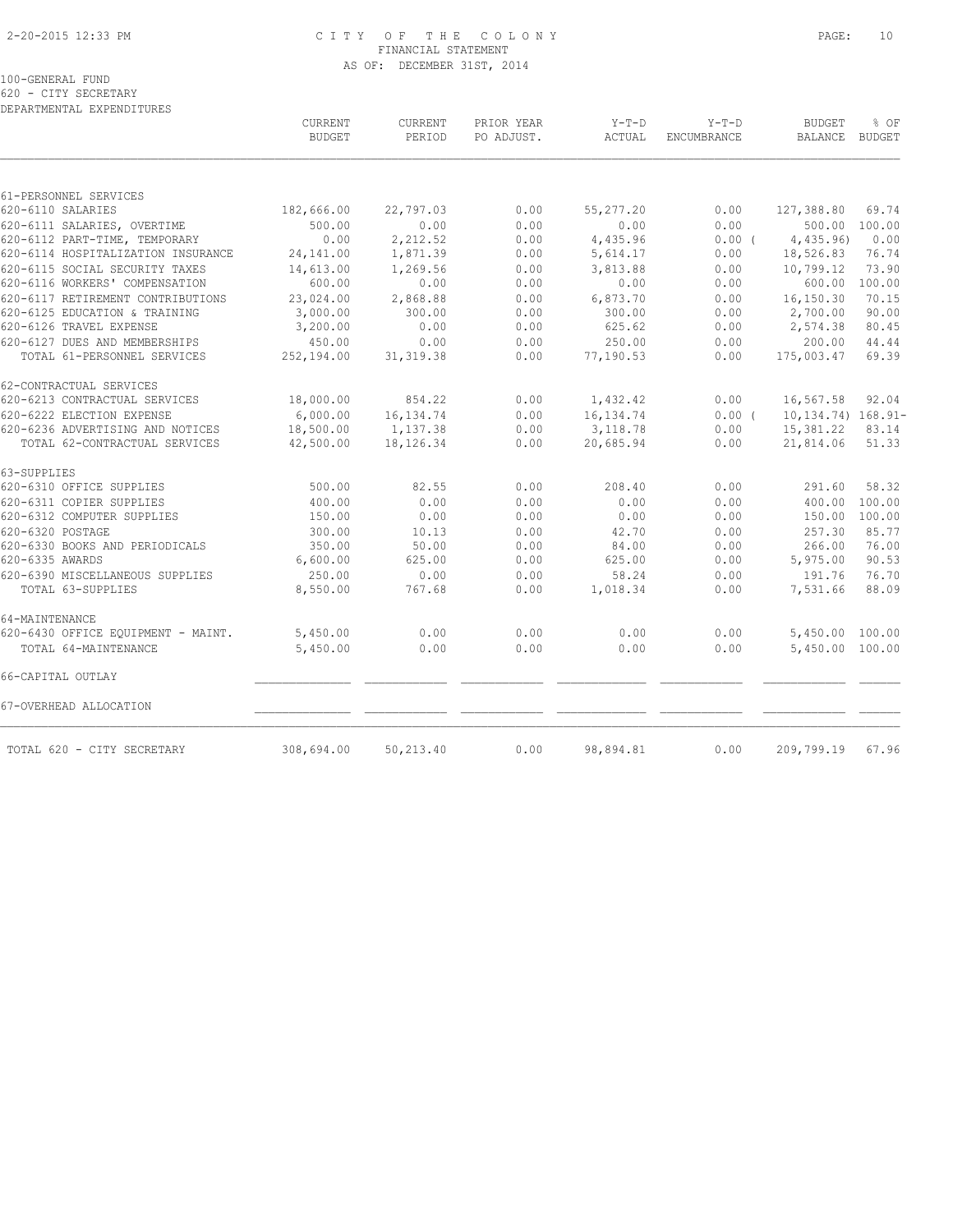### 2-20-2015 12:33 PM C I T Y O F T H E C O L O N Y PAGE: 11 FINANCIAL STATEMENT AS OF: DECEMBER 31ST, 2014

100-GENERAL FUND

623 - CITY COUNCIL

| BUDGET    | CURRENT<br>PERIOD | PO ADJUST. | $Y-T-D$<br>ACTUAL | ENCUMBRANCE | <b>BUDGET</b><br><b>BALANCE</b> | % OF<br><b>BUDGET</b>                |
|-----------|-------------------|------------|-------------------|-------------|---------------------------------|--------------------------------------|
|           |                   |            |                   |             |                                 |                                      |
|           |                   |            |                   |             |                                 |                                      |
| 8,400.00  | 2,300.00          | 0.00       | 2,300.00          | 0.00        | 6,100.00                        | 72.62                                |
| 680.00    | 175.95            | 0.00       | 175.95            | 0.00        | 504.05                          | 74.13                                |
| 200.00    | 0.00              | 0.00       | 0.00              | 0.00        | 200.00                          | 100.00                               |
| 500.00    | 0.00              | 0.00       | 0.00              | 0.00        | 500.00                          | 100.00                               |
| 2,400.00  | 99.00             | 0.00       | 99.00             | 0.00        | 2,301.00                        | 95.88                                |
| 12,180.00 | 2,574.95          | 0.00       | 2,574.95          | 0.00        | 9,605.05                        | 78.86                                |
|           |                   |            |                   |             |                                 |                                      |
| 100.00    | 0.00              | 0.00       | 13.50             | 0.00        | 86.50                           | 86.50                                |
| 2,000.00  | 150.08            | 0.00       | 419.60            | 0.00        | 1,580.40                        | 79.02                                |
| 2,100.00  | 150.08            | 0.00       | 433.10            | 0.00        | 1,666.90                        | 79.38                                |
|           |                   |            |                   |             |                                 |                                      |
| 3,800.00  | 429.77            | 0.00       | 817.68            | 0.00        | 2,982.32                        | 78.48                                |
| 3,800.00  | 429.77            | 0.00       | 817.68            | 0.00        | 2,982.32                        | 78.48                                |
|           |                   |            |                   |             |                                 |                                      |
|           |                   |            |                   |             |                                 |                                      |
|           |                   |            |                   |             |                                 |                                      |
|           |                   |            |                   |             |                                 |                                      |
| 19,725.00 | 0.00              | 0.00       | 0.00              | 0.00        |                                 |                                      |
| 19,725.00 | 0.00              | 0.00       | 0.00              | 0.00        |                                 |                                      |
| 37,805.00 | 3,154.80          | 0.00       | 3,825.73          | 0.00        | 33,979.27                       | 89.88                                |
|           | <b>CURRENT</b>    |            | PRIOR YEAR        |             | $Y-T-D$                         | 19,725.00 100.00<br>19,725.00 100.00 |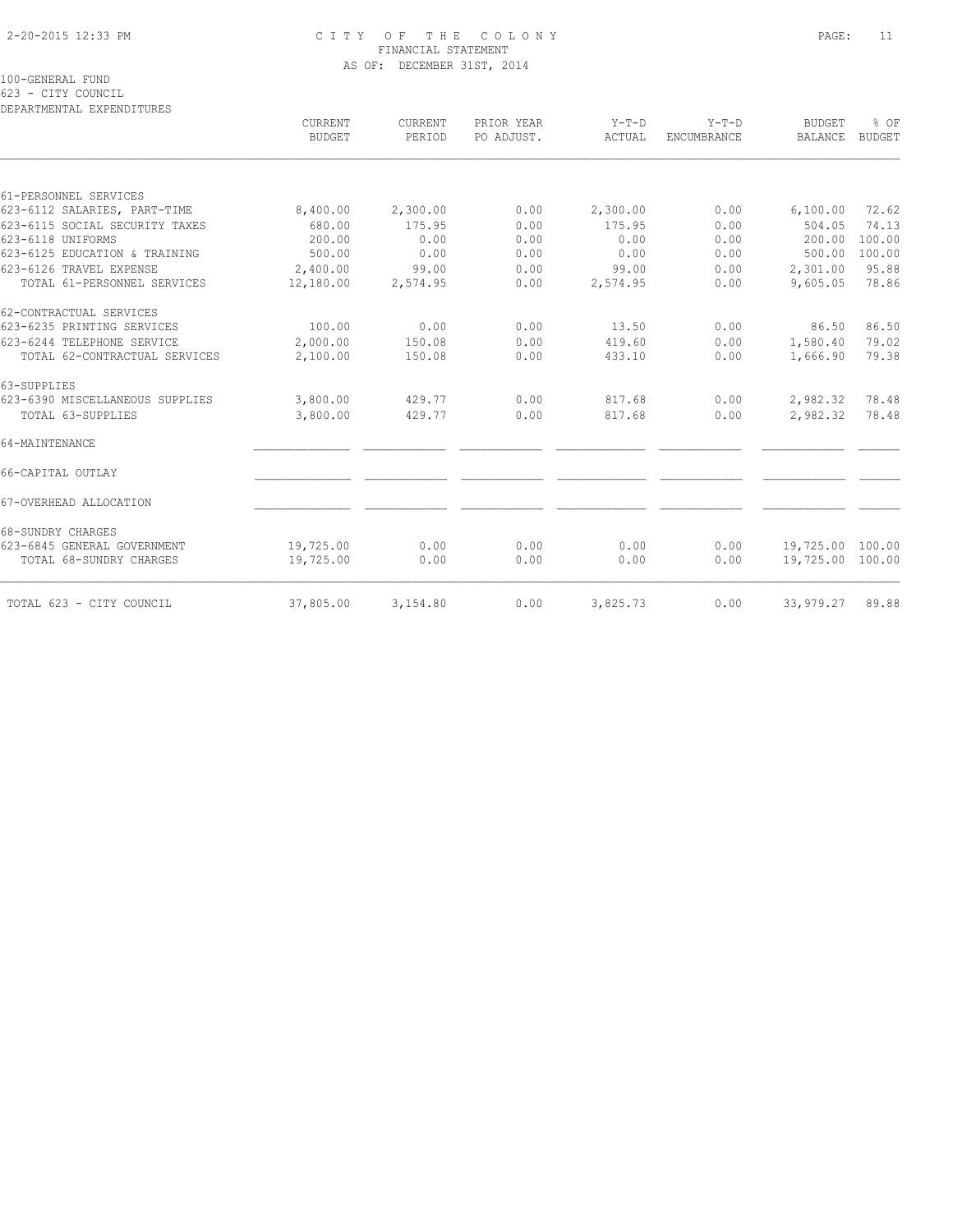### 2-20-2015 12:33 PM C I T Y O F T H E C O L O N Y PAGE: 12 FINANCIAL STATEMENT AS OF: DECEMBER 31ST, 2014

100-GENERAL FUND

625 - HUMAN RESOURCES

| DEPARTMENTAL EXPENDITURES              | <b>CURRENT</b> | <b>CURRENT</b> | PRIOR YEAR | $Y-T-D$<br>$Y-T-D$ |             | <b>BUDGET</b>   | % OF          |
|----------------------------------------|----------------|----------------|------------|--------------------|-------------|-----------------|---------------|
|                                        | <b>BUDGET</b>  | PERIOD         | PO ADJUST. | ACTUAL             | ENCUMBRANCE | BALANCE         | <b>BUDGET</b> |
|                                        |                |                |            |                    |             |                 |               |
| 61-PERSONNEL SERVICES                  |                |                |            |                    |             |                 |               |
| 625-6110 SALARIES                      | 159,055.00     | 8,586.85       | 0.00       | 18,819.80          | 0.00        | 140,235.20      | 88.17         |
| 625-6111 SALARIES, OVERTIME            | 100.00         | 0.00           | 0.00       | 0.00               | 0.00        | 100.00          | 100.00        |
| 625-6112 SALARIES, PART-TIME TEMPORARY | 2,000.00       | 0.00           | 0.00       | 0.00               | 0.00        | 2,000.00        | 100.00        |
| 625-6114 HOSPITALIZATION INSURANCE     | 16,094.00      | 619.31         | 0.00       | 1,857.93           | 0.00        | 14,236.07       | 88.46         |
| 625-6115 SOCIAL SECURITY TAXES         | 12,892.00      | 473.63         | 0.00       | 1,256.43           | 0.00        | 11,635.57       | 90.25         |
| 625-6116 WORKERS' COMPENSATION         | 425.00         | 0.00           | 0.00       | 0.00               | 0.00        |                 | 425.00 100.00 |
| 625-6117 RETIREMENT CONTRIBUTIONS      | 20,257.00      | 1,068.81       | 0.00       | 2,330.54           | 0.00        | 17,926.46       | 88.50         |
| 625-6119 MEDICAL EXPENSE               | 6,700.00       | 338.50         | 0.00       | 1,192.50           | 0.00        | 5,507.50        | 82.20         |
| 625-6125 EDUCATION & TRAINING          | 3,000.00       | 0.00           | 0.00       | 0.00               | 0.00        | 3,000.00        | 100.00        |
| 625-6126 TRAVEL EXPENSE                | 200.00         | 0.00           | 0.00       | 0.00               | 0.00        | 200.00          | 100.00        |
| 625-6127 DUES AND MEMBERSHIPS          | 1,000.00       | 0.00           | 0.00       | 75.00              | 0.00        | 925.00          | 92.50         |
| TOTAL 61-PERSONNEL SERVICES            | 221,723.00     | 11,087.10      | 0.00       | 25,532.20          | 0.00        | 196,190.80      | 88.48         |
| 62-CONTRACTUAL SERVICES                |                |                |            |                    |             |                 |               |
| 625-6213 CONTRACTUAL SERVICES          | 1,500.00       | 102.40         | 0.00       | 310.65             | 0.00        | 1,189.35        | 79.29         |
| 625-6235 PRINTING SERVICES             | 400.00         | 0.00           | 0.00       | 169.72             | 0.00        | 230.28          | 57.57         |
| 625-6236 ADVERTISING AND NOTICES       | 31,000.00      | 2,453.20       | 0.00       | 7,972.90           | 0.00        | 23,027.10       | 74.28         |
| 625-6275 EQUIPMENT RENTAL              | 3,000.00       | 227.07         | 0.00       | 908.28             | 0.00        | 2,091.72        | 69.72         |
| TOTAL 62-CONTRACTUAL SERVICES          | 35,900.00      | 2,782.67       | 0.00       | 9,361.55           | 0.00        | 26,538.45       | 73.92         |
| 63-SUPPLIES                            |                |                |            |                    |             |                 |               |
| 625-6310 OFFICE SUPPLIES               | 1,100.00       | 48.49          | 0.00       | 421.34             | 0.00        | 678.66          | 61.70         |
| 625-6311 COPIER SUPPLIES               | 800.00         | 96.94          | 0.00       | 508.11             | 0.00        | 291.89          | 36.49         |
| 625-6320 POSTAGE                       | 400.00         | 25.89          | 0.00       | 87.91              | 0.00        | 312.09          | 78.02         |
| 625-6330 BOOKS AND PERIODICALS         | 1,000.00       | 0.00           | 0.00       | 0.00               | 0.00        | 1,000.00 100.00 |               |
| 625-6335 AWARDS                        | 1,000.00       | 157.25         | 0.00       | 450.75             | 0.00        | 549.25          | 54.93         |
| 625-6390 MISCELLANEOUS SUPPLIES        | 2,000.00       | 0.00           | 0.00       | 0.00               | 0.00        | 2,000.00        | 100.00        |
| TOTAL 63-SUPPLIES                      | 6,300.00       | 328.57         | 0.00       | 1,468.11           | 0.00        | 4,831.89        | 76.70         |
| 64-MAINTENANCE                         |                |                |            |                    |             |                 |               |
| 66-CAPITAL OUTLAY                      |                |                |            |                    |             |                 |               |
| 67-OVERHEAD ALLOCATION                 |                |                |            |                    |             |                 |               |
| TOTAL 625 - HUMAN RESOURCES            | 263,923.00     | 14,198.34      | 0.00       | 36, 361.86         | 0.00        | 227,561.14      | 86.22         |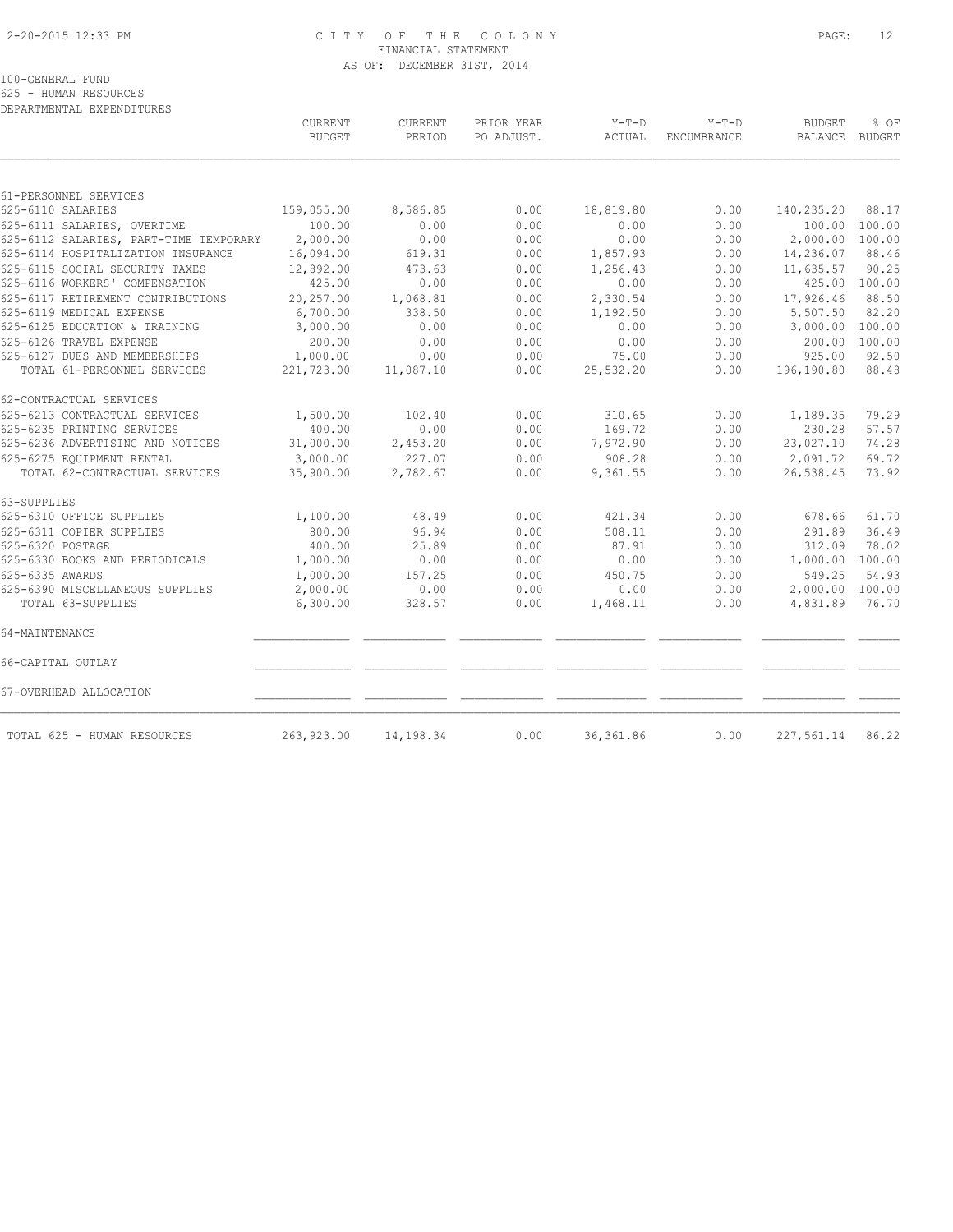### 2-20-2015 12:33 PM C I T Y O F T H E C O L O N Y PAGE: 13 FINANCIAL STATEMENT AS OF: DECEMBER 31ST, 2014

100-GENERAL FUND

630 - FINANCE DEPARTMENT

| DEPARTMENTAL EXPENDITURES            |               |           |            |              |                    |                 |           |
|--------------------------------------|---------------|-----------|------------|--------------|--------------------|-----------------|-----------|
|                                      | CURRENT       | CURRENT   | PRIOR YEAR | $Y-T-D$      | $Y-T-D$            | <b>BUDGET</b>   | % OF      |
|                                      | <b>BUDGET</b> | PERIOD    | PO ADJUST. | ACTUAL       | <b>ENCUMBRANCE</b> | <b>BALANCE</b>  | BUDGET    |
|                                      |               |           |            |              |                    |                 |           |
| 61-PERSONNEL SERVICES                |               |           |            |              |                    |                 |           |
| 630-6110 SALARIES                    | 443,571.00    | 51,241.36 | 0.00       | 131, 129. 27 | 0.00               | 312, 441.73     | 70.44     |
| 630-6114 HOSPITALIZATION INSURANCE   | 48,282.00     | 2,690.58  | 0.00       | 8,071.74     | 0.00               | 40,210.26       | 83.28     |
| 630-6115 SOCIAL SECURITY TAXES       | 35,486.00     | 2,685.65  | 0.00       | 8,758.27     | 0.00               | 26,727.73       | 75.32     |
| 630-6116 WORKERS' COMPENSATION       | 900.00        | 0.00      | 0.00       | 0.00         | 0.00               | 900.00          | 100.00    |
| 630-6117 RETIREMENT CONTRIBUTIONS    | 55,757.00     | 6,674.04  | 0.00       | 16,706.28    | 0.00               | 39,050.72       | 70.04     |
| 630-6118 UNIFORMS                    | 200.00        | 0.00      | 0.00       | 0.00         | 0.00               | 200.00          | 100.00    |
| 630-6125 EDUCATION & TRAINING        | 3,500.00      | 0.00      | 0.00       | 275.00       | 0.00               | 3,225.00        | 92.14     |
| 630-6125-EDUCATION & TRAINING - PYRL | 3,000.00      | 26.00     | 0.00       | 1,686.00     | 0.00               | 1,314.00        | 43.80     |
| 630-6126 TRAVEL EXPENSE              | 1,500.00      | 0.00      | 0.00       | 0.00         | 0.00               | 1,500.00        | 100.00    |
| 630-6126-TRAVEL EXPENSE - PYRL       | 1,500.00      | 0.00      | 0.00       | 189.28       | 0.00               | 1,310.72        | 87.38     |
| 630-6127 DUES AND MEMBERSHIPS        | 3,500.00      | 200.00    | 0.00       | 335.00       | 0.00               | 3,165.00        | 90.43     |
| 630-6127-DUES & MEMBERSHIPS - PYRL   | 500.00        | 0.00      | 0.00       | 0.00         | 0.00               | 500.00          | 100.00    |
| TOTAL 61-PERSONNEL SERVICES          | 597,696.00    | 63,517.63 | 0.00       | 167, 150.84  | 0.00               | 430,545.16      | 72.03     |
| 62-CONTRACTUAL SERVICES              |               |           |            |              |                    |                 |           |
| 630-6210 PROFESSIONAL SERVICES       | 9,000.00      | 0.00      | 0.00       | 0.00         | 0.00               | 9,000.00 100.00 |           |
| 630-6212 AUDIT SERVICES              | 63,000.00     | 0.00      | 0.00       | 17,500.00    | 0.00               | 45,500.00       | 72.22     |
| 630-6213 CONTRACTUAL SERVICES        | 0.00          | 0.00      | 0.00       | 39.50        | 0.00(              | 39.50           | 0.00      |
| 630-6220 TAX ASSESSMENT SERVICES     | 122,000.00    | 30,012.40 | 0.00       | 30,012.40    | 0.00               | 91,987.60       | 75.40     |
| 630-6222 TAX COLLECTION SERVICES     | 9,500.00      | 0.00      | 0.00       | 0.00         | 0.00               | 9,500.00 100.00 |           |
| 630-6235 PRINTING SERVICES           | 500.00        | 661.37    | 0.00       | 661.37       | $0.00$ (           | 161.37)         | $32.27 -$ |
| 630-6275 EQUIPMENT RENTAL            | 100.00        | 0.00      | 0.00       | 0.00         | 0.00               | 100.00 100.00   |           |
| TOTAL 62-CONTRACTUAL SERVICES        | 204,100.00    | 30,673.77 | 0.00       | 48, 213. 27  | 0.00               | 155,886.73      | 76.38     |
| 63-SUPPLIES                          |               |           |            |              |                    |                 |           |
| 630-6310 OFFICE SUPPLIES             | 1,500.00      | 123.13    | 0.00       | 145.85       | 0.00               | 1,354.15        | 90.28     |
| 630-6311 COPIER SUPPLIES             | 1,000.00      | 0.00      | 0.00       | 0.00         | 0.00               | 1,000.00        | 100.00    |
| 630-6312 COMPUTER SUPPLIES           | 1,000.00      | 0.00      | 0.00       | 0.00         | 0.00               | 1,000.00        | 100.00    |
| 630-6320 POSTAGE                     | 2,400.00      | 196.85    | 0.00       | 629.66       | 0.00               | 1,770.34        | 73.76     |
| 630-6330 BOOKS AND PERIODICALS       | 750.00        | 0.00      | 0.00       | 0.00         | 0.00               | 750.00          | 100.00    |
| 630-6390 MISCELLANEOUS SUPPLIES      | 500.00        | 0.00      | 0.00       | 0.00         | 0.00               | 500.00          | 100.00    |
| TOTAL 63-SUPPLIES                    | 7,150.00      | 319.98    | 0.00       | 775.51       | 0.00               | 6,374.49        | 89.15     |
| 64-MAINTENANCE                       |               |           |            |              |                    |                 |           |
| 630-6430 MAINTENANCE - OFC EQUIPMENT | 35,000.00     | 11,827.56 | 0.00       | 18, 171. 47  | 0.00               | 16,828.53       | 48.08     |
| TOTAL 64-MAINTENANCE                 | 35,000.00     | 11,827.56 | 0.00       | 18, 171. 47  | 0.00               | 16,828.53       | 48.08     |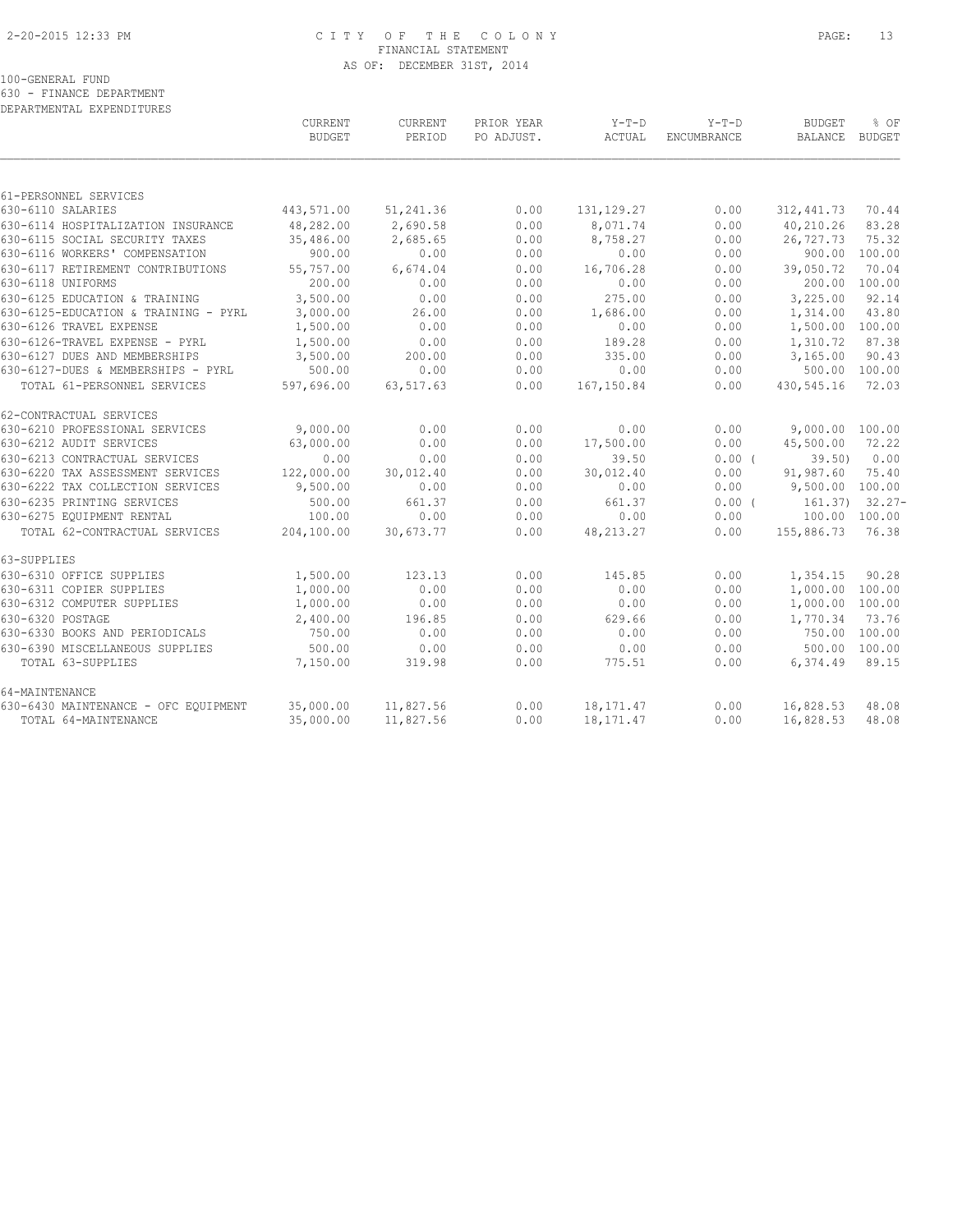### 2-20-2015 12:33 PM C I T Y O F T H E C O L O N Y PAGE: 14 FINANCIAL STATEMENT AS OF: DECEMBER 31ST, 2014

100-GENERAL FUND 630 - FINANCE DEPARTMENT

| DEPARTMENTAL EXPENDITURES      |                   |                   |                          |                 |                      |                   |                       |
|--------------------------------|-------------------|-------------------|--------------------------|-----------------|----------------------|-------------------|-----------------------|
|                                | CURRENT<br>BUDGET | CURRENT<br>PERIOD | PRIOR YEAR<br>PO ADJUST. | Y-T-D<br>ACTUAL | Y-T-D<br>ENCUMBRANCE | BUDGET<br>BALANCE | % OF<br><b>BUDGET</b> |
| 65-NON-CAPITAL                 |                   |                   |                          |                 |                      |                   |                       |
| 66-CAPITAL OUTLAY              |                   |                   |                          |                 |                      |                   |                       |
| 67-OVERHEAD ALLOCATION         |                   |                   |                          |                 |                      |                   |                       |
| 68-SUNDRY CHARGES              |                   |                   |                          |                 |                      |                   |                       |
| TOTAL 630 - FINANCE DEPARTMENT | 843,946.00        | 106,338.94        | 0.00                     | 234, 311.09     | 0.00                 | 609,634.91        | 72.24                 |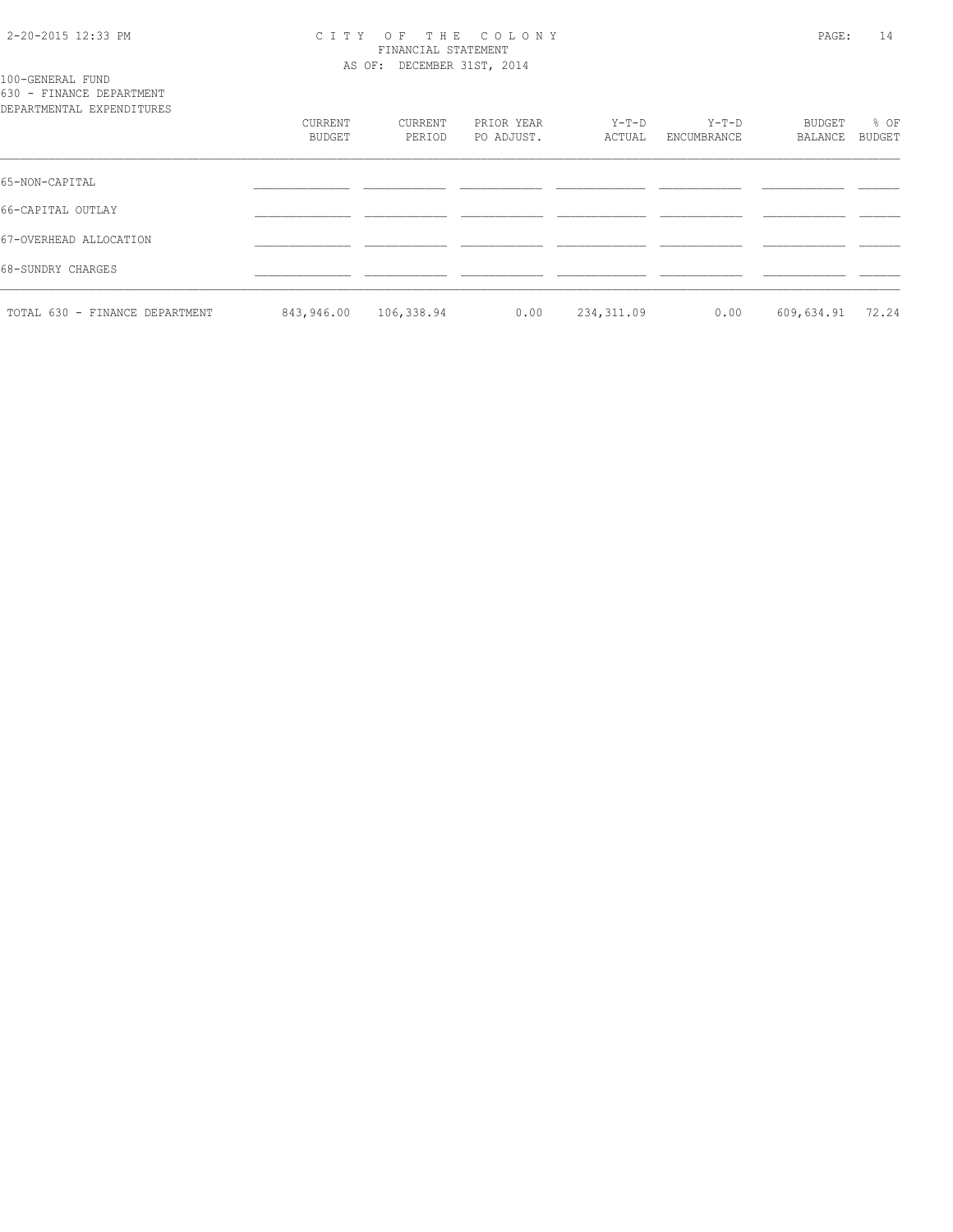### 2-20-2015 12:33 PM C I T Y O F T H E C O L O N Y PAGE: 15 FINANCIAL STATEMENT AS OF: DECEMBER 31ST, 2014

100-GENERAL FUND

631 - INFORMATION TECH DEPARTMENTAL EXPENDITURES

|                                        | <b>CURRENT</b><br><b>BUDGET</b> | <b>CURRENT</b><br>PERIOD | PRIOR YEAR<br>PO ADJUST. | $Y-T-D$<br>ACTUAL | $Y-T-D$<br>ENCUMBRANCE | <b>BUDGET</b><br>BALANCE | % OF<br>BUDGET  |
|----------------------------------------|---------------------------------|--------------------------|--------------------------|-------------------|------------------------|--------------------------|-----------------|
|                                        |                                 |                          |                          |                   |                        |                          |                 |
| 61-PERSONNEL SERVICES                  |                                 |                          |                          |                   |                        |                          |                 |
| 631-6110 SALARIES                      | 212,072.00                      | 25,634.37                | 0.00                     | 60,546.97         | 0.00                   | 151,525.03               | 71.45           |
| 631-6111 SALARIES, OVERTIME            | 9,000.00                        | 1,049.93                 | 0.00                     | 3,467.89          | 0.00                   | 5,532.11                 | 61.47           |
| 631-6114 HOSPITALIZATION INSURANCE     | 24,150.00                       | 1,886.33                 | 0.00                     | 5,658.99          | 0.00                   | 18,491.01                | 76.57           |
| 631-6115 SOCIAL SECURITY TAXES         | 17,686.00                       | 1,331.25                 | 0.00                     | 3,971.71          | 0.00                   | 13,714.29                | 77.54           |
| 631-6116 WORKERS' COMPENSATION         | 710.00                          | 0.00                     | 0.00                     | 0.00              | 0.00                   |                          | 710.00 100.00   |
| 631-6117 RETIREMENT CONTRIBUTION       | 27,789.00                       | 3,339.64                 | 0.00                     | 7,942.51          | 0.00                   | 19,846.49                | 71.42           |
| 631-6125 EDUCATION & TRAINING          | 1,000.00                        | 0.00                     | 0.00                     | 0.00              | 0.00                   | 1,000.00                 | 100.00          |
| 631-6126 TRAVEL EXPENSE                | 1,000.00                        | 0.00                     | 0.00                     | 34.85             | 0.00                   | 965.15                   | 96.52           |
| 631-6127 DUES AND MEMBERSHIPS          | 400.00                          | 0.00                     | 0.00                     | 0.00              | 0.00                   | 400.00                   | 100.00          |
| TOTAL 61-PERSONNEL SERVICES            | 293,807.00                      | 33, 241.52               | 0.00                     | 81,622.92         | 0.00                   | 212,184.08               | 72.22           |
| 62-CONTRACTUAL SERVICES                |                                 |                          |                          |                   |                        |                          |                 |
| 631-6210 PROFESSIONAL SERVICES         | 102,000.00                      | 32,975.00                | 6,600.00                 | 39,575.00         | 0.00                   | 69,025.00                | 67.67           |
| 631-6213 CONTRACTUAL SERVICES          | 2,500.00                        | 0.00                     | 0.00                     | 0.00              | 0.00                   | 2,500.00                 | 100.00          |
| 631-6244 TELEPHONE SERVICE             | 500.00                          | 37.99                    | 0.00                     | 75.98             | 0.00                   | 424.02                   | 84.80           |
| 631-6275 EOUIPMENT RENTAL              | 40.00                           | 0.00                     | 0.00                     | 0.00              | 0.00                   |                          | 40.00 100.00    |
| TOTAL 62-CONTRACTUAL SERVICES          | 105,040.00                      | 33,012.99                | 6,600.00                 | 39,650.98         | 0.00                   | 71,989.02                | 68.53           |
| 63-SUPPLIES                            |                                 |                          |                          |                   |                        |                          |                 |
| 631-6310 OFFICE SUPPLIES               | 1,500.00                        | 0.00                     | 0.00                     | 366.60            | 0.00                   | 1,133.40                 | 75.56           |
| 631-6311 COPIER SUPPLIES               | 900.00                          | 0.00                     | 0.00                     | 0.00              | 0.00                   |                          | 900.00 100.00   |
| 631-6312 COMPUTER SUPPLIES             | 0.00                            | 39.97                    | 0.00                     | 39.97             | 0.00(                  | 39.97                    | 0.00            |
| 631-6316 COMPUTER SUPPLIES - HARDWARE  | 13,000.00                       | 588.43                   | 0.00                     | 1,247.78          | 0.00                   | 11,752.22                | 90.40           |
| 631-6317 COMPUTER SUPPLIES - SOFTWARE  | 1,000.00                        | 0.00                     | 0.00                     | 21.98             | 0.00                   | 978.02                   | 97.80           |
| 631-6320 POSTAGE                       | 50.00                           | 0.00                     | 0.00                     | 258.30            | 0.00(                  |                          | 208.30) 416.60- |
| 631-6322 SMALL TOOLS                   | 250.00                          | 0.00                     | 0.00                     | 0.00              | 0.00                   | 250.00                   | 100.00          |
| 631-6330 BOOKS AND PERIODICALS         | 300.00                          | 0.00                     | 0.00                     | 0.00              | 0.00                   |                          | 300.00 100.00   |
| 631-6390 MISCELLANEOUS SUPPLIES        | 500.00                          | 0.00                     | 0.00                     | 0.00              | 0.00                   |                          | 500.00 100.00   |
| TOTAL 63-SUPPLIES                      | 17,500.00                       | 628.40                   | 0.00                     | 1,934.63          | 0.00                   | 15,565.37                | 88.94           |
| 64-MAINTENANCE                         |                                 |                          |                          |                   |                        |                          |                 |
| 631-6430 OFFICE EQUIPMENT - MAINTENANC | 1,300.00                        | 0.00                     | 0.00                     | 0.00              | 0.00                   | 1,300.00 100.00          |                 |
| 631-6431 MAINTENANCE - GIS             | 1,000.00                        | 0.00                     | 0.00                     | 0.00              | 0.00                   | 1,000.00 100.00          |                 |
| 631-6452 MAINTENANCE-SOFTWARE APPLIC   | 93,000.00                       | 6,471.25                 | 0.00                     | 32, 125.37        | 0.00                   | 60,874.63                | 65.46           |
| TOTAL 64-MAINTENANCE                   | 95,300.00                       | 6,471.25                 | 0.00                     | 32, 125.37        | 0.00                   | 63, 174. 63              | 66.29           |
|                                        |                                 |                          |                          |                   |                        |                          |                 |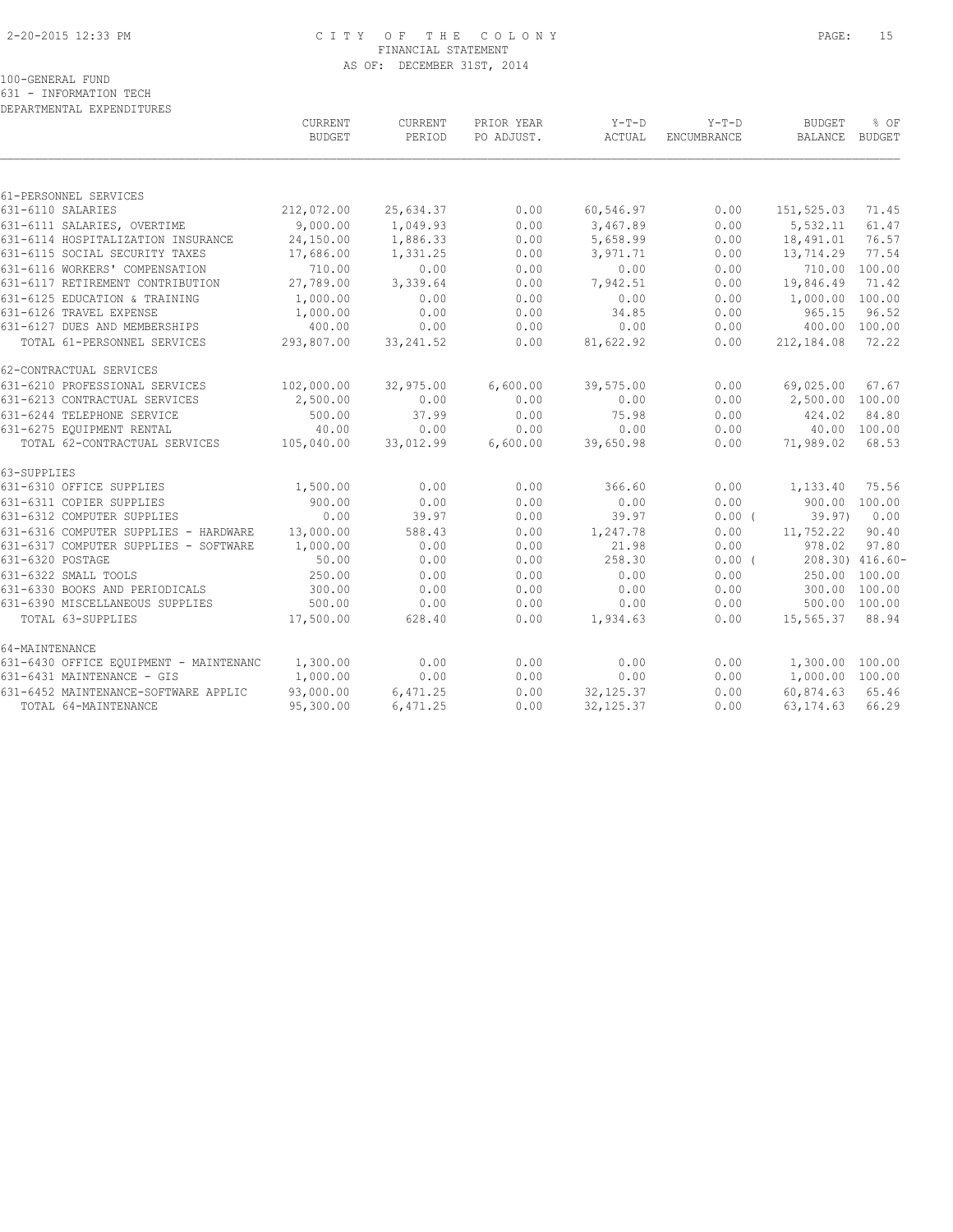### 2-20-2015 12:33 PM C I T Y O F T H E C O L O N Y PAGE: 16 FINANCIAL STATEMENT AS OF: DECEMBER 31ST, 2014

| 100-GENERAL FUND<br>631 - INFORMATION TECH |                   |                   |                          |                 |                        |                   |                |  |
|--------------------------------------------|-------------------|-------------------|--------------------------|-----------------|------------------------|-------------------|----------------|--|
| DEPARTMENTAL EXPENDITURES                  | CURRENT<br>BUDGET | CURRENT<br>PERIOD | PRIOR YEAR<br>PO ADJUST. | Y-T-D<br>ACTUAL | $Y-T-D$<br>ENCUMBRANCE | BUDGET<br>BALANCE | % OF<br>BUDGET |  |
| 65-NON-CAPITAL                             |                   |                   |                          |                 |                        |                   |                |  |
| 66-CAPITAL OUTLAY                          |                   |                   |                          |                 |                        |                   |                |  |
| 67-OVERHEAD ALLOCATION                     |                   |                   |                          |                 |                        |                   |                |  |
| TOTAL 631 - INFORMATION TECH               | 511,647.00        | 73,354.16         | 6,600.00                 | 155,333.90      | 0.00                   | 362,913.10        | 70.93          |  |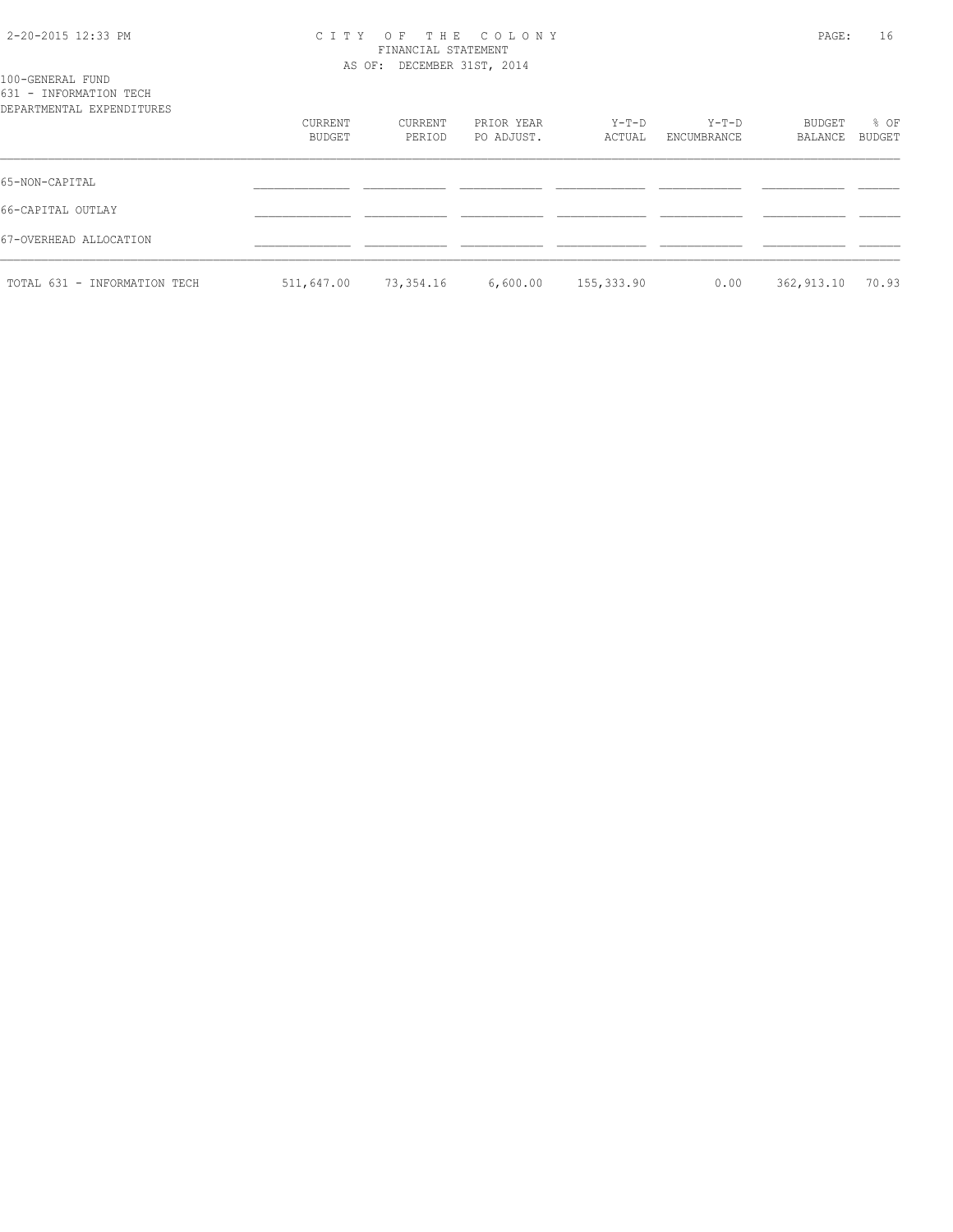### 2-20-2015 12:33 PM C I T Y O F T H E C O L O N Y PAGE: 17 FINANCIAL STATEMENT AS OF: DECEMBER 31ST, 2014

100-GENERAL FUND

635 - NON-DEPARTMENTAL

| DEPARTMENTAL EXPENDITURES              |                          |                   |                          |                   |                        |                                 |                       |
|----------------------------------------|--------------------------|-------------------|--------------------------|-------------------|------------------------|---------------------------------|-----------------------|
|                                        | CURRENT<br><b>BUDGET</b> | CURRENT<br>PERIOD | PRIOR YEAR<br>PO ADJUST. | $Y-T-D$<br>ACTUAL | $Y-T-D$<br>ENCUMBRANCE | <b>BUDGET</b><br><b>BALANCE</b> | % OF<br><b>BUDGET</b> |
|                                        |                          |                   |                          |                   |                        |                                 |                       |
| 61-PERSONNEL SERVICES                  |                          |                   |                          |                   |                        |                                 |                       |
| 635-6113 UNEMPLOYMENT COMPENSATION     | 10,000.00                | 0.00              | 0.00                     | 0.00              | 0.00                   | 10,000.00 100.00                |                       |
| 635-6126 BIGGEST LOSER COMPETITION     | 3,000.00                 | 0.00              | 0.00                     | 0.00              | 0.00                   | 3,000.00 100.00                 |                       |
| 635-6127 DUES AND MEMBERSHIPS          | 16,500.00                | 2,235.20          | 0.00                     | 2,235.20          | 0.00                   | 14,264.80                       | 86.45                 |
| TOTAL 61-PERSONNEL SERVICES            | 29,500.00                | 2,235.20          | 0.00                     | 2,235.20          | 0.00                   | 27,264.80                       | 92.42                 |
| 62-CONTRACTUAL SERVICES                |                          |                   |                          |                   |                        |                                 |                       |
| 635-6210 PROFESSIONAL SERVICES         | 4,500.00                 | 0.00              | 0.00                     | 0.00              | 0.00                   | 4,500.00 100.00                 |                       |
| 635-6211 LEGAL SERVICES                | 200,000.00               | 27,729.30         | 0.00                     | 40,139.05         | 0.00                   | 159,860.95                      | 79.93                 |
| 635-6213 CONTRACTUAL SERVICES          | 11,000.00                | 127.50            | 0.00                     | 331.50            | 0.00                   | 10,668.50                       | 96.99                 |
| 635-6214 JANITORIAL SERVICES           | 100,000.00               | 0.00              | 0.00                     | 15, 177.78        | 91,472.22 (            | 6,650.00                        | $6.65-$               |
| 635-6241 ELECTRICITY                   | 1,650,000.00             | 148,543.56        | 0.00                     | 458, 158.23       | 0.00                   | 1, 191, 841.77                  | 72.23                 |
| 635-6243 NATURAL GAS SERVICE           | 38,000.00                | 9,099.29          | 0.00                     | 13,479.04         | 0.00                   | 24,520.96                       | 64.53                 |
| 635-6244 TELEPHONE SERVICE             | 63,000.00                | 6,258.53          | 0.00                     | 22,199.62         | 0.00                   | 40,800.38                       | 64.76                 |
| 635-6246 WATER/SEWER SERVICE           | 375,000.00               | 29, 152.55        | 0.00                     | 69,292.86         | 0.00                   | 305,707.14                      | 81.52                 |
| 635-6250 LIABILITY INSURANCE           | 75,000.00                | 0.00              | 0.00                     | 68,952.80         | 0.00                   | 6,047.20                        | 8.06                  |
| 635-6251 PROPERTY INSURANCE            | 70,000.00                | 0.00              | 0.00                     | 78,937.04         | $0.00$ (               | 8,937.04)                       | $12.77-$              |
| 635-6252 WORKER'S COMPENSATION         | 0.00                     | 0.00              | 0.00                     | 217,739.34        | $0.00$ (               | 217,739.34)                     | 0.00                  |
| 635-6253 AUTOMOBILE INSURANCE          | 55,000.00                | 0.00              | 0.00                     | 42,502.60         | 0.00                   | 12,497.40                       | 22.72                 |
| 635-6275 EQUIPMENT RENTAL              | 20,200.00                | 726.41            | 0.00                     | 4,124.28          | 15,175.05              | 900.67                          | 4.46                  |
| 635-6290 INTEREST EXPENSE              | 500.00                   | 0.00              | 0.00                     | 0.00              | 0.00                   |                                 | 500.00 100.00         |
| TOTAL 62-CONTRACTUAL SERVICES          | 2,662,200.00             | 221,637.14        | 0.00                     | 1,031,034.14      |                        | 106,647.27 1,524,518.59         | 57.27                 |
| 63-SUPPLIES                            |                          |                   |                          |                   |                        |                                 |                       |
| 635-6310 OFFICE SUPPLIES               | 500.00                   | 48.68             | 0.00                     | 48.68             | 0.00                   | 451.32                          | 90.26                 |
| 635-6311 COPIER SUPPLIES               | 5,500.00                 | 1,216.05          | 0.00                     | 2,361.14          | 1,951.35               | 1,187.51                        | 21.59                 |
| 635-6320 POSTAGE                       | 200.00                   | 0.00              | 0.00                     | 0.00              | 0.00                   | 200.00                          | 100.00                |
| 635-6336 EMPLOYEE RECOGNITION          | 5,000.00                 | 0.00              | 0.00                     | 961.00            | 0.00                   | 4,039.00                        | 80.78                 |
| 635-6340 FUEL AND LUBRICANTS           | 600.00                   | 0.00              | 0.00                     | 0.00              | 0.00                   | 600.00                          | 100.00                |
| 635-6389 MISCELLANEOUS BUILDING SUPPLI | 5,000.00                 | 49.95             | 0.00                     | 99.90             | 0.00                   | 4,900.10                        | 98.00                 |
| 635-6390 MISC. SUPPLIES                | 5,000.00                 | 428.78            | 0.00                     | 1,929.46          | 0.00                   | 3,070.54                        | 61.41                 |
| TOTAL 63-SUPPLIES                      | 21,800.00                | 1,743.46          | 0.00                     | 5,400.18          | 1,951.35               | 14,448.47                       | 66.28                 |
| 64-MAINTENANCE                         |                          |                   |                          |                   |                        |                                 |                       |
| 635-6410 BUILDING MAINTENANCE          | 1,500.00                 | 0.00              | 0.00                     | 90.00             | 0.00                   | 1,410.00                        | 94.00                 |
| 635-6430 OFFICE EOUIPMENT - MAINT.     | 3,000.00                 | 0.00              | 0.00                     | 0.00              | 0.00                   | 3,000.00                        | 100.00                |
| TOTAL 64-MAINTENANCE                   | 4,500.00                 | 0.00              | 0.00                     | 90.00             | 0.00                   | 4,410.00                        | 98.00                 |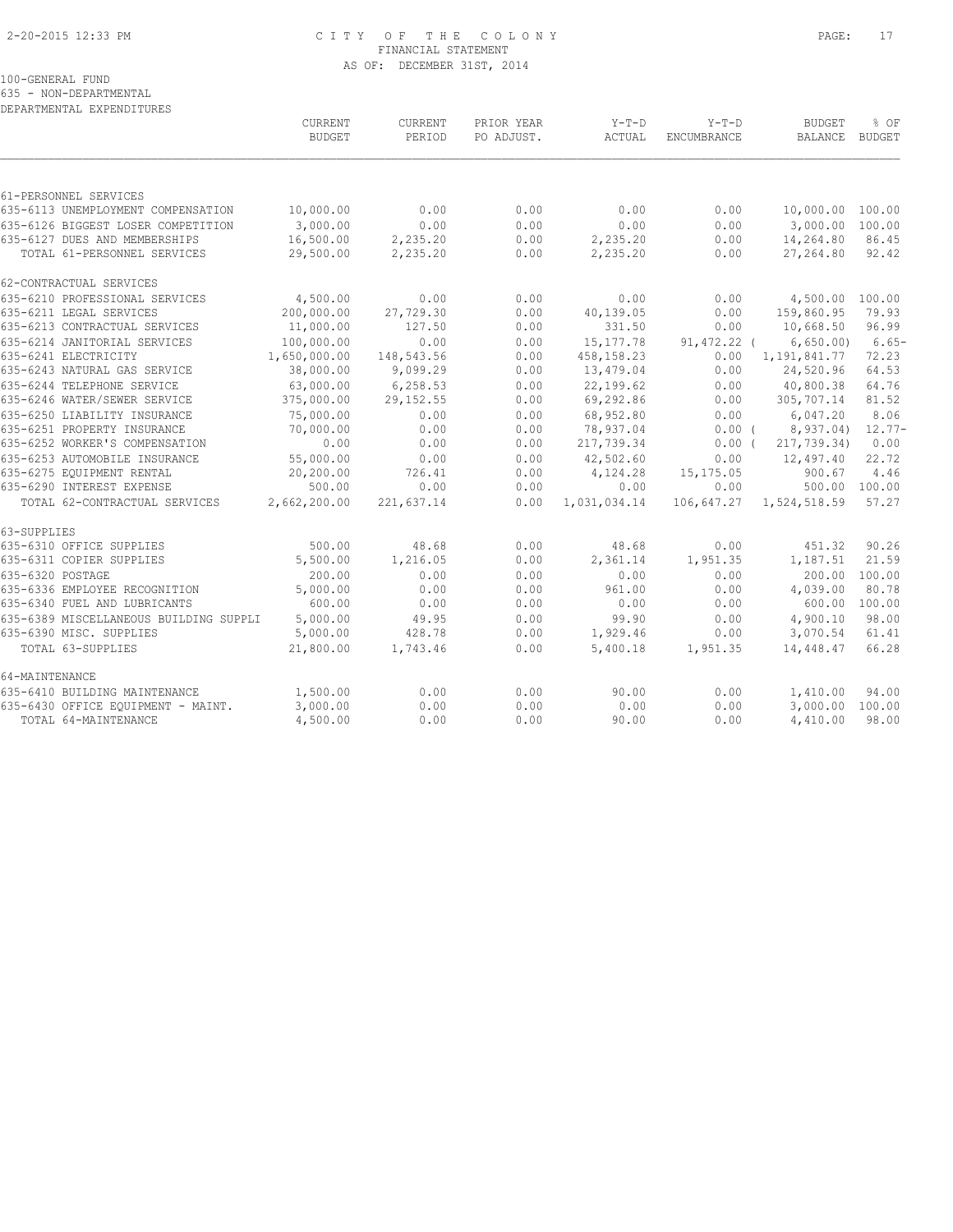### 2-20-2015 12:33 PM C I T Y O F T H E C O L O N Y PAGE: 18 FINANCIAL STATEMENT AS OF: DECEMBER 31ST, 2014

100-GENERAL FUND

635 - NON-DEPARTMENTAL

DEPARTMENTAL EXPENDITURES

| CURRENT<br><b>BUDGET</b>                                | CURRENT<br>PERIOD | PRIOR YEAR<br>PO ADJUST. | $Y-T-D$<br>ACTUAL | $Y-T-D$<br><b>ENCUMBRANCE</b> | <b>BUDGET</b><br><b>BALANCE</b>     | % OF<br><b>BUDGET</b> |
|---------------------------------------------------------|-------------------|--------------------------|-------------------|-------------------------------|-------------------------------------|-----------------------|
| 65-NON-CAPITAL                                          |                   |                          |                   |                               |                                     |                       |
| 66-CAPITAL OUTLAY                                       |                   |                          |                   |                               |                                     |                       |
| 635-6630 CAPITAL OUTLAY-VEHICLES<br>228,091.00          | 0.00              | 0.00                     | 0.00              | 0.00                          | 228,091.00                          | 100.00                |
| 635-6630-CAPT OUTLAY - VEHICLES - FIRE<br>0.00          | 0.00              | 0.00                     | 228,090.54        | 0.00(                         | 228,090.54)                         | 0.00                  |
| 635-6690 CAPITAL OUTLAY-OTHER EOUIPMEN 2,622,000.00     | 0.00              | 0.00                     | 0.00              | 0.00                          | 2,622,000.00                        | 100.00                |
| TOTAL 66-CAPITAL OUTLAY<br>2,850,091.00                 | 0.00              | 0.00                     | 228,090.54        | 0.00                          | 2,622,000.46                        | 92.00                 |
| 67-OVERHEAD ALLOCATION                                  |                   |                          |                   |                               |                                     |                       |
| 635-6705 CONTINGENCY<br>0.00                            | 53,336.05         | 0.00                     | 80,219.99         |                               | 135, 330.37 ( 215, 550.36)          | 0.00                  |
| 200,000.00<br>635-6706 CONTINGENCY                      | 0.00              | 0.00                     | 0.00              | 0.00                          | 200,000.00                          | 100.00                |
| 635-6708 BUDGET ACCT FOR DENTON CO BLD 1,450,000.00     | 0.00              | 0.00                     | 0.00              | 0.00                          | 1,450,000.00                        | 100.00                |
| 635-6710 ALLOCATION OUT - NON DEPT<br>(3, 945, 663, 00) | 0.00              | 0.00                     | 0.00              |                               | $0.00$ ( 3,945,663.00) 100.00       |                       |
| TOTAL 67-OVERHEAD ALLOCATION<br>(2, 295, 663, 00)       | 53,336.05         | 0.00                     | 80,219.99         |                               | 135, 330.37 (2, 511, 213.36) 109.39 |                       |
| 68-SUNDRY CHARGES                                       |                   |                          |                   |                               |                                     |                       |
| 635-6820 PROPERTY DAMAGE CLAIMS<br>25,000.00            | 0.00              | 0.00                     | 0.00              | 0.00                          | 25,000.00                           | 100.00                |
| 635-6821 BODILY INJURY CLAIMS<br>1,000.00               | 0.00              | 0.00                     | 0.00              | 0.00                          | 1,000.00                            | 100.00                |
| 635-6822 CIVIL CLAIMS<br>1,000.00                       | 0.00              | 0.00                     | 0.00              | 0.00                          | 1,000.00                            | 100.00                |
| 100,000.00<br>635-6823 TRANSFER OUT-SPECIAL EVENTS F    | 0.00              | 0.00                     | 0.00              | 0.00                          | 100,000.00                          | 100.00                |
| 635-6841 TAX REBATE - TRIBUTE<br>484,000.00             | 0.00              | 0.00                     | 0.00              | 0.00                          | 484,000.00                          | 100.00                |
| 20,000.00<br>635-6855 TRANS OUT - CD/KEEP COLONY BE     | 0.00              | 0.00                     | 0.00              | 0.00                          | 20,000.00                           | 100.00                |
| 635-6858 TRANSFER OUT - PARKS FUND<br>2,149,884.00      | 0.00              | 0.00                     | 0.00              | 0.00                          | 2,149,884.00                        | 100.00                |
| 635-6861 TRANSFER OUT - CVB<br>120,000.00               | 0.00              | 0.00                     | 0.00              | 0.00                          | 120,000.00                          | 100.00                |
| 2,900,884.00<br>TOTAL 68-SUNDRY CHARGES                 | 0.00              | 0.00                     | 0.00              | 0.00                          | 2,900,884.00                        | 100.00                |
| 6, 173, 312, 00<br>TOTAL 635 - NON-DEPARTMENTAL         | 278, 951.85       | 0.00                     | 1,347,070.05      | 243,928.99                    | 4,582,312.96                        | 74.23                 |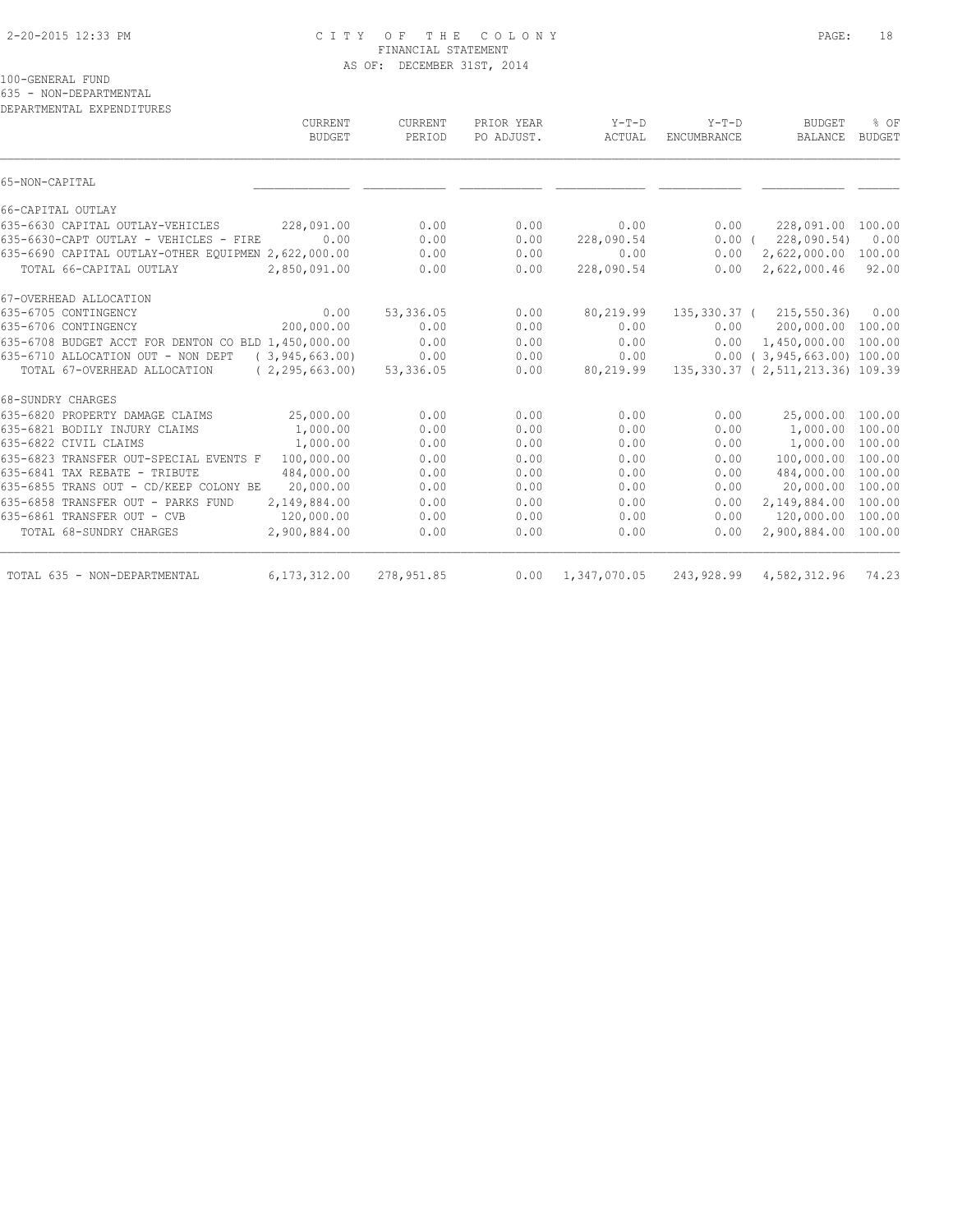### 2-20-2015 12:33 PM C I T Y O F T H E C O L O N Y PAGE: 19 FINANCIAL STATEMENT AS OF: DECEMBER 31ST, 2014

100-GENERAL FUND

640 - MUNICIPAL COURT DEPARTMENTAL EXPENDITURES

|                                    | <b>CURRENT</b><br><b>BUDGET</b> | CURRENT<br>PERIOD | PRIOR YEAR<br>PO ADJUST. | $Y-T-D$<br>ACTUAL | $Y-T-D$<br>ENCUMBRANCE | <b>BUDGET</b><br><b>BALANCE</b> | % OF<br><b>BUDGET</b> |
|------------------------------------|---------------------------------|-------------------|--------------------------|-------------------|------------------------|---------------------------------|-----------------------|
|                                    |                                 |                   |                          |                   |                        |                                 |                       |
| 61-PERSONNEL SERVICES              |                                 |                   |                          |                   |                        |                                 |                       |
| 640-6110 SALARIES                  | 198,975.00                      | 22, 136.32        | 0.00                     | 56,281.10         | 0.00                   | 142,693.90                      | 71.71                 |
| 640-6111 SALARIES, OVERTIME        | 600.00                          | 23.73             | 0.00                     | 120.00            | 0.00                   | 480.00                          | 80.00                 |
| 640-6114 HOSPITALIZATION INSURANCE | 40,250.00                       | 3,095.23          | 0.00                     | 9,194.45          | 0.00                   | 31,055.55                       | 77.16                 |
| 640-6115 SOCIAL SECURITY TAXES     | 15,267.00                       | 1,070.62          | 0.00                     | 3,544.25          | 0.00                   | 11,722.75                       | 76.78                 |
| 640-6116 WORKERS' COMPENSATION     | 750.00                          | 0.00              | 0.00                     | 0.00              | 0.00                   | 750.00                          | 100.00                |
| 640-6117 RETIREMENT CONTRIBUTIONS  | 25,087.00                       | 2,782.21          | 0.00                     | 7,004.12          | 0.00                   | 18,082.88                       | 72.08                 |
| 640-6125 EDUCATION & TRAINING      | 500.00                          | 0.00              | 0.00                     | 0.00              | 0.00                   | 500.00                          | 100.00                |
| 640-6126 TRAVEL EXPENSE            | 200.00                          | 0.00              | 0.00                     | 0.00              | 0.00                   | 200.00                          | 100.00                |
| 640-6127 DUES AND MEMBERSHIPS      | 100.00                          | 0.00              | 0.00                     | 0.00              | 0.00                   |                                 | 100.00 100.00         |
| TOTAL 61-PERSONNEL SERVICES        | 281,729.00                      | 29,108.11         | 0.00                     | 76, 143.92        | 0.00                   | 205,585.08                      | 72.97                 |
| 62-CONTRACTUAL SERVICES            |                                 |                   |                          |                   |                        |                                 |                       |
| 640-6210 PROFESSIONAL SERVICES     | 39,600.00                       | 3,300.00          | 0.00                     | 9,900.00          | 0.00                   | 29,700.00                       | 75.00                 |
| 640-6211 LEGAL SERVICES            | 27,000.00                       | 5,805.98          | 0.00                     | 11,203.36         | 0.00                   | 15,796.64                       | 58.51                 |
| 640-6213 CONTRACTUAL SERVICES      | 100.00                          | 0.00              | 0.00                     | 0.00              | 0.00                   | 100.00                          | 100.00                |
| 640-6215 JURY FEES                 | 500.00                          | 108.00            | 0.00                     | 108.00            | 0.00                   | 392.00                          | 78.40                 |
| 640-6219 CREDIT CARD FEES          | 14,500.00                       | 883.76            | 0.00                     | 2,221.20          | 0.00                   | 12,278.80                       | 84.68                 |
| 640-6235 PRINTING SERVICES         | 2,250.00                        | 0.00              | 0.00                     | 165.00            | 0.00                   | 2,085.00                        | 92.67                 |
| 640-6275 EQUIPMENT RENTAL          | 1,286.00                        | 0.00              | 0.00                     | 0.00              | 0.00                   | 1,286.00                        | 100.00                |
| TOTAL 62-CONTRACTUAL SERVICES      | 85,236.00                       | 10,097.74         | 0.00                     | 23,597.56         | 0.00                   | 61,638.44                       | 72.32                 |
| 63-SUPPLIES                        |                                 |                   |                          |                   |                        |                                 |                       |
| 640-6310 OFFICE SUPPLIES           | 1,650.00                        | 129.93            | 0.00                     | 252.41            | 0.00                   | 1,397.59                        | 84.70                 |
| 640-6311 COPIER SUPPLIES           | 600.00                          | 173.56            | 0.00                     | 173.56            | 0.00                   | 426.44                          | 71.07                 |
| 640-6312 COMPUTER SUPPLIES         | 300.00                          | 0.00              | 0.00                     | 0.00              | 0.00                   |                                 | 300.00 100.00         |
| 640-6320 POSTAGE                   | 3,800.00                        | 358.64            | 0.00                     | 634.25            | 0.00                   | 3,165.75                        | 83.31                 |
| 640-6330 BOOKS AND PERIODICALS     | 100.00                          | 0.00              | 0.00                     | 0.00              | 0.00                   | 100.00                          | 100.00                |
| 640-6390 MISCELLANEOUS SUPPLIES    | 1,000.00                        | 0.00              | 0.00                     | 0.00              | 0.00                   | 1,000.00 100.00                 |                       |
| TOTAL 63-SUPPLIES                  | 7,450.00                        | 662.13            | 0.00                     | 1,060.22          | 0.00                   | 6,389.78                        | 85.77                 |
| 64-MAINTENANCE                     |                                 |                   |                          |                   |                        |                                 |                       |
| 640-6430 OFFICE EQUIPMENT - MAINT. | 200.00                          | 0.00              | 0.00                     | 0.00              | 0.00                   |                                 | 200.00 100.00         |
| TOTAL 64-MAINTENANCE               | 200.00                          | 0.00              | 0.00                     | 0.00              | 0.00                   |                                 | 200.00 100.00         |
| 66-CAPITAL OUTLAY                  |                                 |                   |                          |                   |                        |                                 |                       |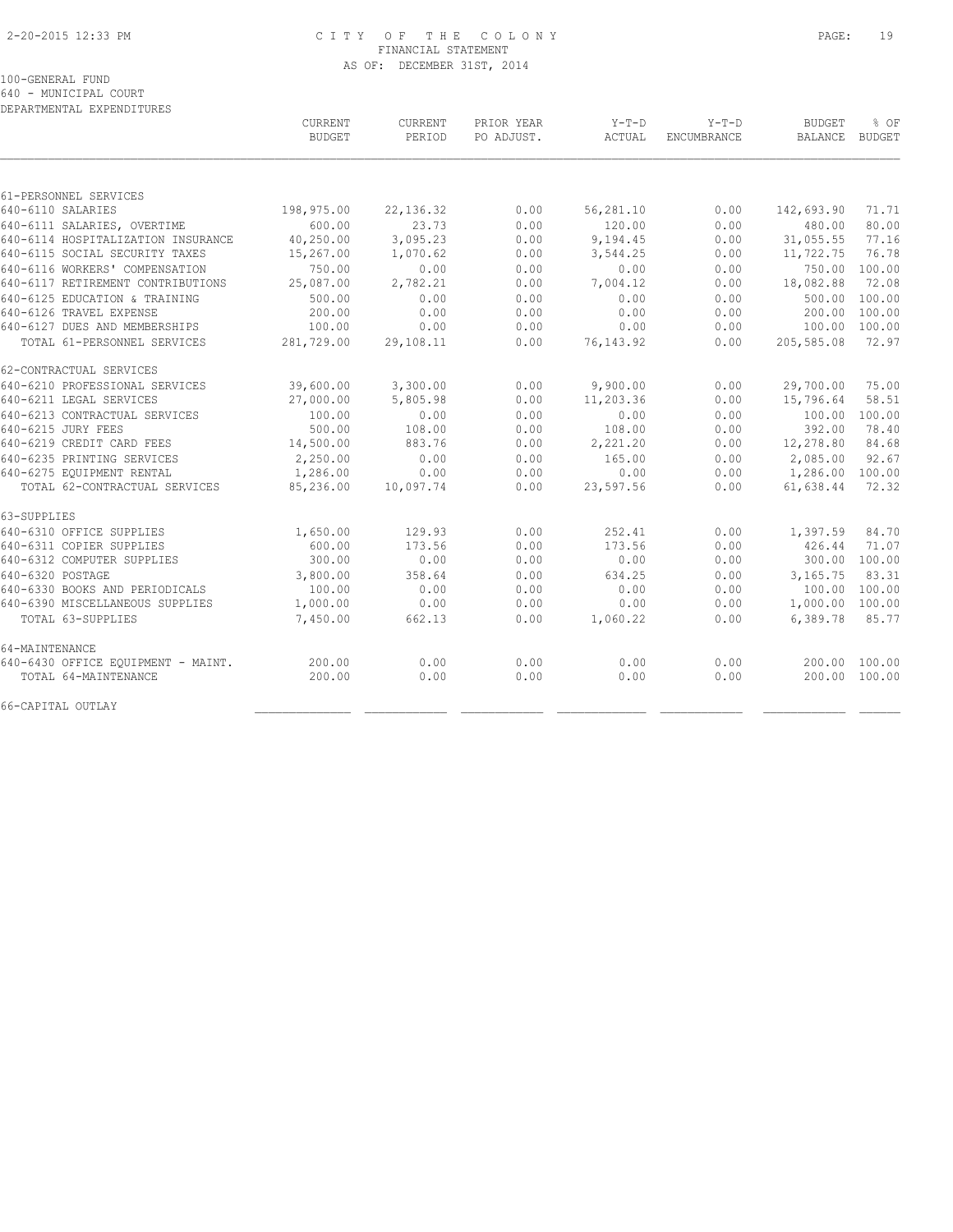### 2-20-2015 12:33 PM C I T Y O F T H E C O L O N Y PAGE: 20 FINANCIAL STATEMENT AS OF: DECEMBER 31ST, 2014

| 100-GENERAL FUND<br>640 - MUNICIPAL COURT<br>DEPARTMENTAL EXPENDITURES |                   |                   |                          |                   |                      |                   |                |
|------------------------------------------------------------------------|-------------------|-------------------|--------------------------|-------------------|----------------------|-------------------|----------------|
|                                                                        | CURRENT<br>BUDGET | CURRENT<br>PERIOD | PRIOR YEAR<br>PO ADJUST. | $Y-T-D$<br>ACTUAL | Y-T-D<br>ENCUMBRANCE | BUDGET<br>BALANCE | % OF<br>BUDGET |
| 67-OVERHEAD ALLOCATION                                                 |                   |                   |                          |                   |                      |                   |                |
| 68-SUNDRY CHARGES                                                      |                   |                   |                          |                   |                      |                   |                |
| TOTAL 640 - MUNICIPAL COURT                                            | 374,615.00        | 39,867.98         | 0.00                     | 100,801.70        | 0.00                 | 273,813.30        | 73.09          |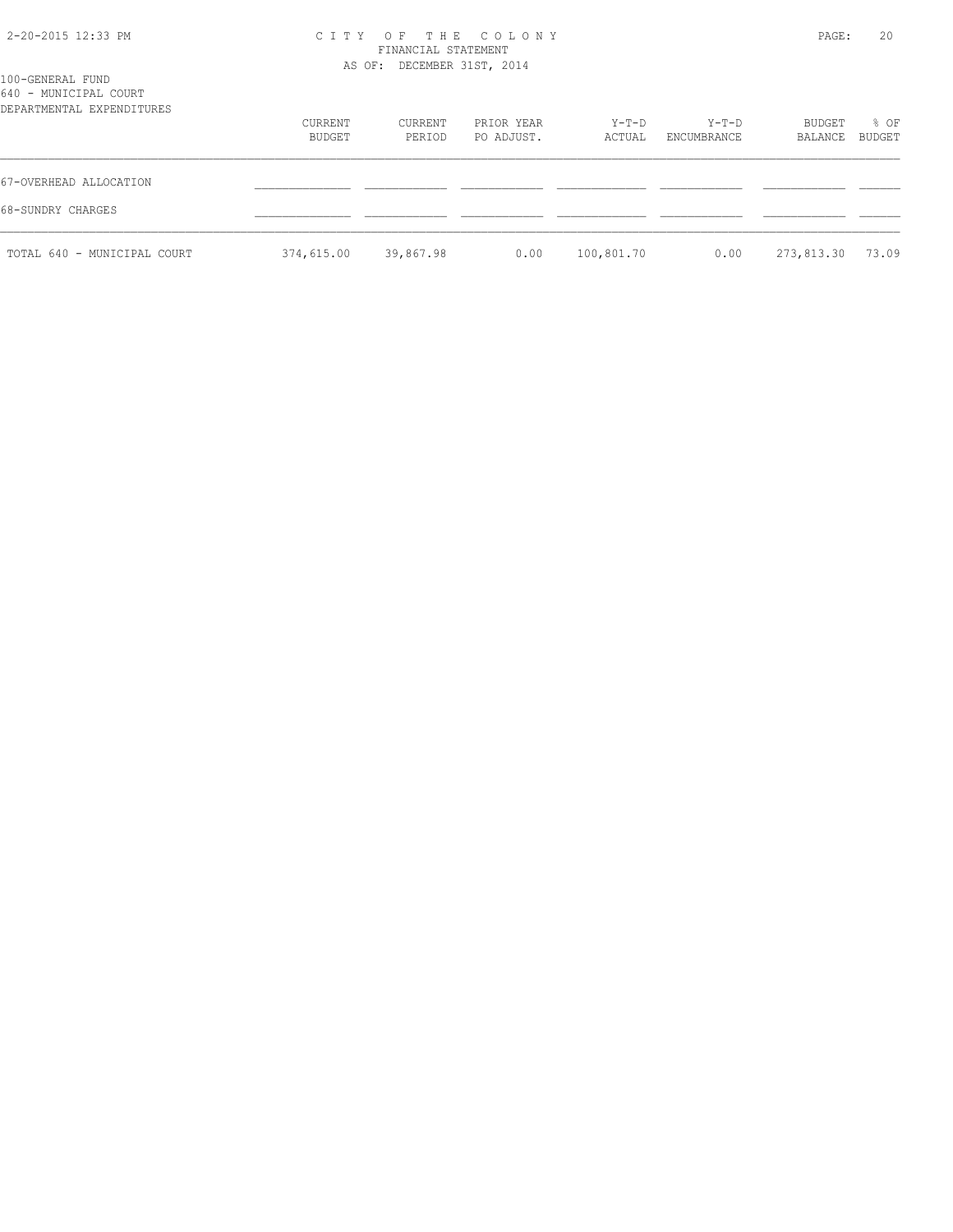### 2-20-2015 12:33 PM C I T Y O F T H E C O L O N Y PAGE: 21 FINANCIAL STATEMENT AS OF: DECEMBER 31ST, 2014

#### 100-GENERAL FUND

668 - FACILITIES MAINT DEPARTMENTAL EXPENDITURES

|                                      | CURRENT<br><b>BUDGET</b> | CURRENT<br>PERIOD | PRIOR YEAR<br>PO ADJUST. | $Y-T-D$<br>ACTUAL | $Y-T-D$<br>ENCUMBRANCE | <b>BUDGET</b><br><b>BALANCE</b> | % OF<br><b>BUDGET</b> |
|--------------------------------------|--------------------------|-------------------|--------------------------|-------------------|------------------------|---------------------------------|-----------------------|
|                                      |                          |                   |                          |                   |                        |                                 |                       |
| 61-PERSONNEL SERVICES                |                          |                   |                          |                   |                        |                                 |                       |
| 668-6110 SALARIES                    | 120,621.00               | 14,589.03         | 0.00                     | 35,380.92         | 0.00                   | 85,240.08                       | 70.67                 |
| 668-6111 SALARIES, OVERTIME          | 6,000.00                 | 562.40            | 0.00                     | 1,752.84          | 0.00                   | 4,247.16                        | 70.79                 |
| 668-6114 HOSPITALIZATION INSURANCE   | 24,150.00                | 1,284.23          | 0.00                     | 3,852.69          | 0.00                   | 20, 297.31                      | 84.05                 |
| 668-6115 SOCIAL SECURITY TAXES       | 10,130.00                | 721.32            | 0.00                     | 2,293.01          | 0.00                   | 7,836.99                        | 77.36                 |
| 668-6116 WORKERS' COMPENSATION       | 2,900.00                 | 0.00              | 0.00                     | 0.00              | 0.00                   | 2,900.00                        | 100.00                |
| 668-6117 RETIREMENT CONTRIBUTIONS    | 17,182.00                | 1,899.64          | 0.00                     | 4,610.06          | 0.00                   | 12,571.94                       | 73.17                 |
| 668-6118 UNIFORMS                    | 500.00                   | 44.66             | 0.00                     | 467.96            | 0.00                   | 32.04                           | 6.41                  |
| 668-6125 EDUCATION AND TRAINING      | 500.00                   | 38.00             | 0.00                     | 38.00             | 0.00                   | 462.00                          | 92.40                 |
| 668-6126 TRAVEL EXPENSE              | 300.00                   | 55.29             | 0.00                     | 55.29             | 0.00                   | 244.71                          | 81.57                 |
| 668-6127 DUES AND MEMBERSHIPS        | 200.00                   | 0.00              | 0.00                     | 0.00              | 0.00                   | 200.00                          | 100.00                |
| TOTAL 61-PERSONNEL SERVICES          | 182,483.00               | 19,194.57         | 0.00                     | 48,450.77         | 0.00                   | 134,032.23                      | 73.45                 |
| 62-CONTRACTUAL SERVICES              |                          |                   |                          |                   |                        |                                 |                       |
| 668-6210 PROFESSIONAL SERVICES       | 2,000.00                 | 0.00              | 0.00                     | 0.00              | 0.00                   | 2,000.00 100.00                 |                       |
| 668-6213 CONTRACTUAL SERVICES        | 32,000.00                | 0.00              | 0.00                     | 0.00              | 0.00                   | 32,000.00 100.00                |                       |
| 668-6213-CONTRACTUAL SERV WASTEWATER | 0.00                     | 1,644.34          | 0.00                     | 1,644.34          | $0.00$ (               | 1,644.34)                       | 0.00                  |
| 668-6213-CONTRACTUAL SERV MIS        | 0.00                     | 2,255.14          | 0.00                     | 2,255.14          | $0.00$ (               | 2, 255.14                       | 0.00                  |
| 668-6213-PEST CONTROL                | 0.00                     | 0.00              | 0.00                     | 1,787.97          | $0.00$ (               | 1,787.97)                       | 0.00                  |
| 668-6244 TELEPHONE SERVICE           | 1,300.00                 | 73.45             | 0.00                     | 146.50            | 0.00                   | 1,153.50                        | 88.73                 |
| 668-6275 EQUIPMENT RENTAL            | 500.00                   | 15.77             | 0.00                     | 63.08             | 126.52                 | 310.40                          | 62.08                 |
| TOTAL 62-CONTRACTUAL SERVICES        | 35,800.00                | 3,988.70          | 0.00                     | 5,897.03          | 126.52                 | 29,776.45                       | 83.17                 |
| 63-SUPPLIES                          |                          |                   |                          |                   |                        |                                 |                       |
| 668-6310 OFFICE SUPPLIES             | 250.00                   | 0.00              | 0.00                     | 8.42              | 0.00                   | 241.58                          | 96.63                 |
| 668-6311 COPIER SUPPLIES             | 100.00                   | 0.00              | 0.00                     | 1.87              | 38.99                  | 59.14                           | 59.14                 |
| 668-6312 COMPUTER SUPPLIES           | 250.00                   | 0.00              | 0.00                     | 0.00              | 0.00                   |                                 | 250.00 100.00         |
| 668-6313 JANITORIAL SUPPLIES         | 1,000.00                 | 0.00              | 0.00                     | 368.79            | 0.00                   | 631.21                          | 63.12                 |
| 668-6320 POSTAGE                     | 100.00                   | 2.38              | 0.00                     | 4.53              | 0.00                   | 95.47                           | 95.47                 |
| 668-6322 SMALL TOOLS                 | 4,000.00                 | 0.00              | 0.00                     | 0.00              | 0.00                   | 4,000.00 100.00                 |                       |
| 668-6340 FUEL AND LUBRICANTS         | 5,000.00                 | 152.19            | 0.00                     | 532.62            | 0.00                   | 4,467.38                        | 89.35                 |
| 668-6390 MISCELLANEOUS SUPPLIES      | 6,000.00                 | 0.00              | 0.00                     | 2,810.01          | 0.00                   | 3,189.99                        | 53.17                 |
| TOTAL 63-SUPPLIES                    | 16,700.00                | 154.57            | 0.00                     | 3,726.24          | 38.99                  | 12,934.77                       | 77.45                 |
| 64-MAINTENANCE                       |                          |                   |                          |                   |                        |                                 |                       |
| 668-6410 BUILDING MAINTENANCE        | 165,000.00               | 0.00              | 0.00                     | 0.00              | 0.00                   | 165,000.00 100.00               |                       |
| 668-6410-BLDG MAINT ANIMAL SHELTER   | 0.00                     | 0.00              | 0.00                     | 60.51             | $0.00$ (               | 60.51)                          | 0.00                  |
| 668-6410-BLDG MAINT AOUATIC PARK     | 0.00                     | 178.77            | 0.00                     | 285.49            | 0.00(                  | 285.49                          | 0.00                  |
| 668-6410-BLDG MAINT ARTS CENTER      | 0.00                     | 0.00              | 0.00                     | 487.83            | $0.00$ (               | 487.83)                         | 0.00                  |
| 668-6410-BLDG MAINT CITY HALL        | 0.00                     | 620.00            | 0.00                     | 4,659.43          | $0.00$ (               | 4,659.43                        | 0.00                  |
| 668-6410-BLDG MAINT COMMUNITY CENTER | 0.00                     | 30.00             | 0.00                     | 353.78            | 0.00(                  | 353.78)                         | 0.00                  |
| 668-6410-BLDG MAINT FACILITIES SHOP  | 0.00                     | 0.00              | 0.00                     | 530.82            | $0.00$ (               | 530.82)                         | 0.00                  |
|                                      |                          |                   |                          |                   |                        |                                 |                       |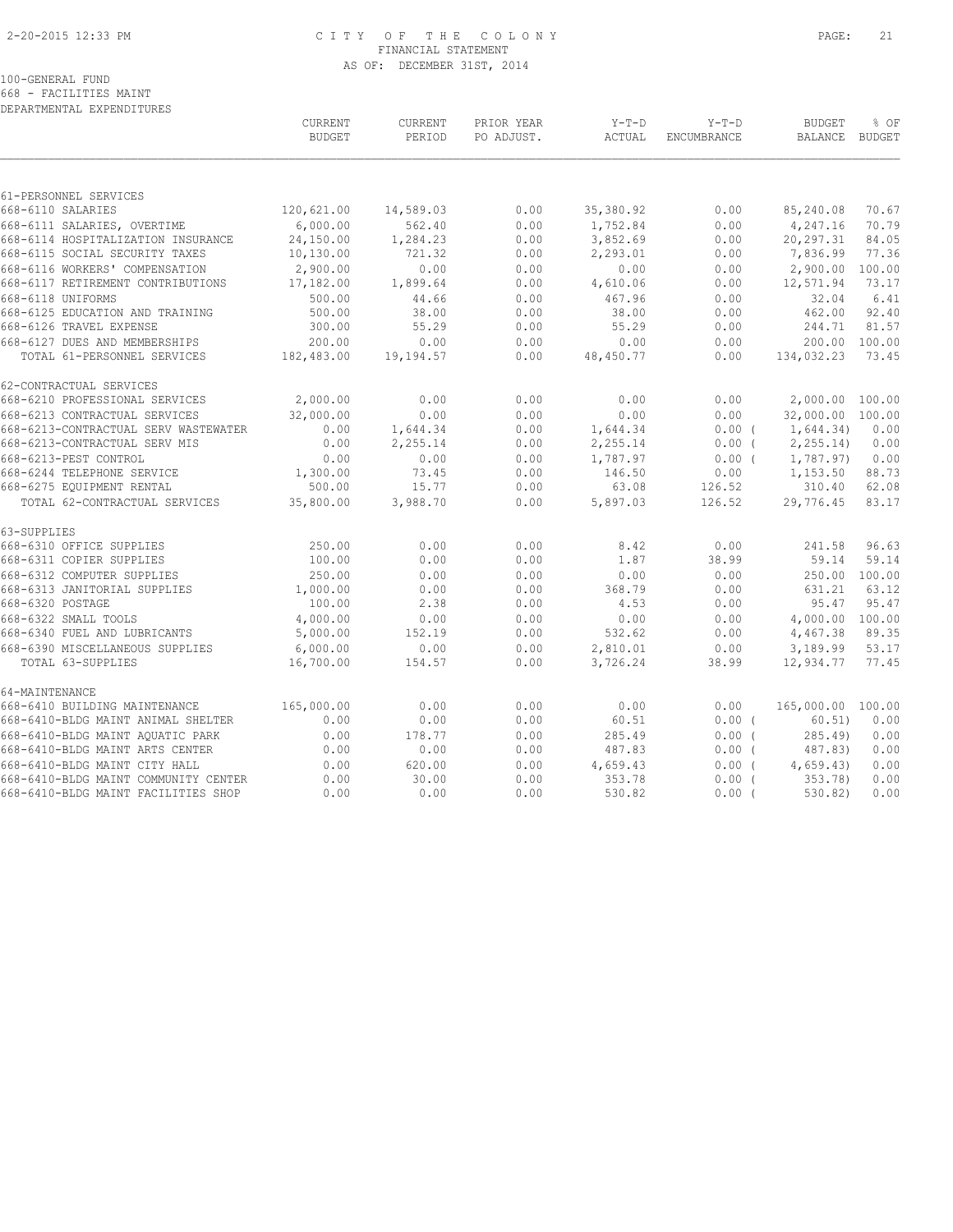### 2-20-2015 12:33 PM C I T Y O F T H E C O L O N Y PAGE: 22 FINANCIAL STATEMENT AS OF: DECEMBER 31ST, 2014

#### 100-GENERAL FUND

668 - FACILITIES MAINT

| DEPARTMENTAL EXPENDITURES             |                |           |            |             |                    |                |               |
|---------------------------------------|----------------|-----------|------------|-------------|--------------------|----------------|---------------|
|                                       | <b>CURRENT</b> | CURRENT   | PRIOR YEAR | Y-T-D       | $Y-T-D$            | BUDGET         | % OF          |
|                                       | <b>BUDGET</b>  | PERIOD    | PO ADJUST. | ACTUAL      | <b>ENCUMBRANCE</b> | <b>BALANCE</b> | <b>BUDGET</b> |
| 668-6410-BLDG MAINT FIRE DEPT         | 0.00           | 3,562.86  | 0.00       | 13,338.05   | $0.00$ (           | 13, 338.05     | 0.00          |
| 668-6410-BLDG MAINT LIBRARY           | 0.00           | 107.00    | 0.00       | 107.00      | $0.00$ (           | 107.00)        | 0.00          |
| 668-6410-BLDG MAINT POLICE DEPT       | 0.00           | 695.88    | 0.00       | 2,635.37    | $0.00$ (           | 2,635.37       | 0.00          |
| 668-6410-BLDG MAINT PW/WD/FLEET       | 0.00           | 519.49    | 0.00       | 563.11      | $0.00$ (           | 563.11)        | 0.00          |
| 668-6410-BLDG MAINT RECREATION CENTER | 0.00           | 751.06    | 0.00       | 1,404.57    | $0.00$ (           | 1,404.57       | 0.00          |
| 668-6410-BLDG MAINT WASTEWATER        | 0.00           | 0.00      | 0.00       | 379.33      | $0.00$ (           | 379.33)        | 0.00          |
| 668-6410-BLDG MAINT MISCELLANEOUS     | 0.00           | 0.00      | 0.00       | 167.50      | $0.00$ (           | 167.50)        | 0.00          |
| 668-6410-BLDG MAINT FLEET SERVICE     | 0.00           | 100.35    | 0.00       | 2,120.35    | 0.00(              | 2,120.35       | 0.00          |
| 668-6423 RIGHT-OF-WAY MAINTENANCE     | 8,000.00       | 0.00      | 0.00       | 0.00        | 0.00               | 8,000.00       | 100.00        |
| 668-6440 VEHICLE MAINTENANCE          | 0.00           | 0.00      | 0.00       | 19.99       | 0.00(              | 19.99)         | 0.00          |
| TOTAL 64-MAINTENANCE                  | 173,000.00     | 6, 565.41 | 0.00       | 27, 113. 13 | 0.00               | 145,886.87     | 84.33         |
| 65-NON-CAPITAL                        |                |           |            |             |                    |                |               |
| 66-CAPITAL OUTLAY                     |                |           |            |             |                    |                |               |
| 67-OVERHEAD ALLOCATION                |                |           |            |             |                    |                |               |
| 68-SUNDRY CHARGES                     |                |           |            |             |                    |                |               |
| TOTAL 668 - FACILITIES MAINT          | 407,983.00     | 29,903.25 | 0.00       | 85,187.17   | 165.51             | 322,630.32     | 79.08         |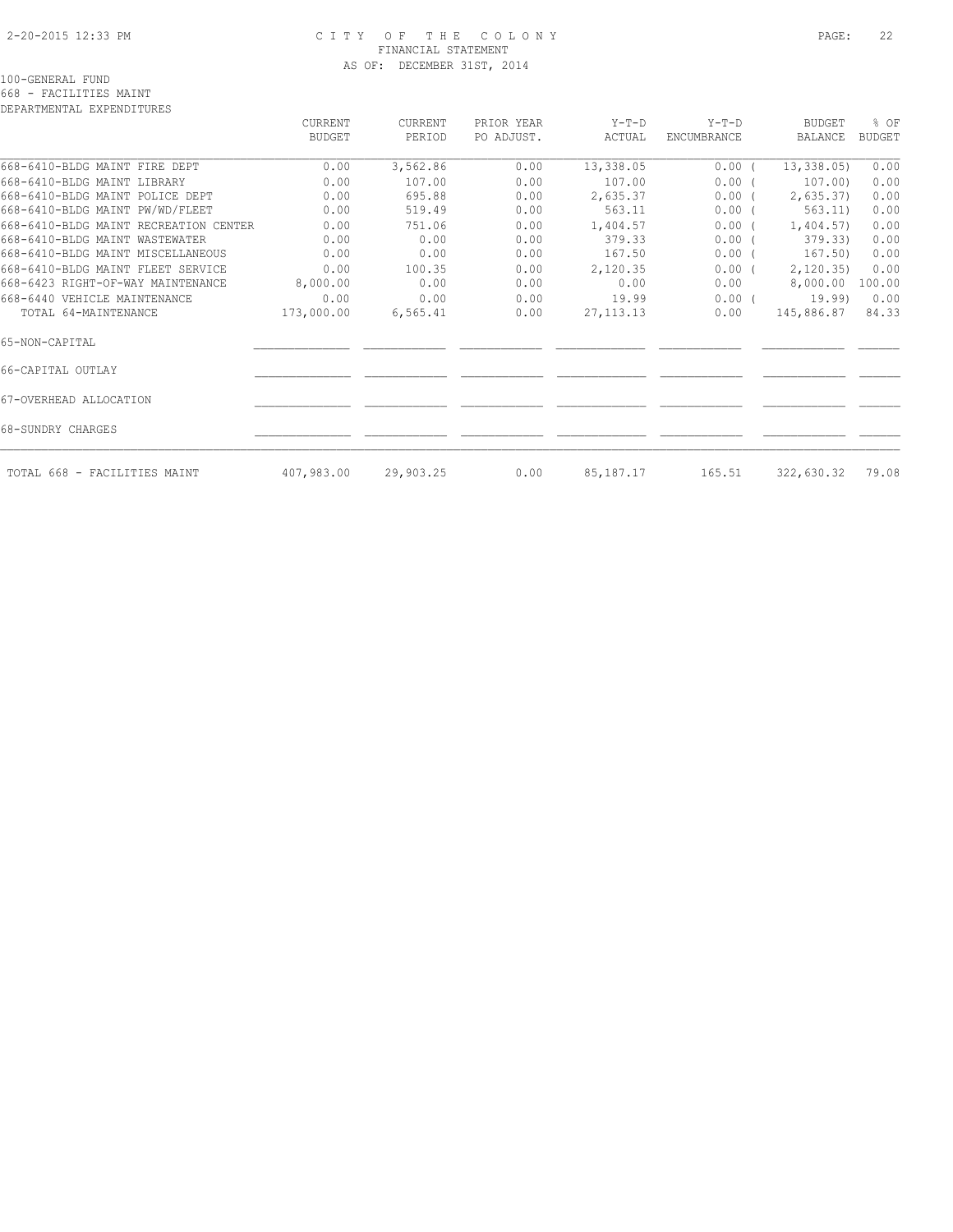### 2-20-2015 12:33 PM C I T Y O F T H E C O L O N Y PAGE: 23 FINANCIAL STATEMENT AS OF: DECEMBER 31ST, 2014

100-GENERAL FUND

669 - ENGINEERING DEPT

| DEPARTMENTAL EXPENDITURES              |               |            |            |            |             |               |        |
|----------------------------------------|---------------|------------|------------|------------|-------------|---------------|--------|
|                                        | CURRENT       | CURRENT    | PRIOR YEAR | Y-T-D      | $Y-T-D$     | <b>BUDGET</b> | % OF   |
|                                        | <b>BUDGET</b> | PERIOD     | PO ADJUST. | ACTUAL     | ENCUMBRANCE | BALANCE       | BUDGET |
|                                        |               |            |            |            |             |               |        |
| 61-PERSONNEL SERVICES                  |               |            |            |            |             |               |        |
| 669-6110 SALARIES                      | 934,563.00    | 105,531.22 | 0.00       | 249,964.64 | 0.00        | 684,598.36    | 73.25  |
| 669-6110-SALARIES - NFM                | $0.00$ (      | 2,183.21   | 0.00       | 518.94     | 0.00(       | 518.94)       | 0.00   |
| 669-6111 SALARIES, OVERTIME            | 27,000.00     | 3,383.24   | 0.00       | 9,849.89   | 0.00        | 17,150.11     | 63.52  |
| 669-6114 HOSPITALIZATION INSURANCE     | 112,700.00    | 8,757.10   | 0.00       | 25,657.34  | 0.00        | 87,042.66     | 77.23  |
| 669-6115 SOCIAL SECURITY TAXES         | 74,765.00     | 5,159.38   | 0.00       | 16,446.35  | 0.00        | 58, 318.65    | 78.00  |
| 669-6115-SOCIAL SECURITY TAXES - NFM   | 0.00          | 160.39     | 0.00       | 835.55     | $0.00$ (    | 835.55)       | 0.00   |
| 669-6116 WORKERS' COMPENSATION         | 2,900.00      | 0.00       | 0.00       | 0.00       | 0.00        | 2,900.00      | 100.00 |
| 669-6117 RETIREMENT CONTRIBUTIONS      | 120,868.00    | 13,879.63  | 0.00       | 32,690.53  | 0.00        | 88, 177. 47   | 72.95  |
| 669-6117-RETIREMENT CONTRIBUTIONS - NF | 0.00          | 468.65     | 0.00       | 1,634.13   | $0.00$ (    | 1,634.13)     | 0.00   |
| 669-6118 UNIFORMS                      | 1,000.00      | 48.00      | 0.00       | 913.86     | 0.00        | 86.14         | 8.61   |
| 669-6120 PRIVATE AUTO ALLOWANCE        | 11,000.00     | 1,246.14   | 0.00       | 2,907.66   | 0.00        | 8,092.34      | 73.57  |
| 669-6125 EDUCATION & TRAINING          | 3,700.00      | 19.00      | 0.00       | 19.00      | 0.00        | 3,681.00      | 99.49  |
| 669-6126 TRAVEL EXPENSE                | 1,500.00      | 0.98       | 0.00       | 33.11      | 0.00        | 1,466.89      | 97.79  |
| 669-6127 DUES & MEMBERSHIPS            | 4,800.00      | 487.64     | 0.00       | 487.64     | 0.00        | 4,312.36      | 89.84  |
| TOTAL 61-PERSONNEL SERVICES            | 1,294,796.00  | 136,958.16 | 0.00       | 341,958.64 | 0.00        | 952,837.36    | 73.59  |
| 62-CONTRACTUAL SERVICES                |               |            |            |            |             |               |        |
| 669-6210 PROFESSIONAL SERVICES         | 60,000.00     | 32,645.00  | 0.00       | 32,645.00  | 20,355.00   | 7,000.00      | 11.67  |
| 669-6213 CONTRACTUAL SERVICES          | 500.00        | 84.00      | 0.00       | 224.85     | 0.00        | 275.15        | 55.03  |
| 669-6235 PRINTING SERVICES             | 2,000.00      | 0.00       | 0.00       | 27.00      | 0.00        | 1,973.00      | 98.65  |
| 669-6236 ADVERTISING & LEGAL NOTICES   | 500.00        | 0.00       | 0.00       | 0.00       | 0.00        | 500.00        | 100.00 |
| 669-6244 TELEPHONE SERVICE             | 4,500.00      | 415.46     | 0.00       | 749.83     | 0.00        | 3,750.17      | 83.34  |
| 669-6275 EQUIPMENT RENTAL              | 500.00        | 15.77      | 0.00       | 63.08      | 126.52      | 310.40        | 62.08  |
| TOTAL 62-CONTRACTUAL SERVICES          | 68,000.00     | 33,160.23  | 0.00       | 33,709.76  | 20,481.52   | 13,808.72     | 20.31  |
| 63-SUPPLIES                            |               |            |            |            |             |               |        |
| 669-6310 OFFICE SUPPLIES               | 2,500.00      | 735.16     | 0.00       | 1,920.02   | 0.00        | 579.98        | 23.20  |
| 669-6311 COPIER SUPPLIES               | 4,500.00      | 0.00       | 0.00       | 1.87       | 38.99       | 4,459.14      | 99.09  |
| 669-6312 COMPUTER SUPPLIES             | 1,000.00      | 0.00       | 0.00       | 0.00       | 0.00        | 1,000.00      | 100.00 |
| 669-6320 POSTAGE                       | 500.00        | 24.15      | 0.00       | 115.95     | 0.00        | 384.05        | 76.81  |
| 669-6322 SMALL TOOLS                   | 500.00        | 52.37      | 0.00       | 319.27     | 0.00        | 180.73        | 36.15  |
| 669-6330 BOOKS & PERIODICALS           | 400.00        | 0.00       | 0.00       | 0.00       | 0.00        | 400.00        | 100.00 |
| 669-6340 FUEL AND LUBRICANTS           | 12,500.00     | 691.06     | 0.00       | 1,806.94   | 0.00        | 10,693.06     | 85.54  |
| 669-6390 MISCELLANEOUS SUPPLIES        | 500.00        | 0.00       | 0.00       | 50.50      | 0.00        | 449.50        | 89.90  |
| TOTAL 63-SUPPLIES                      | 22,400.00     | 1,502.74   | 0.00       | 4,214.55   | 38.99       | 18,146.46     | 81.01  |
|                                        |               |            |            |            |             |               |        |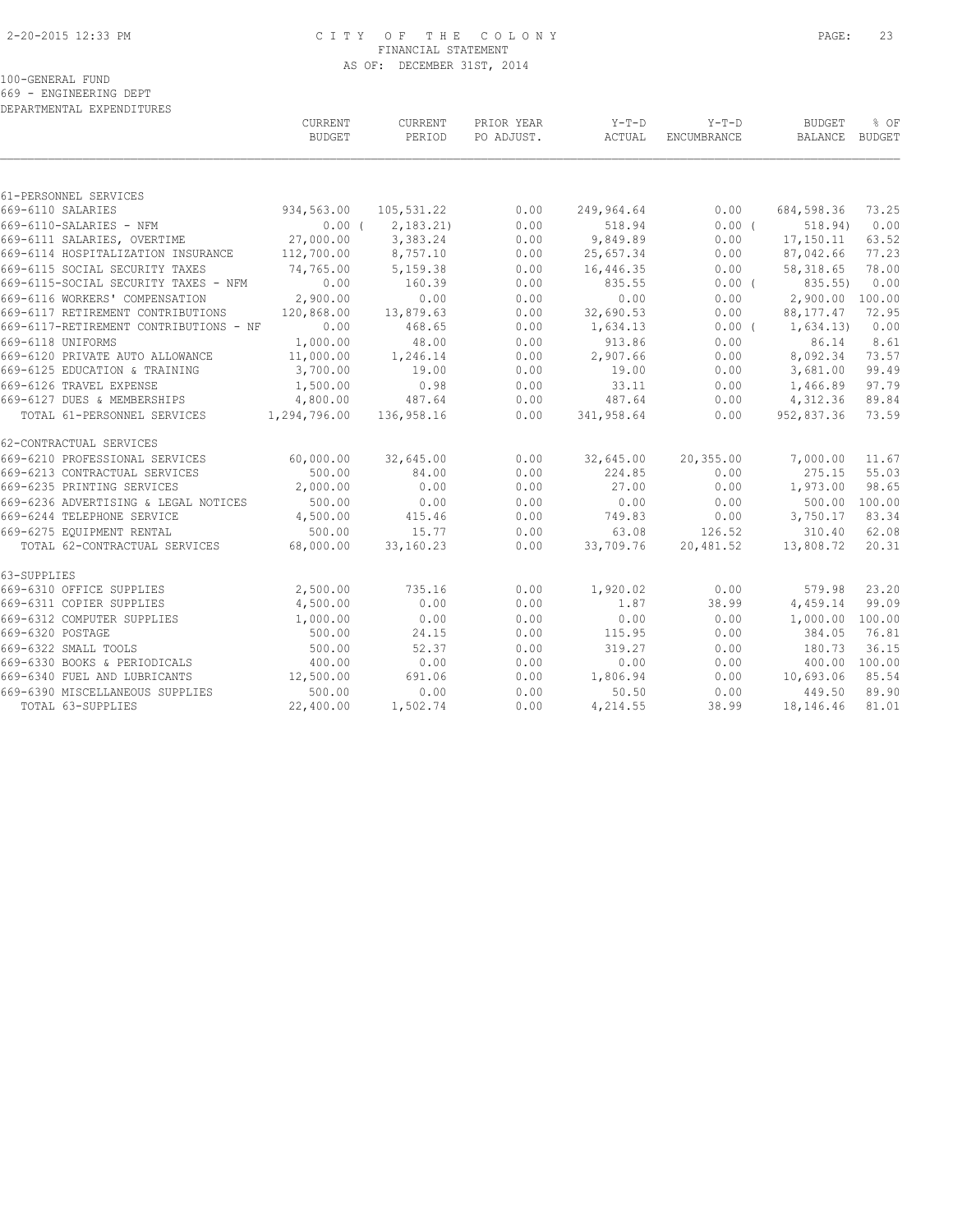### 2-20-2015 12:33 PM C I T Y O F T H E C O L O N Y PAGE: 24 FINANCIAL STATEMENT AS OF: DECEMBER 31ST, 2014

100-GENERAL FUND

669 - ENGINEERING DEPT

| DEPARTMENTAL EXPENDITURES    |               |            |            |             |             |            |               |
|------------------------------|---------------|------------|------------|-------------|-------------|------------|---------------|
|                              | CURRENT       | CURRENT    | PRIOR YEAR | $Y-T-D$     | $Y-T-D$     | BUDGET     | % OF          |
|                              | <b>BUDGET</b> | PERIOD     | PO ADJUST. | ACTUAL      | ENCUMBRANCE | BALANCE    | <b>BUDGET</b> |
| 64-MAINTENANCE               |               |            |            |             |             |            |               |
| 669-6431 MAINTENANCE - GIS   | 5,500.00      | 5,500.00   | 0.00       | 5,500.00    | 0.00        | 0.00       | 0.00          |
| 669-6440 VEHICLE MAINTENANCE | 200.00        | 18.99      | 0.00       | 32.98       | 0.00        | 167.02     | 83.51         |
| TOTAL 64-MAINTENANCE         | 5,700.00      | 5,518.99   | 0.00       | 5,532.98    | 0.00        | 167.02     | 2.93          |
| 65-NON-CAPITAL               |               |            |            |             |             |            |               |
| 66-CAPITAL OUTLAY            |               |            |            |             |             |            |               |
| 67-OVERHEAD ALLOCATION       |               |            |            |             |             |            |               |
| TOTAL 669 - ENGINEERING DEPT | 1,390,896.00  | 177,140.12 | 0.00       | 385, 415.93 | 20,520.51   | 984,959.56 | 70.81         |
|                              |               |            |            |             |             |            |               |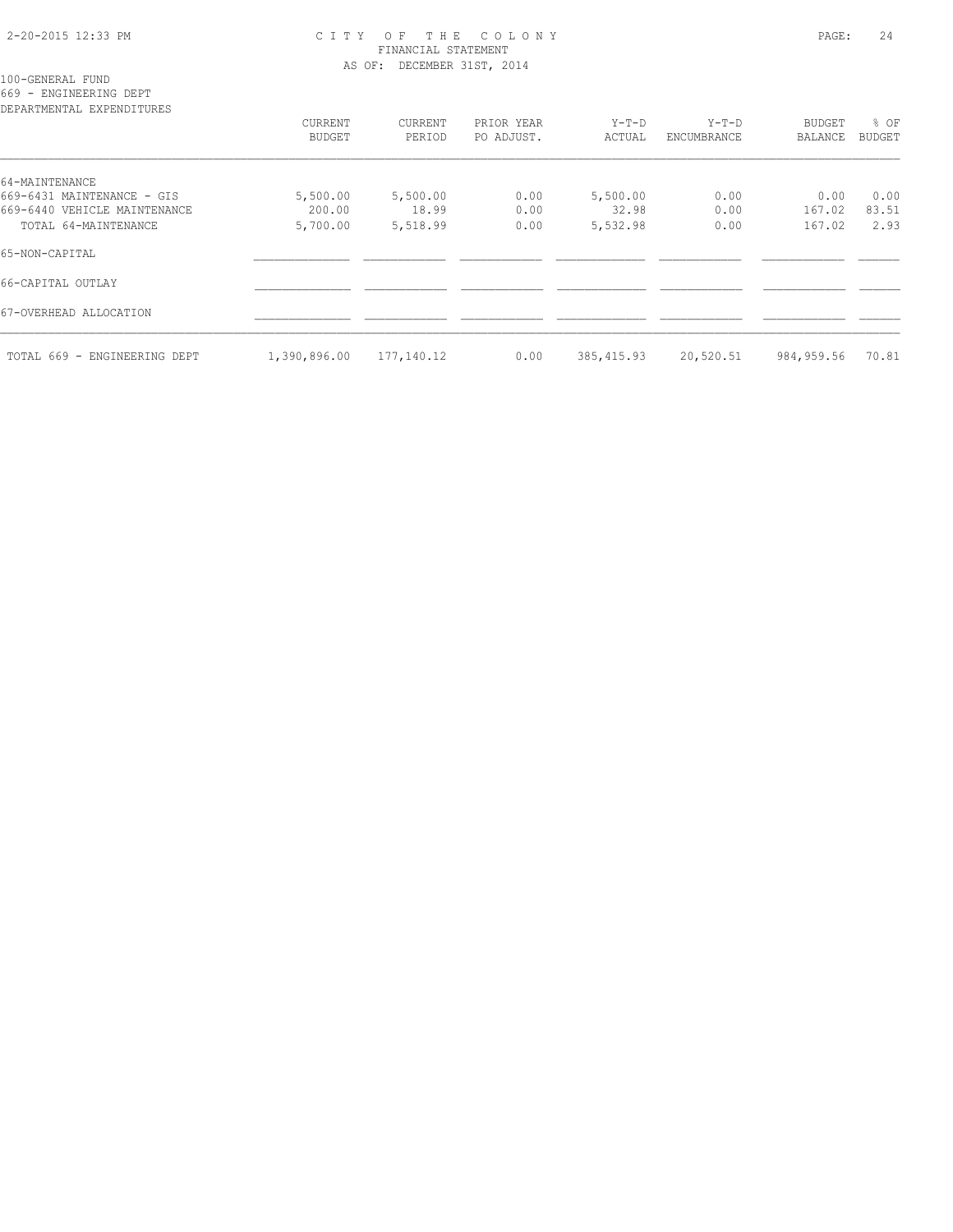### 2-20-2015 12:33 PM C I T Y O F T H E C O L O N Y PAGE: 25 FINANCIAL STATEMENT AS OF: DECEMBER 31ST, 2014

|                                                 | <b>CURRENT</b><br><b>BUDGET</b> | CURRENT<br>PERIOD | PRIOR YEAR<br>PO ADJUST. | $Y-T-D$<br>ACTUAL | $Y-T-D$<br>ENCUMBRANCE | <b>BUDGET</b><br>BALANCE BUDGET | % OF            |
|-------------------------------------------------|---------------------------------|-------------------|--------------------------|-------------------|------------------------|---------------------------------|-----------------|
|                                                 |                                 |                   |                          |                   |                        |                                 |                 |
| 61-PERSONNEL SERVICES<br>670-6110 SALARIES      | 3,584,484.00                    | 477,051.30        | 0.00                     | 1,086,453.11      | 0.00                   | 2,498,030.89                    | 69.69           |
| 670-6111 SALARIES, OVERTIME                     | 280,000.00                      | 70,812.65         | 0.00                     | 128,780.11        | 0.00                   | 151,219.89                      | 54.01           |
| 670-6114 HOSPITALIZATION INSURANCE              | 426,650.00                      | 31,873.83         | 0.00                     | 96,245.77         | 0.00                   | 330,404.23                      | 77.44           |
| 670-6115 SOCIAL SECURITY TAXES                  | 309,800.00                      | 25,887.46         | 0.00                     | 74,619.51         | 0.00                   | 235,180.49                      | 75.91           |
| 670-6116 WORKERS' COMPENSATION                  | 53,332.00                       | 0.00              | 0.00                     | 0.00              | 0.00                   | 53,332.00                       | 100.00          |
| 670-6117 RETIREMENT CONTRIBUTIONS               | 485,770.00                      | 68, 425.54        | 0.00                     | 150,714.95        | 0.00                   | 335,055.05                      | 68.97           |
| 670-6118 UNIFORMS                               | 20,400.00                       | 1,356.80          | 0.00                     | 5,124.14          | 0.00                   | 15,275.86                       | 74.88           |
| 670-6119 MEDICAL EXPENSES                       | 1,000.00                        | 0.00              | 0.00                     | 250.00            | 0.00                   | 750.00                          | 75.00           |
| 670-6120 BUNKER GEAR                            | 35,000.00                       | 4,403.86          | 0.00                     | 18,580.97         | 0.00                   | 16,419.03                       | 46.91           |
| 670-6125 EDUCATION & TRAINING                   | 7,000.00                        | 0.00              | 0.00                     | 3,240.00          | 0.00                   | 3,760.00                        | 53.71           |
| 670-6125-TRAINING COUNCIL                       | 10,000.00                       | 1,725.00          | 0.00                     | 3,100.83          | 0.00                   | 6,899.17                        | 68.99           |
| 670-6126 TRAVEL EXPENSE                         | 6,000.00                        | 529.55            | 0.00                     | 4,386.70          | 0.00                   | 1,613.30                        | 26.89           |
| 670-6127 DUES AND MEMBERSHIPS                   | 9,000.00                        | 565.17            | 0.00                     | 6, 250.37         | 0.00                   | 2,749.63                        | 30.55           |
| TOTAL 61-PERSONNEL SERVICES                     | 5,228,436.00                    | 682, 631.16       | 0.00                     | 1,577,746.46      | 0.00                   | 3,650,689.54                    | 69.82           |
| 62-CONTRACTUAL SERVICES                         |                                 |                   |                          |                   |                        |                                 |                 |
| 670-6210 PROFESSIONAL SERVICES                  | 36,000.00                       | 0.00              | 0.00                     | 72,000.00         | $0.00$ (               | 36,000.00) 100.00-              |                 |
| 670-6213 CONTRACTUAL SERVICES                   | 37,934.00                       | 9,875.00          | 0.00(                    | 881.16)           | 0.00                   | 38,815.16 102.32                |                 |
| 670-6235 PRINTING SERVICES                      | 600.00                          | 0.00              | 0.00                     | 129.00            | 0.00                   | 471.00                          | 78.50           |
| 670-6244 TELEPHONE SERVICE                      | 10,000.00                       | 658.96            | 0.00                     | 2,127.04          | 0.00                   | 7,872.96                        | 78.73           |
| 670-6275 EQUIPMENT RENTAL                       | 7,000.00                        | 723.51            | 0.00                     | 1,625.15          | 1,443.69               | 3,931.16                        | 56.16           |
| TOTAL 62-CONTRACTUAL SERVICES                   | 91,534.00                       | 11,257.47         | 0.00                     | 75,000.03         | 1,443.69               | 15,090.28                       | 16.49           |
| 63-SUPPLIES                                     |                                 |                   |                          |                   |                        |                                 |                 |
| 670-6310 OFFICE SUPPLIES                        | 2,000.00                        | 163.14            | 0.00                     | 457.88            | 0.00                   | 1,542.12                        | 77.11           |
| 670-6311 COPIER SUPPLIES                        | 900.00                          | 91.51             | 0.00                     | 251.89            | $1,848.23$ (           | 1,200.12) 133.35-               |                 |
| 670-6312 COMPUTER SUPPLIES                      | 3,000.00                        | 42.66             | 0.00                     | 318.59            | 0.00                   | 2,681.41                        | 89.38           |
| 670-6313 JANITORIAL SUPPLIES                    | 5,000.00                        | 1,389.82          | 0.00                     | 2,268.39          | 0.00                   | 2,731.61                        | 54.63           |
| 670-6320 POSTAGE                                | 600.00                          | 3.97              | 0.00                     | 301.23            | 0.00                   | 298.77                          | 49.80           |
| 670-6322 SMALL TOOLS                            | 3,000.00                        | 418.63            | 0.00                     | 851.83            | 0.00                   | 2,148.17                        | 71.61           |
| 670-6322-SMALL TOOLS - FLEET                    | 0.00                            | 481.95            | 0.00                     | 481.95            | 0.00(                  | 481.95)                         | 0.00            |
| 670-6330 BOOKS AND PERIODICALS                  | 1,000.00                        | 0.00              | 0.00                     | 30.00             | 0.00                   | 970.00                          | 97.00           |
| 670-6340 FUEL AND LUBRICANTS                    | 13,000.00                       | 769.20            | 0.00                     | 1,619.55          | 0.00                   | 11,380.45                       | 87.54           |
| 670-6340-FUEL AND LUBR - FIRE                   | 0.00                            | 0.00              | 0.00                     | 4,247.87          | 0.00(                  | 4,247.87)                       | 0.00            |
| 670-6345 CHEMICALS                              | 1,500.00                        | 660.00            | 0.00                     | 660.00            | 0.00                   | 840.00                          | 56.00           |
| 670-6346 COMPRESSED GASSES                      | 4,000.00                        | 0.00              | 0.00                     | 634.36            | 0.00                   | 3,365.64                        | 84.14           |
| 670-6360 MEDICAL SUPPLIES                       | 35,000.00                       | 366.00            | 0.00                     | 23, 222.04        | 0.00                   | 11,777.96                       | 33.65           |
| 670-6390 MISCELLANEOUS SUPPLIES                 | 9,000.00                        | 851.79            | 0.00                     | 2,369.27          | 0.00                   | 6,630.73                        | 73.67           |
| 670-6393 INVESTIGATIVE SUPPLIES                 | 200.00                          | 0.00              | 0.00                     | 0.00              | 0.00                   | 200.00                          | 100.00          |
| 670-6394 TACTICAL SUPPLIES<br>TOTAL 63-SUPPLIES | 350.00<br>78,550.00             | 0.00<br>5,238.67  | 0.00<br>0.00             | 0.00<br>37,714.85 | 0.00<br>1,848.23       | 350.00<br>38,986.92             | 100.00<br>49.63 |
|                                                 |                                 |                   |                          |                   |                        |                                 |                 |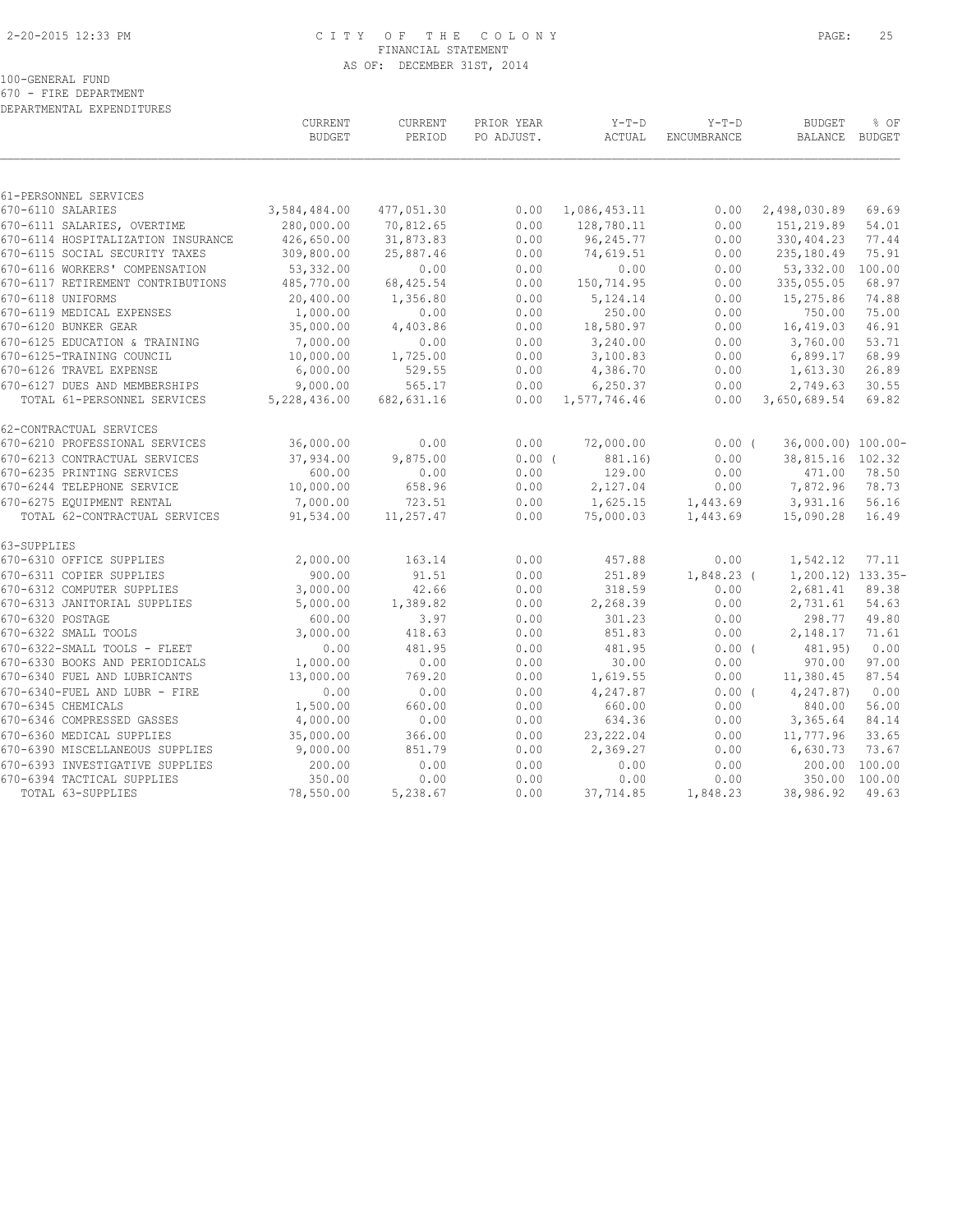### 2-20-2015 12:33 PM C I T Y O F T H E C O L O N Y PAGE: 26 FINANCIAL STATEMENT AS OF: DECEMBER 31ST, 2014

100-GENERAL FUND

670 - FIRE DEPARTMENT

DEPARTMENTAL EXPENDITURES

| DEFAKIMENTAL EAFENDITUKES          | <b>CURRENT</b><br>BUDGET | CURRENT<br>PERIOD | PRIOR YEAR<br>PO ADJUST. | $Y-T-D$<br>ACTUAL | $Y-T-D$<br>ENCUMBRANCE | <b>BUDGET</b><br><b>BALANCE</b> | % OF<br><b>BUDGET</b> |
|------------------------------------|--------------------------|-------------------|--------------------------|-------------------|------------------------|---------------------------------|-----------------------|
| 64-MAINTENANCE                     |                          |                   |                          |                   |                        |                                 |                       |
| 670-6410 BUILDING MAINTENANCE      | 5,000.00                 | 88.44             | 0.00                     | 163.66            | 0.00                   | 4,836.34                        | 96.73                 |
| 670-6430 OFFICE EQUIPMENT - MAINT. | 100.00                   | 0.00              | 0.00                     | 0.00              | 0.00                   | 100.00                          | 100.00                |
| 670-6440-VEHICLE MAINT - FIRE      | 0.00                     | 215.17            | 0.00                     | 3,297.90          | $0.00$ (               | 3, 297, 90)                     | 0.00                  |
| 670-6445 RADIO MAINTENANCE         | 7,000.00                 | 0.00              | 0.00                     | 5,940.00          | 0.00                   | 1,060.00                        | 15.14                 |
| 670-6470 OTHER EOUIPMENT - MAINT.  | 16,000.00                | 0.00              | 0.00                     | 4,255.49          | 6,226.85               | 5,517.66                        | 34.49                 |
| TOTAL 64-MAINTENANCE               | 28,100.00                | 303.61            | 0.00                     | 13,657.05         | 6,226.85               | 8,216.10                        | 29.24                 |
| 65-NON-CAPITAL                     |                          |                   |                          |                   |                        |                                 |                       |
| 66-CAPITAL OUTLAY                  |                          |                   |                          |                   |                        |                                 |                       |
| 67-OVERHEAD ALLOCATION             |                          |                   |                          |                   |                        |                                 |                       |
| 68-SUNDRY CHARGES                  |                          |                   |                          |                   |                        |                                 |                       |
| TOTAL 670 - FIRE DEPARTMENT        | 5,426,620.00             | 699,430.91        | 0.00                     | 1,704,118.39      | 9,518.77               | 3,712,982.84                    | 68.42                 |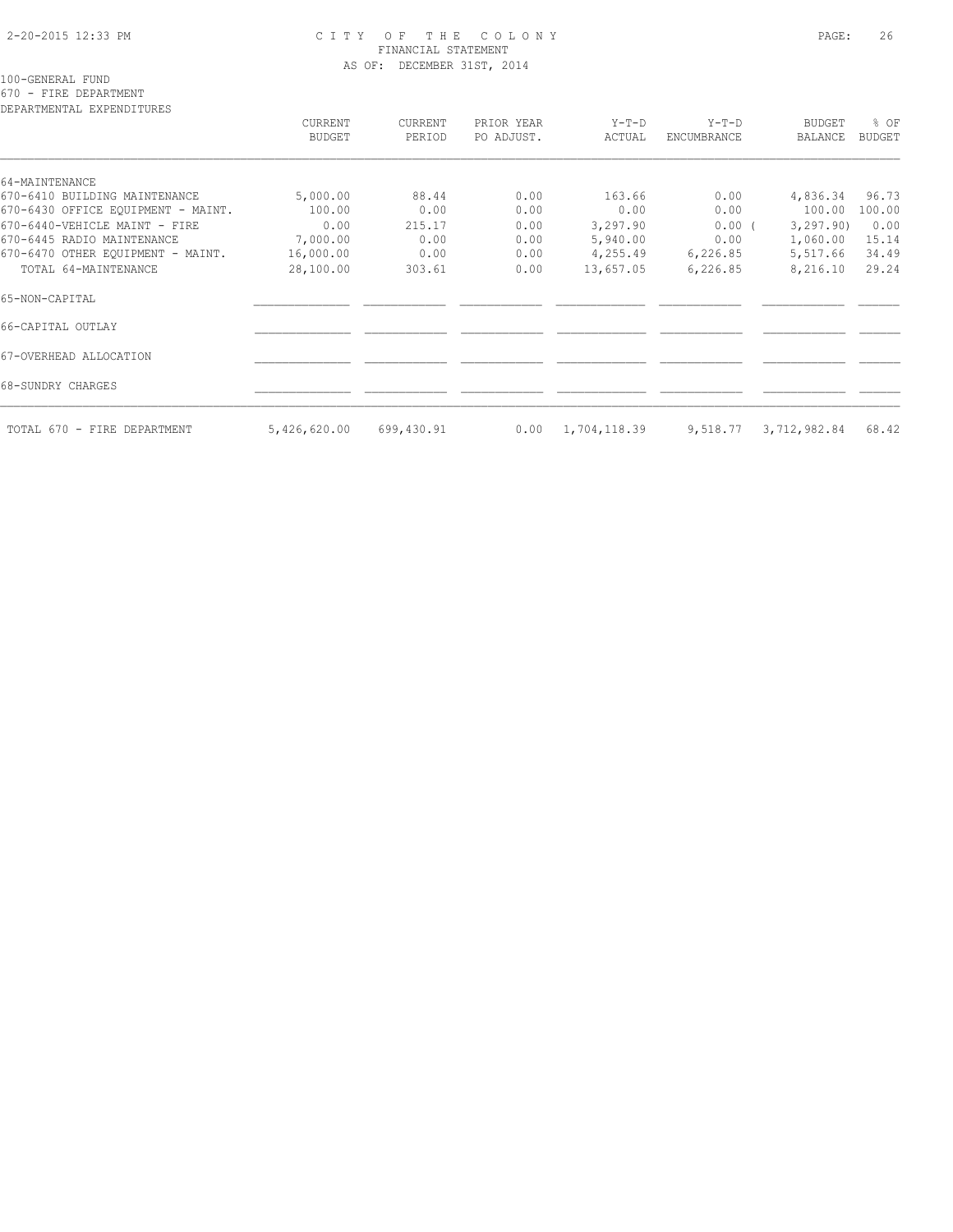### 2-20-2015 12:33 PM C I T Y O F T H E C O L O N Y PAGE: 27 FINANCIAL STATEMENT AS OF: DECEMBER 31ST, 2014

#### 100-GENERAL FUND

675 - POLICE DEPARTMENT DEPARTMENTAL EXPENDITURES

|                                        | CURRENT<br><b>BUDGET</b> | <b>CURRENT</b><br>PERIOD | PRIOR YEAR<br>PO ADJUST. | $Y-T-D$<br>ACTUAL | $Y-T-D$<br>ENCUMBRANCE | <b>BUDGET</b><br>BALANCE | % OF<br><b>BUDGET</b> |
|----------------------------------------|--------------------------|--------------------------|--------------------------|-------------------|------------------------|--------------------------|-----------------------|
| 61-PERSONNEL SERVICES                  |                          |                          |                          |                   |                        |                          |                       |
| 675-6110 SALARIES                      | 4,834,125.00             | 556, 344.85              | 0.00                     | 1,359,873.68      | 0.00                   | 3, 474, 251.32           | 71.87                 |
| 675-6111 SALARIES, OVERTIME            | 105,000.00               | 24,462.78                | 0.00                     | 65,844.18         | 0.00                   | 39, 155.82               | 37.29                 |
| 675-6112 PART-TIME, TEMPORARY          | 138,100.00               | 12,962.82                | 0.00                     | 37,955.40         | 0.00                   | 100,144.60               | 72.52                 |
| 675-6114 HOSPITALIZATION INSURANCE     | 676,215.00               | 47,552.59                | 0.00                     | 138,384.86        | 0.00                   | 537,830.14               | 79.54                 |
| 675-6115 SOCIAL SECURITY TAXES         | 406,178.00               | 29,120.04                | 0.00                     | 93, 475.41        | 0.00                   | 312,702.59               | 76.99                 |
| 675-6116 WORKERS' COMPENSATION         | 75,000.00                | 0.00                     | 0.00                     | 0.00              | 0.00                   | 75,000.00                | 100.00                |
| 675-6117 RETIREMENT CONTRIBUTIONS      | 621,352.00               | 72,648.95                | 0.00                     | 177, 184.51       | 0.00                   | 444, 167.49              | 71.48                 |
| 675-6118 UNIFORMS                      | 50,400.00                | 7,024.48                 | 0.00                     | 9,682.76          | 38,634.17              | 2,083.07                 | 4.13                  |
| 675-6119 MEDICAL EXPENSE               | 5,100.00                 | 341.00                   | 0.00                     | 135.00            | 0.00                   | 4,965.00                 | 97.35                 |
| 675-6120 PRIVATE CAR ALLOWANCE         | 15,400.00                | 1,578.42                 | 0.00                     | 3,682.98          | 0.00                   | 11,717.02                | 76.08                 |
| 675-6125 EDUCATION & TRAINING          | 16,000.00                | 1,534.00                 | 0.00                     | 3,979.98          | 0.00                   | 12,020.02                | 75.13                 |
| 675-6126 TRAVEL EXPENSE                | 8,500.00                 | 2,616.56                 | 0.00                     | 8,047.00          | 0.00                   | 453.00                   | 5.33                  |
| 675-6127 DUES AND MEMBERSHIPS          | 1,500.00                 | 604.95                   | 0.00                     | 830.95            | 0.00                   | 669.05                   | 44.60                 |
| TOTAL 61-PERSONNEL SERVICES            | 6,952,870.00             | 756,791.44               | 0.00                     | 1,899,076.71      | 38,634.17              | 5,015,159.12             | 72.13                 |
| 62-CONTRACTUAL SERVICES                |                          |                          |                          |                   |                        |                          |                       |
| 675-6210 PROFESSIONAL SERVICES         | 4,000.00                 | 200.00                   | 0.00                     | 778.00            | 0.00                   | 3,222.00                 | 80.55                 |
| 675-6213 CONTRACTUAL SERVICES          | 48,800.00                | 190.26                   | 0.00                     | 25,891.46         | 0.00                   | 22,908.54                | 46.94                 |
| 675-6219 CREDIT CARD FEES              | 750.00                   | 44.33                    | 0.00                     | 135.59            | 0.00                   | 614.41                   | 81.92                 |
| 675-6235 PRINTING EXPENSES             | 3,000.00                 | 263.20                   | 0.00                     | 1,046.00          | 0.00                   | 1,954.00                 | 65.13                 |
| 675-6236 ADVERTISING AND LEGAL NOTICES | 100.00                   | 0.00                     | 0.00                     | 0.00              | 0.00                   |                          | 100.00 100.00         |
| 675-6244 TELEPHONE SERVICE             | 8,000.00                 | 972.85                   | 0.00                     | 1,471.54          | 0.00                   | 6,528.46                 | 81.61                 |
| 675-6275 EQUIPMENT RENTAL              | 9,000.00                 | 634.00                   | 0.00                     | 2,492.00          | 4,640.00               | 1,868.00                 | 20.76                 |
| TOTAL 62-CONTRACTUAL SERVICES          | 73,650.00                | 2,304.64                 | 0.00                     | 31,814.59         | 4,640.00               | 37, 195.41               | 50.50                 |
| 63-SUPPLIES                            |                          |                          |                          |                   |                        |                          |                       |
| 675-6310 OFFICE SUPPLIES               | 4,300.00                 | 744.78                   | 0.00                     | 2,055.19          | 0.00                   | 2,244.81                 | 52.20                 |
| 675-6311 COPIER SUPPLIES               | 5,900.00                 | 637.65                   | 0.00                     | 1,896.27          | 1,795.36               | 2,208.37                 | 37.43                 |
| 675-6312 COMPUTER SUPPLIES             | 4,500.00                 | 64.73                    | 0.00                     | 648.24            | 0.00                   | 3,851.76                 | 85.59                 |
| 675-6313 JANITORIAL SUPPLIES           | 1,800.00                 | 591.51                   | 0.00                     | 946.08            | 0.00                   | 853.92                   | 47.44                 |
| 675-6320 POSTAGE                       | 3,600.00                 | 390.04                   | 0.00                     | 1,110.10          | 0.00                   | 2,489.90                 | 69.16                 |
| 675-6322 SMALL TOOLS                   | 150.00                   | 0.00                     | 0.00                     | 0.00              | 0.00                   | 150.00                   | 100.00                |
| 675-6330 BOOKS AND PERIODICALS         | 800.00                   | 34.82                    | 0.00                     | 34.82             | 0.00                   | 765.18                   | 95.65                 |
| 675-6331 PUBLIC EDUCATION MATERIAL     | 4,200.00                 | 0.00                     | 0.00                     | 0.00              | 0.00                   | 4,200.00                 | 100.00                |
| 675-6335 AWARDS                        | 900.00                   | 0.00                     | 0.00                     | 0.00              | 0.00                   |                          | 900.00 100.00         |
| 675-6340 FUEL AND LUBRICANTS           | 140,000.00               | 9,002.67                 | 0.00                     | 21,128.42         | 0.00                   | 118,871.58               | 84.91                 |
| 675-6350 ANIMAL SUPPLIES               | 4,350.00                 | 85.00                    | 0.00                     | 411.66            | 0.00                   | 3,938.34                 | 90.54                 |
| 675-6360 MEDICAL SUPPLIES              | 1,300.00                 | 0.00                     | 0.00                     | 0.00              | 0.00                   | 1,300.00 100.00          |                       |
| 675-6390 MISCELLANEOUS SUPPLIES        | 7,450.00                 | 344.71                   | 0.00                     | 3,066.23          | 0.00                   | 4,383.77                 | 58.84                 |
| 675-6391 INMATE FOOD                   | 3,700.00                 | 0.00                     | 0.00                     | 540.76            | 0.00                   | 3,159.24                 | 85.38                 |
| 675-6392 JAIL SUPPLIES                 | 2,400.00                 | 85.00                    | 0.00                     | 263.52            | 0.00                   | 2,136.48                 | 89.02                 |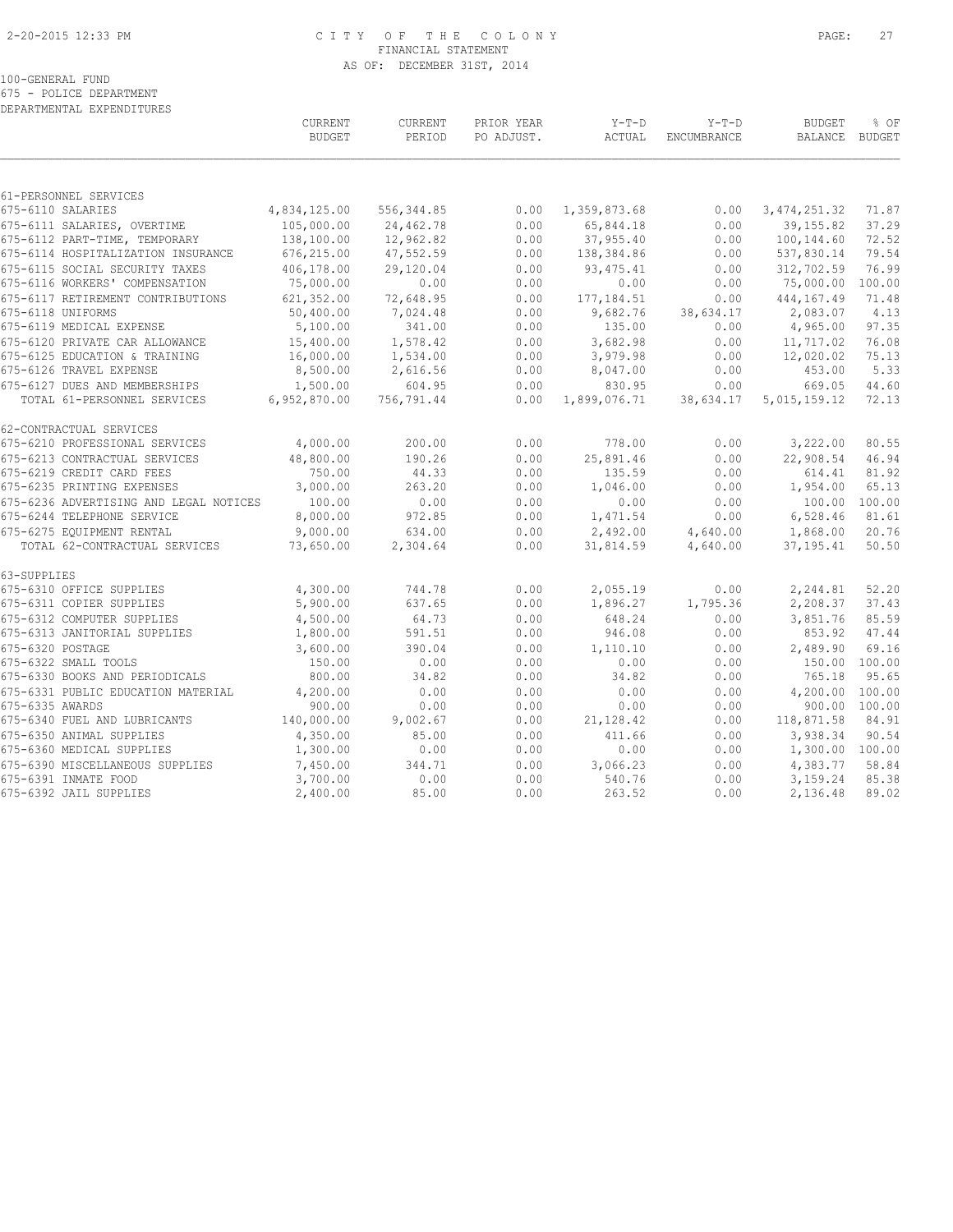### 2-20-2015 12:33 PM C I T Y O F T H E C O L O N Y PAGE: 28 FINANCIAL STATEMENT AS OF: DECEMBER 31ST, 2014

100-GENERAL FUND

675 - POLICE DEPARTMENT

| DEPARTMENTAL EXPENDITURES |  |
|---------------------------|--|
|                           |  |

| CURRENT<br><b>BUDGET</b> | CURRENT<br>PERIOD | PRIOR YEAR<br>PO ADJUST. | $Y-T-D$<br>ACTUAL | $Y-T-D$<br>ENCUMBRANCE | <b>BUDGET</b><br><b>BALANCE</b> | % OF<br><b>BUDGET</b> |
|--------------------------|-------------------|--------------------------|-------------------|------------------------|---------------------------------|-----------------------|
|                          |                   |                          |                   |                        |                                 |                       |
| 9,450.00                 | 304.77            | 0.00                     | 304.77            | 7,264.92               | 1,880.31                        | 19.90                 |
| 197,300.00               | 12,285.68         | 0.00                     | 33, 113. 48       | 9,060.28               | 155, 126. 24                    | 78.62                 |
|                          |                   |                          |                   |                        |                                 |                       |
| 1,500.00                 | 0.00              | 0.00                     | 214.42            | 0.00                   | 1,285.58                        | 85.71                 |
| 800.00                   | 0.00              | 0.00                     | 0.00              | 0.00                   | 800.00                          | 100.00                |
| 5,000.00                 | 5,000.00          | 0.00                     | 5,000.00          | 0.00                   | 0.00                            | 0.00                  |
| 1,200.00                 | 0.00              | 0.00                     | 161.32            | 0.00                   | 1,038.68                        | 86.56                 |
| 12,400.00                | 0.00              | 0.00                     | 7,200.00          | 0.00                   | 5,200.00                        | 41.94                 |
| 131,000.00               | 662.50            | 0.00                     | 114,199.25        | 0.00                   | 16,800.75                       | 12.83                 |
| 151,900.00               | 5,662.50          | 0.00                     | 126,774.99        | 0.00                   | 25,125.01                       | 16.54                 |
|                          |                   |                          |                   |                        |                                 |                       |
|                          |                   |                          |                   |                        |                                 |                       |
|                          |                   |                          |                   |                        |                                 |                       |
|                          |                   |                          |                   |                        |                                 |                       |
| 1,500.00                 | 0.00              | 0.00                     | 0.00              | 0.00                   | 1,500.00                        | 100.00                |
| 1,500.00                 | 0.00              | 0.00                     | 0.00              | 0.00                   |                                 | 100.00                |
| 7,377,220.00             | 777,044.26        | 0.00                     | 2,090,779.77      | 52,334.45              | 5, 234, 105.78                  | 70.95                 |
|                          |                   |                          |                   |                        |                                 | 1,500.00              |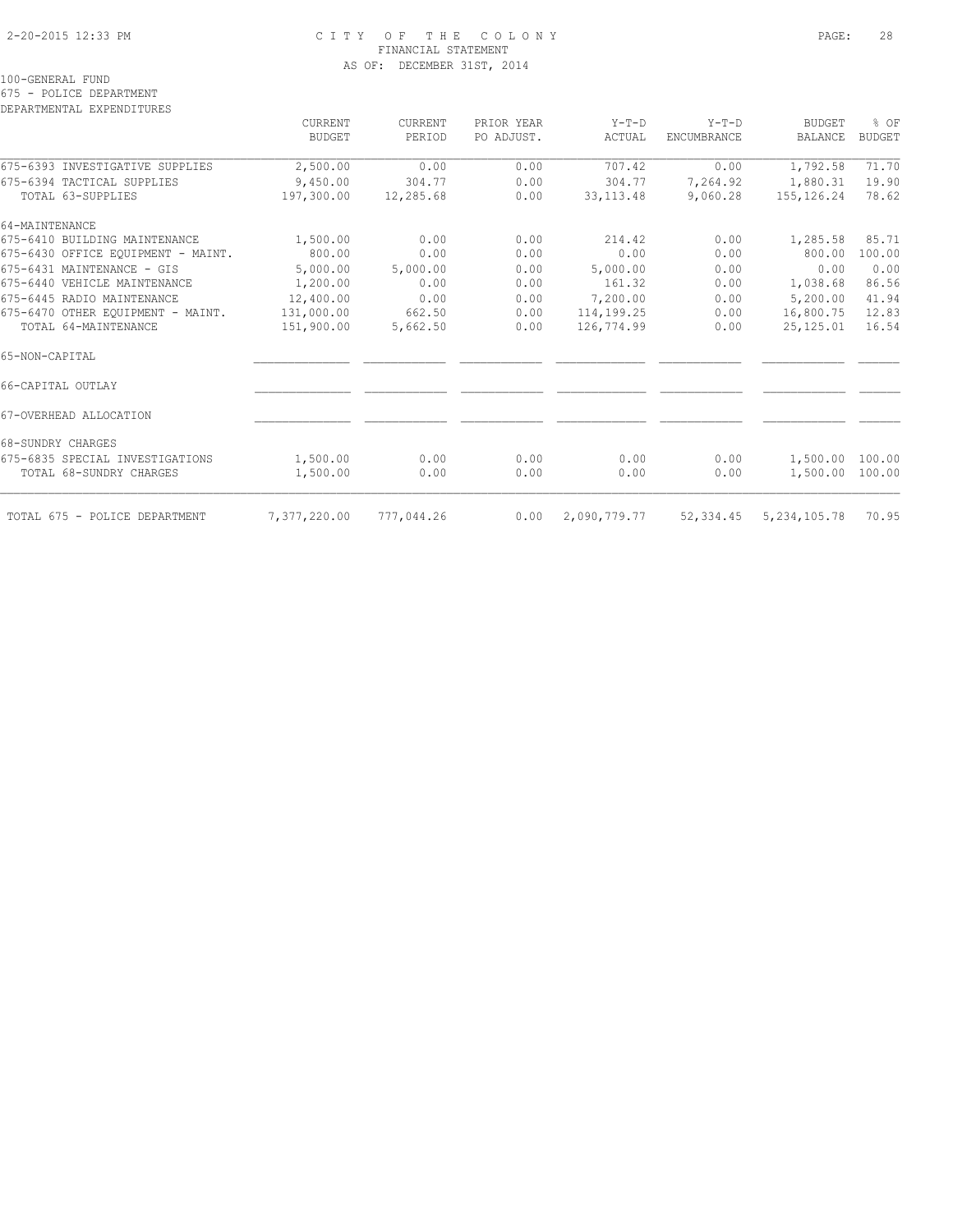### 2-20-2015 12:33 PM C I T Y O F T H E C O L O N Y PAGE: 29 FINANCIAL STATEMENT AS OF: DECEMBER 31ST, 2014

680 - LIBRARY DEPARTMENTAL EXPENDITURES

|                                     | CURRENT<br><b>BUDGET</b> | CURRENT<br>PERIOD | PRIOR YEAR<br>PO ADJUST. | $Y-T-D$<br>ACTUAL | $Y-T-D$<br><b>ENCUMBRANCE</b> | <b>BUDGET</b><br>BALANCE | % OF<br><b>BUDGET</b> |
|-------------------------------------|--------------------------|-------------------|--------------------------|-------------------|-------------------------------|--------------------------|-----------------------|
|                                     |                          |                   |                          |                   |                               |                          |                       |
| 61-PERSONNEL SERVICES               |                          |                   |                          |                   |                               |                          |                       |
| 680-6110 SALARIES                   | 540,195.00               | 61, 317.40        | 0.00                     | 164,980.89        | 0.00                          | 375, 214.11              | 69.46                 |
| 680-6112 PART-TIME, TEMPORARY       | 82,905.00                | 8,136.11          | 0.00                     | 21,256.11         | 0.00                          | 61,648.89                | 74.36                 |
| 680-6114 HOSPITALIZATION INSURANCE  | 88,550.00                | 6,751.85          | 0.00                     | 20,255.55         | 0.00                          | 68,294.45                | 77.13                 |
| 680-6115 SOCIAL SECURITY TAXES      | 49,848.00                | 3,451.12          | 0.00                     | 12,106.05         | 0.00                          | 37,741.95                | 75.71                 |
| 680-6116 WORKERS' COMPENSATION      | 1,290.00                 | 0.00              | 0.00                     | 0.00              | 0.00                          | 1,290.00                 | 100.00                |
| 680-6117 RETIREMENT CONTRIBUTIONS   | 67,900.00                | 7,703.30          | 0.00                     | 20,485.01         | 0.00                          | 47, 414.99               | 69.83                 |
| 680-6125 EDUCATION & TRAINING       | 600.00                   | 0.00              | 0.00                     | 38.00             | 0.00                          | 562.00                   | 93.67                 |
| 680-6126 TRAVEL EXPENSE             | 4,140.00                 | 21.84             | 0.00                     | 164.14            | 0.00                          | 3,975.86                 | 96.04                 |
| 680-6127 DUES AND MEMBERSHIPS       | 1,670.00                 | 335.00            | 0.00                     | 335.00            | 0.00                          | 1,335.00                 | 79.94                 |
| TOTAL 61-PERSONNEL SERVICES         | 837,098.00               | 87,716.62         | 0.00                     | 239,620.75        | 0.00                          | 597, 477.25              | 71.37                 |
| 62-CONTRACTUAL SERVICES             |                          |                   |                          |                   |                               |                          |                       |
| 680-6213 CONTRACTUAL SERVICES       | 2,830.00                 | 100.00            | 0.00                     | 350.00            | 0.00                          | 2,480.00                 | 87.63                 |
| 680-6219 CREDIT CARD FEES           | 200.00                   | 16.42             | 0.00                     | 56.94             | 0.00                          | 143.06                   | 71.53                 |
| 680-6235 PRINTING SERVICES          | 2,840.00                 | 345.00            | 0.00                     | 345.00            | 1,035.00                      | 1,460.00                 | 51.41                 |
| 680-6244 TELEPHONE SERVICE          | 360.00                   | 29.75             | 0.00                     | 59.50             | 0.00                          | 300.50                   | 83.47                 |
| 680-6275 EQUIPMENT RENTAL           | 1,900.00                 | 158.00            | 0.00                     | 632.00            | 1,264.00                      | 4.00                     | 0.21                  |
| TOTAL 62-CONTRACTUAL SERVICES       | 8,130.00                 | 649.17            | 0.00                     | 1,443.44          | 2,299.00                      | 4,387.56                 | 53.97                 |
| 63-SUPPLIES                         |                          |                   |                          |                   |                               |                          |                       |
| 680-6310 OFFICE SUPPLIES            | 950.00                   | 24.04             | 0.00                     | 164.93            | 0.00                          | 785.07                   | 82.64                 |
| 680-6311 COPIER SUPPLIES            | 1,230.00                 | 135.61            | 0.00                     | 263.68            | $1,008.29$ (                  | 41.97)                   | $3.41-$               |
| 680-6312 COMPUTER SUPPLIES          | 3,120.00                 | 425.46            | 0.00                     | 860.77            | 0.00                          | 2,259.23                 | 72.41                 |
| 680-6313 JANITORIAL SUPPLIES        | 150.00                   | 0.00              | 0.00                     | 30.53             | 0.00                          | 119.47                   | 79.65                 |
| 680-6315 PROGRAM SUPPLIES           | 600.00                   | 0.00              | 0.00                     | 341.73            | 0.00                          | 258.27                   | 43.05                 |
| 680-6320 POSTAGE                    | 1,500.00                 | 113.77            | 0.00                     | 287.76            | 0.00                          | 1,212.24                 | 80.82                 |
| 680-6330 BOOKS AND PERIODICALS      | 102,000.00               | 6,017.98          | 0.00                     | 25,987.62         | 0.00                          | 76,012.38                | 74.52                 |
| 680-6335 AWARDS                     | 620.00                   | 0.00              | 0.00                     | 8.72              | 0.00                          | 611.28                   | 98.59                 |
| 680-6355 LIBRARY SUPPLIES           | 8,300.00                 | 385.69            | 0.00                     | 550.23            | 0.00                          | 7,749.77                 | 93.37                 |
| 680-6390 MISCELLANEOUS SUPPLIES     | 1,500.00                 | 0.00              | 0.00                     | 60.87             | 0.00                          | 1,439.13                 | 95.94                 |
| TOTAL 63-SUPPLIES                   | 119,970.00               | 7,102.55          | 0.00                     | 28,556.84         | 1,008.29                      | 90,404.87                | 75.36                 |
| 64-MAINTENANCE                      |                          |                   |                          |                   |                               |                          |                       |
| 680-6452 MAINTENANCE - SOFTWARE AGR | 12,000.00                | 0.00              | 0.00                     | 8,074.00          | 0.00                          | 3,926.00                 | 32.72                 |
| 680-6470 OTHER EOUIPMENT - MAINT.   | 910.00                   | 0.00              | 0.00                     | 0.00              | 0.00                          |                          | 910.00 100.00         |
| TOTAL 64-MAINTENANCE                | 12,910.00                | 0.00              | 0.00                     | 8,074.00          | 0.00                          | 4,836.00                 | 37.46                 |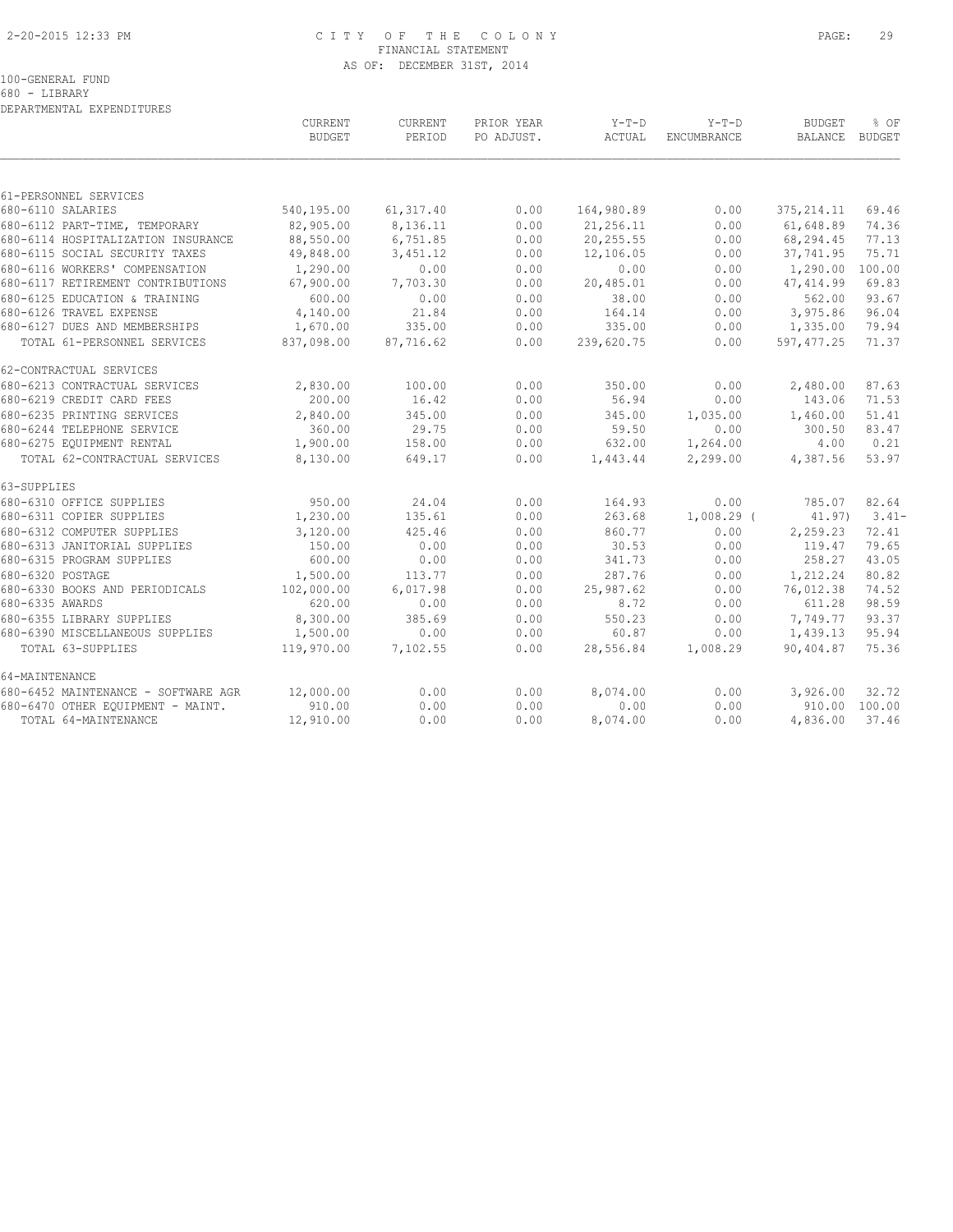### 2-20-2015 12:33 PM C I T Y O F T H E C O L O N Y PAGE: 30 FINANCIAL STATEMENT AS OF: DECEMBER 31ST, 2014

#### 100-GENERAL FUND 680 - LIBRARY

| DEPARTMENTAL EXPENDITURES              |                                                  |                            |                          |                                                     |                        |                             |                  |
|----------------------------------------|--------------------------------------------------|----------------------------|--------------------------|-----------------------------------------------------|------------------------|-----------------------------|------------------|
|                                        | <b>CURRENT</b><br>BUDGET                         | <b>CURRENT</b><br>PERIOD   | PRIOR YEAR<br>PO ADJUST. | $Y-T-D$<br>ACTUAL                                   | $Y-T-D$<br>ENCUMBRANCE | <b>BUDGET</b><br>BALANCE    | % OF<br>BUDGET   |
| 65-NON-CAPITAL                         |                                                  |                            |                          |                                                     |                        |                             |                  |
| 66-CAPITAL OUTLAY                      |                                                  |                            |                          |                                                     |                        |                             |                  |
| 67-OVERHEAD ALLOCATION                 |                                                  |                            |                          |                                                     |                        |                             |                  |
| TOTAL 680 - LIBRARY                    | 978,108.00                                       | 95,468.34                  | 0.00                     | 277,695.03                                          | 3,307.29               | 697,105.68                  | 71.27            |
| $***$<br>TOTAL EXPENDITURES<br>$***$   | 25, 962, 769.00 2, 556, 674.97<br>______________ |                            | 6,600.00                 | 7,046,962.41                                        |                        | 388, 152.58 18, 534, 254.01 | 71.39<br>------- |
| ** REVENUE OVER(UNDER) EXPENDITURES *( |                                                  | 741,180.00) (2,110,673.00) |                          | $6,600.00$ (3,251,260.03) (388,152.58) 2,891,632.61 |                        |                             | $0.89-$          |

\*\*\* END OF REPORT \*\*\*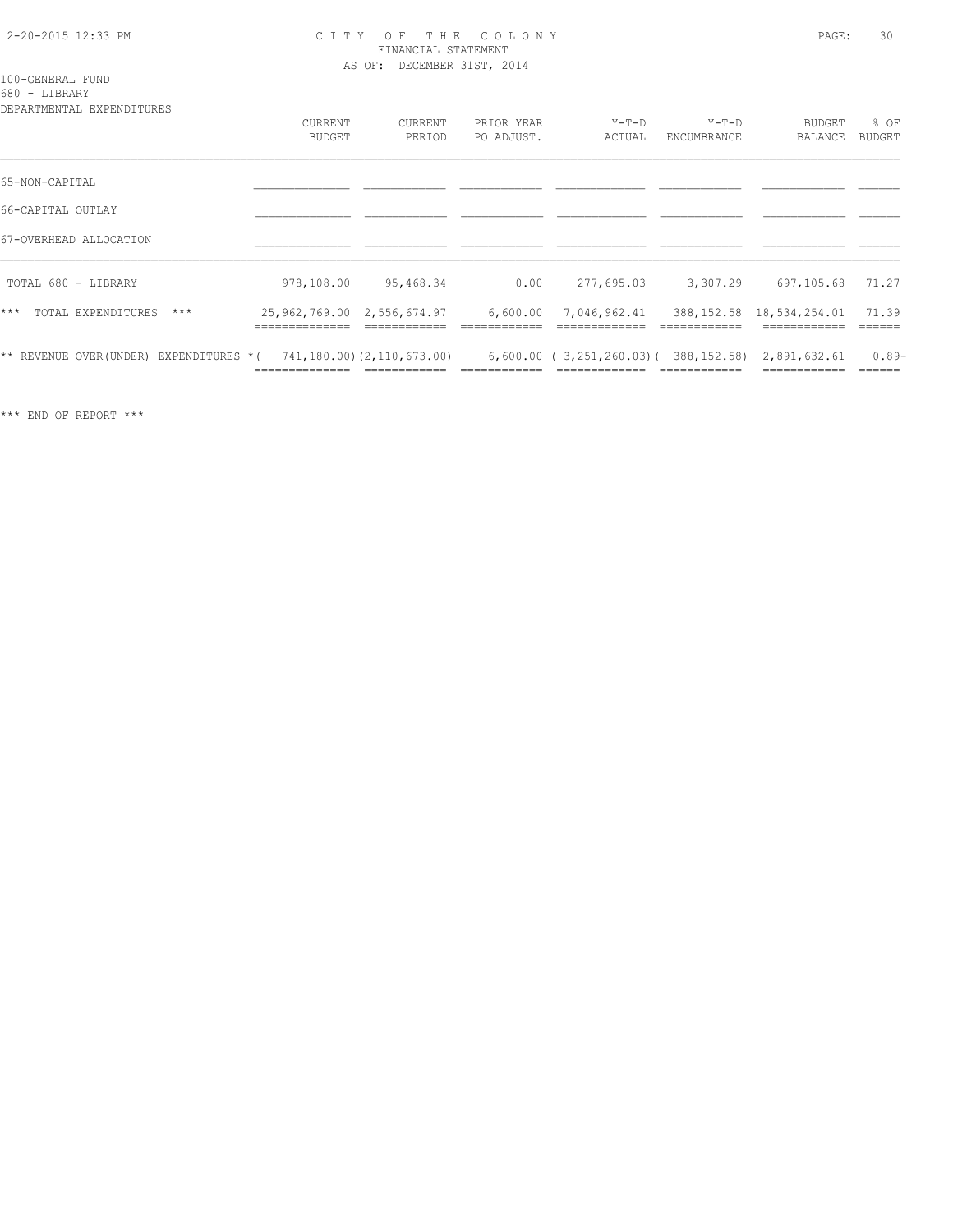### 2-20-2015 12:33 PM C I T Y O F T H E C O L O N Y PAGE: 1 FINANCIAL STATEMENT AS OF: DECEMBER 31ST, 2014

105-PARKS FUND FINANCIAL SUMMARY

# CURRENT CURRENT PRIOR YEAR Y-T-D Y-T-D BUDGET % OF BUDGET PERIOD PO ADJUST. ACTUAL ENCUMBRANCE BALANCE BUDGET  $\mathcal{L} = \{ \mathcal{L} = \{ \mathcal{L} = \{ \mathcal{L} = \{ \mathcal{L} = \{ \mathcal{L} = \{ \mathcal{L} = \{ \mathcal{L} = \{ \mathcal{L} = \{ \mathcal{L} = \{ \mathcal{L} = \{ \mathcal{L} = \{ \mathcal{L} = \{ \mathcal{L} = \{ \mathcal{L} = \{ \mathcal{L} = \{ \mathcal{L} = \{ \mathcal{L} = \{ \mathcal{L} = \{ \mathcal{L} = \{ \mathcal{L} = \{ \mathcal{L} = \{ \mathcal{L} = \{ \mathcal{L} = \{ \mathcal{$ REVENUE SUMMARY 4-LICENSES & PERMITS 430,200.00 20,951.45 0.00 84,320.09 0.00 345,879.91 80.40 5-AQUATIC PARK 239,160.00 13,185.00 0.00 33,691.50 0.00 205,468.50 85.91 8-MISCELLANEOUS REVENUE 2,674,729.00 441.09 0.00 2,963.35 0.00 2,671,765.65 99.89 \*\* TOTAL REVENUES \*\* 3,344,089.00 34,577.54 0.00 120,974.94 0.00 3,223,114.06 96.38 ============== ============ ============ ============= ============ ============ ====== EXPENDITURE SUMMARY NON-DEPARTMENTAL 1,014,396.00 0.00 0.00 0.00 0.00 1,014,396.00 100.00 PARKS & RECREATION 2,040,166.00 166,201.37 0.00 483,145.32 31,304.85 1,525,715.83 74.78 AQUATIC PARK 401,149.00 27,048.83 0.00 76,845.26 17,528.07 306,775.67 76.47 COMMUNITY CENTER 125,771.00 13,051.24 0.00 34,430.01 0.00 91,340.99 72.62 \*\* TOTAL EXPENDITURES \*\* 3,581,482.00 206,301.44 0.00 594,420.59 48,832.92 2,938,228.49 82.04 ============== ============ ============ ============= ============ ============ ====== \*\* REVENUE OVER(UNDER) EXPENDITURES \*( 237,393.00)( 171,723.90) 0.00 ( 473,445.65)( 48,832.92) 284,885.57 0.00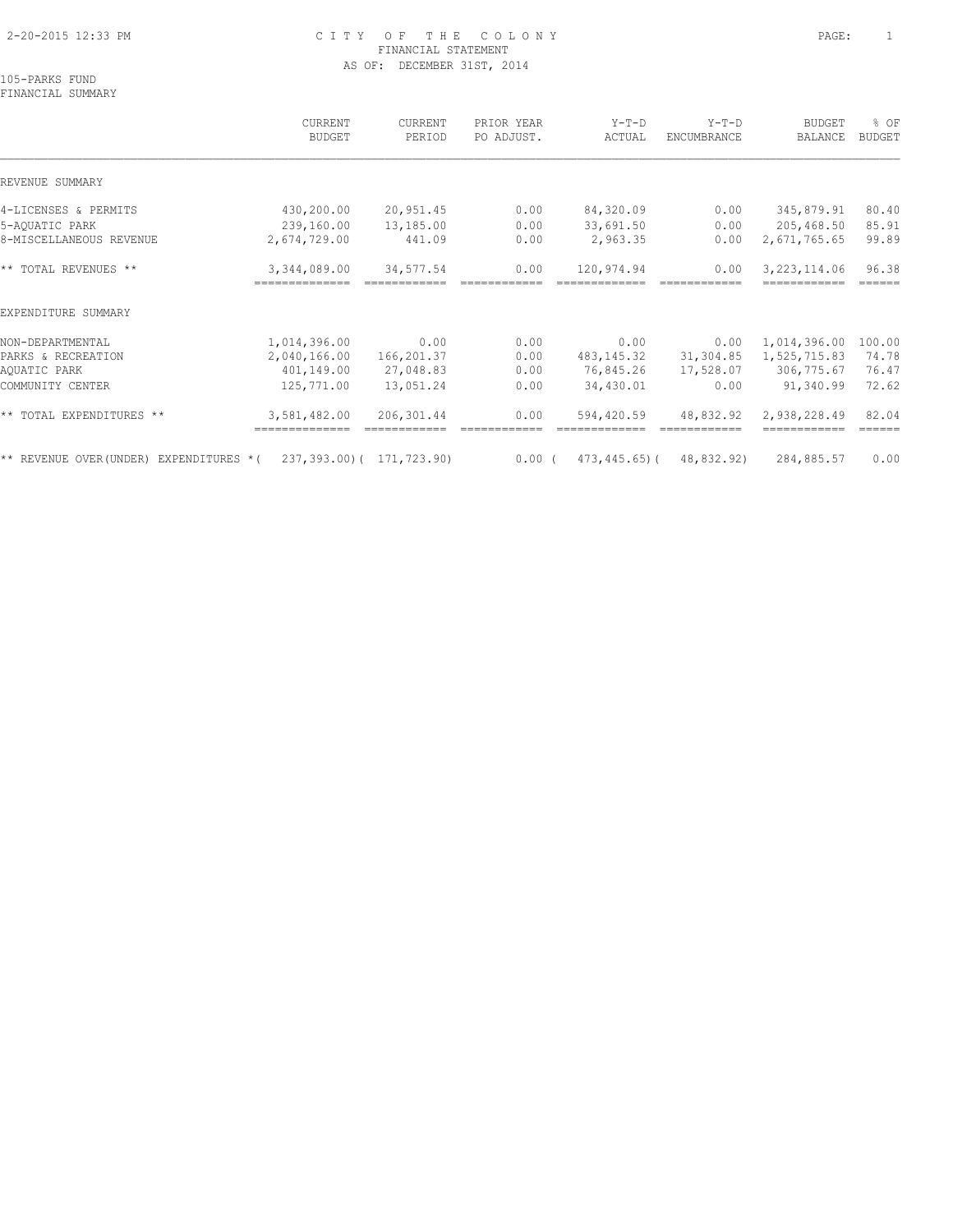### 2-20-2015 12:33 PM C I T Y O F T H E C O L O N Y PAGE: 2 FINANCIAL STATEMENT AS OF: DECEMBER 31ST, 2014

|                |                               | <b>CURRENT</b><br><b>BUDGET</b> | <b>CURRENT</b><br>PERIOD | PRIOR YEAR<br>PO ADJUST. | $Y-T-D$<br>ACTUAL | $Y-T-D$<br><b>ENCUMBRANCE</b> | <b>BUDGET</b><br>BALANCE | % OF<br><b>BUDGET</b> |
|----------------|-------------------------------|---------------------------------|--------------------------|--------------------------|-------------------|-------------------------------|--------------------------|-----------------------|
|                | 4-LICENSES & PERMITS          |                                 |                          |                          |                   |                               |                          |                       |
| 441000         | RECREATION PROGRAM REVENUE    | 132,000.00                      | 6,266.50                 | 0.00                     | 17,880.38         | 0.00                          | 114, 119.62              | 86.45                 |
| 441100         | ATHLETIC PROGRAM REVENUE      | 115,000.00                      | 162.00                   | 0.00                     | 26,840.94         | 0.00                          | 88,159.06                | 76.66                 |
| 441101         | ATHLETIC FACILITY REVENUE     | 118,000.00                      | 7,381.00                 | 0.00                     | 20,053.00         | 0.00                          | 97,947.00                | 83.01                 |
| 441200         | RECREATION PASS REVENUE       | 23,000.00                       | 1,246.00                 | 0.00                     | 3,318.00          | 0.00                          | 19,682.00                | 85.57                 |
| 441300         | RECREATION FACILITY REVENUE   | 23,000.00                       | 4,128.45                 | 0.00                     | 10,504.27         | 0.00                          | 12,495.73                | 54.33                 |
| 442000         | CC PASS REVENUE               | 6, 200.00                       | 396.00                   | 0.00                     | 1,116.00          | 0.00                          | 5,084.00                 | 82.00                 |
| 442001         | CC PROGRAM REVENUE            | 3,000.00                        | 72.00                    | 0.00                     | 134.00            | 0.00                          | 2,866.00                 | 95.53                 |
| 442002         | CC FACILITY REVENUE           | 10,000.00                       | 1,299.50                 | 0.00                     | 4,473.50          | 0.00                          | 5,526.50                 | 55.27                 |
|                | TOTAL 4-LICENSES & PERMITS    | 430,200.00                      | 20,951.45                | 0.00                     | 84,320.09         | 0.00                          | 345,879.91               | 80.40                 |
|                |                               |                                 |                          |                          |                   |                               |                          |                       |
| 5-AOUATIC PARK |                               |                                 |                          |                          |                   |                               |                          |                       |
| 450000         | SWIMMING LESSONS              | 110,000.00                      | 7,145.00                 | 0.00                     | 19,427.00         | 0.00                          | 90,573.00                | 82.34                 |
| 451000         | SEASON PASSES                 | 11,000.00                       | 300.00                   | 0.00                     | 565.00            | 0.00                          | 10,435.00                | 94.86                 |
| 452000         | SWIMMING TEAM                 | 21,000.00                       | 2,894.00                 | 0.00                     | 7,146.50          | 0.00                          | 13,853.50                | 65.97                 |
| 453000         | ENTRANCE FEES                 | 45,000.00                       | 40.00                    | 0.00                     | 141.00            | 0.00                          | 44,859.00                | 99.69                 |
| 454000         | CONCESSION SALES              | 1,500.00                        | 0.00                     | 0.00                     | 0.00              | 0.00                          | 1,500.00                 | 100.00                |
| 455000         | PRIVATE PARTY FEES            | 33,660.00                       | 425.00                   | 0.00                     | 2,130.00          | 0.00                          | 31,530.00                | 93.67                 |
| 456000         | AEROBIC CLASSES               | 17,000.00                       | 2,381.00                 | 0.00                     | 4,282.00          | 0.00                          | 12,718.00                | 74.81                 |
|                | TOTAL 5-AOUATIC PARK          | 239,160.00                      | 13,185.00                | 0.00                     | 33,691.50         | 0.00                          | 205,468.50               | 85.91                 |
|                | 8-MISCELLANEOUS REVENUE       |                                 |                          |                          |                   |                               |                          |                       |
| 480000         | INTEREST INCOME               | 1,000.00                        | 37.29                    | 0.00                     | 147.36            | 0.00                          | 852.64                   | 85.26                 |
| 482000         | MISCELLANEOUS REVENUE         | 1,000.00                        | 403.80                   | 0.00                     | 2,815.99          | 0.00(                         | 1,815.99) 181.60-        |                       |
| 482100         | HORIZON LEASE PAYMENT         | 200,000.00                      | 0.00                     | 0.00                     | 0.00              | 0.00                          | 200,000.00               | 100.00                |
| 489012         | TRANSFER IN LAKE PARKS FUND   | 35,000.00                       | 0.00                     | 0.00                     | 0.00              | 0.00                          | 35,000.00                | 100.00                |
| 489064         | TRANSFER IN FIVE STAR MAINT   | 165,000.00                      | 0.00                     | 0.00                     | 0.00              | 0.00                          | 165,000.00 100.00        |                       |
| 489065         | CDC - PERSONNELL              | 122,845.00                      | 0.00                     | 0.00                     | 0.00              | 0.00                          | 122,845.00               | 100.00                |
| 489099         | TRANSFER IN GENERAL FUND      | 2,149,884.00                    | 0.00                     | 0.00                     | 0.00              | 0.00                          | 2,149,884.00             | 100.00                |
|                | TOTAL 8-MISCELLANEOUS REVENUE | 2,674,729.00                    | 441.09                   | 0.00                     | 2,963.35          | 0.00                          | 2,671,765.65             | 99.89                 |
|                | ** TOTAL REVENUES **          | 3,344,089.00                    | 34, 577.54               | 0.00                     | 120,974.94        | 0.00                          | 3, 223, 114.06           | 96.38                 |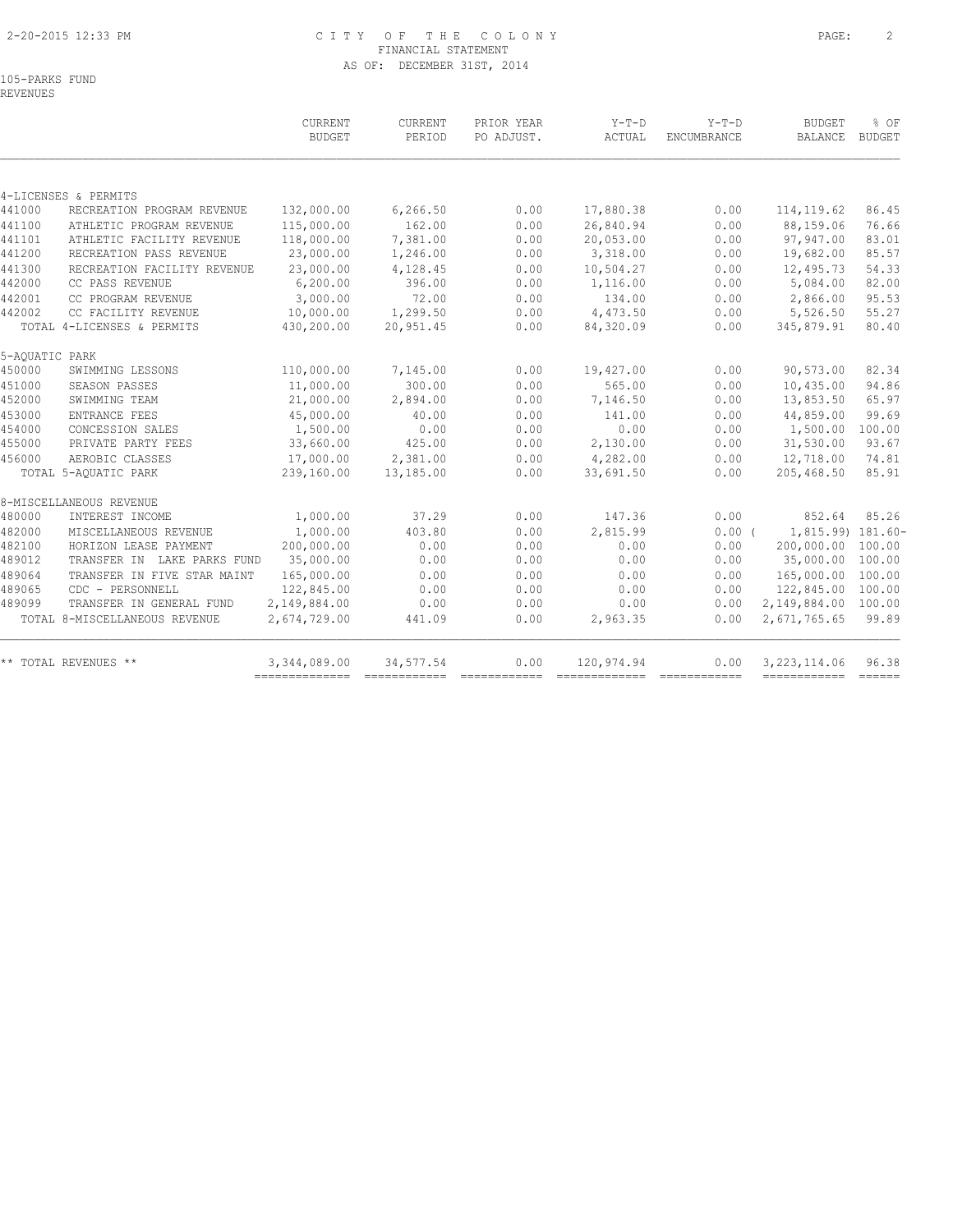### 2-20-2015 12:33 PM C I T Y O F T H E C O L O N Y PAGE: 3 FINANCIAL STATEMENT AS OF: DECEMBER 31ST, 2014

| 105-PARKS FUND   |  |
|------------------|--|
| NON-DEPARTMENTAL |  |

| DEPARTMENTAL EXPENDITURES                                                              | CURRENT<br>BUDGET            | CURRENT<br>PERIOD | PRIOR YEAR<br>PO ADJUST. | $Y-T-D$<br>ACTUAL | $Y-T-D$<br>ENCUMBRANCE | BUDGET<br>BALANCE            | % OF<br>BUDGET   |
|----------------------------------------------------------------------------------------|------------------------------|-------------------|--------------------------|-------------------|------------------------|------------------------------|------------------|
| 62-CONTRACTUAL SERVICES                                                                |                              |                   |                          |                   |                        |                              |                  |
| 67-OVERHEAD ALLOCATION<br>635-6700 OVERHEAD ALLOCATION<br>TOTAL 67-OVERHEAD ALLOCATION | 1,014,396.00<br>1,014,396.00 | 0.00<br>0.00      | 0.00<br>0.00             | 0.00<br>0.00      | 0.00<br>0.00           | 1,014,396.00<br>1,014,396.00 | 100.00<br>100.00 |
| TOTAL NON-DEPARTMENTAL                                                                 | 1,014,396.00                 | 0.00              | 0.00                     | 0.00              | 0.00                   | 1,014,396.00                 | 100.00           |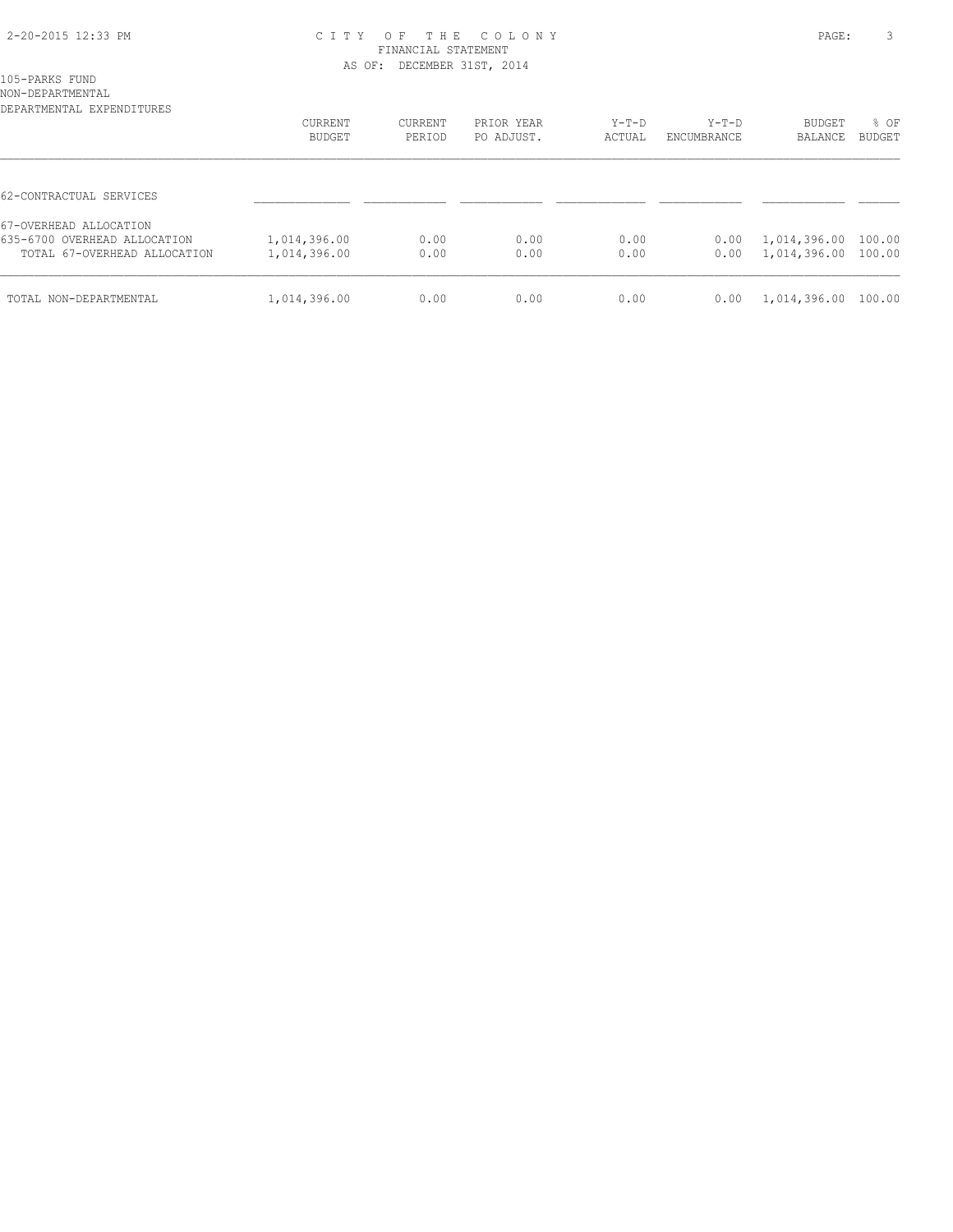### 2-20-2015 12:33 PM C I T Y O F T H E C O L O N Y PAGE: 4 FINANCIAL STATEMENT AS OF: DECEMBER 31ST, 2014

PARKS & RECREATION DEPARTMENTAL EXPENDITURES

|                                                                   | CURRENT<br><b>BUDGET</b> | CURRENT<br>PERIOD | PRIOR YEAR<br>PO ADJUST. | $Y-T-D$<br>ACTUAL | $Y-T-D$<br>ENCUMBRANCE | <b>BUDGET</b><br>BALANCE | % OF<br>BUDGET                |
|-------------------------------------------------------------------|--------------------------|-------------------|--------------------------|-------------------|------------------------|--------------------------|-------------------------------|
|                                                                   |                          |                   |                          |                   |                        |                          |                               |
| 61-PERSONNEL SERVICES                                             |                          |                   |                          |                   |                        |                          |                               |
| 650-6110 SALARIES                                                 | 863,079.00               | 97,695.87         | 0.00                     | 257,812.87        | 0.00                   | 605,266.13               | 70.13                         |
| 650-6111 SALARIES, OVERTIME                                       | 32,000.00                | 1,453.38          | 0.00                     | 10,296.07         | 0.00                   | 21,703.93                | 67.82                         |
| 650-6112 PART-TIME, TEMPORARY                                     | 91,000.00                | 3,022.77          | 0.00                     | 7,269.02          | 0.00                   | 83,730.98                | 92.01                         |
| 650-6114 HOSPITALIZATION INSURANCE                                | 161,000.00               | 11,632.00         | 0.00                     | 36,100.16         | 0.00                   | 124,899.84               | 77.58                         |
| 650-6115 SOCIAL SECURITY TAXES                                    | 78,886.00                | 5,120.27          | 0.00                     | 17,982.09         | 0.00                   | 60,903.91                | 77.20<br>100.00               |
| 650-6116 WORKERS' COMPENSATION                                    | 17,265.00                | 0.00              | 0.00                     | 0.00              | 0.00                   | 17,265.00                |                               |
| 650-6117 RETIREMENT CONTRIBUTIONS                                 | 112,511.00               | 12, 179. 43       | 0.00                     | 32,616.90         | 0.00                   | 79,894.10                | 71.01                         |
| 650-6118-UNIFORMS - ADMINISTRATION                                | 100.00<br>50.00          | 0.00<br>0.00      | 0.00<br>0.00             | 0.00              | 0.00                   |                          | 100.00 100.00<br>50.00 100.00 |
| 650-6118-UNIFORMS - ATHLETICS                                     |                          |                   |                          | 0.00              | 0.00                   |                          |                               |
| 650-6118-UNIFORMS - RECREATION                                    | 500.00<br>3,500.00       | 0.00              | 0.00                     | 0.00              | 0.00                   | 500.00 100.00            |                               |
| 650-6118-UNIFORMS - PARKS                                         | 2,000.00                 | 15.74             | 0.00<br>0.00             | 967.70            | 0.00                   | 2,532.30                 | 72.35                         |
| 650-6118-UNIFORMS - FIVE STAR                                     |                          | 568.18            |                          | 578.31            | 0.00                   | 1,421.69                 | 71.08                         |
| 650-6120 PRIVATE AUTO ALLOWANCE                                   | 3,600.00<br>6,425.00     | 415.38            | 0.00<br>0.00             | 969.22            | 0.00                   | 2,630.78                 | 73.08<br>92.02                |
| 650-6125 EDUCATION & TRAINING                                     |                          | 363.00            |                          | 513.00            | 0.00                   | 5,912.00                 |                               |
| 650-6125-EDUCATION & TRAINING - RECREA                            | 0.00                     | 0.00<br>423.27    | 0.00                     | 65.00             | 0.00(                  | 65.00                    | 0.00<br>87.73                 |
| 650-6126 TRAVEL EXPENSE<br>650-6127-DUES & MEMBERSHIPS - ADMINIST | 5,500.00<br>1,000.00     | 90.00             | 0.00<br>0.00             | 674.82<br>255.00  | 0.00<br>0.00           | 4,825.18<br>745.00       | 74.50                         |
|                                                                   |                          |                   |                          |                   |                        |                          |                               |
| 650-6127-DUES & MEMBERSHIPS - ATHLETIC                            | 2,500.00                 | 0.00              | 0.00                     | 200.00            | 0.00                   | 2,300.00                 | 92.00                         |
| 650-6127-DUES & MEMBERSHIPS - RECREATI                            | 1,400.00                 | 0.00              | 0.00                     | 90.00             | 0.00                   | 1,310.00                 | 93.57                         |
| 650-6127-DUES & MEMBERSHIPS - PARKS                               | 500.00                   | 12.00             | 0.00                     | 12.00             | 0.00                   | 488.00                   | 97.60                         |
| TOTAL 61-PERSONNEL SERVICES                                       | 1,382,816.00             | 132,991.29        | 0.00                     | 366, 402.16       | 0.00                   | 1,016,413.84             | 73.50                         |
| 62-CONTRACTUAL SERVICES                                           |                          |                   |                          |                   |                        |                          |                               |
| 650-6213 CONTRACTUAL SERVICES                                     | 0.00                     | 105.00            | 0.00                     | 490.00            | 0.00(                  | 490.00)                  | 0.00                          |
| 650-6213-CONTRACTUAL SERVICES - ADMINI                            | 350.00                   | 0.00              | 0.00                     | 0.00              | 0.00                   |                          | 350.00 100.00                 |
| 650-6213-CONTRACTUAL SERVICES - ATHLET                            | 32,000.00                | 2,759.00          | 0.00                     | 3,258.00          | 0.00                   | 28,742.00                | 89.82                         |
| 650-6213-CONTRACTUAL SERVICES - RECREA                            | 42,000.00                | 2,283.05          | 0.00                     | 5,950.81          | 0.00                   | 36,049.19                | 85.83                         |
| 650-6213-CONTRACTUAL SERVICES - PARKS                             | 255,000.00               | 6,704.94          | 0.00                     | 43, 477.93        | 5,500.00               | 206,022.07               | 80.79                         |
| 650-6213-CONTRACTUAL SERVICES - FIVE S                            | 37,600.00                | 198.98            | 0.00                     | 9,337.92          | 0.00                   | 28,262.08                | 75.17                         |
| 650-6219 CREDIT CARD FEES                                         | 7,000.00                 | 431.55            | 0.00                     | 1,655.38          | 0.00                   | 5,344.62                 | 76.35                         |
| 650-6235 PRINTING SERVICES                                        | 11,250.00                | 3,301.00          | 0.00                     | 3,314.50          | 6,110.00               | 1,825.50                 | 16.23                         |
| 650-6244 TELEPHONE SERVICE                                        | 3,000.00                 | 237.00            | 0.00                     | 473.23            | 0.00                   | 2,526.77                 | 84.23                         |
| 650-6244-TELEPHONE SERVICE - PARKS                                | 850.00                   | 80.00             | 0.00                     | 240.00            | 0.00                   | 610.00                   | 71.76                         |
| 650-6244-TELEPHONE SERVICE - FIVE STAR                            | 750.00                   | 0.00              | 0.00                     | 0.00              | 0.00                   | 750.00                   | 100.00                        |
| 650-6275 EQUIPMENT RENTAL                                         | 0.00                     | 396.58            | 0.00                     | 566.53            | $3,347.30$ (           | 3, 913.83)               | 0.00                          |
| 650-6275-EQUIPMENT RENTAL - ADMINISTRA                            | 2,500.00                 | 0.00              | 0.00                     | 45.07             | 288.09                 | 2,166.84                 | 86.67                         |
| 650-6275-EQUIPMENT RENTAL - RECREATION                            | 4,500.00                 | 0.00              | 0.00                     | 740.00            | 0.00                   | 3,760.00                 | 83.56                         |
| 650-6275-EQUIPMENT RENTAL - PARKS                                 | 500.00                   | 0.00              | 0.00                     | 0.00              | 0.00                   | 500.00                   | 100.00                        |
| 650-6275-EQUIPMENT RENTAL - FIVE STAR                             | 500.00                   | 0.00              | 0.00                     | 0.00              | 0.00                   | 500.00                   | 100.00                        |
| TOTAL 62-CONTRACTUAL SERVICES                                     | 397,800.00               | 16,497.10         | 0.00                     | 69,549.37         | 15,245.39              | 313,005.24               | 78.68                         |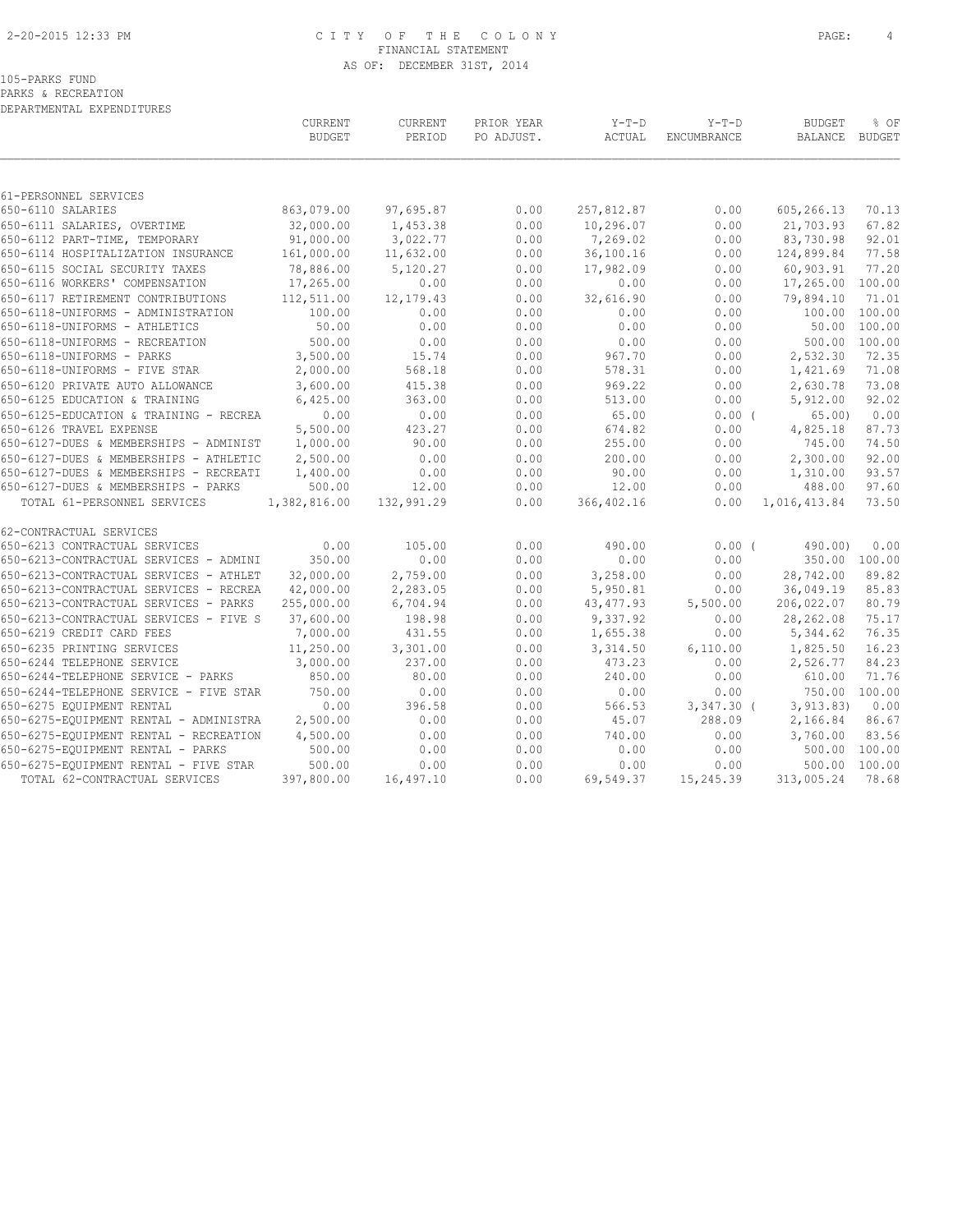### 2-20-2015 12:33 PM C I T Y O F T H E C O L O N Y PAGE: 5 FINANCIAL STATEMENT AS OF: DECEMBER 31ST, 2014

105-PARKS FUND

PARKS & RECREATION

| DEPARTMENTAL EXPENDITURES |
|---------------------------|

|                                        | CURRENT<br><b>BUDGET</b> | <b>CURRENT</b><br>PERIOD | PRIOR YEAR<br>PO ADJUST. | $Y-T-D$<br>ACTUAL | $Y-T-D$<br>ENCUMBRANCE | <b>BUDGET</b><br><b>BALANCE</b> | % OF<br>BUDGET  |
|----------------------------------------|--------------------------|--------------------------|--------------------------|-------------------|------------------------|---------------------------------|-----------------|
| 63-SUPPLIES                            |                          |                          |                          |                   |                        |                                 |                 |
| 650-6310 OFFICE SUPPLIES               | 2,250.00                 | 97.41                    | 0.00                     | 601.95            | 0.00                   | 1,648.05                        | 73.25           |
| 650-6311 COPIER SUPPLIES               | 0.00                     | 0.00                     | 0.00                     | 0.00              | $264.00$ (             | 264.00)                         | 0.00            |
| 650-6311-COPIER SUPPLIES - ADMINISTRAT | 700.00                   | 7.48                     | 0.00                     | 145.54            | 0.00                   | 554.46                          | 79.21           |
| 650-6311-COPIER SUPPLIES - ATHLETICS   | 100.00                   | 0.00                     | 0.00                     | 0.00              | 0.00                   | 100.00                          | 100.00          |
| 650-6311-COPIER SUPPLIES - RECREATION  | 1,000.00                 | 0.00                     | 0.00                     | 0.00              | 0.00                   | 1,000.00                        | 100.00          |
| 650-6312 COMPUTER SUPPLIES             | 0.00                     | 224.50                   | 0.00                     | 224.50            | 0.00(                  | 224.50)                         | 0.00            |
| 650-6312-COMPUTER SUPPLIES - ADMINISTR | 1,000.00                 | 0.00                     | 0.00                     | 466.96            | 0.00                   | 533.04                          | 53.30           |
| 650-6312-COMPUTER SUPPLIES - RECREATIO | 750.00                   | 0.00                     | 0.00                     | 0.00              | 0.00                   | 750.00                          | 100.00          |
| 650-6313-JANITORIAL SUPPLIES - ADMINIS | 50.00                    | 0.00                     | 0.00                     | 0.00              | 0.00                   | 50.00                           | 100.00          |
| 650-6313-JANITORIAL SUPPLIES - RECREAT | 250.00                   | 0.00                     | 0.00                     | 645.60            | $0.00$ (               |                                 | 395.60) 158.24- |
| 650-6313-JANITORIAL SUPPLIES - PARKS   | 1,250.00                 | 0.00                     | 0.00                     | 401.27            | 0.00                   | 848.73                          | 67.90           |
| 650-6313-JANITORIAL SUPPLIES - FIVE ST | 2,250.00                 | 441.50                   | 0.00                     | 954.86            | 0.00                   | 1,295.14                        | 57.56           |
| 650-6315-PROGRAM SUPPLIES - ADMINISTRA | 11,750.00                | 0.00                     | 0.00                     | 0.00              | 0.00                   | 11,750.00                       | 100.00          |
| 650-6315-PROGRAM SUPPLIES - ATHLETICS  | 0.00                     | 0.00                     | 0.00                     | 2,967.49          | 0.00(                  | 2,967.49                        | 0.00            |
| 650-6315-PROGRAM SUPPLIES - RECREATION | 3,950.00                 | 0.00                     | 0.00                     | 0.00              | 0.00                   | 3,950.00 100.00                 |                 |
| 650-6320 POSTAGE                       | 5,000.00                 | 0.00                     | 0.00                     | 12.42             | 0.00                   | 4,987.58                        | 99.75           |
| 650-6320-POSTAGE - ADMINISTRATION      | 5,000.00                 | 5.12                     | 0.00                     | 3,442.02          | 0.00                   | 1,557.98                        | 31.16           |
| 650-6322-SMALL TOOLS - PARKS           | 1,000.00                 | 195.76                   | 0.00                     | 202.47            | 0.00                   | 797.53                          | 79.75           |
| 650-6322-SMALL TOOLS - FIVE STAR       | 1,000.00                 | 8.99                     | 0.00                     | 25.96             | 0.00                   | 974.04                          | 97.40           |
| 650-6323-SMALL EQUIPMENT - PARKS       | 1,000.00                 | 134.38                   | 0.00                     | 134.38            | 0.00                   | 865.62                          | 86.56           |
| 650-6323-SMALL EQUIPMENT - FIVE STAR   | 1,000.00                 | 134.39                   | 0.00                     | 669.39            | 0.00                   | 330.61                          | 33.06           |
| 650-6330-BOOKS & PERIODICALS - ADMINIS | 100.00                   | 0.00                     | 0.00                     | 0.00              | 0.00                   | 100.00                          | 100.00          |
| 650-6330-BOOKS & PERIODICALS - RECREAT | 50.00                    | 0.00                     | 0.00                     | 0.00              | 0.00                   | 50.00                           | 100.00          |
| 650-6335-AWARDS - ADMINISTRATION       | 550.00                   | 0.00                     | 0.00                     | 0.00              | 0.00                   | 550.00                          | 100.00          |
| 650-6335-AWARDS - ATHLETICS            | 10,000.00                | 0.00                     | 0.00                     | 0.00              | 0.00                   | 10,000.00                       | 100.00          |
| 650-6340 FUEL AND LUBRICANTS           | 25,000.00                | 1,516.44                 | 0.00                     | 3,890.92          | 0.00                   | 21,109.08                       | 84.44           |
| 650-6340-FUELS & LUBRICANTS - PARKS    | 0.00                     | 0.00                     | 0.00                     | 14.12             | 0.00(                  | 14.12)                          | 0.00            |
| 650-6340-FUELS & LUBRICANTS - FIVE STA | 0.00                     | 0.00                     | 0.00                     | 7.38              | 0.00(                  | 7.38)                           | 0.00            |
| 650-6345-CHEMICALS - PARKS             | 32,000.00                | 1,201.76                 | 0.00                     | 1,201.76          | 0.00                   | 30,798.24                       | 96.24           |
| 650-6345-CHEMICALS - FIVE STAR         | 30,000.00                | 0.00                     | 0.00                     | 0.00              | 0.00                   | 30,000.00                       | 100.00          |
| 650-6346-COMPRESSED GASES - FIVE STAR  | 300.00                   | 0.00                     | 0.00                     | 0.00              | 0.00                   | 300.00                          | 100.00          |
| 650-6360-MEDICAL SUPPLIES - ATHLETICS  | 25.00                    | 0.00                     | 0.00                     | 0.00              | 0.00                   | 25.00                           | 100.00          |
| 650-6360-MEDICAL SUPPLIES - RECREATION | 100.00                   | 0.00                     | 0.00                     | 236.62            | $0.00$ (               |                                 | 136.62) 136.62- |
| 650-6360-MEDICAL SUPPLIES - PARKS      | 50.00                    | 0.00                     | 0.00                     | 0.00              | 0.00                   |                                 | 50.00 100.00    |
| 650-6360-MEDICAL SUPPLIES - FIVE STAR  | 50.00                    | 15.88                    | 0.00                     | 15.88             | 0.00                   | 34.12                           | 68.24           |
| 650-6390 MISCELLANEOUS SUPPLIES        | 0.00                     | 4.91                     | 0.00                     | 4.91              | 0.00(                  | 4.91)                           | 0.00            |
| 650-6390-MISC SUPPLIES - ADMINISTRATIO | 800.00                   | 3.48                     | 0.00                     | 166.92            | 0.00                   | 633.08                          | 79.14           |
| 650-6390-MISC SUPPLIES - ATHLETICS     | 50.00                    | 0.00                     | 0.00                     | 40.91             | 0.00                   | 9.09                            | 18.18           |
| 650-6390-MISC SUPPLIES - RECREATION    | 500.00                   | 31.51                    | 0.00                     | 31.51             | 0.00                   | 468.49                          | 93.70           |
| 650-6390-MISC SUPPLIES - PARKS         | 1,500.00                 | 32.95                    | 0.00                     | 74.51             | 0.00                   | 1,425.49                        | 95.03           |
| 650-6390-MISC SUPPLIES - FIVE STAR     | 1,500.00                 | 17.24                    | 0.00                     | 24.12             | 0.00                   | 1,475.88                        | 98.39           |
| TOTAL 63-SUPPLIES                      | 141,875.00               | 4,073.70                 | 0.00                     | 16,604.37         | 264.00                 | 125,006.63                      | 88.11           |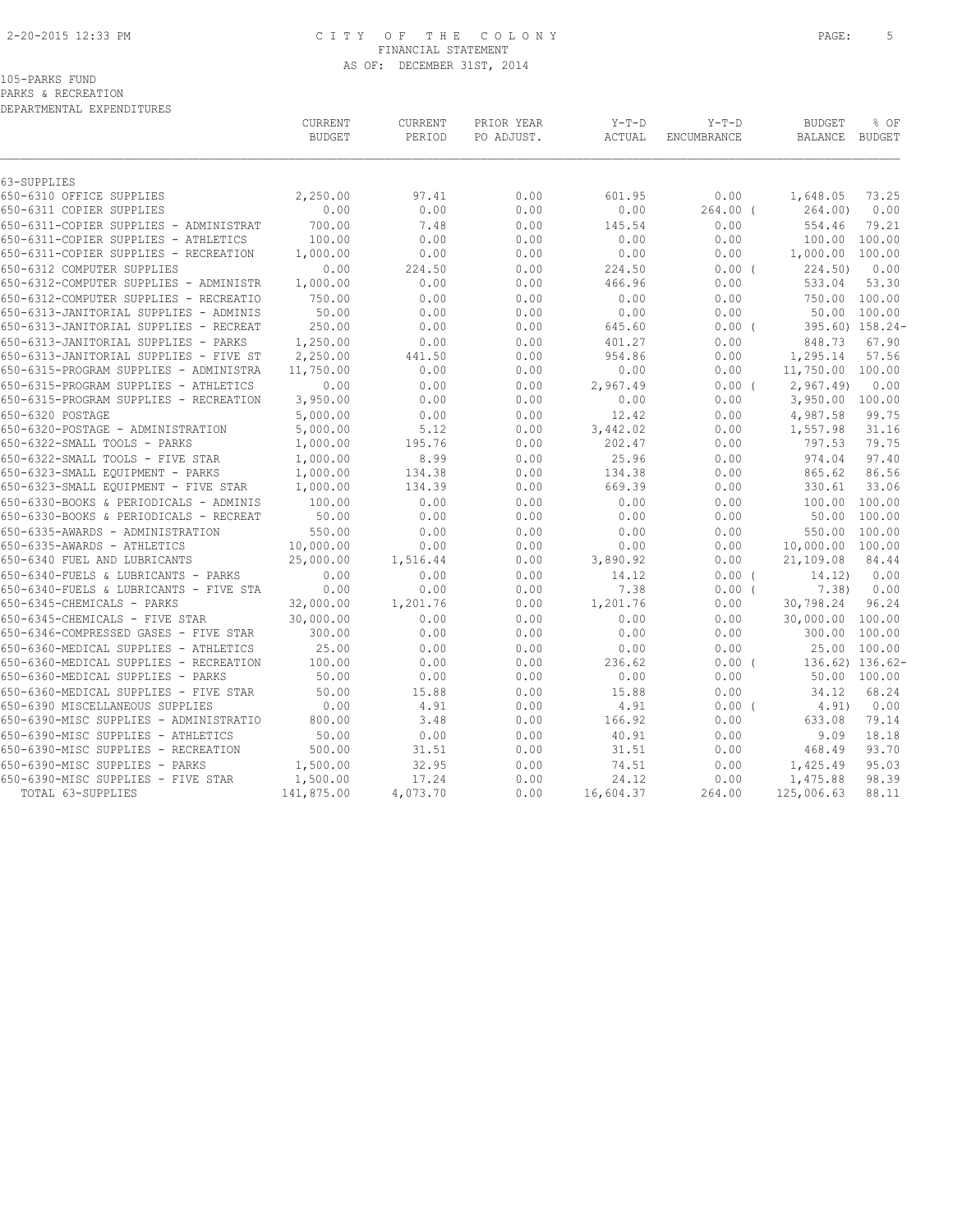### 2-20-2015 12:33 PM C I T Y O F T H E C O L O N Y PAGE: 6 FINANCIAL STATEMENT AS OF: DECEMBER 31ST, 2014

PARKS & RECREATION

| DEPARTMENTAL EXPENDITURES              |                          |                   |                          |                   |                               |                                 |                       |
|----------------------------------------|--------------------------|-------------------|--------------------------|-------------------|-------------------------------|---------------------------------|-----------------------|
|                                        | CURRENT<br><b>BUDGET</b> | CURRENT<br>PERIOD | PRIOR YEAR<br>PO ADJUST. | $Y-T-D$<br>ACTUAL | $Y-T-D$<br><b>ENCUMBRANCE</b> | <b>BUDGET</b><br><b>BALANCE</b> | % OF<br><b>BUDGET</b> |
| 64-MAINTENANCE                         |                          |                   |                          |                   |                               |                                 |                       |
| 650-6410-BLDG MAINTENANCE - RECREATION | 1,500.00                 | 0.00              | 0.00                     | 0.00              | 0.00                          | 1,500.00 100.00                 |                       |
| 650-6410-BLDG MAINTENANCE - PARKS      | 700.00                   | 0.00              | 0.00                     | 166.53            | 0.00                          | 533.47                          | 76.21                 |
| 650-6410-BLDG MAINTENANCE - FIVE STAR  | 1,100.00                 | 0.00              | 0.00                     | 0.00              | 0.00                          | 1,100.00                        | 100.00                |
| 650-6425-TRAFFIC/STREET MAINT - PARKS  | 850.00                   | 0.00              | 0.00                     | 0.00              | 0.00                          | 850.00                          | 100.00                |
| 650-6425-TRAFFIC/STREET MAINT - FIVE S | 700.00                   | 0.00              | 0.00                     | 0.00              | 0.00                          | 700.00                          | 100.00                |
| 650-6430 OFFICE EQUIPMENT MAINTENANCE  | 6,950.00                 | 6,427.20          | 0.00                     | 6,427.20          | 0.00                          | 522.80                          | 7.52                  |
| 650-6431 MAINTENANCE - GIS             | 2,500.00                 | 2,500.00          | 0.00                     | 2,500.00          | 0.00                          | 0.00                            | 0.00                  |
| 650-6440 VEHICLE MAINTENANCE           | 100.00                   | 0.00              | 0.00                     | 0.00              | 0.00                          | 100.00                          | 100.00                |
| 650-6450-PARK MAINTENANCE - PARKS      | 27,875.00                | 2,993.13          | 0.00                     | 6,961.42          | 0.00                          | 20,913.58                       | 75.03                 |
| 650-6450-PARK MAINTENANCE - FIVE STA   | 39,000.00                | 321.57            | 0.00                     | 3,339.23          | 0.00                          | 35,660.77                       | 91.44                 |
| 650-6460-IRRIGATION MAINTENANCE - PARK | 7,500.00                 | 139.88            | 0.00                     | 904.39            | 6,386.61                      | 209.00                          | 2.79                  |
| 650-6460-IRRIGATION MAINTENANCE - FIVE | 13,000.00                | 42.40             | 0.00                     | 262.79            | 9,408.85                      | 3,328.36                        | 25.60                 |
| 650-6470 OTHER EQUIPMENT MAINTENANCE   | 100.00                   | 150.00            | 0.00                     | 150.00            | $0.00$ (                      | 50.00                           | $50.00 -$             |
| 650-6470-OTHER EQUIP MAINT - ADMINISTR | 200.00                   | 0.00              | 0.00                     | 0.00              | 0.00                          | 200.00                          | 100.00                |
| 650-6470-OTHER EQUIP MAINT - RECREATIO | 1,600.00                 | 0.00              | 0.00                     | 0.00              | 0.00                          | 1,600.00                        | 100.00                |
| 650-6470-OTHER EOUIP MAINT - PARKS     | 2,000.00                 | 6.10              | 0.00                     | 75.86             | 0.00                          | 1,924.14                        | 96.21                 |
| 650-6470-OTHER EOUIP MAINT - FIVE STAR | 2,000.00                 | 59.00             | 0.00                     | 59.00             | 0.00                          | 1,941.00                        | 97.05                 |
| TOTAL 64-MAINTENANCE                   | 107,675.00               | 12,639.28         | 0.00                     | 20,846.42         | 15,795.46                     | 71,033.12                       | 65.97                 |
| 65-NON-CAPITAL                         |                          |                   |                          |                   |                               |                                 |                       |
| 650-6590 NON CAPITAL - OTHER EQUIPMENT | 10,000.00                | 0.00              | 0.00                     | 9,743.00          | 0.00                          | 257.00                          | 2.57                  |
| TOTAL 65-NON-CAPITAL                   | 10,000.00                | 0.00              | 0.00                     | 9,743.00          | 0.00                          | 257.00                          | 2.57                  |
| 66-CAPITAL OUTLAY                      |                          |                   |                          |                   |                               |                                 |                       |
| 67-OVERHEAD ALLOCATION                 |                          |                   |                          |                   |                               |                                 |                       |
| TOTAL PARKS & RECREATION               | 2,040,166.00             | 166,201.37        | 0.00                     | 483,145.32        |                               | 31, 304.85 1, 525, 715.83       | 74.78                 |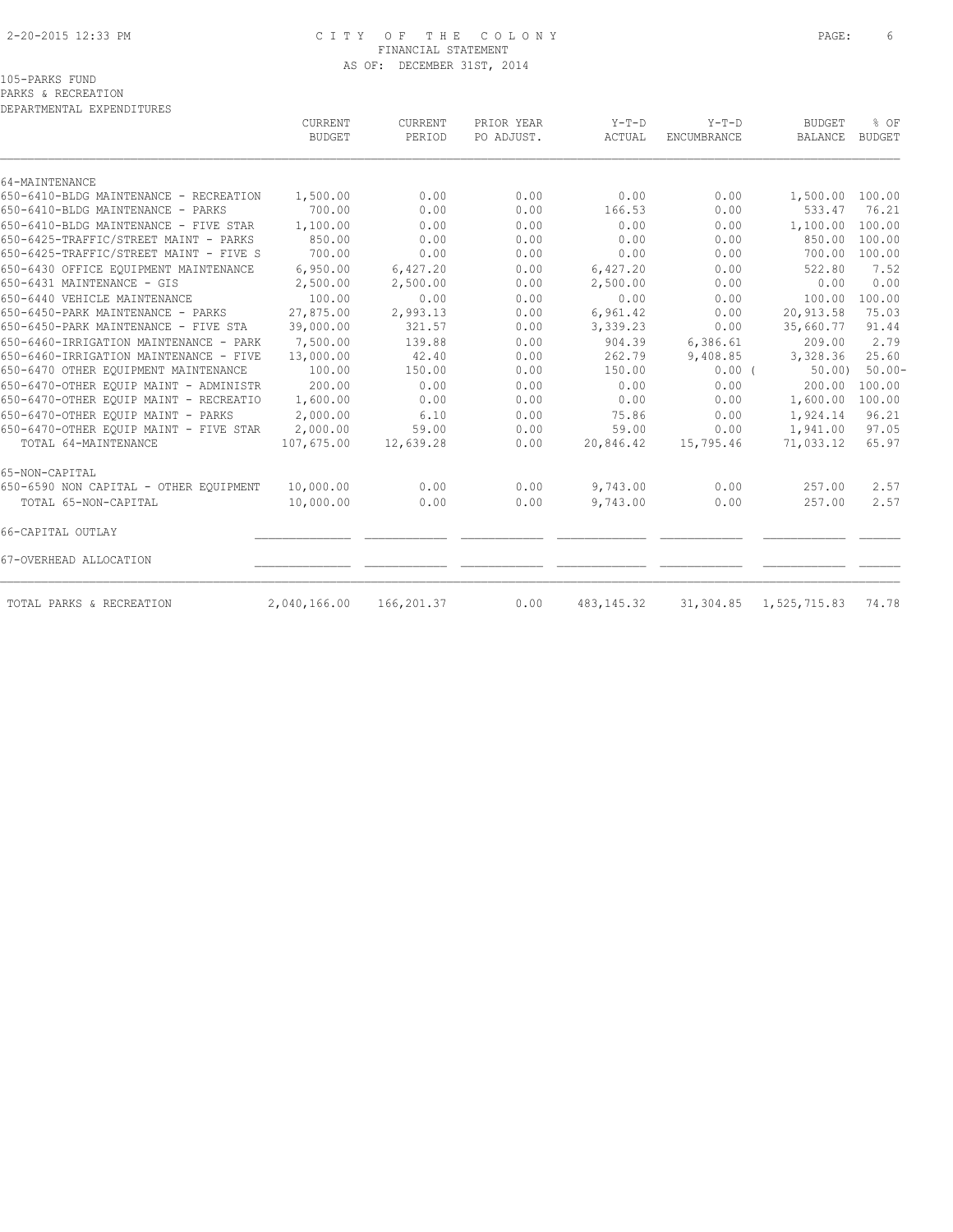### 2-20-2015 12:33 PM C I T Y O F T H E C O L O N Y PAGE: 7 FINANCIAL STATEMENT AS OF: DECEMBER 31ST, 2014

## 105-PARKS FUND

AQUATIC PARK

| $Y-T-D$<br>CURRENT<br>CURRENT<br>PRIOR YEAR<br>$Y-T-D$<br><b>BUDGET</b><br>% OF<br><b>BUDGET</b><br>PERIOD<br>PO ADJUST.<br>ACTUAL<br>ENCUMBRANCE<br>BALANCE BUDGET<br>651-6110 SALARIES<br>87,640.00<br>9,895.50<br>0.00<br>26,679.50<br>0.00<br>60,960.50<br>69.56<br>0.00<br>1,500.00<br>0.00<br>10.92<br>99.27<br>651-6111 SALARIES, OVERTIME<br>0.00<br>1,489.08<br>202,000.00<br>9,143.67<br>0.00<br>29,384.48<br>0.00<br>172,615.52<br>85.45<br>651-6112 PART-TIME, TEMPORARY<br>651-6114 HOSPITALIZATION<br>16,100.00<br>1,226.07<br>0.00<br>3,678.21<br>0.00<br>12,421.79<br>77.15<br>22,350.00<br>1,081.72<br>0.00<br>18,474.17<br>82.66<br>651-6115 SOCIAL SECURITY TAXES<br>3,875.83<br>0.00<br>651-6116 WORKERS' COMPENSATION<br>7,396.00<br>0.00<br>0.00<br>0.00<br>0.00<br>7,396.00<br>100.00<br>11,313.00<br>1,240.87<br>0.00<br>0.00<br>8,001.30<br>70.73<br>3,311.70<br>2,300.00<br>0.00<br>0.00<br>314.25<br>0.00<br>1,985.75<br>86.34<br>651-6125 EDUCATION AND TRAINING<br>900.00<br>19.00<br>0.00<br>19.00<br>97.89<br>0.00<br>881.00<br>44.80<br>0.00<br>90.72<br>0.00<br>909.28<br>90.93<br>1,000.00<br>100.00<br>0.00<br>0.00<br>0.00<br>0.00<br>100.00 100.00<br>TOTAL 61-PERSONNEL SERVICES<br>352,599.00<br>22,651.63<br>0.00<br>67,364.61<br>0.00<br>285, 234.39<br>80.89<br>8,000.00<br>128.93<br>0.00<br>1,383.79<br>0.00<br>6,616.21<br>82.70<br>5,200.00<br>0.00<br>381.00<br>1,143.00<br>4,056.00<br>1.00<br>0.02<br>3,150.00<br>690.00<br>0.00<br>1.43<br>690.00<br>2,415.00<br>45.00<br>250.00<br>24.45<br>0.00<br>48.80<br>0.00<br>201.20<br>80.48<br>25.00<br>0.00<br>0.00<br>0.00<br>0.00<br>25.00 100.00<br>16,625.00<br>0.00<br>6,888.41<br>TOTAL 62-CONTRACTUAL SERVICES<br>1,224.38<br>3,265.59<br>6,471.00<br>41.43<br>300.00<br>168.96<br>0.00<br>168.96<br>0.00<br>131.04<br>43.68<br>123.42<br>0.00<br>193.42<br>0.00<br>206.58<br>51.65<br>400.00<br>0.00<br>$9.01 -$<br>400.00<br>229.94<br>436.04<br>$0.00$ (<br>36.04)<br>2,975.00<br>0.00<br>0.00<br>250.52<br>0.00<br>2,724.48<br>91.58<br>21.37<br>0.00<br>2,468.63<br>98.75<br>2,500.00<br>31.37<br>0.00<br>2.40<br>0.00<br>16.32<br>0.00<br>83.68<br>83.68<br>100.00<br>60.91<br>0.00<br>362.21<br>54.72<br>800.00<br>0.00<br>437.79<br>600.00<br>0.00<br>0.00<br>0.00<br>0.00<br>600.00<br>100.00<br>92.50<br>651-6340 FUELS AND LUBRICANTS<br>400.00<br>30.00<br>0.00<br>0.00<br>370.00<br>30.00<br>13,500.00<br>639.53<br>0.00<br>11.44<br>898.53<br>11,057.07<br>1,544.40<br>98.56<br>450.00<br>0.00<br>0.00<br>0.00<br>351.44<br>78.10<br>0.00<br>651-6390 MISCELLANEOUS SUPPLIES<br>1,200.00<br>25.65<br>222.56<br>0.00<br>977.44<br>81.45<br>TOTAL 63-SUPPLIES<br>23,625.00<br>1,302.18<br>2,708.49<br>9,859.44<br>41.73<br>0.00<br>11,057.07 | DEPARTMENTAL EXPENDITURES         |  |  |  |  |  |  |  |  |
|--------------------------------------------------------------------------------------------------------------------------------------------------------------------------------------------------------------------------------------------------------------------------------------------------------------------------------------------------------------------------------------------------------------------------------------------------------------------------------------------------------------------------------------------------------------------------------------------------------------------------------------------------------------------------------------------------------------------------------------------------------------------------------------------------------------------------------------------------------------------------------------------------------------------------------------------------------------------------------------------------------------------------------------------------------------------------------------------------------------------------------------------------------------------------------------------------------------------------------------------------------------------------------------------------------------------------------------------------------------------------------------------------------------------------------------------------------------------------------------------------------------------------------------------------------------------------------------------------------------------------------------------------------------------------------------------------------------------------------------------------------------------------------------------------------------------------------------------------------------------------------------------------------------------------------------------------------------------------------------------------------------------------------------------------------------------------------------------------------------------------------------------------------------------------------------------------------------------------------------------------------------------------------------------------------------------------------------------------------------------------------------------------------------------------------------------------------------------------------------------------------------------------------------------------------------------------------------------------------------------------------------------------------------------------------------------------------------------------------------------------------------|-----------------------------------|--|--|--|--|--|--|--|--|
|                                                                                                                                                                                                                                                                                                                                                                                                                                                                                                                                                                                                                                                                                                                                                                                                                                                                                                                                                                                                                                                                                                                                                                                                                                                                                                                                                                                                                                                                                                                                                                                                                                                                                                                                                                                                                                                                                                                                                                                                                                                                                                                                                                                                                                                                                                                                                                                                                                                                                                                                                                                                                                                                                                                                                              |                                   |  |  |  |  |  |  |  |  |
|                                                                                                                                                                                                                                                                                                                                                                                                                                                                                                                                                                                                                                                                                                                                                                                                                                                                                                                                                                                                                                                                                                                                                                                                                                                                                                                                                                                                                                                                                                                                                                                                                                                                                                                                                                                                                                                                                                                                                                                                                                                                                                                                                                                                                                                                                                                                                                                                                                                                                                                                                                                                                                                                                                                                                              |                                   |  |  |  |  |  |  |  |  |
|                                                                                                                                                                                                                                                                                                                                                                                                                                                                                                                                                                                                                                                                                                                                                                                                                                                                                                                                                                                                                                                                                                                                                                                                                                                                                                                                                                                                                                                                                                                                                                                                                                                                                                                                                                                                                                                                                                                                                                                                                                                                                                                                                                                                                                                                                                                                                                                                                                                                                                                                                                                                                                                                                                                                                              | 61-PERSONNEL SERVICES             |  |  |  |  |  |  |  |  |
|                                                                                                                                                                                                                                                                                                                                                                                                                                                                                                                                                                                                                                                                                                                                                                                                                                                                                                                                                                                                                                                                                                                                                                                                                                                                                                                                                                                                                                                                                                                                                                                                                                                                                                                                                                                                                                                                                                                                                                                                                                                                                                                                                                                                                                                                                                                                                                                                                                                                                                                                                                                                                                                                                                                                                              |                                   |  |  |  |  |  |  |  |  |
|                                                                                                                                                                                                                                                                                                                                                                                                                                                                                                                                                                                                                                                                                                                                                                                                                                                                                                                                                                                                                                                                                                                                                                                                                                                                                                                                                                                                                                                                                                                                                                                                                                                                                                                                                                                                                                                                                                                                                                                                                                                                                                                                                                                                                                                                                                                                                                                                                                                                                                                                                                                                                                                                                                                                                              |                                   |  |  |  |  |  |  |  |  |
|                                                                                                                                                                                                                                                                                                                                                                                                                                                                                                                                                                                                                                                                                                                                                                                                                                                                                                                                                                                                                                                                                                                                                                                                                                                                                                                                                                                                                                                                                                                                                                                                                                                                                                                                                                                                                                                                                                                                                                                                                                                                                                                                                                                                                                                                                                                                                                                                                                                                                                                                                                                                                                                                                                                                                              |                                   |  |  |  |  |  |  |  |  |
|                                                                                                                                                                                                                                                                                                                                                                                                                                                                                                                                                                                                                                                                                                                                                                                                                                                                                                                                                                                                                                                                                                                                                                                                                                                                                                                                                                                                                                                                                                                                                                                                                                                                                                                                                                                                                                                                                                                                                                                                                                                                                                                                                                                                                                                                                                                                                                                                                                                                                                                                                                                                                                                                                                                                                              |                                   |  |  |  |  |  |  |  |  |
|                                                                                                                                                                                                                                                                                                                                                                                                                                                                                                                                                                                                                                                                                                                                                                                                                                                                                                                                                                                                                                                                                                                                                                                                                                                                                                                                                                                                                                                                                                                                                                                                                                                                                                                                                                                                                                                                                                                                                                                                                                                                                                                                                                                                                                                                                                                                                                                                                                                                                                                                                                                                                                                                                                                                                              |                                   |  |  |  |  |  |  |  |  |
|                                                                                                                                                                                                                                                                                                                                                                                                                                                                                                                                                                                                                                                                                                                                                                                                                                                                                                                                                                                                                                                                                                                                                                                                                                                                                                                                                                                                                                                                                                                                                                                                                                                                                                                                                                                                                                                                                                                                                                                                                                                                                                                                                                                                                                                                                                                                                                                                                                                                                                                                                                                                                                                                                                                                                              |                                   |  |  |  |  |  |  |  |  |
|                                                                                                                                                                                                                                                                                                                                                                                                                                                                                                                                                                                                                                                                                                                                                                                                                                                                                                                                                                                                                                                                                                                                                                                                                                                                                                                                                                                                                                                                                                                                                                                                                                                                                                                                                                                                                                                                                                                                                                                                                                                                                                                                                                                                                                                                                                                                                                                                                                                                                                                                                                                                                                                                                                                                                              | 651-6117 RETIREMENT CONTRIBUTIONS |  |  |  |  |  |  |  |  |
|                                                                                                                                                                                                                                                                                                                                                                                                                                                                                                                                                                                                                                                                                                                                                                                                                                                                                                                                                                                                                                                                                                                                                                                                                                                                                                                                                                                                                                                                                                                                                                                                                                                                                                                                                                                                                                                                                                                                                                                                                                                                                                                                                                                                                                                                                                                                                                                                                                                                                                                                                                                                                                                                                                                                                              | 651-6118 UNIFORMS                 |  |  |  |  |  |  |  |  |
|                                                                                                                                                                                                                                                                                                                                                                                                                                                                                                                                                                                                                                                                                                                                                                                                                                                                                                                                                                                                                                                                                                                                                                                                                                                                                                                                                                                                                                                                                                                                                                                                                                                                                                                                                                                                                                                                                                                                                                                                                                                                                                                                                                                                                                                                                                                                                                                                                                                                                                                                                                                                                                                                                                                                                              |                                   |  |  |  |  |  |  |  |  |
|                                                                                                                                                                                                                                                                                                                                                                                                                                                                                                                                                                                                                                                                                                                                                                                                                                                                                                                                                                                                                                                                                                                                                                                                                                                                                                                                                                                                                                                                                                                                                                                                                                                                                                                                                                                                                                                                                                                                                                                                                                                                                                                                                                                                                                                                                                                                                                                                                                                                                                                                                                                                                                                                                                                                                              | 651-6126 TRAVEL EXPENSE           |  |  |  |  |  |  |  |  |
|                                                                                                                                                                                                                                                                                                                                                                                                                                                                                                                                                                                                                                                                                                                                                                                                                                                                                                                                                                                                                                                                                                                                                                                                                                                                                                                                                                                                                                                                                                                                                                                                                                                                                                                                                                                                                                                                                                                                                                                                                                                                                                                                                                                                                                                                                                                                                                                                                                                                                                                                                                                                                                                                                                                                                              | 651-6127 DUES AND MEMBERSHIPS     |  |  |  |  |  |  |  |  |
|                                                                                                                                                                                                                                                                                                                                                                                                                                                                                                                                                                                                                                                                                                                                                                                                                                                                                                                                                                                                                                                                                                                                                                                                                                                                                                                                                                                                                                                                                                                                                                                                                                                                                                                                                                                                                                                                                                                                                                                                                                                                                                                                                                                                                                                                                                                                                                                                                                                                                                                                                                                                                                                                                                                                                              |                                   |  |  |  |  |  |  |  |  |
|                                                                                                                                                                                                                                                                                                                                                                                                                                                                                                                                                                                                                                                                                                                                                                                                                                                                                                                                                                                                                                                                                                                                                                                                                                                                                                                                                                                                                                                                                                                                                                                                                                                                                                                                                                                                                                                                                                                                                                                                                                                                                                                                                                                                                                                                                                                                                                                                                                                                                                                                                                                                                                                                                                                                                              | 62-CONTRACTUAL SERVICES           |  |  |  |  |  |  |  |  |
|                                                                                                                                                                                                                                                                                                                                                                                                                                                                                                                                                                                                                                                                                                                                                                                                                                                                                                                                                                                                                                                                                                                                                                                                                                                                                                                                                                                                                                                                                                                                                                                                                                                                                                                                                                                                                                                                                                                                                                                                                                                                                                                                                                                                                                                                                                                                                                                                                                                                                                                                                                                                                                                                                                                                                              | 651-6213 CONTRACTUAL SERVICES     |  |  |  |  |  |  |  |  |
|                                                                                                                                                                                                                                                                                                                                                                                                                                                                                                                                                                                                                                                                                                                                                                                                                                                                                                                                                                                                                                                                                                                                                                                                                                                                                                                                                                                                                                                                                                                                                                                                                                                                                                                                                                                                                                                                                                                                                                                                                                                                                                                                                                                                                                                                                                                                                                                                                                                                                                                                                                                                                                                                                                                                                              | 651-6214 JANITORIAL SERVICES      |  |  |  |  |  |  |  |  |
|                                                                                                                                                                                                                                                                                                                                                                                                                                                                                                                                                                                                                                                                                                                                                                                                                                                                                                                                                                                                                                                                                                                                                                                                                                                                                                                                                                                                                                                                                                                                                                                                                                                                                                                                                                                                                                                                                                                                                                                                                                                                                                                                                                                                                                                                                                                                                                                                                                                                                                                                                                                                                                                                                                                                                              | 651-6235 PRINTING SERVICES        |  |  |  |  |  |  |  |  |
|                                                                                                                                                                                                                                                                                                                                                                                                                                                                                                                                                                                                                                                                                                                                                                                                                                                                                                                                                                                                                                                                                                                                                                                                                                                                                                                                                                                                                                                                                                                                                                                                                                                                                                                                                                                                                                                                                                                                                                                                                                                                                                                                                                                                                                                                                                                                                                                                                                                                                                                                                                                                                                                                                                                                                              | 651-6244 TELEPHONE SERVICE        |  |  |  |  |  |  |  |  |
|                                                                                                                                                                                                                                                                                                                                                                                                                                                                                                                                                                                                                                                                                                                                                                                                                                                                                                                                                                                                                                                                                                                                                                                                                                                                                                                                                                                                                                                                                                                                                                                                                                                                                                                                                                                                                                                                                                                                                                                                                                                                                                                                                                                                                                                                                                                                                                                                                                                                                                                                                                                                                                                                                                                                                              | 651-6275 EQUIPMENT RENTAL         |  |  |  |  |  |  |  |  |
|                                                                                                                                                                                                                                                                                                                                                                                                                                                                                                                                                                                                                                                                                                                                                                                                                                                                                                                                                                                                                                                                                                                                                                                                                                                                                                                                                                                                                                                                                                                                                                                                                                                                                                                                                                                                                                                                                                                                                                                                                                                                                                                                                                                                                                                                                                                                                                                                                                                                                                                                                                                                                                                                                                                                                              |                                   |  |  |  |  |  |  |  |  |
|                                                                                                                                                                                                                                                                                                                                                                                                                                                                                                                                                                                                                                                                                                                                                                                                                                                                                                                                                                                                                                                                                                                                                                                                                                                                                                                                                                                                                                                                                                                                                                                                                                                                                                                                                                                                                                                                                                                                                                                                                                                                                                                                                                                                                                                                                                                                                                                                                                                                                                                                                                                                                                                                                                                                                              | 63-SUPPLIES                       |  |  |  |  |  |  |  |  |
|                                                                                                                                                                                                                                                                                                                                                                                                                                                                                                                                                                                                                                                                                                                                                                                                                                                                                                                                                                                                                                                                                                                                                                                                                                                                                                                                                                                                                                                                                                                                                                                                                                                                                                                                                                                                                                                                                                                                                                                                                                                                                                                                                                                                                                                                                                                                                                                                                                                                                                                                                                                                                                                                                                                                                              | 651-6310 OFFICE SUPPLIES          |  |  |  |  |  |  |  |  |
|                                                                                                                                                                                                                                                                                                                                                                                                                                                                                                                                                                                                                                                                                                                                                                                                                                                                                                                                                                                                                                                                                                                                                                                                                                                                                                                                                                                                                                                                                                                                                                                                                                                                                                                                                                                                                                                                                                                                                                                                                                                                                                                                                                                                                                                                                                                                                                                                                                                                                                                                                                                                                                                                                                                                                              | 651-6311 COPIER SUPPLIES          |  |  |  |  |  |  |  |  |
|                                                                                                                                                                                                                                                                                                                                                                                                                                                                                                                                                                                                                                                                                                                                                                                                                                                                                                                                                                                                                                                                                                                                                                                                                                                                                                                                                                                                                                                                                                                                                                                                                                                                                                                                                                                                                                                                                                                                                                                                                                                                                                                                                                                                                                                                                                                                                                                                                                                                                                                                                                                                                                                                                                                                                              | 651-6312 COMPUTER SUPPLIES        |  |  |  |  |  |  |  |  |
|                                                                                                                                                                                                                                                                                                                                                                                                                                                                                                                                                                                                                                                                                                                                                                                                                                                                                                                                                                                                                                                                                                                                                                                                                                                                                                                                                                                                                                                                                                                                                                                                                                                                                                                                                                                                                                                                                                                                                                                                                                                                                                                                                                                                                                                                                                                                                                                                                                                                                                                                                                                                                                                                                                                                                              | 651-6313 JANITORIAL SUPPLIES      |  |  |  |  |  |  |  |  |
|                                                                                                                                                                                                                                                                                                                                                                                                                                                                                                                                                                                                                                                                                                                                                                                                                                                                                                                                                                                                                                                                                                                                                                                                                                                                                                                                                                                                                                                                                                                                                                                                                                                                                                                                                                                                                                                                                                                                                                                                                                                                                                                                                                                                                                                                                                                                                                                                                                                                                                                                                                                                                                                                                                                                                              | 651-6315 PROGRAM SUPPLIES         |  |  |  |  |  |  |  |  |
|                                                                                                                                                                                                                                                                                                                                                                                                                                                                                                                                                                                                                                                                                                                                                                                                                                                                                                                                                                                                                                                                                                                                                                                                                                                                                                                                                                                                                                                                                                                                                                                                                                                                                                                                                                                                                                                                                                                                                                                                                                                                                                                                                                                                                                                                                                                                                                                                                                                                                                                                                                                                                                                                                                                                                              | 651-6320 POSTAGE                  |  |  |  |  |  |  |  |  |
|                                                                                                                                                                                                                                                                                                                                                                                                                                                                                                                                                                                                                                                                                                                                                                                                                                                                                                                                                                                                                                                                                                                                                                                                                                                                                                                                                                                                                                                                                                                                                                                                                                                                                                                                                                                                                                                                                                                                                                                                                                                                                                                                                                                                                                                                                                                                                                                                                                                                                                                                                                                                                                                                                                                                                              | 651-6322 SMALL TOOLS              |  |  |  |  |  |  |  |  |
|                                                                                                                                                                                                                                                                                                                                                                                                                                                                                                                                                                                                                                                                                                                                                                                                                                                                                                                                                                                                                                                                                                                                                                                                                                                                                                                                                                                                                                                                                                                                                                                                                                                                                                                                                                                                                                                                                                                                                                                                                                                                                                                                                                                                                                                                                                                                                                                                                                                                                                                                                                                                                                                                                                                                                              | 651-6323 SMALL EQUIPMENT          |  |  |  |  |  |  |  |  |
|                                                                                                                                                                                                                                                                                                                                                                                                                                                                                                                                                                                                                                                                                                                                                                                                                                                                                                                                                                                                                                                                                                                                                                                                                                                                                                                                                                                                                                                                                                                                                                                                                                                                                                                                                                                                                                                                                                                                                                                                                                                                                                                                                                                                                                                                                                                                                                                                                                                                                                                                                                                                                                                                                                                                                              |                                   |  |  |  |  |  |  |  |  |
|                                                                                                                                                                                                                                                                                                                                                                                                                                                                                                                                                                                                                                                                                                                                                                                                                                                                                                                                                                                                                                                                                                                                                                                                                                                                                                                                                                                                                                                                                                                                                                                                                                                                                                                                                                                                                                                                                                                                                                                                                                                                                                                                                                                                                                                                                                                                                                                                                                                                                                                                                                                                                                                                                                                                                              | 651-6345 CHEMICALS                |  |  |  |  |  |  |  |  |
|                                                                                                                                                                                                                                                                                                                                                                                                                                                                                                                                                                                                                                                                                                                                                                                                                                                                                                                                                                                                                                                                                                                                                                                                                                                                                                                                                                                                                                                                                                                                                                                                                                                                                                                                                                                                                                                                                                                                                                                                                                                                                                                                                                                                                                                                                                                                                                                                                                                                                                                                                                                                                                                                                                                                                              | 651-6360 MEDICAL SUPPLIES         |  |  |  |  |  |  |  |  |
|                                                                                                                                                                                                                                                                                                                                                                                                                                                                                                                                                                                                                                                                                                                                                                                                                                                                                                                                                                                                                                                                                                                                                                                                                                                                                                                                                                                                                                                                                                                                                                                                                                                                                                                                                                                                                                                                                                                                                                                                                                                                                                                                                                                                                                                                                                                                                                                                                                                                                                                                                                                                                                                                                                                                                              |                                   |  |  |  |  |  |  |  |  |
|                                                                                                                                                                                                                                                                                                                                                                                                                                                                                                                                                                                                                                                                                                                                                                                                                                                                                                                                                                                                                                                                                                                                                                                                                                                                                                                                                                                                                                                                                                                                                                                                                                                                                                                                                                                                                                                                                                                                                                                                                                                                                                                                                                                                                                                                                                                                                                                                                                                                                                                                                                                                                                                                                                                                                              |                                   |  |  |  |  |  |  |  |  |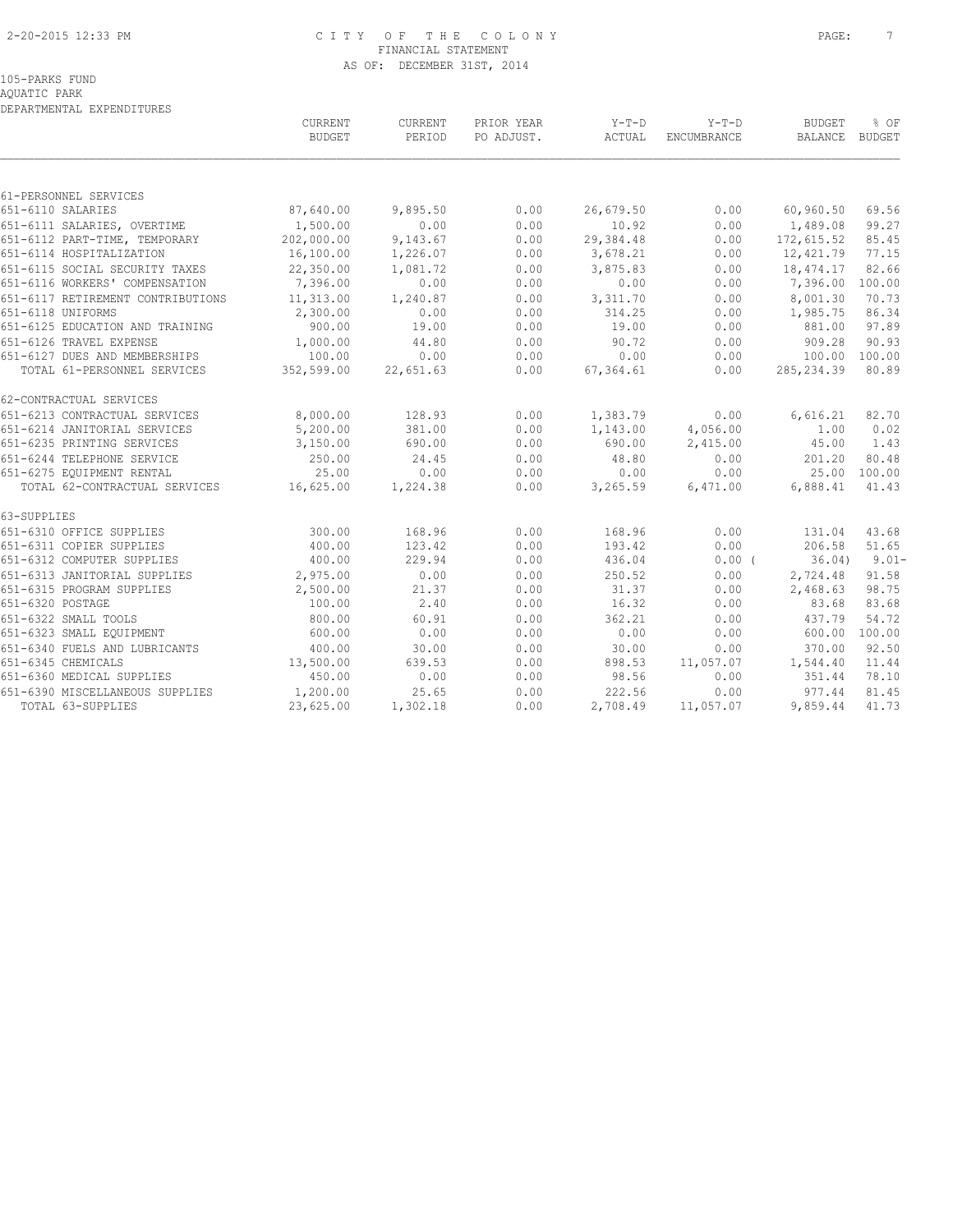### 2-20-2015 12:33 PM C I T Y O F T H E C O L O N Y PAGE: 8 FINANCIAL STATEMENT AS OF: DECEMBER 31ST, 2014

105-PARKS FUND

# AQUATIC PARK

| DEPARTMENTAL EXPENDITURES              |                          |                   |                          |                 |                        |                          |                |
|----------------------------------------|--------------------------|-------------------|--------------------------|-----------------|------------------------|--------------------------|----------------|
|                                        | CURRENT<br><b>BUDGET</b> | CURRENT<br>PERIOD | PRIOR YEAR<br>PO ADJUST. | Y-T-D<br>ACTUAL | $Y-T-D$<br>ENCUMBRANCE | <b>BUDGET</b><br>BALANCE | % OF<br>BUDGET |
|                                        |                          |                   |                          |                 |                        |                          |                |
| 64-MAINTENANCE                         |                          |                   |                          |                 |                        |                          |                |
| 651-6410 BUILDING MAINTENANCE          | 1,700.00                 | 623.77            | 0.00                     | 625.21          | 0.00                   | 1,074.79                 | 63.22          |
| 651-6425 SIGN MAINTENANCE              | 600.00                   | 0.00              | 0.00                     | 0.00            | 0.00                   | 600.00                   | 100.00         |
| 651-6430 OFFICE EOUIPMENT - MAINTENANC | 0.00                     | 117.00            | 0.00                     | 117.00          | 0.00(                  | 117.00)                  | 0.00           |
| 651-6450 PARK MAINTENANCE              | 3,000.00                 | 937.87            | 0.00                     | 1,699.56        | 0.00                   | 1,300.44                 | 43.35          |
| 651-6470 OTHER EQUIPMENT - MAINTENANCE | 3,000.00                 | 192.00            | 0.00                     | 1,064.80        | 0.00                   | 1,935.20                 | 64.51          |
| TOTAL 64-MAINTENANCE                   | 8,300.00                 | 1,870.64          | 0.00                     | 3,506.57        | 0.00                   | 4,793.43                 | 57.75          |
| 65-NON-CAPITAL                         |                          |                   |                          |                 |                        |                          |                |
| 66-CAPITAL OUTLAY                      |                          |                   |                          |                 |                        |                          |                |
| 67-OVERHEAD ALLOCATION                 |                          |                   |                          |                 |                        |                          |                |
| TOTAL AOUATIC PARK                     | 401,149.00               | 27,048.83         | 0.00                     | 76,845.26       | 17,528.07              | 306,775.67               | 76.47          |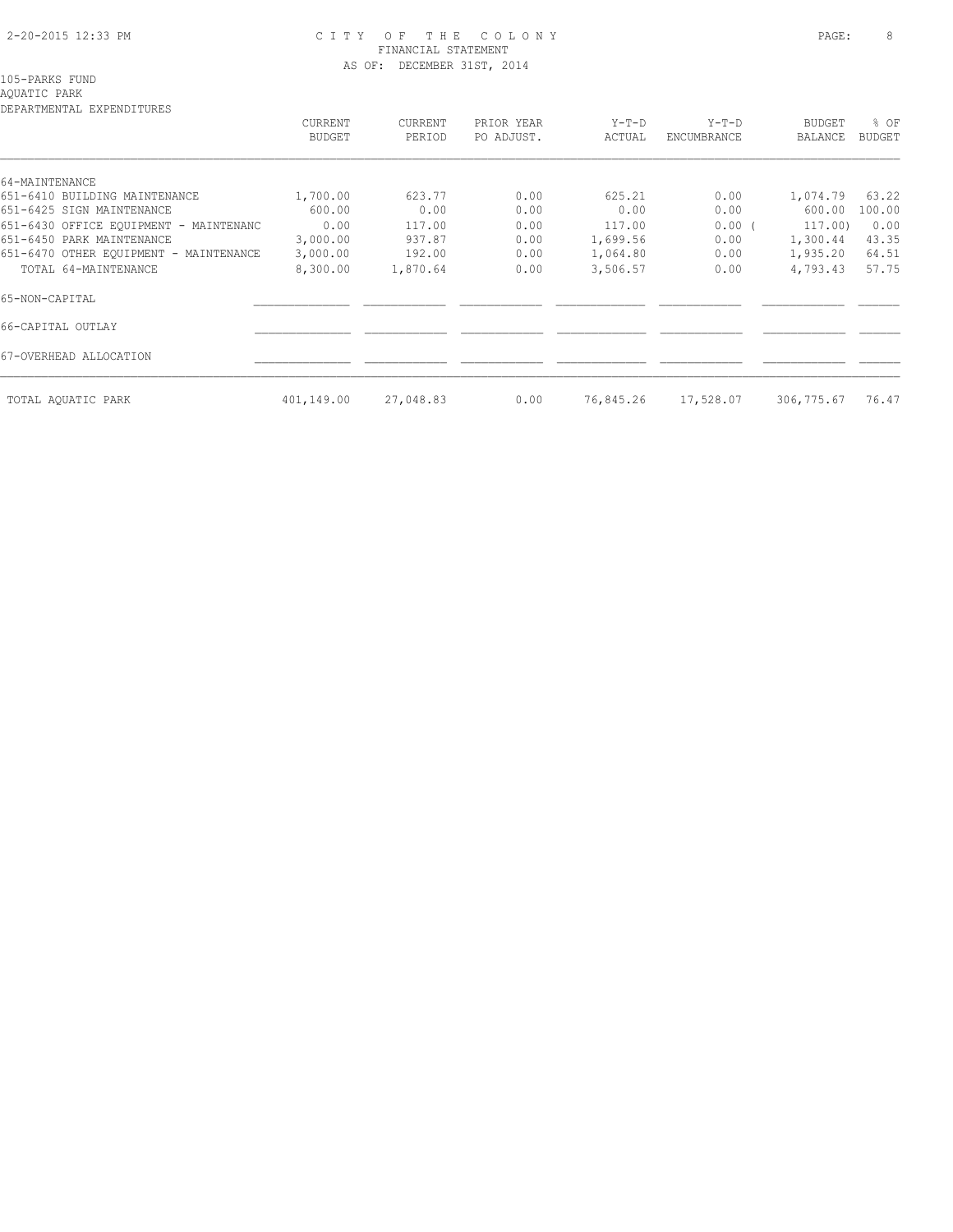### 2-20-2015 12:33 PM C I T Y O F T H E C O L O N Y PAGE: 9 FINANCIAL STATEMENT AS OF: DECEMBER 31ST, 2014

105-PARKS FUND

COMMUNITY CENTER DEPARTMENTAL EXPENDITURES

|                                        | CURRENT<br><b>BUDGET</b> | CURRENT<br>PERIOD         | PRIOR YEAR<br>PO ADJUST. | $Y-T-D$<br>ACTUAL  | $Y-T-D$<br>ENCUMBRANCE | <b>BUDGET</b><br>BALANCE           | % OF<br>BUDGET  |
|----------------------------------------|--------------------------|---------------------------|--------------------------|--------------------|------------------------|------------------------------------|-----------------|
| 61-PERSONNEL SERVICES                  |                          |                           |                          |                    |                        |                                    |                 |
| 652-6110 SALARIES                      | 66,783.00                | 7,758.13                  | 0.00                     | 19,166.60          | 0.00                   | 47,616.40                          | 71.30           |
| 652-6111 SALARIES, OVERTIME            | 1,000.00                 | 0.00                      | 0.00                     | 0.00               | 0.00                   | 1,000.00 100.00                    |                 |
| 652-6112 PART-TIME, TEMPORARY          | 17,539.00                | 2,326.60                  | 0.00                     | 6,629.15           | 0.00                   | 10,909.85                          | 62.20           |
| 652-6114 HOSPITALIZATION INSURANCE     | 16,100.00                | 1,216.04                  | 0.00                     | 3,648.12           | 0.00                   | 12,451.88                          | 77.34           |
| 652-6115 SOCIAL SECURITY TAXES         | 6,826.00                 | 459.47                    | 0.00                     | 1,546.40           | 0.00                   | 5,279.60                           | 77.35           |
| 652-6116 WORKERS' COMPENSATION         | 467.00                   | 0.00                      | 0.00                     | 0.00               | 0.00                   | 467.00 100.00                      |                 |
| 652-6117 RETIREMENT CONTRIBUTIONS      | 8,520.00                 | 975.88                    | 0.00                     | 2,390.63           | 0.00                   | 6,129.37                           | 71.94           |
| 652-6118 UNIFORMS                      | 50.00                    | 0.00                      | 0.00                     | 0.00               | 0.00                   |                                    | 50.00 100.00    |
| 652-6125 EDUCATION AND TRAINING        | 360.00                   | 0.00                      | 0.00                     | 65.00              | 0.00                   | 295.00                             | 81.94           |
| 652-6127 DUES AND MEMBERSHIPS          | 700.00                   | 0.00                      | 0.00                     | 0.00               | 0.00                   | 700.00 100.00                      |                 |
| TOTAL 61-PERSONNEL SERVICES            | 118,345.00               | 12,736.12                 | 0.00                     | 33, 445.90         | 0.00                   | 84,899.10                          | 71.74           |
| 62-CONTRACTUAL SERVICES                |                          |                           |                          |                    |                        |                                    |                 |
| 652-6213 CONTRACTUAL SERVICES          | 1,200.00                 | 0.00                      | 0.00                     | 0.00               | 0.00                   | 1,200.00 100.00                    |                 |
| 652-6235 PRINTING SERVICES             | 26.00                    | 0.00                      | 0.00                     | 0.00               | 0.00                   |                                    | 26.00 100.00    |
| TOTAL 62-CONTRACTUAL SERVICES          | 1,226.00                 | 0.00                      | 0.00                     | 0.00               | 0.00                   | 1,226.00 100.00                    |                 |
| 63-SUPPLIES                            |                          |                           |                          |                    |                        |                                    |                 |
| 652-6310 OFFICE SUPPLIES               | 250.00                   | 0.00                      | 0.00                     | 0.00               | 0.00                   | 250.00 100.00                      |                 |
| 652-6311 COPIER SUPPLIES               | 150.00                   | 0.00                      | 0.00                     | 0.00               | 0.00                   | 150.00 100.00                      |                 |
| 652-6312 COMPUTER SUPPLIES             | 400.00                   | 0.00                      | 0.00                     | 186.05             | 0.00                   | 213.95                             | 53.49           |
| 652-6313 JANITORIAL SUPPLIES           | 200.00                   | 0.00                      | 0.00                     | 0.00               | 0.00                   | 200.00 100.00                      |                 |
| 652-6315 PROGRAM SUPPLIES              | 4,500.00                 | 314.16                    | 0.00                     | 359.98             | 0.00                   | 4,140.02                           | 92.00           |
| 652-6320 POSTAGE                       | 0.00                     | 0.96                      | 0.00                     | 6.72               | $0.00$ (               | 6.72)                              | 0.00            |
| 652-6360 MEDICAL SUPPLIES              | 50.00                    | 0.00                      | 0.00                     | 431.36             | $0.00$ (               |                                    | 381.36) 762.72- |
| 652-6390 MISCELLANEOUS SUPPLIES        | 400.00                   | 0.00                      | 0.00                     | 0.00               | 0.00                   | 400.00 100.00                      |                 |
| TOTAL 63-SUPPLIES                      | 5,950.00                 | 315.12                    | 0.00                     | 984.11             | 0.00                   | 4,965.89                           | 83.46           |
| 64-MAINTENANCE                         |                          |                           |                          |                    |                        |                                    |                 |
| 652-6410 BUILDING MAINTENANCE          | 50.00                    | 0.00                      | 0.00                     | 0.00               | 0.00                   |                                    | 50.00 100.00    |
| 652-6430 OFFICE EQUIPMENT MAINTENANCE  | 200.00                   | 0.00                      | 0.00                     | 0.00               | 0.00                   | 200.00 100.00                      |                 |
| TOTAL 64-MAINTENANCE                   | 250.00                   | 0.00                      | 0.00                     | 0.00               | 0.00                   | 250.00 100.00                      |                 |
| 67-OVERHEAD ALLOCATION                 |                          |                           |                          |                    |                        |                                    |                 |
| TOTAL COMMUNITY CENTER                 | 125,771.00               | 13,051.24                 | 0.00                     | 34,430.01          | 0.00                   | 91,340.99                          | 72.62           |
| *** TOTAL EXPENDITURES ***             | 3,581,482.00             | 206,301.44                | 0.00                     | 594,420.59         | 48,832.92              | 2,938,228.49<br>------------ ----- | 82.04           |
| ** REVENUE OVER(UNDER) EXPENDITURES *( |                          | 237,393.00) ( 171,723.90) | $0.00$ (                 | $473, 445, 65$ ) ( | 48,832.92)             | 284,885.57                         | 0.00            |
|                                        |                          |                           |                          |                    |                        |                                    |                 |

\*\*\* END OF REPORT \*\*\*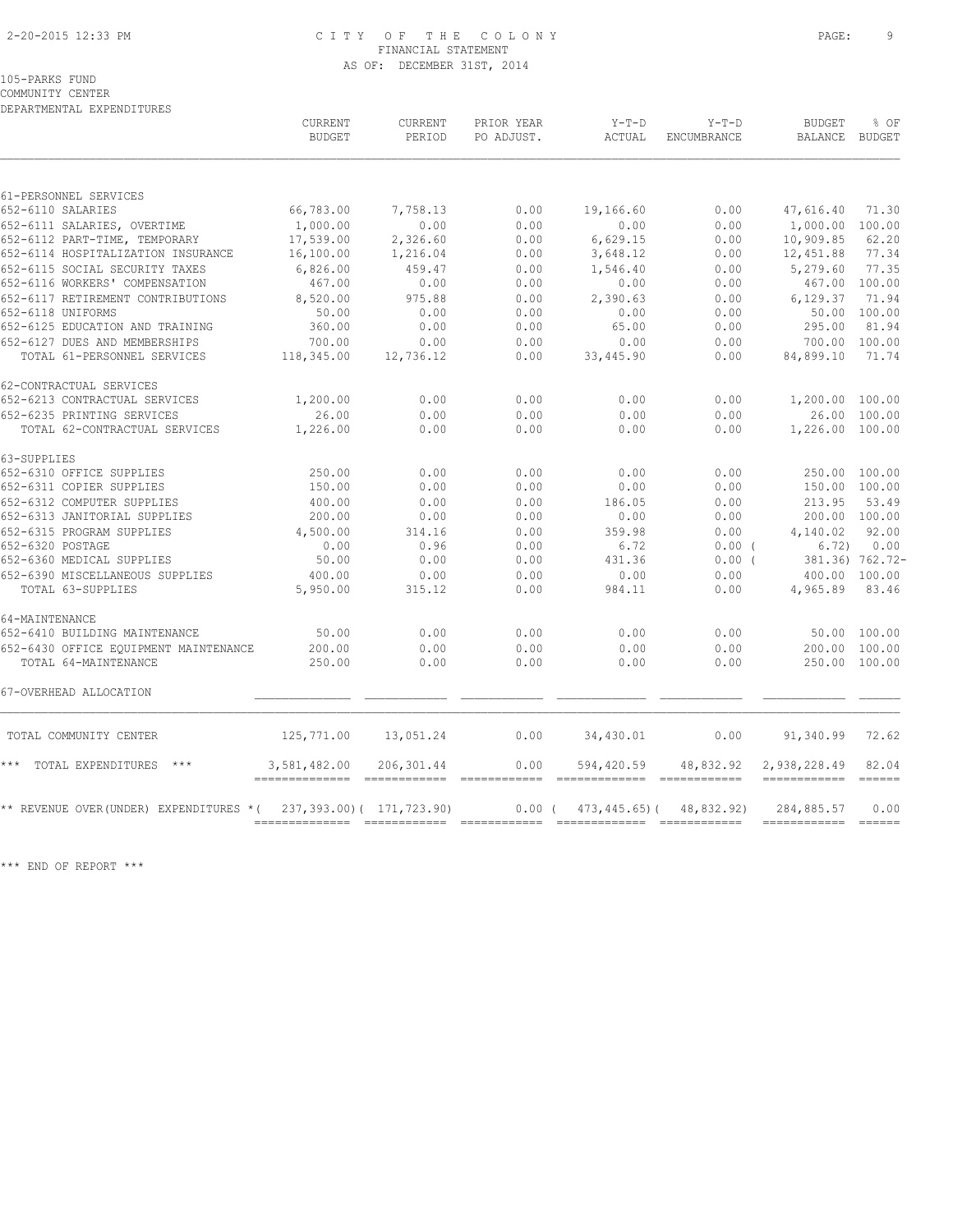### 2-20-2015 12:33 PM C I T Y O F T H E C O L O N Y PAGE: 1 FINANCIAL STATEMENT AS OF: DECEMBER 31ST, 2014

200-UTILITY FUND FINANCIAL SUMMARY

|                                              | CURRENT<br><b>BUDGET</b>                 | CURRENT<br>PERIOD | PRIOR YEAR<br>PO ADJUST. | $Y-T-D$<br>ACTUAL      | $Y-T-D$<br><b>ENCUMBRANCE</b> | <b>BUDGET</b><br>BALANCE                   | % OF<br><b>BUDGET</b>        |
|----------------------------------------------|------------------------------------------|-------------------|--------------------------|------------------------|-------------------------------|--------------------------------------------|------------------------------|
| REVENUE SUMMARY                              |                                          |                   |                          |                        |                               |                                            |                              |
| 3-RECYCLE REVENUE                            | 35,000.00 (                              | 23,605.33)        | 0.00                     | 7,887.89               | 0.00                          | 27, 112. 11                                | 77.46                        |
| 4-SERVICE REVENUE<br>8-MISCELLANEOUS REVENUE | 14,286,276.00 1,034,482.03<br>550,000.00 | 58.50             | 0.00<br>0.00             | 3,572,568.35<br>175.31 | 0.00<br>0.00                  | 10,713,707.65<br>549,824.69                | 74.99<br>99.97               |
| ** TOTAL REVENUES **                         | 14,871,276.00 1,010,935.20               |                   | 0.00                     | 3,580,631.55           |                               | $0.00 \quad 11.290.644.45$                 | 75.92<br>======              |
| EXPENDITURE SUMMARY                          |                                          |                   |                          |                        |                               |                                            |                              |
| 635 - NON-DEPARTMENTAL                       | 8,289,758.00                             | 2,440.60          | 0.00                     | 4,338.40               | 0.00                          | 8,285,419.60                               | 99.95                        |
| 661 - WATER DISTRIBUTION                     | 1,258,347.00                             | 158,731.44        | 0.00                     | 340,878.69             | 0.00                          | 917,468.31                                 | 72.91                        |
| 662 - WASTEWATER DEPT                        | 659,386.00                               | 69,539.42         | 5,352.13                 | 170,769.19             | 187,102.75                    | 306,866.19                                 | 46.54                        |
| 663 - UTILITY ADMIN                          | 680,785.00                               | 70,756.91         | 0.00                     | 167,716.87             | 59,352.98                     | 453,715.15                                 | 66.65                        |
| 666 - WATER PRODUCTION                       | 2,770,034.00                             | 251,292.99        | 29,359.87                | 647,182.09             | 93,176.85                     | 2,059,034.93                               | 74.33                        |
| 667 - PUBLIC WORKS ADMIN                     | 1,579,325.00                             | 159,646.71        | 0.00                     | 369, 405.71            | 345, 364.21                   | 864,555.08                                 | 54.74                        |
| 671 - STORM WTR ENG                          | 38,400.00                                | 3,588.41          | 0.00                     | 3,637.61               | 5,592.85                      | 29,169.54                                  | 75.96                        |
| 672 - STORM WTR PUB WKS                      | 147,363.00                               | 9,805.90          | 0.00                     | 26, 177. 41            | 0.00                          | 121,185.59                                 | 82.24                        |
| 690 - ENVIRONMENTAL                          | 154,919.00                               | 13,326.12         | 0.00                     | 33, 274.04             | 23,665.18                     | 97,979.78                                  | 63.25                        |
| ** TOTAL EXPENDITURES **                     | 15,578,317.00                            | 739,128.50        | 34,712.00                | 1,763,380.01           |                               | 714, 254, 82 13, 135, 394, 17              | 84.32<br>$=$ $=$ $=$ $=$ $=$ |
| ** REVENUE OVER(UNDER) EXPENDITURES *(       | 707,041.00)                              | 271,806.70        | 34,712.00                |                        |                               | 1,817,251.54 ( 714,254.82) ( 1,844,749.72) | $4.91 -$                     |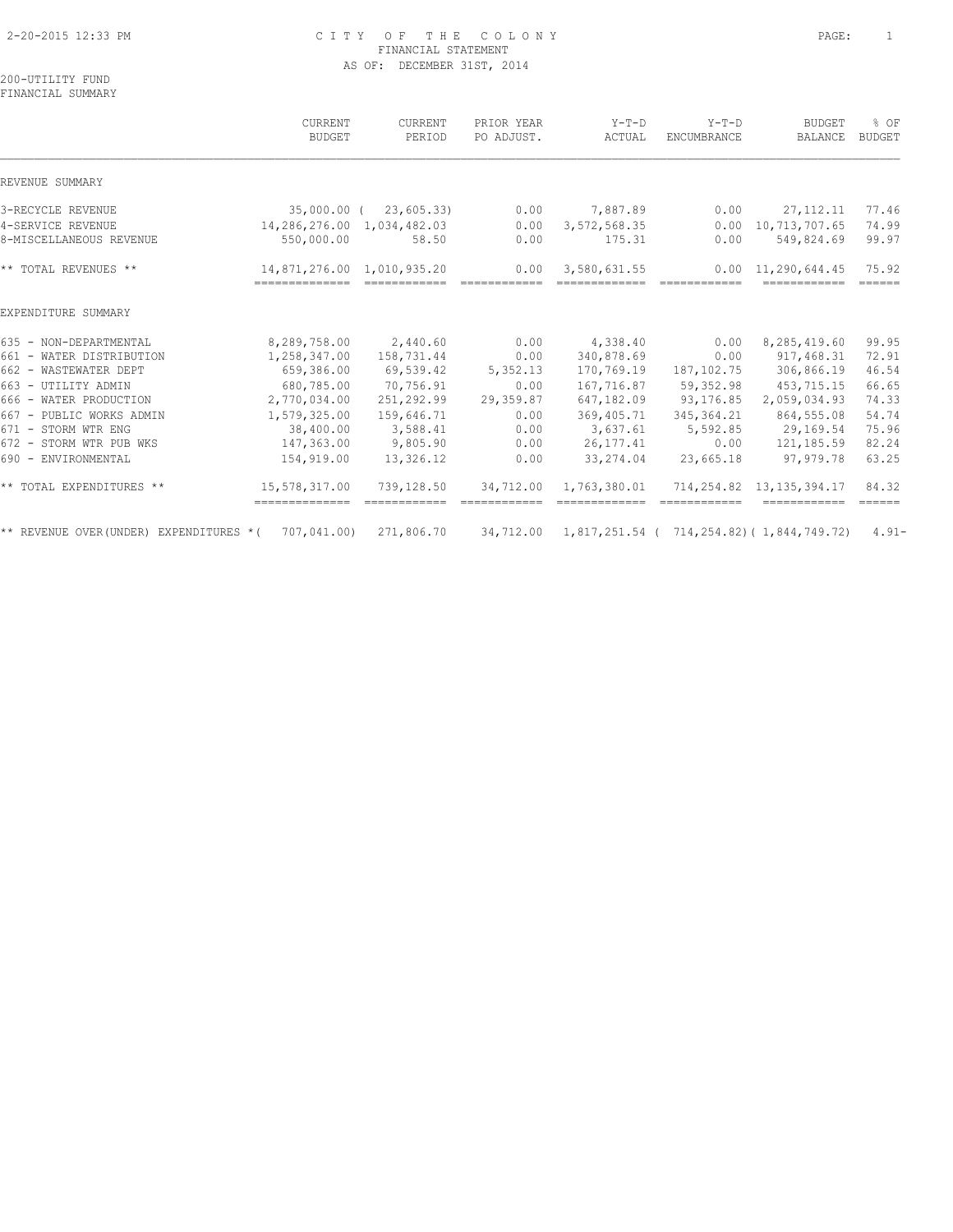### 2-20-2015 12:33 PM C I T Y O F T H E C O L O N Y PAGE: 2 FINANCIAL STATEMENT AS OF: DECEMBER 31ST, 2014

200-UTILITY FUND

REVENUES

|                 |                               | CURRENT<br><b>BUDGET</b>   | CURRENT<br>PERIOD | PRIOR YEAR<br>PO ADJUST. | Y-T-D<br>ACTUAL | $Y-T-D$<br><b>ENCUMBRANCE</b> | <b>BUDGET</b><br><b>BALANCE</b> | % OF<br><b>BUDGET</b> |
|-----------------|-------------------------------|----------------------------|-------------------|--------------------------|-----------------|-------------------------------|---------------------------------|-----------------------|
|                 | 3-RECYCLE REVENUE             |                            |                   |                          |                 |                               |                                 |                       |
| 435000          | SOLID WASTE/RECYCLING REVENU  | 35,000.00 (                | 23,605.33         | 0.00                     | 7,887.89        | 0.00                          | 27, 112. 11                     | 77.46                 |
|                 | TOTAL 3-RECYCLE REVENUE       | $35,000.00$ (              | 23,605.33         | 0.00                     | 7,887.89        | 0.00                          | 27, 112. 11                     | 77.46                 |
|                 | 4-SERVICE REVENUE             |                            |                   |                          |                 |                               |                                 |                       |
| 441000          | WATER SERVICE                 | 8,647,753.00               | 555,666.22        | 0.00                     | 2, 153, 232.51  | 0.00                          | 6,494,520.49                    | 75.10                 |
| 442000          | WASTEWATER SERVICE            | 4,940,323.00               | 401,706.47        | 0.00                     | 1,226,201.39    | 0.00                          | 3,714,121.61                    | 75.18                 |
| 442502          | RECYCLING EDUCATION CONTRIBU  | 36,000.00                  | 0.00              | 0.00                     | 0.00            | 0.00                          | 36,000.00                       | 100.00                |
| 443000          | RECONNECT FEES                | 20,000.00                  | 2,000.00          | 0.00                     | 5,440.00        | 0.00                          | 14,560.00                       | 72.80                 |
| 443500          | PENALTIES                     | 410,000.00                 | 49, 121.53        | 0.00                     | 122,956.36      | 0.00                          | 287,043.64                      | 70.01                 |
| 443510          | NON-SCHEDULED ON              | 2,000.00                   | 60.00             | 0.00                     | 520.00          | 0.00                          | 1,480.00                        | 74.00                 |
| 443515          | NON-SCHEDULED OFF             | 200.00                     | 0.00              | 0.00                     | 0.00            | 0.00                          | 200.00                          | 100.00                |
| 444000          | TAP CONNECTION FEES           | 200,000.00                 | 22,340.00         | 0.00                     | 43,155.00       | 0.00                          | 156,845.00                      | 78.42                 |
| 444100          | TRANSFER FEES                 | 1,000.00                   | 25.00             | 0.00                     | 584.00          | 0.00                          | 416.00                          | 41.60                 |
| 444500          | BACKFLOW INSPECTION FEES      | 10,000.00                  | 0.00              | 0.00                     | 2,803.50        | 0.00                          | 7,196.50                        | 71.97                 |
| 446400          | ELECTRONIC RECYCLING REBATE   | 0.00                       | 0.00              | 0.00                     | 1,161.73        | $0.00$ (                      | 1,161.73)                       | 0.00                  |
| 447000          | INTEREST INCOME               | 4,000.00                   | 540.85            | 0.00                     | 889.41          | 0.00                          | 3,110.59                        | 77.76                 |
| 449000          | MISCELLANEOUS REVENUE         | 15,000.00                  | 3,021.12          | 0.00                     | 15,623.61       | $0.00$ (                      | 623.61)                         | $4.16-$               |
| 449100          | NONREFUNDED BALANCES          | 0.00                       | 0.84              | 0.00                     | 0.84            | $0.00$ $($                    | 0.84)                           | 0.00                  |
|                 | TOTAL 4-SERVICE REVENUE       | 14,286,276.00 1,034,482.03 |                   | 0.00                     | 3,572,568.35    |                               | $0.00 \quad 10,713,707.65$      | 74.99                 |
| 5-OTHER REVENUE |                               |                            |                   |                          |                 |                               |                                 |                       |
|                 | 8-MISCELLANEOUS REVENUE       |                            |                   |                          |                 |                               |                                 |                       |
| 484000          | DISCOUNT REVENUE              | 0.00                       | 58.50             | 0.00                     | 175.31          | 0.00(                         | 175.31)                         | 0.00                  |
| 489003          | BAL TRANF IN STORM WTR UTILI  | 350,000.00                 | 0.00              | 0.00                     | 0.00            | 0.00                          | 350,000.00                      | 100.00                |
| 489081          | TRANSFER IN - CAP PROJ STREE  | 200,000.00                 | 0.00              | 0.00                     | 0.00            | 0.00                          | 200,000.00                      | 100.00                |
|                 | TOTAL 8-MISCELLANEOUS REVENUE | 550,000.00                 | 58.50             | 0.00                     | 175.31          | 0.00                          | 549,824.69                      | 99.97                 |
|                 | ** TOTAL REVENUES **          | 14,871,276.00 1,010,935.20 |                   | 0.00                     | 3,580,631.55    |                               | $0.00 \quad 11,290,644.45$      | 75.92                 |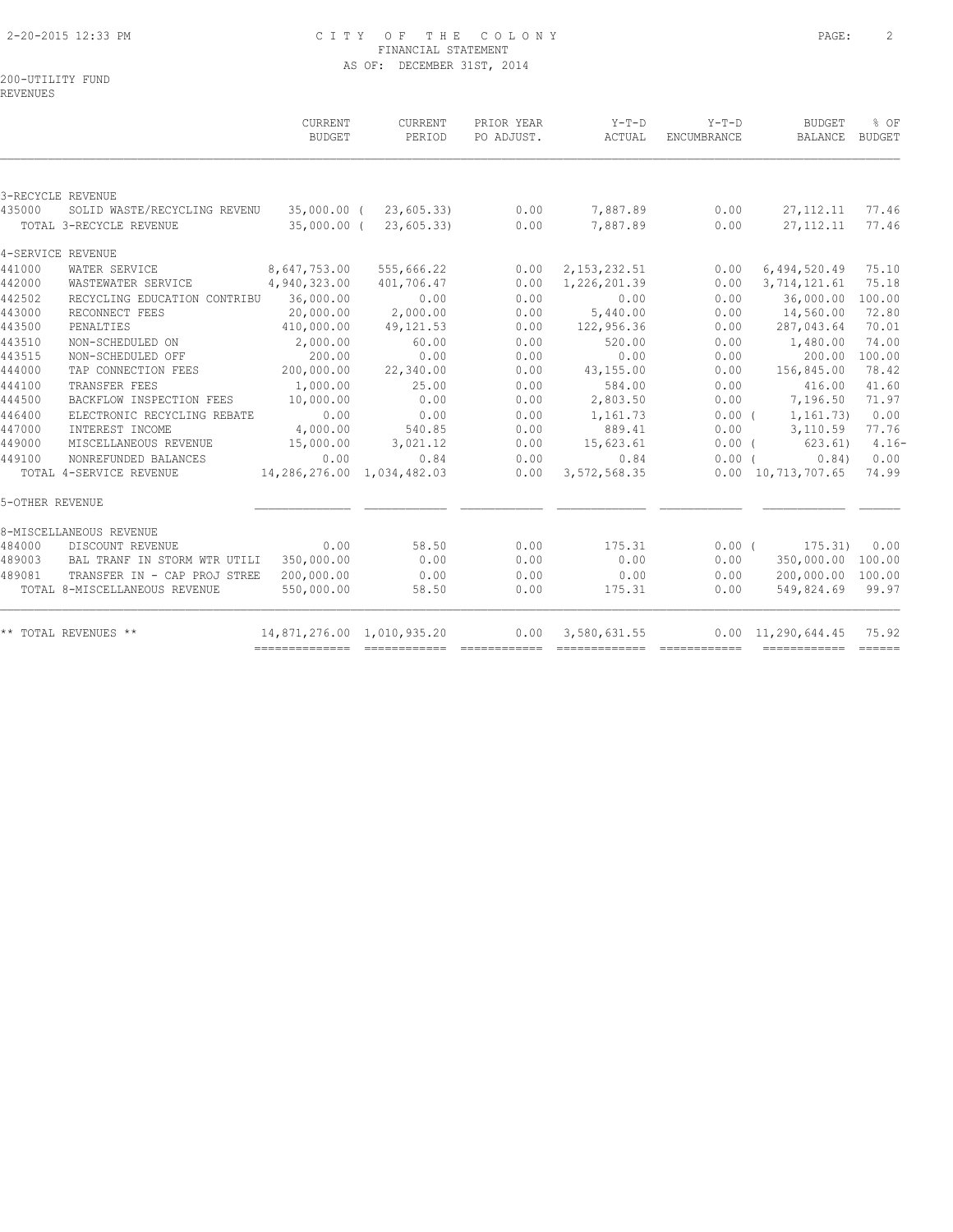### 2-20-2015 12:33 PM C I T Y O F T H E C O L O N Y PAGE: 3 FINANCIAL STATEMENT AS OF: DECEMBER 31ST, 2014

200-UTILITY FUND

635 - NON-DEPARTMENTAL DEPARTMENTAL EXPENDITURES

|                                                    | CURRENT<br><b>BUDGET</b> | CURRENT<br>PERIOD | PRIOR YEAR<br>PO ADJUST. | $Y-T-D$<br>ACTUAL | $Y-T-D$<br>ENCUMBRANCE | <b>BUDGET</b><br><b>BALANCE</b> | % OF<br><b>BUDGET</b> |
|----------------------------------------------------|--------------------------|-------------------|--------------------------|-------------------|------------------------|---------------------------------|-----------------------|
|                                                    |                          |                   |                          |                   |                        |                                 |                       |
| 61-PERSONNEL SERVICES                              |                          |                   |                          |                   |                        |                                 |                       |
| 635-6113 UNEMPLOYMENT COMPENSATION                 | 15,000.00                | 0.00              | 0.00                     | 0.00              | 0.00                   | 15,000.00 100.00                |                       |
| TOTAL 61-PERSONNEL SERVICES                        | 15,000.00                | 0.00              | 0.00                     | 0.00              | 0.00                   | 15,000.00 100.00                |                       |
| 62-CONTRACTUAL SERVICES                            |                          |                   |                          |                   |                        |                                 |                       |
| 635-6210 PROFESSIONAL SERVICES                     | 8,000.00                 | 600.60            | 0.00                     | 2,402.40          | 0.00                   | 5,597.60                        | 69.97                 |
| 635-6211 LEGAL SERVICES                            | 65,000.00                | 1,840.00          | 0.00                     | 1,936.00          | 0.00                   | 63,064.00                       | 97.02                 |
| 635-6244 TELEPHONE SERVICE                         | 2,000.00                 | 0.00              | 0.00                     | 0.00              | 0.00                   | 2,000.00                        | 100.00                |
| TOTAL 62-CONTRACTUAL SERVICES                      | 75,000.00                | 2,440.60          | 0.00                     | 4,338.40          | 0.00                   | 70,661.60                       | 94.22                 |
| 63-SUPPLIES                                        |                          |                   |                          |                   |                        |                                 |                       |
| 635-6336 EMPLOYEE RECOGNITION                      | 1,000.00                 | 0.00              | 0.00                     | 0.00              | 0.00                   | 1,000.00 100.00                 |                       |
| TOTAL 63-SUPPLIES                                  | 1,000.00                 | 0.00              | 0.00                     | 0.00              | 0.00                   | 1,000.00 100.00                 |                       |
| 64-MAINTENANCE                                     |                          |                   |                          |                   |                        |                                 |                       |
| 635-6430 MAINTENANCE OFFICE EQUIPMENT              | 2,600.00                 | 0.00              | 0.00                     | 0.00              | 0.00                   | 2,600.00 100.00                 |                       |
| TOTAL 64-MAINTENANCE                               | 2,600.00                 | 0.00              | 0.00                     | 0.00              | 0.00                   | 2,600.00 100.00                 |                       |
| 65-NON-CAPITAL                                     |                          |                   |                          |                   |                        |                                 |                       |
| 66-CAPITAL OUTLAY                                  |                          |                   |                          |                   |                        |                                 |                       |
| 67-OVERHEAD ALLOCATION                             |                          |                   |                          |                   |                        |                                 |                       |
| 635-6765 OVERHEAD - GEN ADMIN                      | 2,593,752.00             | 0.00              | 0.00                     | 0.00              | 0.00                   | 2,593,752.00 100.00             |                       |
| TOTAL 67-OVERHEAD ALLOCATION                       | 2,593,752.00             | 0.00              | 0.00                     | 0.00              | 0.00                   | 2,593,752.00 100.00             |                       |
| 68-SUNDRY CHARGES                                  |                          |                   |                          |                   |                        |                                 |                       |
| 635-6803 TRANSFER OUT - TAX SUPP DEBT 2,275,000.00 |                          | 0.00              | 0.00                     | 0.00              | 0.00                   | 2,275,000.00 100.00             |                       |
| 635-6804 TRANSF OUT - GF TRIBUTE PP TA 995,000.00  |                          | 0.00              | 0.00                     | 0.00              | 0.00                   | 995,000.00 100.00               |                       |
| 635-6899 TRANSFER OUT - GENERAL FUND               | 2,332,406.00             | 0.00              | 0.00                     | 0.00              | 0.00                   | 2,332,406.00 100.00             |                       |
| TOTAL 68-SUNDRY CHARGES                            | 5,602,406.00             | 0.00              | 0.00                     | 0.00              | 0.00                   | 5,602,406.00 100.00             |                       |
| TOTAL 635 - NON-DEPARTMENTAL                       | 8,289,758.00             | 2,440.60          | 0.00                     | 4,338.40          | 0.00                   | 8,285,419.60                    | 99.95                 |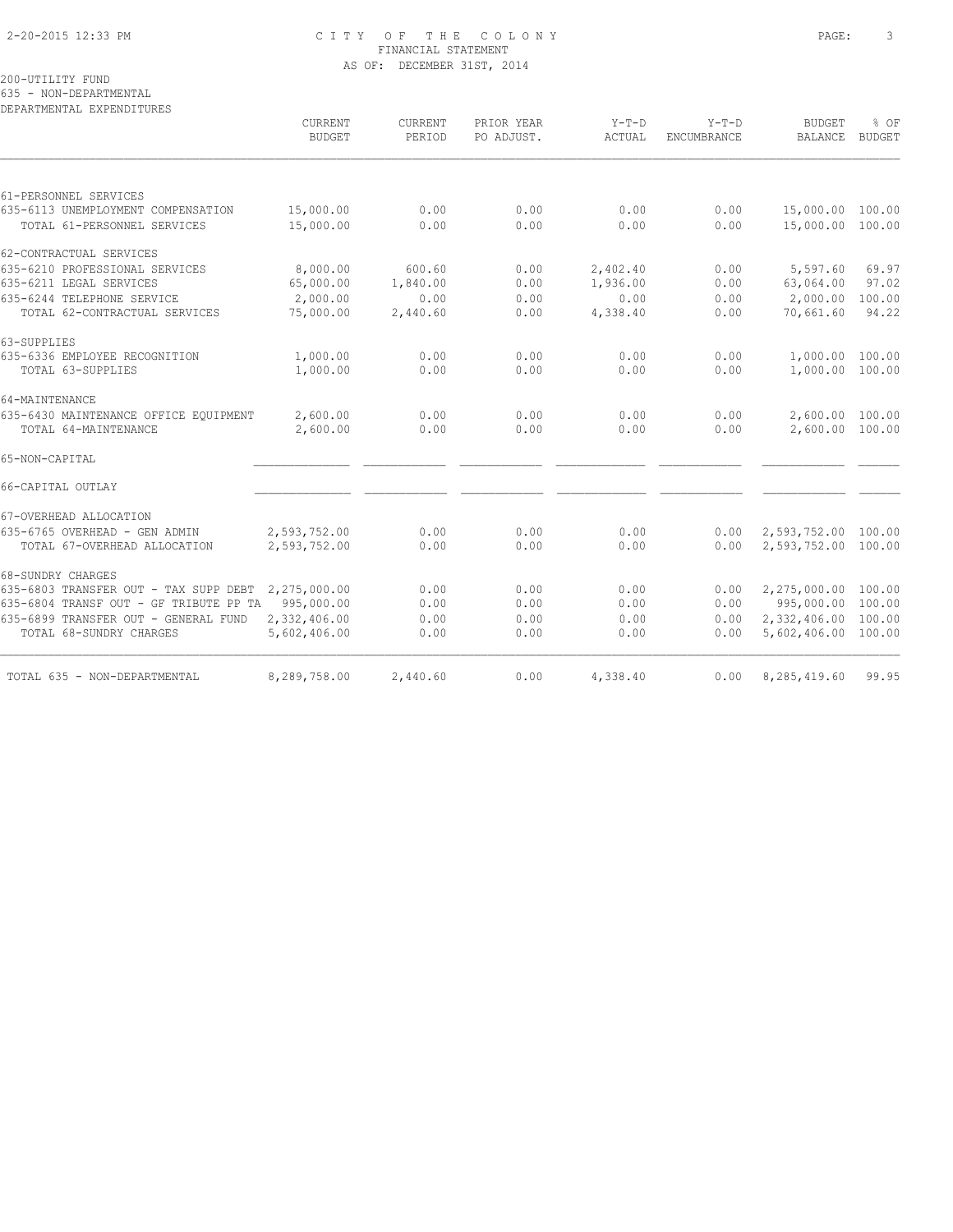### 2-20-2015 12:33 PM C I T Y O F T H E C O L O N Y PAGE: 4 FINANCIAL STATEMENT AS OF: DECEMBER 31ST, 2014

# 200-UTILITY FUND

661 - WATER DISTRIBUTION DEPARTMENTAL EXPENDITURES

|                                    | CURRENT<br><b>BUDGET</b> | CURRENT<br>PERIOD | PRIOR YEAR<br>PO ADJUST. | $Y-T-D$<br>ACTUAL | $Y-T-D$<br>ENCUMBRANCE | <b>BUDGET</b><br><b>BALANCE</b> | % OF<br>BUDGET |
|------------------------------------|--------------------------|-------------------|--------------------------|-------------------|------------------------|---------------------------------|----------------|
|                                    |                          |                   |                          |                   |                        |                                 |                |
| 61-PERSONNEL SERVICES              |                          |                   |                          |                   |                        |                                 |                |
| 661-6110 SALARIES                  | 637,367.00               | 70,799.63         | 0.00                     | 183,597.89        | 0.00                   | 453,769.11                      | 71.19          |
| 661-6111 SALARIES, OVERTIME        | 65,000.00                | 4,278.84          | 0.00                     | 16,323.65         | 0.00                   | 48,676.35                       | 74.89          |
| 661-6114 HOSPITALIZATION INSURANCE | 128,800.00               | 9,161.00          | 0.00                     | 28,694.56         | 0.00                   | 100,105.44                      | 77.72          |
| 661-6115 SOCIAL SECURITY TAXES     | 56,500.00                | 3,660.66          | 0.00                     | 12,840.05         | 0.00                   | 43,659.95                       | 77.27          |
| 661-6116 WORKERS COMPENSATION      | 19,836.00                | 0.00              | 0.00                     | 0.00              | 0.00                   | 19,836.00                       | 100.00         |
| 661-6117 RETIREMENT CONTRIBUTIONS  | 88,888.00                | 9,410.60          | 0.00                     | 24,872.13         | 0.00                   | 64,015.87                       | 72.02          |
| 661-6118 UNIFORMS                  | 4,000.00                 | 488.21            | 0.00                     | 700.63            | 0.00                   | 3,299.37                        | 82.48          |
| 661-6120 PRIVATE AUTO ALLOWANCE    | 3,600.00                 | 415.38            | 0.00                     | 969.22            | 0.00                   | 2,630.78                        | 73.08          |
| 661-6125 EDUCATION & TRAINING      | 10,000.00                | 0.00              | 0.00                     | 235.00            | 0.00                   | 9,765.00                        | 97.65          |
| 661-6127 DUES & MEMBERSHIPS        | 250.00                   | 0.00              | 0.00                     | 0.00              | 0.00                   | 250.00                          | 100.00         |
| TOTAL 61-PERSONNEL SERVICES        | 1,014,241.00             | 98, 214.32        | 0.00                     | 268, 233. 13      | 0.00                   | 746,007.87                      | 73.55          |
| 62-CONTRACTUAL SERVICES            |                          |                   |                          |                   |                        |                                 |                |
| 661-6213 CONTRACTUAL SERVICES      | 4,500.00                 | 191.36            | 0.00                     | 328.25            | 0.00                   | 4,171.75                        | 92.71          |
| 661-6235 PRINTING SERVICES         | 50.00                    | 0.00              | 0.00                     | 0.00              | 0.00                   | 50.00                           | 100.00         |
| 661-6244 TELEPHONE SERVICE         | 1,636.00                 | 163.48            | 0.00                     | 326.66            | 0.00                   | 1,309.34                        | 80.03          |
| 661-6275 EQUIPMENT RENTAL          | 5,000.00                 | 185.58            | 0.00                     | 263.07            | 0.00                   | 4,736.93                        | 94.74          |
| TOTAL 62-CONTRACTUAL SERVICES      | 11,186.00                | 540.42            | 0.00                     | 917.98            | 0.00                   | 10,268.02                       | 91.79          |
| 63-SUPPLIES                        |                          |                   |                          |                   |                        |                                 |                |
| 661-6310 OFFICE SUPPLIES           | 300.00                   | 0.00              | 0.00                     | 0.00              | 0.00                   |                                 | 300.00 100.00  |
| 661-6311 COPIER SUPPLIES           | 500.00                   | 0.00              | 0.00                     | 245.39            | 0.00                   | 254.61                          | 50.92          |
| 661-6312 COMPUTER SUPPLIES         | 100.00                   | 0.00              | 0.00                     | 0.00              | 0.00                   | 100.00                          | 100.00         |
| 661-6313 JANITORIAL SUPPLIES       | 25.00                    | 0.00              | 0.00                     | 0.00              | 0.00                   | 25.00                           | 100.00         |
| 661-6320 POSTAGE                   | 95.00                    | 0.00              | 0.00                     | 0.00              | 0.00                   |                                 | 95.00 100.00   |
| 661-6322 SMALL TOOLS               | 2,000.00                 | 0.00              | 0.00                     | 271.00            | 0.00                   | 1,729.00                        | 86.45          |
| 661-6340 FUEL AND LUBRICANTS       | 43,000.00                | 2,747.51          | 0.00                     | 6,488.50          | 0.00                   | 36,511.50                       | 84.91          |
| 661-6342 WATER METERS AND BOXES    | 135,000.00               | 53,840.93         | 0.00                     | 51, 354.33        | 0.00                   | 83,645.67                       | 61.96          |
| 661-6344 REPAIR MATERIALS          | 26,000.00                | 601.31            | 0.00                     | 6,020.84          | 0.00                   | 19,979.16                       | 76.84          |
| 661-6345 CHEMICALS                 | 2,400.00                 | 0.00              | 0.00                     | 487.79            | 0.00                   | 1,912.21                        | 79.68          |
| 661-6346 COMPRESSED GASES          | 50.00                    | 0.00              | 0.00                     | 0.00              | 0.00                   | 50.00                           | 100.00         |
| 661-6390 MISCELLANEOUS SUPPLIES    | 15,000.00                | 786.95            | 0.00                     | 2,853.78          | 0.00                   | 12,146.22                       | 80.97          |
| TOTAL 63-SUPPLIES                  | 224,470.00               | 57,976.70         | 0.00                     | 67,721.63         | 0.00                   | 156,748.37                      | 69.83          |
| 64-MAINTENANCE                     |                          |                   |                          |                   |                        |                                 |                |
| 661-6410 BUILDING MAINTENANCE      | 250.00                   | 0.00              | 0.00                     | 0.00              | 0.00                   | 250.00                          | 100.00         |
| 661-6421 DRAINAGE MAINTENANCE      | 400.00                   | 0.00              | 0.00                     | 0.00              | 0.00                   | 400.00                          | 100.00         |
| 661-6430 OFFICE EQUIPMENT - MAINT  | 300.00                   | 0.00              | 0.00                     | 0.00              | 0.00                   | 300.00                          | 100.00         |
| 661-6431 MAINTENANCE - GIS         | 2,000.00                 | 2,000.00          | 0.00                     | 2,000.00          | 0.00                   | 0.00                            | 0.00           |
| 661-6440 VEHICLE MAINTENANCE       | 500.00                   | 0.00              | 0.00                     | 4.44              | 0.00                   | 495.56                          | 99.11          |
| 661-6470 OTHER EQUIP. MAINTENANCE  | 5,000.00                 | 0.00              | 0.00                     | 2,001.51          | 0.00                   | 2,998.49                        | 59.97          |
| TOTAL 64-MAINTENANCE               | 8,450.00                 | 2,000.00          | 0.00                     | 4,005.95          | 0.00                   | 4,444.05                        | 52.59          |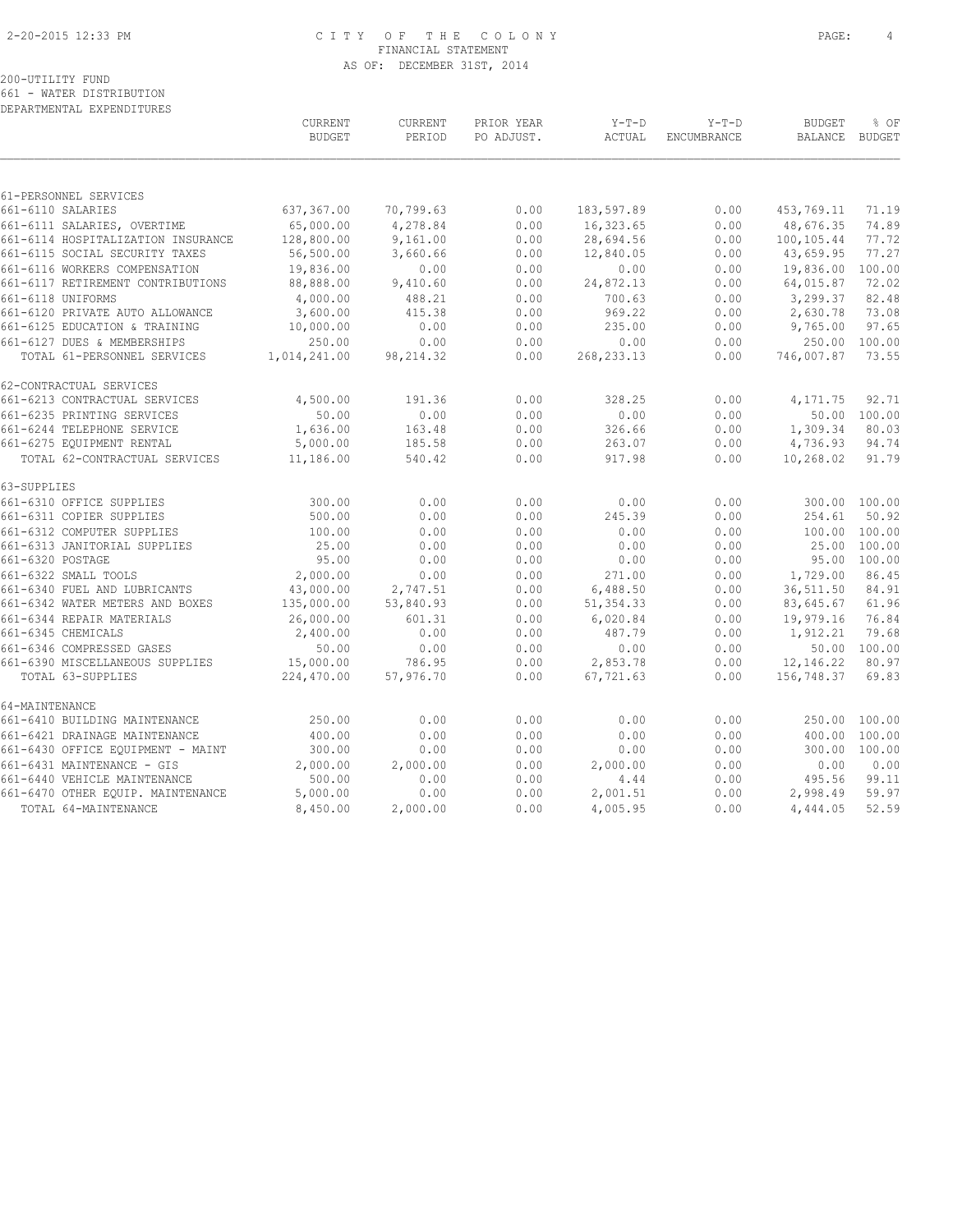### 2-20-2015 12:33 PM C I T Y O F T H E C O L O N Y PAGE: 5 FINANCIAL STATEMENT AS OF: DECEMBER 31ST, 2014

| 200-UTILITY FUND |                           |
|------------------|---------------------------|
|                  | 661 - WATER DISTRIBUTION  |
|                  | DEPARTMENTAL EXPENDITHERS |

| DEPARTMENTAL EXPENDITURES      |              |            |            |            |             |            |               |
|--------------------------------|--------------|------------|------------|------------|-------------|------------|---------------|
|                                | CURRENT      | CURRENT    | PRIOR YEAR | Y-T-D      | $Y-T-D$     | BUDGET     | % OF          |
|                                | BUDGET       | PERIOD     | PO ADJUST. | ACTUAL     | ENCUMBRANCE | BALANCE    | <b>BUDGET</b> |
| 65-NON-CAPITAL                 |              |            |            |            |             |            |               |
| 66-CAPITAL OUTLAY              |              |            |            |            |             |            |               |
| 67-OVERHEAD ALLOCATION         |              |            |            |            |             |            |               |
| 68-SUNDRY CHARGES              |              |            |            |            |             |            |               |
| TOTAL 661 - WATER DISTRIBUTION | 1,258,347.00 | 158,731.44 | 0.00       | 340,878.69 | 0.00        | 917,468.31 | 72.91         |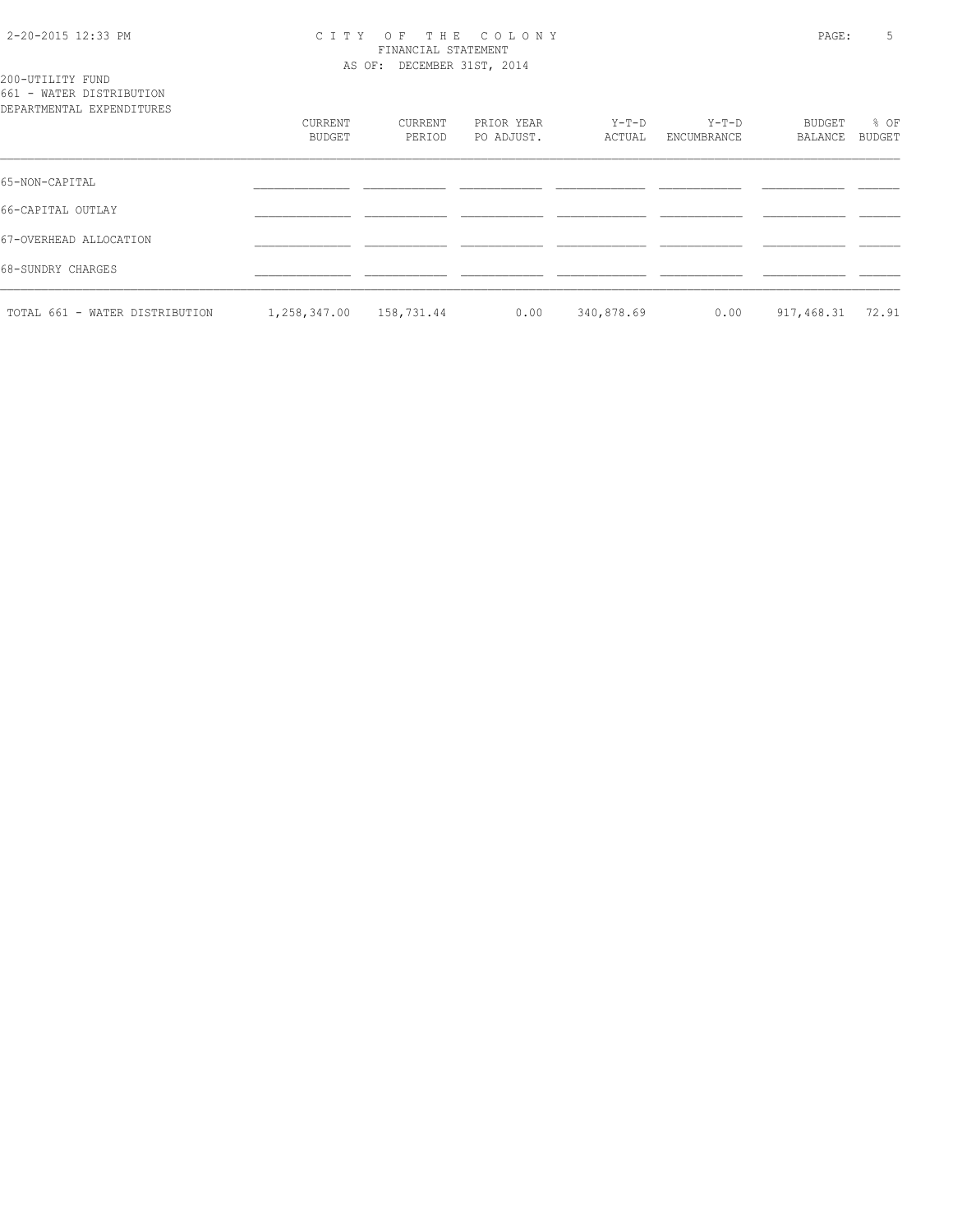### 2-20-2015 12:33 PM C I T Y O F T H E C O L O N Y PAGE: 6 FINANCIAL STATEMENT AS OF: DECEMBER 31ST, 2014

DEPARTMENTAL EXPENDITURES CURRENT CURRENT PRIOR YEAR Y-T-D Y-T-D BUDGET % OF

|                                    | <b>BUDGET</b> | PERIOD    | PO ADJUST. | ACTUAL    | ENCUMBRANCE  | BALANCE BUDGET  |                   |
|------------------------------------|---------------|-----------|------------|-----------|--------------|-----------------|-------------------|
|                                    |               |           |            |           |              |                 |                   |
| 61-PERSONNEL SERVICES              |               |           |            |           |              |                 |                   |
| 662-6110 SALARIES                  | 186,140.00    | 21,796.30 | 0.00       | 50,355.98 | 0.00         | 135,784.02      | 72.95             |
| 662-6111 SALARIES, OVERTIME        | 8,000.00      | 1,200.76  | 0.00       | 3,037.14  | 0.00         | 4,962.86        | 62.04             |
| 662-6114 HOSPITALIZATION INSURANCE | 40,250.00     | 3,039.06  | 0.00       | 7,902.28  | 0.00         | 32, 347.72      | 80.37             |
| 662-6115 SOCIAL SECURITY TAXES     | 15,531.00     | 1,031.47  | 0.00       | 3,053.90  | 0.00         | 12,477.10       | 80.34             |
| 662-6116 WORKERS COMPENSATION      | 3,226.00      | 0.00      | 0.00       | 0.00      | 0.00         | 3,226.00        | 100.00            |
| 662-6117 RETIREMENT CONTRIBUTIONS  | 24,403.00     | 2,862.57  | 0.00       | 6,610.42  | 0.00         | 17,792.58       | 72.91             |
| 662-6118 UNIFORMS                  | 2,500.00      | 806.39    | 0.00       | 1,495.45  | 0.00         | 1,004.55        | 40.18             |
| 662-6125 EDUCATION & TRAINING      | 3,600.00      | 76.00     | 0.00       | 76.00     | 0.00         | 3,524.00        | 97.89             |
| 662-6126 TRAVEL EXPENSE            | 500.00        | 0.00      | 0.00       | 0.00      | 0.00         |                 | 500.00 100.00     |
| 662-6127 DUES & MEMBERSHIPS        | 111.00        | 0.00      | 0.00       | 0.00      | 0.00         | 111.00 100.00   |                   |
| TOTAL 61-PERSONNEL SERVICES        | 284,261.00    | 30,812.55 | 0.00       | 72,531.17 | 0.00         | 211,729.83      | 74.48             |
| 62-CONTRACTUAL SERVICES            |               |           |            |           |              |                 |                   |
| 662-6210 PROFESSIONAL SERVICES     | 10,000.00     | 919.00    | 0.00       | 1,423.00  | 0.00         | 8,577.00        | 85.77             |
| 662-6211 LEGAL FEES                | 0.00          | 165.00    | 0.00       | 510.00    | 0.00(        | 510.00          | 0.00              |
| 662-6213 CONTRACTUAL SERVICES      | 200,000.00    | 34,938.69 | 0.00       | 53,261.79 | 146,767.21 ( | 29.00)          | $0.01 -$          |
| 662-6218 PERMIT FEES               | 20,100.00     | 200.00    | 0.00       | 20,295.80 | $0.00$ (     | 195.80)         | $0.97-$           |
| 662-6244 TELEPHONE SERVICE         | 400.00        | 36.33     | 0.00       | 85.87     | 0.00         | 314.13          | 78.53             |
| 662-6275 EQUIPMENT RENTAL          | 1,000.00      | 0.00      | 0.00       | 0.00      | 0.00         | 1,000.00 100.00 |                   |
| TOTAL 62-CONTRACTUAL SERVICES      | 231,500.00    | 36,259.02 | 0.00       | 75,576.46 | 146,767.21   | 9,156.33        | 3.96              |
| 63-SUPPLIES                        |               |           |            |           |              |                 |                   |
| 662-6310 OFFICE SUPPLIES           | 450.00        | 0.00      | 0.00       | 0.00      | 0.00         | 450.00 100.00   |                   |
| 662-6311 COPIER SUPPLIES           | 150.00        | 0.00      | 0.00       | 264.57    | $0.00$ (     |                 | $114.57$ ) 76.38- |
| 662-6312 COMPUTER SUPPLIES         | 200.00        | 0.00      | 0.00       | 0.00      | 0.00         |                 | 200.00 100.00     |
| 662-6313 JANITORIAL SUPPLIES       | 500.00        | 0.00      | 0.00       | 183.95    | 0.00         | 316.05          | 63.21             |
| 662-6314 LAB SUPPLIES              | 19,000.00     | 0.00      | 0.00       | 2,825.24  | 0.00         | 16, 174.76      | 85.13             |
| 662-6320 POSTAGE                   | 0.00          | 11.68     | 0.00       | 22.94     | 0.00(        | 22.94)          | 0.00              |
| 662-6322 SMALL TOOLS               | 600.00        | 0.00      | 0.00       | 0.00      | 0.00         |                 | 600.00 100.00     |
| 662-6323 SMALL EQUIPMENT           | 500.00        | 0.00      | 0.00       | 36.02     | 0.00         | 463.98          | 92.80             |
| 662-6330 BOOKS AND PERIODICALS     | 100.00        | 0.00      | 0.00       | 0.00      | 0.00         |                 | 100.00 100.00     |
| 662-6340 FUEL AND LUBRICANTS       | 6,000.00      | 174.94    | 0.00       | 1,630.01  | 0.00         | 4,369.99        | 72.83             |
| 662-6344 REPAIR MATERIALS          | 8,000.00      | 153.55    | 0.00       | 1,924.23  | 0.00         | 6,075.77        | 75.95             |
| 662-6345 CHEMICALS                 | 38,000.00     | 0.00      | 0.00       | 5,143.50  | 24,856.50    | 8,000.00        | 21.05             |
| 662-6360 MEDICAL SUPPLIES          | 25.00         | 0.00      | 0.00       | 0.00      | 0.00         |                 | 25.00 100.00      |
| 662-6390 MISCELLANEOUS SUPPLIES    | 5,000.00      | 127.68    | 0.00       | 656.97    | 0.00         | 4,343.03        | 86.86             |
| TOTAL 63-SUPPLIES                  | 78,525.00     | 467.85    | 0.00       | 12,687.43 | 24,856.50    | 40,981.07       | 52.19             |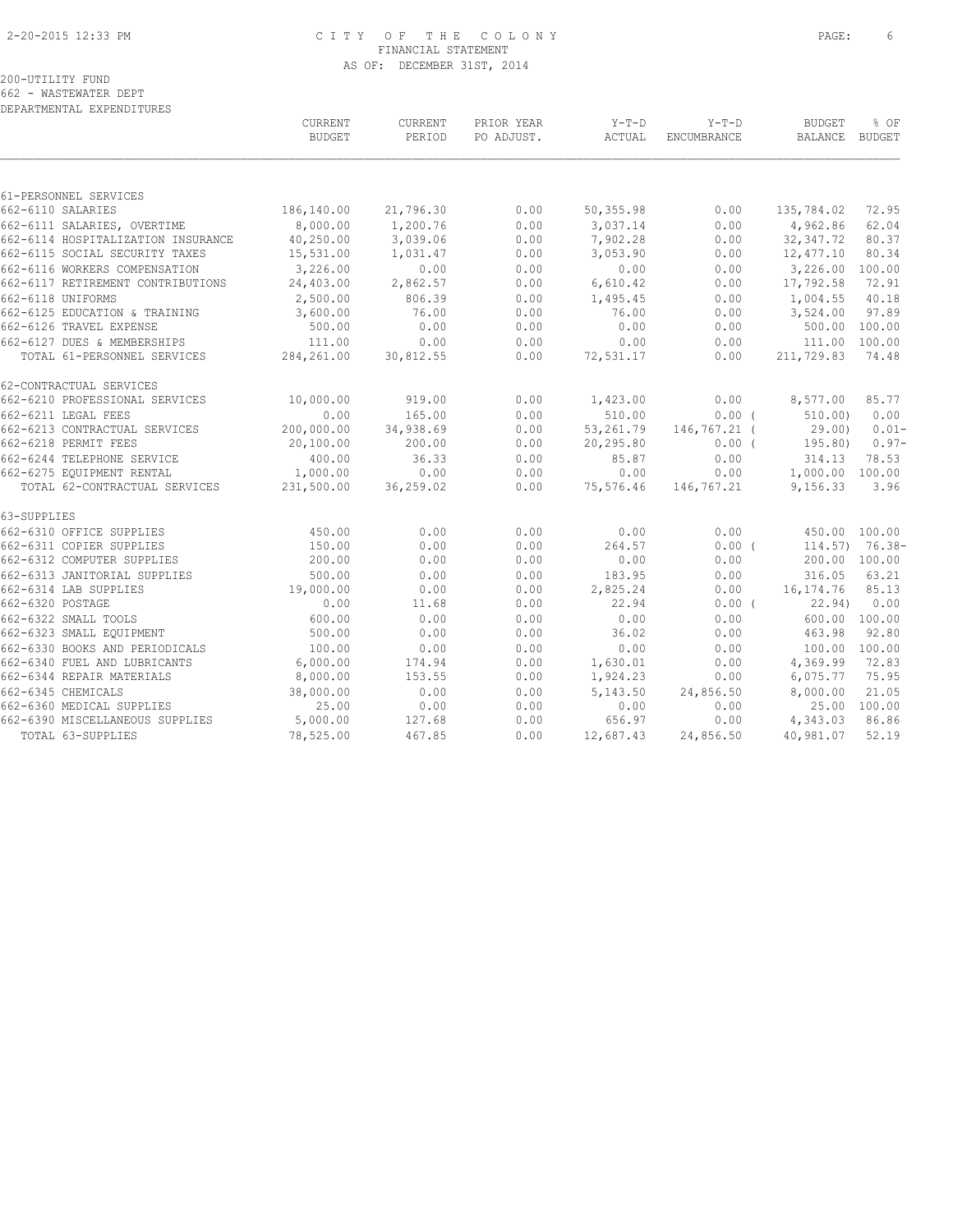### 2-20-2015 12:33 PM C I T Y O F T H E C O L O N Y PAGE: 7 FINANCIAL STATEMENT AS OF: DECEMBER 31ST, 2014

200-UTILITY FUND 662 - WASTEWATER DEPT

DEPARTMENTAL EXPENDITURES

| DEFANIMENIAL EAFENDIIUNES       | CURRENT<br><b>BUDGET</b> | CURRENT<br>PERIOD | PRIOR YEAR<br>PO ADJUST. | $Y-T-D$<br>ACTUAL | $Y-T-D$<br>ENCUMBRANCE | <b>BUDGET</b><br>BALANCE | % OF<br><b>BUDGET</b> |
|---------------------------------|--------------------------|-------------------|--------------------------|-------------------|------------------------|--------------------------|-----------------------|
| 64-MAINTENANCE                  |                          |                   |                          |                   |                        |                          |                       |
| 662-6411 FACILITY MAINTENANCE   | 50.00                    | 0.00              | 0.00                     | 0.00              | 0.00                   | 50.00                    | 100.00                |
| 662-6412 UV MAINTENANCE         | 10,000.00                | 0.00              | 0.00                     | 0.00              | 10,000.00              | 0.00                     | 0.00                  |
| 662-6431 MAINTENANCE - GIS      | 2,000.00                 | 2,000.00          | 0.00                     | 2,000.00          | 0.00                   | 0.00                     | 0.00                  |
| 662-6440 VEHICLE MAINTENANCE    | 50.00                    | 0.00              | 0.00                     | 0.00              | 0.00                   | 50.00                    | 100.00                |
| 662-6470 OTHER EQUIPMENT MAINT. | 53,000.00                | 0.00              | 5,352.13                 | 7,974.13          | 5,479.04               | 44,898.96                | 84.72                 |
| TOTAL 64-MAINTENANCE            | 65,100.00                | 2,000.00          | 5,352.13                 | 9,974.13          | 15,479.04              | 44,998.96                | 69.12                 |
| 65-NON-CAPITAL                  |                          |                   |                          |                   |                        |                          |                       |
| 66-CAPITAL OUTLAY               |                          |                   |                          |                   |                        |                          |                       |
| 67-OVERHEAD ALLOCATION          |                          |                   |                          |                   |                        |                          |                       |
| TOTAL 662 - WASTEWATER DEPT     | 659,386.00               | 69,539.42         | 5,352.13                 | 170,769.19        | 187,102.75             | 306,866.19               | 46.54                 |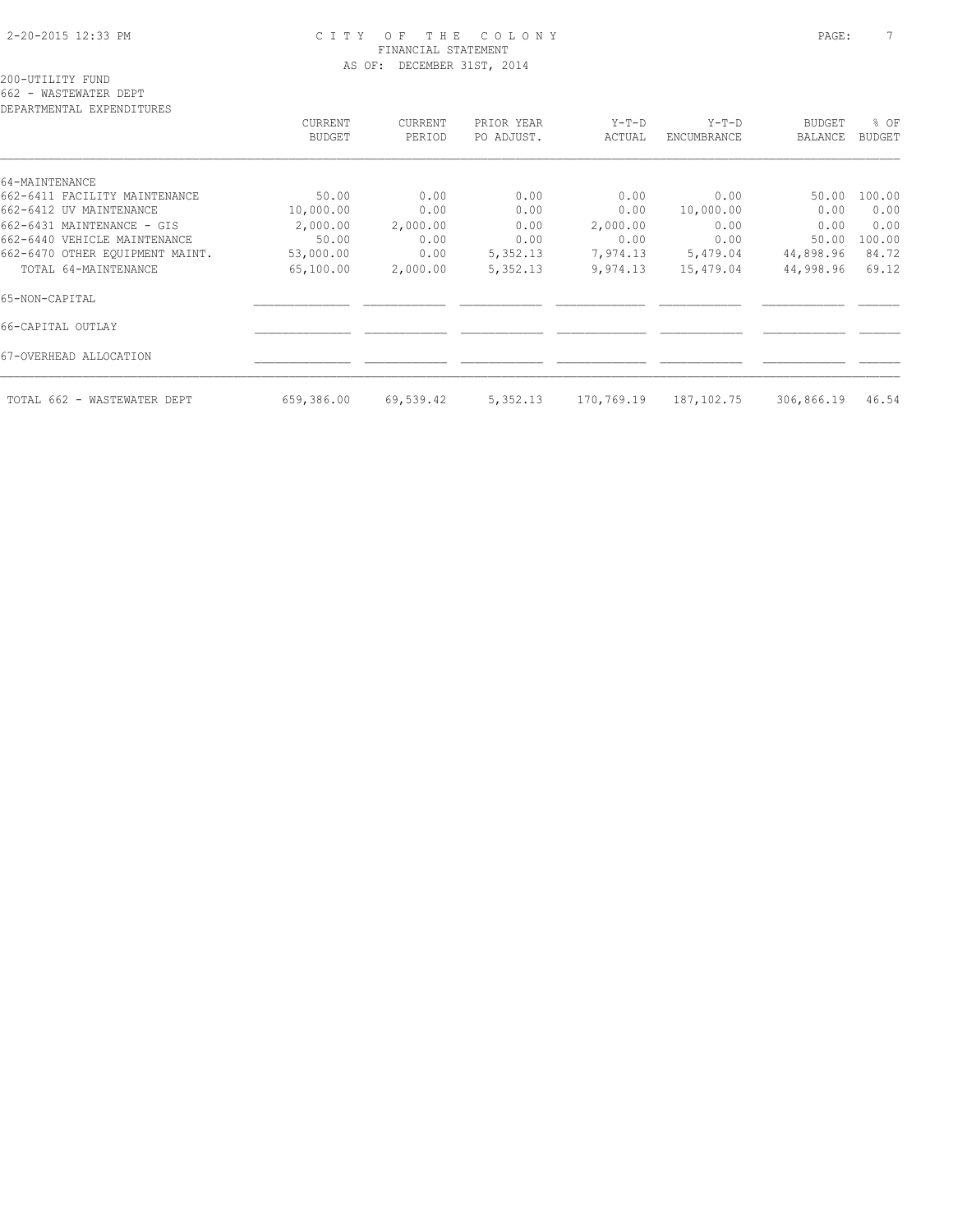### 2-20-2015 12:33 PM C I T Y O F T H E C O L O N Y PAGE: 8 FINANCIAL STATEMENT AS OF: DECEMBER 31ST, 2014

|                                    | CURRENT<br>BUDGET | CURRENT<br>PERIOD | PRIOR YEAR<br>PO ADJUST. | Y-T-D<br>ACTUAL | $Y-T-D$<br>ENCUMBRANCE | <b>BUDGET</b><br>BALANCE | % OF<br><b>BUDGET</b> |
|------------------------------------|-------------------|-------------------|--------------------------|-----------------|------------------------|--------------------------|-----------------------|
|                                    |                   |                   |                          |                 |                        |                          |                       |
| 61-PERSONNEL SERVICES              |                   |                   |                          |                 |                        |                          |                       |
| 663-6110 SALARIES                  | 330,284.00        | 37,092.84         | 0.00                     | 91,079.33       | 0.00                   | 239,204.67               | 72.42                 |
| 663-6111 SALARIES, OVERTIME        | 500.00            | 52.32             | 0.00                     | 61.26           | 0.00                   | 438.74                   | 87.75                 |
| 663-6112 PART-TIME, TEMPORARY      | 0.00              | 0.00              | 0.00                     | 273.52          | $0.00$ (               | 273.52)                  | 0.00                  |
| 663-6114 HOSPITALIZATION INSURANCE | 72,450.00         | 6,072.78          | 0.00                     | 16,417.30       | 0.00                   | 56,032.70                | 77.34                 |
| 663-6115 SOCIAL SECURITY TAXES     | 26,463.00         | 1,673.74          | 0.00                     | 5,422.74        | 0.00                   | 21,040.26                | 79.51                 |
| 663-6116 WORKER'S COMPENSATION     | 2,228.00          | 0.00              | 0.00                     | 0.00            | 0.00                   | 2,228.00                 | 100.00                |
| 663-6117 RETIREMENT CONTRIBUTIONS  | 41,580.00         | 4,591.89          | 0.00                     | 11,249.51       | 0.00                   | 30,330.49                | 72.94                 |
| 663-6125 EDUCATION & TRAINING      | 4,350.00          | 180.00            | 0.00                     | 556.00          | 0.00                   | 3,794.00                 | 87.22                 |
| 663-6126 TRAVEL EXPENSE            | 1,275.00          | 9.41              | 0.00                     | 619.51          | 0.00                   | 655.49                   | 51.41                 |
| 663-6127 DUES & MEMBERSHIPS        | 100.00            | 0.00              | 0.00                     | 0.00            | 0.00                   | 100.00                   | 100.00                |
| TOTAL 61-PERSONNEL SERVICES        | 479,230.00        | 49,672.98         | 0.00                     | 125,679.17      | 0.00                   | 353,550.83               | 73.77                 |
| 62-CONTRACTUAL SERVICES            |                   |                   |                          |                 |                        |                          |                       |
| 663-6210 PROFESSIONAL SERVICES     | 750.00            | 82.34             | 0.00                     | 144.88          | 0.00                   | 605.12                   | 80.68                 |
| 663-6213 CONTRACTUAL SERVICES      | 27,000.00         | 860.00            | 0.00                     | 1,720.00        | 9,216.00               | 16,064.00                | 59.50                 |
| 663-6219 CREDIT CARD FEES          | 52,300.00         | 4,310.74          | 0.00                     | 14,858.23       | 0.00                   | 37,441.77                | 71.59                 |
| 663-6235 PRINTING SERVICES         | 1,000.00          | 0.00              | 0.00                     | 0.00            | 0.00                   | 1,000.00                 | 100.00                |
| 663-6275 EQUIPMENT RENTAL          | 2,600.00          | 215.20            | 0.00                     | 645.60          | 1,936.80               | 17.60                    | 0.68                  |
| 663-6280 UNCOLLECTIBLE ACCOUNTS    | 15,000.00         | 0.00              | 0.00                     | 0.00            | 0.00                   | 15,000.00                | 100.00                |
| TOTAL 62-CONTRACTUAL SERVICES      | 98,650.00         | 5,468.28          | 0.00                     | 17,368.71       | 11,152.80              | 70,128.49                | 71.09                 |
| 63-SUPPLIES                        |                   |                   |                          |                 |                        |                          |                       |
| 663-6310 OFFICE SUPPLIES           | 2,000.00          | 157.53            | 0.00                     | 294.91          | 0.00                   | 1,705.09                 | 85.25                 |
| 663-6311 COPIER SUPPLIES           | 2,400.00          | 98.20             | 0.00                     | 215.83          | 0.00                   | 2,184.17                 | 91.01                 |
| 663-6312 COMPUTER SUPPLIES         | 1,600.00          | 0.00              | 0.00                     | 0.00            | 0.00                   | 1,600.00                 | 100.00                |
| 663-6313 JANITORIAL SUPPLIES       | 70.00             | 0.00              | 0.00                     | 0.00            | 0.00                   |                          | 70.00 100.00          |
| 663-6320 POSTAGE                   | 68,935.00         | 9,017.82          | 0.00                     | 17,816.15       | 48,200.18              | 2,918.67                 | 4.23                  |
| 663-6323 SMALL EQUIPMENT           | 1,000.00          | 0.00              | 0.00                     | 0.00            | 0.00                   | 1,000.00 100.00          |                       |
| 663-6340 FUEL AND LUBRICANTS       | 50.00             | 0.00              | 0.00                     | 0.00            | 0.00                   |                          | 50.00 100.00          |
| 663-6390 MISCELLANEOUS SUPPLIES    | 350.00            | 25.79             | 0.00                     | 25.79           | 0.00                   | 324.21                   | 92.63                 |
| TOTAL 63-SUPPLIES                  | 76,405.00         | 9,299.34          | 0.00                     | 18,352.68       | 48,200.18              | 9,852.14                 | 12.89                 |
| 64-MAINTENANCE                     |                   |                   |                          |                 |                        |                          |                       |
| 663-6430 OFFICE EQUIPMENT - MAINT  | 26,500.00         | 6,316.31          | 0.00                     | 6,316.31        | 0.00                   | 20,183.69                | 76.16                 |
| TOTAL 64-MAINTENANCE               | 26,500.00         | 6,316.31          | 0.00                     | 6,316.31        | 0.00                   | 20,183.69                | 76.16                 |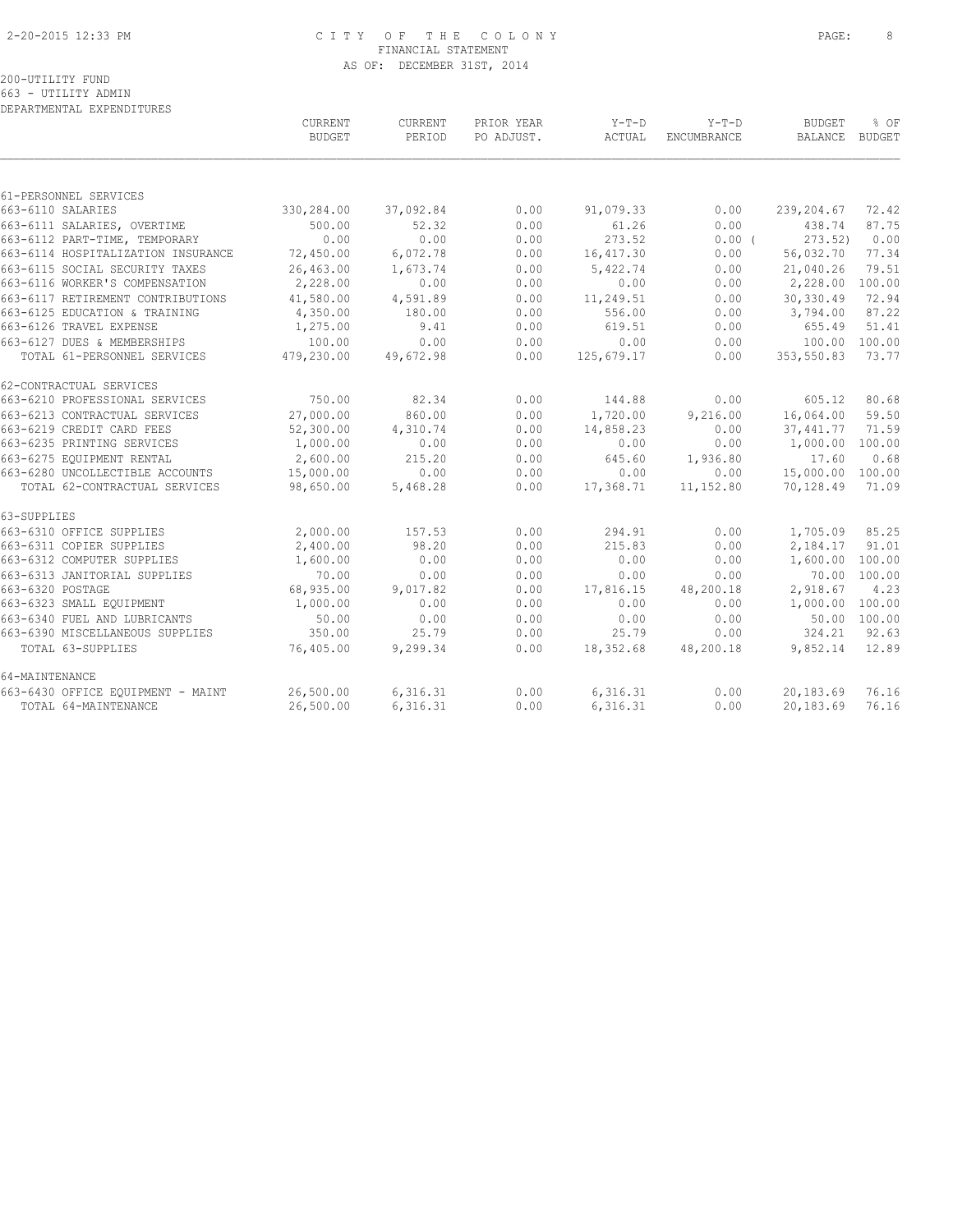### 2-20-2015 12:33 PM C I T Y O F T H E C O L O N Y PAGE: 9 FINANCIAL STATEMENT AS OF: DECEMBER 31ST, 2014

| 200-UTILITY FUND<br>663 - UTILITY ADMIN<br>DEPARTMENTAL EXPENDITURES |                   |                   |                          |                 |                      |                          |                       |
|----------------------------------------------------------------------|-------------------|-------------------|--------------------------|-----------------|----------------------|--------------------------|-----------------------|
|                                                                      | CURRENT<br>BUDGET | CURRENT<br>PERIOD | PRIOR YEAR<br>PO ADJUST. | Y-T-D<br>ACTUAL | Y-T-D<br>ENCUMBRANCE | BUDGET<br><b>BALANCE</b> | % OF<br><b>BUDGET</b> |
| 65-NON-CAPITAL                                                       |                   |                   |                          |                 |                      |                          |                       |
| 66-CAPITAL OUTLAY                                                    |                   |                   |                          |                 |                      |                          |                       |
| 67-OVERHEAD ALLOCATION                                               |                   |                   |                          |                 |                      |                          |                       |
| TOTAL 663 - UTILITY ADMIN                                            | 680,785.00        | 70,756.91         | 0.00                     | 167,716.87      | 59,352.98            | 453,715.15               | 66.65                 |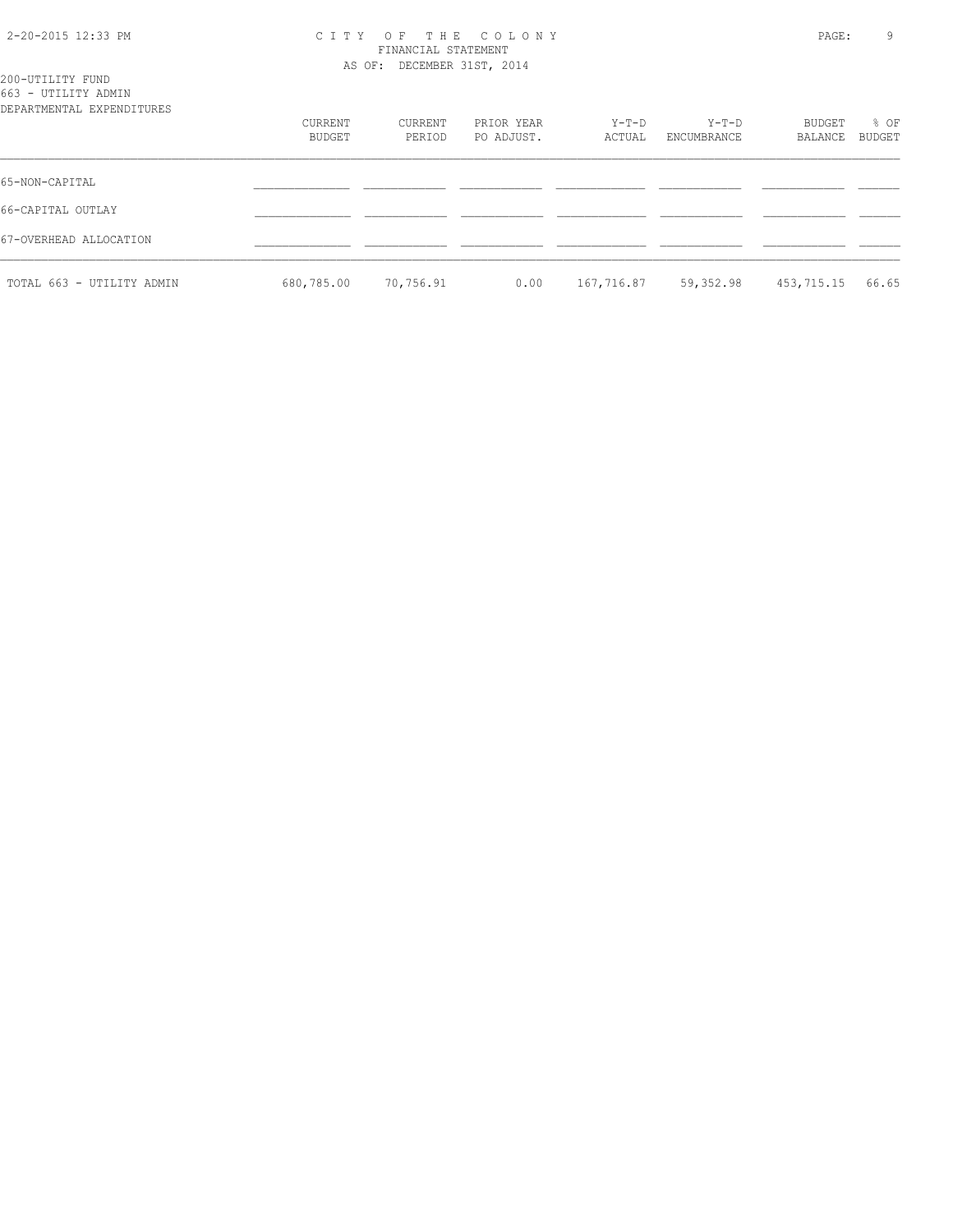### 2-20-2015 12:33 PM C I T Y O F T H E C O L O N Y PAGE: 10 FINANCIAL STATEMENT AS OF: DECEMBER 31ST, 2014

200-UTILITY FUND 666 - WATER PRODUCTION

DEPARTMENTAL EXPENDITURES

|                                                          | CURRENT<br><b>BUDGET</b> | CURRENT<br>PERIOD | PRIOR YEAR<br>PO ADJUST. | $Y-T-D$<br>ACTUAL  | $Y-T-D$<br>ENCUMBRANCE | <b>BUDGET</b><br><b>BALANCE</b> | % OF<br><b>BUDGET</b> |
|----------------------------------------------------------|--------------------------|-------------------|--------------------------|--------------------|------------------------|---------------------------------|-----------------------|
|                                                          |                          |                   |                          |                    |                        |                                 |                       |
| 61-PERSONNEL SERVICES<br>666-6110 SALARIES               | 295,028.00               | 35,736.74         | 0.00                     | 91,804.78          | 0.00                   | 203, 223. 22                    | 68.88                 |
| 666-6111 SALARIES - OVERTIME                             | 24,000.00                | 1,970.12          | 0.00                     | 4,969.46           | 0.00                   | 19,030.54                       | 79.29                 |
| 666-6114 HOSPITALIZATION INSURANCE                       | 56,350.00                | 4,282.74          | 0.00                     | 12,848.22          | 0.00                   | 43,501.78                       | 77.20                 |
| 666-6115 SOCIAL SECURITY TAXES                           | 25,522.00                | 1,834.56          | 0.00                     | 6,203.68           | 0.00                   | 19,318.32                       | 75.69                 |
| 666-6116 WORKER'S COMPENSATION                           | 6,732.00                 | 0.00              | 0.00                     | 0.00               | 0.00                   | 6,732.00                        | 100.00                |
| 666-6117 RETIREMENT CONTRIBUTIONS                        | 40,102.00                | 4,712.69          | 0.00                     | 11,995.71          | 0.00                   | 28,106.29                       | 70.09                 |
| 666-6118 UNIFORMS                                        | 3,500.00                 | 235.34            | 0.00                     | 604.23             | 0.00                   | 2,895.77                        | 82.74                 |
| 666-6125 EDUCATION & TRAINING                            | 3,500.00                 | 0.00              | 0.00                     | 19.00              | 0.00                   | 3,481.00                        | 99.46                 |
| 666-6126 TRAVEL EXPENSE                                  | 600.00                   | 3.14              | 0.00                     | 7.58               | 0.00                   | 592.42                          | 98.74                 |
| 666-6127 DUES & MEMBERSHIPS                              | 640.00                   | 111.00            | 0.00                     | 111.00             | 0.00                   | 529.00                          | 82.66                 |
| TOTAL 61-PERSONNEL SERVICES                              | 455,974.00               | 48,886.33         | 0.00                     | 128,563.66         | 0.00                   | 327, 410.34                     | 71.80                 |
| 62-CONTRACTUAL SERVICES                                  |                          |                   |                          |                    |                        |                                 |                       |
| 666-6210 PROFESSIONAL SERVICES                           | 50,200.00                | 7,247.65          | 0.00                     | 8,760.15           | 9,360.00               | 32,079.85                       | 63.90                 |
| 666-6213 CONTRACTUAL SERVICES                            | 33,000.00                | 10,950.50         | 0.00                     | 16,341.50          | $32,851.50$ (          | 16, 193, 00)                    | $49.07 -$             |
| 666-6218 PERMIT FEES                                     | 26,500.00                | 0.00              | 0.00                     | 25,976.30          | 0.00                   | 523.70                          | 1.98                  |
| 666-6235 PRINTING SERVICES                               | 2,600.00                 | 0.00              | 0.00                     | 0.00               | 0.00                   | 2,600.00                        | 100.00                |
| 666-6244 TELEPHONE SERVICE                               | 1,600.00                 | 57.44             | 0.00                     | 114.68             | 0.00                   | 1,485.32                        | 92.83                 |
| 666-6275 EQUIPMENT RENTAL                                | 2,500.00                 | 107.11            | 0.00                     | 310.91             | 360.00                 | 1,829.09                        | 73.16                 |
| TOTAL 62-CONTRACTUAL SERVICES                            | 116,400.00               | 18,362.70         | 0.00                     | 51,503.54          | 42,571.50              | 22,324.96                       | 19.18                 |
| 63-SUPPLIES                                              |                          |                   |                          |                    |                        |                                 |                       |
| 666-6310 OFFICE SUPPLIES                                 | 500.00                   | 0.00              | 0.00                     | 32.44              | 0.00                   | 467.56                          | 93.51                 |
| 666-6311 COPIER SUPPLIES                                 | 300.00                   | 11.34             | 0.00                     | 122.98             | 102.99                 | 74.03                           | 24.68                 |
| 666-6312 COMPUTER SUPPLIES                               | 700.00                   | 0.00              | 0.00                     | 0.00               | 0.00                   | 700.00                          | 100.00                |
| 666-6313 JANITORIAL SUPPLIES                             | 1,000.00                 | 0.00              | 0.00                     | 219.27             | 0.00                   | 780.73                          | 78.07                 |
| 666-6320 POSTAGE                                         | 300.00                   | 10.95             | 0.00                     | 10.95              | 0.00                   | 289.05                          | 96.35                 |
| 666-6322 SMALL TOOLS                                     | 4,000.00                 | 103.07            | 0.00                     | 592.75             | 0.00                   | 3,407.25                        | 85.18                 |
| 666-6323 SMALL EQUIPMENT<br>666-6330 BOOKS & PERIODICALS | 5,000.00<br>500.00       | 1,432.21<br>0.00  | 0.00<br>0.00             | 1,432.21<br>326.95 | 0.00<br>0.00           | 3,567.79<br>173.05              | 71.36<br>34.61        |
| 666-6340 FUEL AND LUBRICANTS                             | 17,000.00                | 690.36            | 0.00                     | 3,170.17           | 0.00                   | 13,829.83                       | 81.35                 |
| 666-6344 REPAIR MATERIALS                                | 3,000.00                 | 203.27            | 0.00                     | 258.63             | 0.00                   | 2,741.37                        | 91.38                 |
| 666-6345 CHEMICALS                                       | 34,460.00                | 240.00            | 0.00                     | 7,342.60           | 17,891.90              | 9,225.50                        | 26.77                 |
| 666-6346 COMPRESSED GASES                                | 300.00                   | 0.00              | 0.00                     | 0.00               | 0.00                   | 300.00                          | 100.00                |
| 666-6360 MEDICAL SUPPLIES                                | 200.00                   | 0.00              | 0.00                     | 0.00               | 0.00                   | 200.00                          | 100.00                |
| 666-6370 DALLAS WATER PURCHASES                          | 1,670,000.00             | 139,656.63        | 0.00                     | 312,470.39         | 0.00                   | 1,357,529.61                    | 81.29                 |
| 666-6371 PLANO WATER PURCHASES                           | 250,000.00               | 34, 392.62        | 0.00                     | 68,609.11          | 0.00                   | 181,390.89                      | 72.56                 |
| 666-6372 NTGWCD FEES                                     | 40,000.00                | 0.00              | 0.00                     | 8,855.73           | 0.00                   | 31, 144. 27                     | 77.86                 |
| 666-6389 MISC BUILDING SUPPLIES                          | 600.00                   | 64.00             | 0.00                     | 144.75             | 0.00                   | 455.25                          | 75.88                 |
| 666-6390 MISCELLANEOUS SUPPLIES                          | 4,000.00                 | 282.85            | 0.00                     | 3,452.86           | 0.00                   | 547.14                          | 13.68                 |
| TOTAL 63-SUPPLIES                                        | 2,031,860.00             | 177,087.30        | 0.00                     | 407,041.79         | 17,994.89              | 1,606,823.32                    | 79.08                 |
|                                                          |                          |                   |                          |                    |                        |                                 |                       |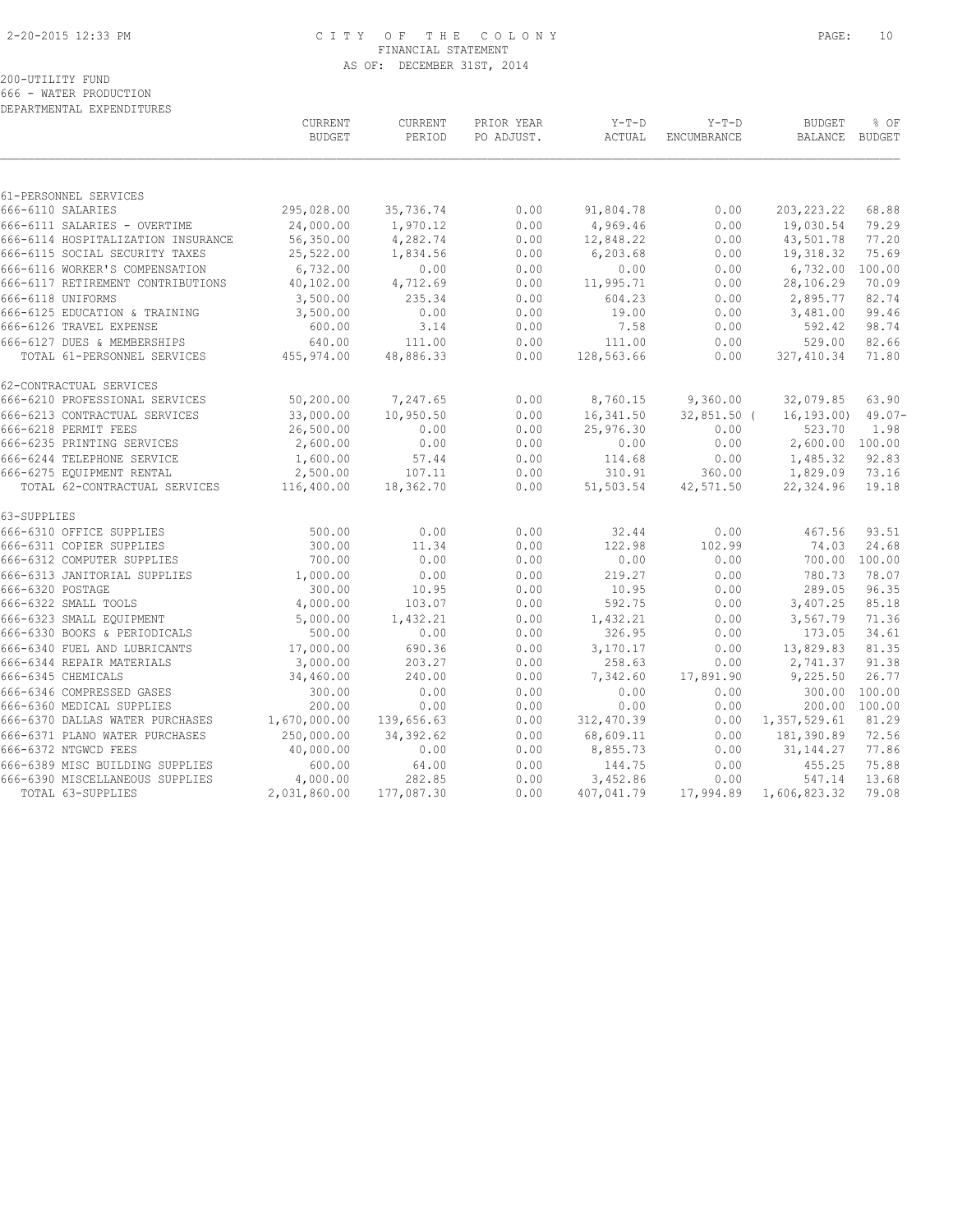### 2-20-2015 12:33 PM C I T Y O F T H E C O L O N Y PAGE: 11 FINANCIAL STATEMENT AS OF: DECEMBER 31ST, 2014

200-UTILITY FUND

666 - WATER PRODUCTION

| DEPARTMENTAL EXPENDITURES         |                          |                   |                          |                   |                        |                          |                       |
|-----------------------------------|--------------------------|-------------------|--------------------------|-------------------|------------------------|--------------------------|-----------------------|
|                                   | CURRENT<br><b>BUDGET</b> | CURRENT<br>PERIOD | PRIOR YEAR<br>PO ADJUST. | $Y-T-D$<br>ACTUAL | $Y-T-D$<br>ENCUMBRANCE | <b>BUDGET</b><br>BALANCE | % OF<br><b>BUDGET</b> |
| 64-MAINTENANCE                    |                          |                   |                          |                   |                        |                          |                       |
| 666-6410 BUILDING MAINTENANCE     | 4,000.00                 | 0.00              | 0.00                     | 52.50             | 0.00                   | 3,947.50                 | 98.69                 |
| 666-6411 FACILITY MAINTENANCE     | 3,000.00                 | 442.71            | 0.00                     | 486.63            | 0.00                   | 2,513.37                 | 83.78                 |
| 666-6430 OFFICE EQUIPMENT-MAINT.  | 500.00                   | 0.00              | 0.00                     | 0.00              | 0.00                   | 500.00                   | 100.00                |
| 666-6431 MAINTENANCE - GIS        | 2,000.00                 | 2,000.00          | 0.00                     | 2,000.00          | 0.00                   | 0.00                     | 0.00                  |
| 666-6440 VEHICLE MAINTENANCE      | 500.00                   | 0.00              | 0.00                     | 60.00             | 0.00                   | 440.00                   | 88.00                 |
| 666-6445 RADIO MAINTENANCE        | 300.00                   | 0.00              | 0.00                     | 0.00              | 0.00                   | 300.00                   | 100.00                |
| 666-6460 MAINTENANCE - IRRIGATION | 1,500.00                 | 0.00              | 0.00                     | 0.00              | 0.00                   | 1,500.00                 | 100.00                |
| 666-6470 OTHER EQUIPMENT-MAINT.   | 154,000.00               | 4,513.95          | 29,359.87                | 57,473.97         | 32,610.46              | 93, 275.44               | 60.57                 |
| TOTAL 64-MAINTENANCE              | 165,800.00               | 6,956.66          | 29,359.87                | 60,073.10         | 32,610.46              | 102,476.31               | 61.81                 |
| 65-NON-CAPITAL                    |                          |                   |                          |                   |                        |                          |                       |
| 66-CAPITAL OUTLAY                 |                          |                   |                          |                   |                        |                          |                       |
| 67-OVERHEAD ALLOCATION            |                          |                   |                          |                   |                        |                          |                       |
| 68-SUNDRY CHARGES                 |                          |                   |                          |                   |                        |                          |                       |
| TOTAL 666 - WATER PRODUCTION      | 2,770,034.00             | 251,292.99        | 29,359.87                | 647,182.09        | 93,176.85              | 2,059,034.93             | 74.33                 |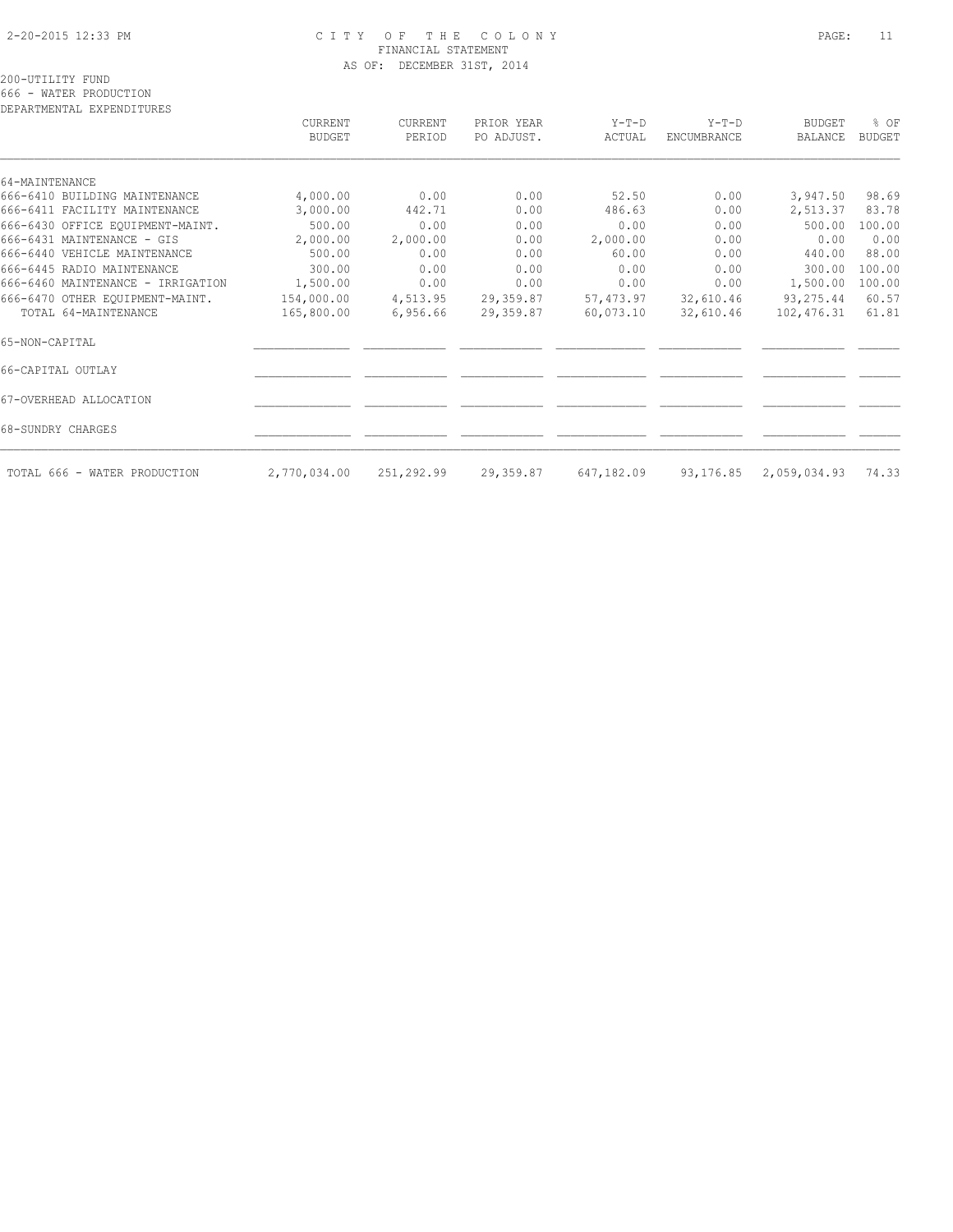### 2-20-2015 12:33 PM C I T Y O F T H E C O L O N Y PAGE: 12 FINANCIAL STATEMENT AS OF: DECEMBER 31ST, 2014

## 200-UTILITY FUND

667 - PUBLIC WORKS ADMIN

|                | DEPARTMENTAL EXPENDITURES                                         |                                 |                          |                          |                   |                        |                          |                       |
|----------------|-------------------------------------------------------------------|---------------------------------|--------------------------|--------------------------|-------------------|------------------------|--------------------------|-----------------------|
|                |                                                                   | <b>CURRENT</b><br><b>BUDGET</b> | <b>CURRENT</b><br>PERIOD | PRIOR YEAR<br>PO ADJUST. | $Y-T-D$<br>ACTUAL | $Y-T-D$<br>ENCUMBRANCE | <b>BUDGET</b><br>BALANCE | % OF<br><b>BUDGET</b> |
|                |                                                                   |                                 |                          |                          |                   |                        |                          |                       |
|                | 61-PERSONNEL SERVICES<br>667-6110 SALARIES                        | 591,500.00                      | 69,704.75                | 0.00                     | 165, 363.28       |                        |                          | 72.04                 |
|                |                                                                   | 18,500.00                       | 1,319.57                 | 0.00                     | 6,906.67          | 0.00<br>0.00           | 426,136.72<br>11,593.33  | 62.67                 |
|                | 667-6111 SALARIES, OVERTIME<br>667-6114 HOSPITALIZATION INSURANCE | 136,850.00                      | 10,345.45                | 0.00                     | 28,598.29         | 0.00                   | 108,251.71               | 79.10                 |
|                | 667-6115 SOCIAL SECURITY TAXES                                    | 48,800.00                       | 3,517.08                 | 0.00                     | 11,013.81         | 0.00                   | 37,786.19                | 77.43                 |
|                | 667-6116 WORKERS' COMPENSATION                                    | 35,978.00                       | 0.00                     | 0.00                     | 0.00              | 0.00                   | 35,978.00                | 100.00                |
|                | 667-6117 RETIREMENT CONTRIBUTIONS                                 | 76,677.00                       | 8,855.73                 | 0.00                     | 21,339.28         | 0.00                   | 55, 337.72               | 72.17                 |
|                | 667-6118 UNIFORMS                                                 | 7,000.00                        | 742.42                   | 0.00                     | 2,011.51          | 0.00                   | 4,988.49                 | 71.26                 |
|                | 667-6125 EDUCATION & TRAINING                                     | 6,000.00                        | 0.00                     | 0.00                     | 75.00             | 0.00                   | 5,925.00                 | 98.75                 |
|                | 667-6127 DUES & MEMBERSHIPS                                       | 160.00                          | 0.00                     | 0.00                     | 0.00              | 0.00                   | 160.00                   | 100.00                |
|                | TOTAL 61-PERSONNEL SERVICES                                       | 921,465.00                      | 94,485.00                | 0.00                     | 235,307.84        | 0.00                   | 686, 157. 16             | 74.46                 |
|                | 62-CONTRACTUAL SERVICES                                           |                                 |                          |                          |                   |                        |                          |                       |
|                | 667-6210 PROFESSIONAL SERVICES                                    | 11,000.00                       | 0.00                     | 0.00                     | 0.00              | 0.00                   | 11,000.00                | 100.00                |
|                | 667-6213 CONTRACTUAL SERVICES                                     | 21,000.00                       | 228.14                   | 0.00                     | 993.20            | 10,382.08              | 9,624.72                 | 45.83                 |
|                | 667-6235 PRINTING SERVICES                                        | 50.00                           | 0.00                     | 0.00                     | 0.00              | 0.00                   | 50.00                    | 100.00                |
|                | 667-6244 TELEPHONE SERVICE                                        | 1,300.00                        | 106.24                   | 0.00                     | 212.18            | 0.00                   | 1,087.82                 | 83.68                 |
|                | 667-6275 EQUIPMENT RENTAL                                         | 7,500.00                        | 180.62                   | 0.00                     | 3,484.72          | 0.00                   | 4,015.28                 | 53.54                 |
|                | TOTAL 62-CONTRACTUAL SERVICES                                     | 40,850.00                       | 515.00                   | 0.00                     | 4,690.10          | 10,382.08              | 25,777.82                | 63.10                 |
| 63-SUPPLIES    |                                                                   |                                 |                          |                          |                   |                        |                          |                       |
|                | 667-6310 OFFICE SUPPLIES                                          | 700.00                          | 0.00                     | 0.00                     | 230.63            | 0.00                   | 469.37                   | 67.05                 |
|                | 667-6311 COPIER SUPPLIES                                          | 300.00                          | 0.00                     | 0.00                     | 245.29            | 0.00                   | 54.71                    | 18.24                 |
|                | 667-6312 COMPUTER SUPPLIES                                        | 200.00                          | 0.00                     | 0.00                     | 0.00              | 0.00                   | 200.00                   | 100.00                |
|                | 667-6320 POSTAGE<br>667-6322 SMALL TOOLS                          | 10.00                           | 0.00<br>0.00             | 0.00                     | 0.48              | 0.00                   | 9.52<br>805.83           | 95.20<br>80.58        |
|                | 667-6323 SMALL EQUIPMENT                                          | 1,000.00                        |                          | 0.00                     | 194.17            | 0.00                   |                          |                       |
|                | 667-6330 BOOKS & PERIODICALS                                      | 5,000.00<br>200.00              | 0.00<br>0.00             | 0.00<br>0.00             | 2,605.00<br>0.00  | 0.00<br>0.00           | 2,395.00<br>200.00       | 47.90<br>100.00       |
|                | 667-6340 FUEL AND LUBRICANTS                                      | 45,000.00                       | 2,814.03                 | 0.00                     | 6,243.81          | 0.00                   | 38,756.19                | 86.12                 |
|                | 667-6344 REPAIR MATERIALS                                         | 1,500.00                        | 0.00                     | 0.00                     | 51.56             | 0.00                   | 1,448.44                 | 96.56                 |
|                | 667-6346 COMPRESSED GASES                                         | 50.00                           | 0.00                     | 0.00                     | 0.00              | 0.00                   |                          | 50.00 100.00          |
|                | 667-6360 MEDICAL SUPPLIES                                         | 200.00                          | 0.00                     | 0.00                     | 0.00              | 0.00                   | 200.00                   | 100.00                |
|                | 667-6390 MISCELLANEOUS SUPPLIES                                   | 7,000.00                        | 241.31                   | 0.00                     | 928.95            | 0.00                   | 6,071.05                 | 86.73                 |
|                | TOTAL 63-SUPPLIES                                                 | 61,160.00                       | 3,055.34                 | 0.00                     | 10,499.89         | 0.00                   | 50,660.11                | 82.83                 |
| 64-MAINTENANCE |                                                                   |                                 |                          |                          |                   |                        |                          |                       |
|                | 667-6410 BUILDING MAINTENANCE                                     | 100.00                          | 0.00                     | 0.00                     | 0.00              | 0.00                   | 100.00                   | 100.00                |
|                | 667-6420 STREET MAINTENANCE                                       | 350,000.00                      | 32, 254.14               | 0.00                     | 71,303.34         | 209,601.63             | 69,095.03                | 19.74                 |
|                | 667-6424 SIDEWALK MAINTENANCE                                     | 150,000.00                      | 5,865.87                 | 0.00                     | 20,199.46         | 104,367.50             | 25,433.04                | 16.96                 |
|                | 667-6425 TRAFFIC AND STREET SIGNS                                 | 37,250.00                       | 1,428.36                 | 0.00                     | 5,242.08          | 21,013.00              | 10,994.92                | 29.52                 |
|                | 667-6431 MAINTENANCE - GIS                                        | 7,000.00                        | 7,000.00                 | 0.00                     | 7,000.00          | 0.00                   | 0.00                     | 0.00                  |
|                | 667-6440 VEHICLE MAINTENANCE                                      | 800.00                          | 0.00                     | 0.00                     | 120.00            | 0.00                   | 680.00                   | 85.00                 |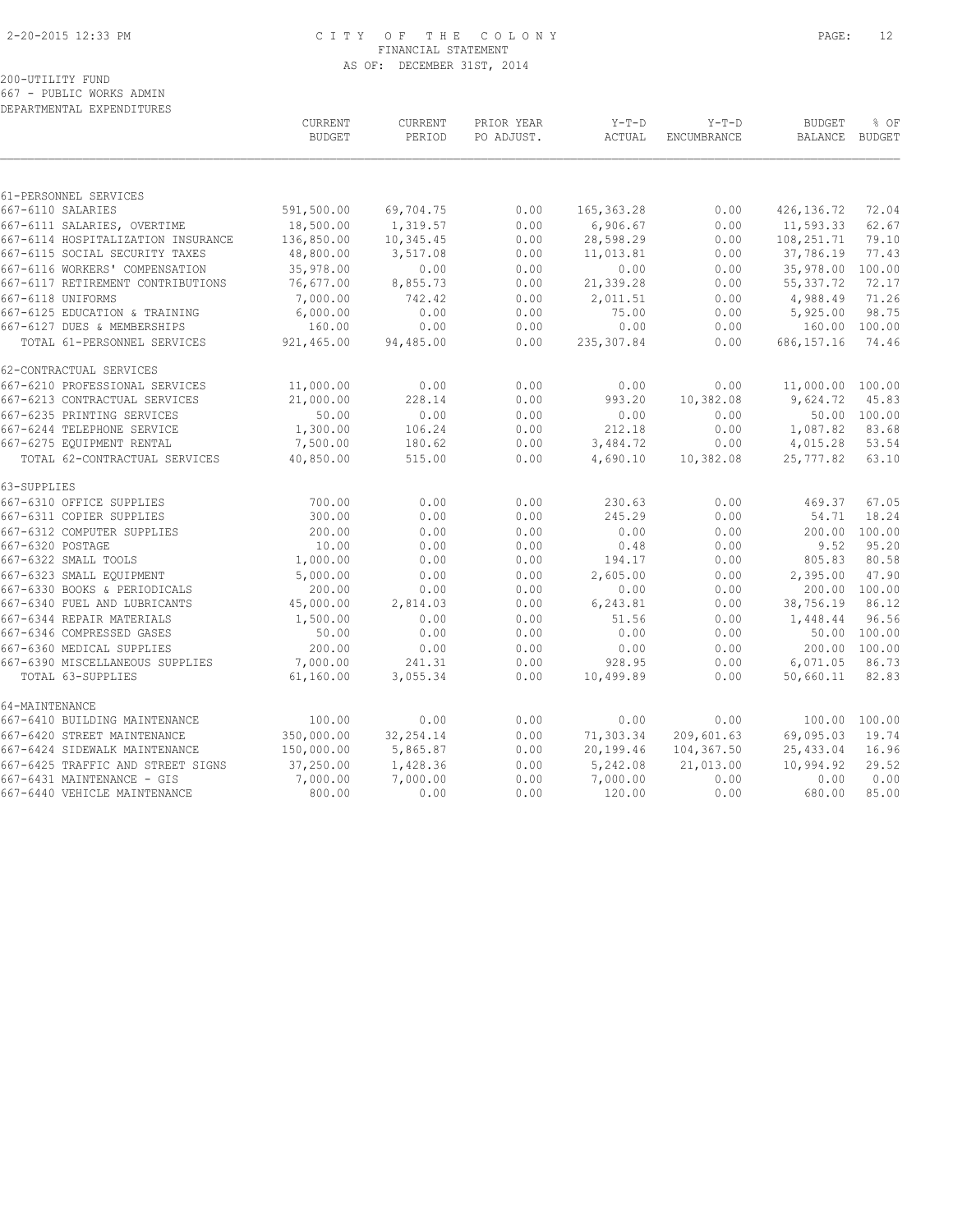### 2-20-2015 12:33 PM C I T Y O F T H E C O L O N Y PAGE: 13 FINANCIAL STATEMENT AS OF: DECEMBER 31ST, 2014

200-UTILITY FUND

667 - PUBLIC WORKS ADMIN

| DEPARTMENTAL EXPENDITURES              |                |            |            |            |             |               |               |
|----------------------------------------|----------------|------------|------------|------------|-------------|---------------|---------------|
|                                        | <b>CURRENT</b> | CURRENT    | PRIOR YEAR | Y-T-D      | $Y-T-D$     | <b>BUDGET</b> | % OF          |
|                                        | <b>BUDGET</b>  | PERIOD     | PO ADJUST. | ACTUAL     | ENCUMBRANCE | BALANCE       | <b>BUDGET</b> |
| 667-6452 MAINTENANCE - SOFTWARE APPLIC | 10,000.00      | 10,000.00  | 0.00       | 10,000.00  | 0.00        | 0.00          | 0.00          |
| 667-6470 OTHER EQUIPMENT - MAINTENANCE | 700.00         | 0.00       | 0.00       | 0.00       | 0.00        | 700.00        | 100.00        |
| TOTAL 64-MAINTENANCE                   | 555,850.00     | 56,548.37  | 0.00       | 113,864.88 | 334,982.13  | 107,002.99    | 19.25         |
| 65-NON-CAPITAL                         |                |            |            |            |             |               |               |
| 66-CAPITAL OUTLAY                      |                |            |            |            |             |               |               |
| 667-6690 CAPITAL OUTLAY-OTHER EQUIPMEN | 0.00           | 5,043.00   | 0.00       | 5,043.00   | 0.00(       | 5,043.00      | 0.00          |
| TOTAL 66-CAPITAL OUTLAY                | 0.00           | 5,043.00   | 0.00       | 5,043.00   | $0.00$ (    | 5,043.00      | 0.00          |
| 67-OVERHEAD ALLOCATION                 |                |            |            |            |             |               |               |
| 68-SUNDRY CHARGES                      |                |            |            |            |             |               |               |
| TOTAL 667 - PUBLIC WORKS ADMIN         | 1,579,325.00   | 159,646.71 | 0.00       | 369,405.71 | 345, 364.21 | 864,555.08    | 54.74         |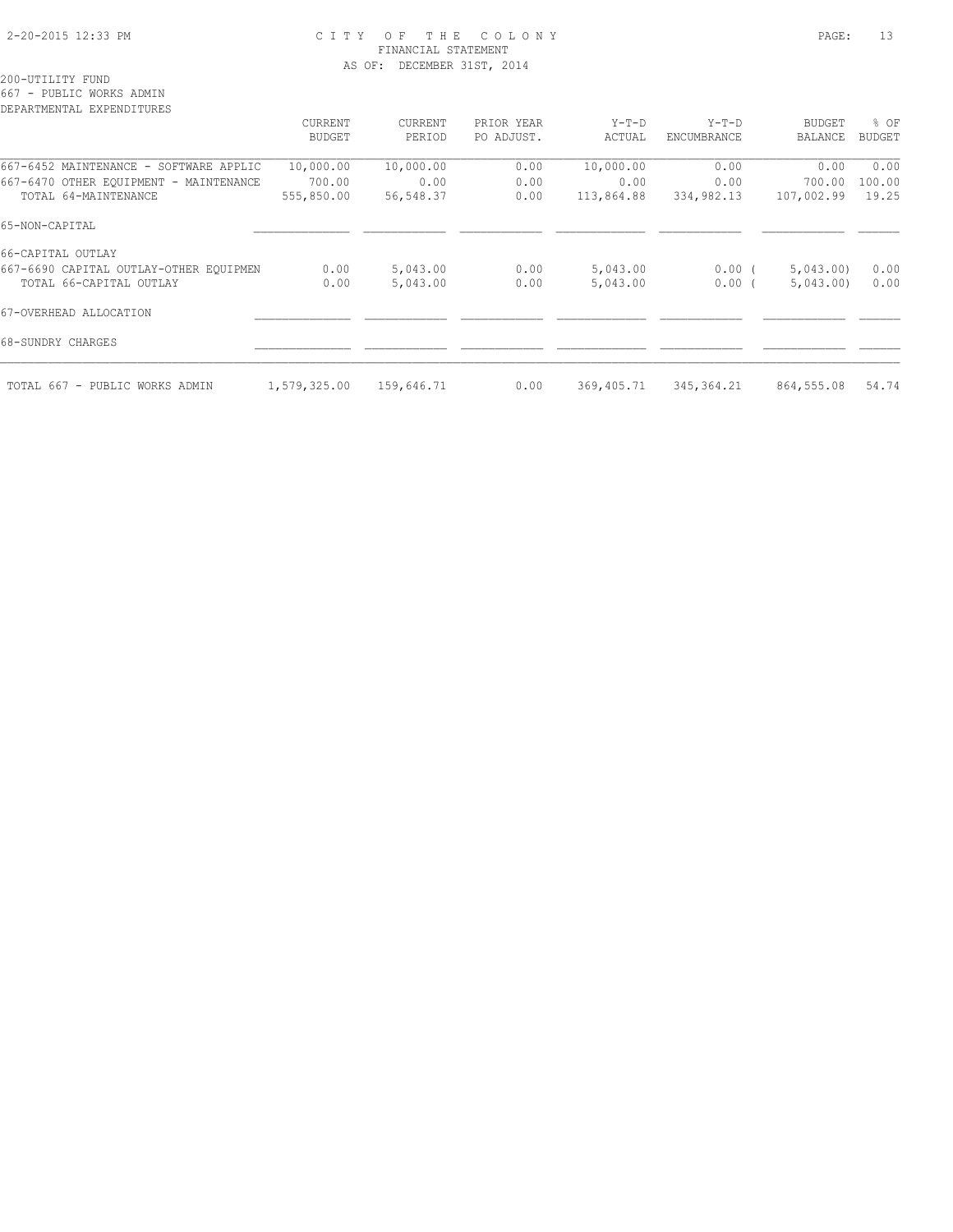### 2-20-2015 12:33 PM C I T Y O F T H E C O L O N Y PAGE: 14 FINANCIAL STATEMENT AS OF: DECEMBER 31ST, 2014

200-UTILITY FUND 671 - STORM WTR ENG

DEPARTMENTAL EXPENDITURES

|                                | CURRENT<br><b>BUDGET</b> | CURRENT<br>PERIOD | PRIOR YEAR<br>PO ADJUST. | $Y-T-D$<br>ACTUAL | $Y-T-D$<br>ENCUMBRANCE | <b>BUDGET</b><br><b>BALANCE</b> | % OF<br><b>BUDGET</b> |
|--------------------------------|--------------------------|-------------------|--------------------------|-------------------|------------------------|---------------------------------|-----------------------|
|                                |                          |                   |                          |                   |                        |                                 |                       |
| 61-PERSONNEL SERVICES          |                          |                   |                          |                   |                        |                                 |                       |
| 671-6127 DUES AND MEMBERSHIPS  | 100.00                   | 0.00              | 0.00                     | 0.00              | 0.00                   | 100.00                          | 100.00                |
| TOTAL 61-PERSONNEL SERVICES    | 100.00                   | 0.00              | 0.00                     | 0.00              | 0.00                   | 100.00                          | 100.00                |
| 62-CONTRACTUAL SERVICES        |                          |                   |                          |                   |                        |                                 |                       |
| 671-6210 PROFESSIONAL SERVICES | 35,000.00                | 572.62            | 0.00                     | 572.62            | 5,427.38               | 29,000.00                       | 82.86                 |
| 671-6218 PERMIT FEES           | 100.00                   | 0.00              | 0.00                     | 0.00              | 0.00                   | 100.00                          | 100.00                |
| 671-6275 EQUIPMENT RENTAL      | 200.00                   | 15.79             | 0.00                     | 63.12             | 126.48                 | 10.40                           | 5.20                  |
| TOTAL 62-CONTRACTUAL SERVICES  | 35,300.00                | 588.41            | 0.00                     | 635.74            | 5,553.86               | 29,110.40                       | 82.47                 |
| 63-SUPPLIES                    |                          |                   |                          |                   |                        |                                 |                       |
| 671-6311 COPIER SUPPLIES       | 0.00                     | 0.00              | 0.00                     | 1.87              | $38.99$ (              | 40.86)                          | 0.00                  |
| TOTAL 63-SUPPLIES              | 0.00                     | 0.00              | 0.00                     | 1.87              | $38.99$ (              | 40.86                           | 0.00                  |
| 64-MAINTENANCE                 |                          |                   |                          |                   |                        |                                 |                       |
| 671-6431 MAINTENANCE - GIS     | 3,000.00                 | 3,000.00          | 0.00                     | 3,000.00          | 0.00                   | 0.00                            | 0.00                  |
| TOTAL 64-MAINTENANCE           | 3,000.00                 | 3,000.00          | 0.00                     | 3,000.00          | 0.00                   | 0.00                            | 0.00                  |
| 65-NON-CAPITAL                 |                          |                   |                          |                   |                        |                                 |                       |
| 66-CAPITAL OUTLAY              |                          |                   |                          |                   |                        |                                 |                       |
| 67-OVERHEAD ALLOCATION         |                          |                   |                          |                   |                        |                                 |                       |
| TOTAL 671 - STORM WTR ENG      | 38,400.00                | 3,588.41          | 0.00                     | 3,637.61          | 5,592.85               | 29,169.54                       | 75.96                 |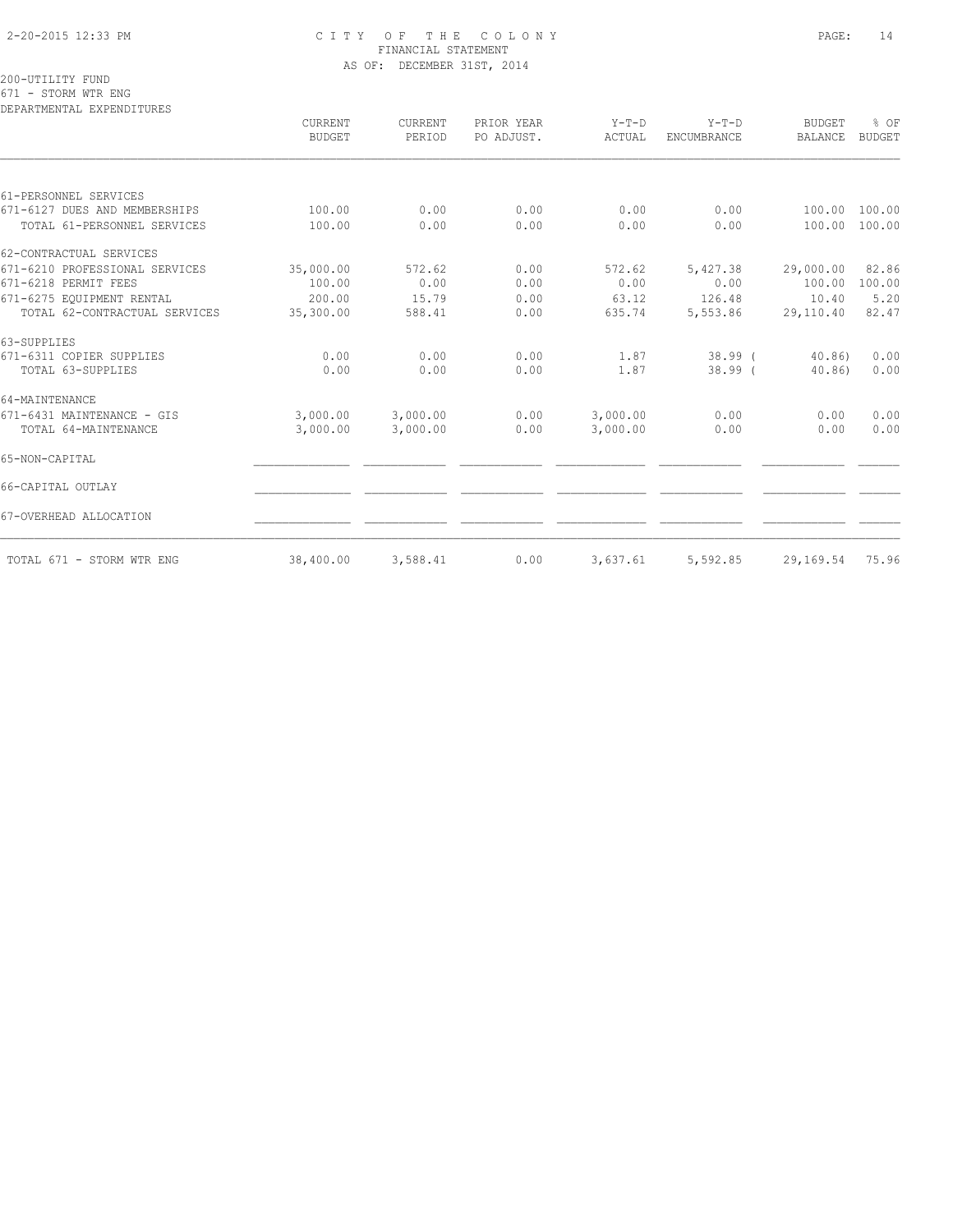### 2-20-2015 12:33 PM C I T Y O F T H E C O L O N Y PAGE: 15 FINANCIAL STATEMENT AS OF: DECEMBER 31ST, 2014

200-UTILITY FUND 672 - STORM WTR PUB WKS

DEPARTMENTAL EXPENDITURES

|                                    | CURRENT<br><b>BUDGET</b> | <b>CURRENT</b><br>PERIOD | PRIOR YEAR<br>PO ADJUST. | $Y-T-D$<br>ACTUAL | $Y-T-D$<br><b>ENCUMBRANCE</b> | <b>BUDGET</b><br><b>BALANCE</b> | % OF<br><b>BUDGET</b> |
|------------------------------------|--------------------------|--------------------------|--------------------------|-------------------|-------------------------------|---------------------------------|-----------------------|
|                                    |                          |                          |                          |                   |                               |                                 |                       |
| 61-PERSONNEL SERVICES              |                          |                          |                          |                   |                               |                                 |                       |
| 672-6110 SALARIES                  | 62,439.00                | 7,314.95                 | 0.00                     | 17,958.24         | 0.00                          | 44,480.76                       | 71.24                 |
| 672-6111 SALARIES, OVERTIME        | 4,000.00                 | 0.00                     | 0.00                     | 602.18            | 0.00                          | 3,397.82                        | 84.95                 |
| 672-6114 HOSPITALIZATION INSURANCE | 16,100.00                | 1,213.72                 | 0.00                     | 3,641.16          | 0.00                          | 12,458.84                       | 77.38                 |
| 672-6115 SOCIAL SECURITY TAXES     | 5,315.00                 | 367.35                   | 0.00                     | 1,215.40          | 0.00                          | 4,099.60                        | 77.13                 |
| 672-6116 WORKERS' COMPENSATION     | 4,558.00                 | 0.00                     | 0.00                     | 0.00              | 0.00                          | 4,558.00                        | 100.00                |
| 672-6117 RETIREMENT CONTRIBUTIONS  | 8,351.00                 | 909.88                   | 0.00                     | 2,296.43          | 0.00                          | 6,054.57                        | 72.50                 |
| 672-6125 EDUCATION AND TRAINING    | 100.00                   | 0.00                     | 0.00                     | 0.00              | 0.00                          | 100.00                          | 100.00                |
| TOTAL 61-PERSONNEL SERVICES        | 100,863.00               | 9,805.90                 | 0.00                     | 25,713.41         | 0.00                          | 75,149.59                       | 74.51                 |
| 62-CONTRACTUAL SERVICES            |                          |                          |                          |                   |                               |                                 |                       |
| 672-6210 PROFESSIONAL SERVICES     | 10,000.00                | 0.00                     | 0.00                     | 0.00              | 0.00                          | 10,000.00                       | 100.00                |
| 672-6213 CONTRACTUAL SERVICES      | 24,000.00                | 0.00                     | 0.00                     | 0.00              | 0.00                          | 24,000.00                       | 100.00                |
| 672-6236 ADVERTISING AND NOTICES   | 0.00                     | 0.00                     | 0.00                     | 464.00            | 0.00(                         | 464.00)                         | 0.00                  |
| 672-6275 EQUIPMENT RENTAL          | 2,500.00                 | 0.00                     | 0.00                     | 0.00              | 0.00                          | 2,500.00                        | 100.00                |
| TOTAL 62-CONTRACTUAL SERVICES      | 36,500.00                | 0.00                     | 0.00                     | 464.00            | 0.00                          | 36,036.00                       | 98.73                 |
| 63-SUPPLIES                        |                          |                          |                          |                   |                               |                                 |                       |
| 64-MAINTENANCE                     |                          |                          |                          |                   |                               |                                 |                       |
| 672-6421 DRAINAGE MAINTENANCE      | 10,000.00                | 0.00                     | 0.00                     | 0.00              | 0.00                          | 10,000.00                       | 100.00                |
| TOTAL 64-MAINTENANCE               | 10,000.00                | 0.00                     | 0.00                     | 0.00              | 0.00                          | 10,000.00                       | 100.00                |
| 66-CAPITAL OUTLAY                  |                          |                          |                          |                   |                               |                                 |                       |
| 67-OVERHEAD ALLOCATION             |                          |                          |                          |                   |                               |                                 |                       |
| TOTAL 672 - STORM WTR PUB WKS      | 147,363.00               | 9,805.90                 | 0.00                     | 26, 177.41        | 0.00                          | 121, 185.59                     | 82.24                 |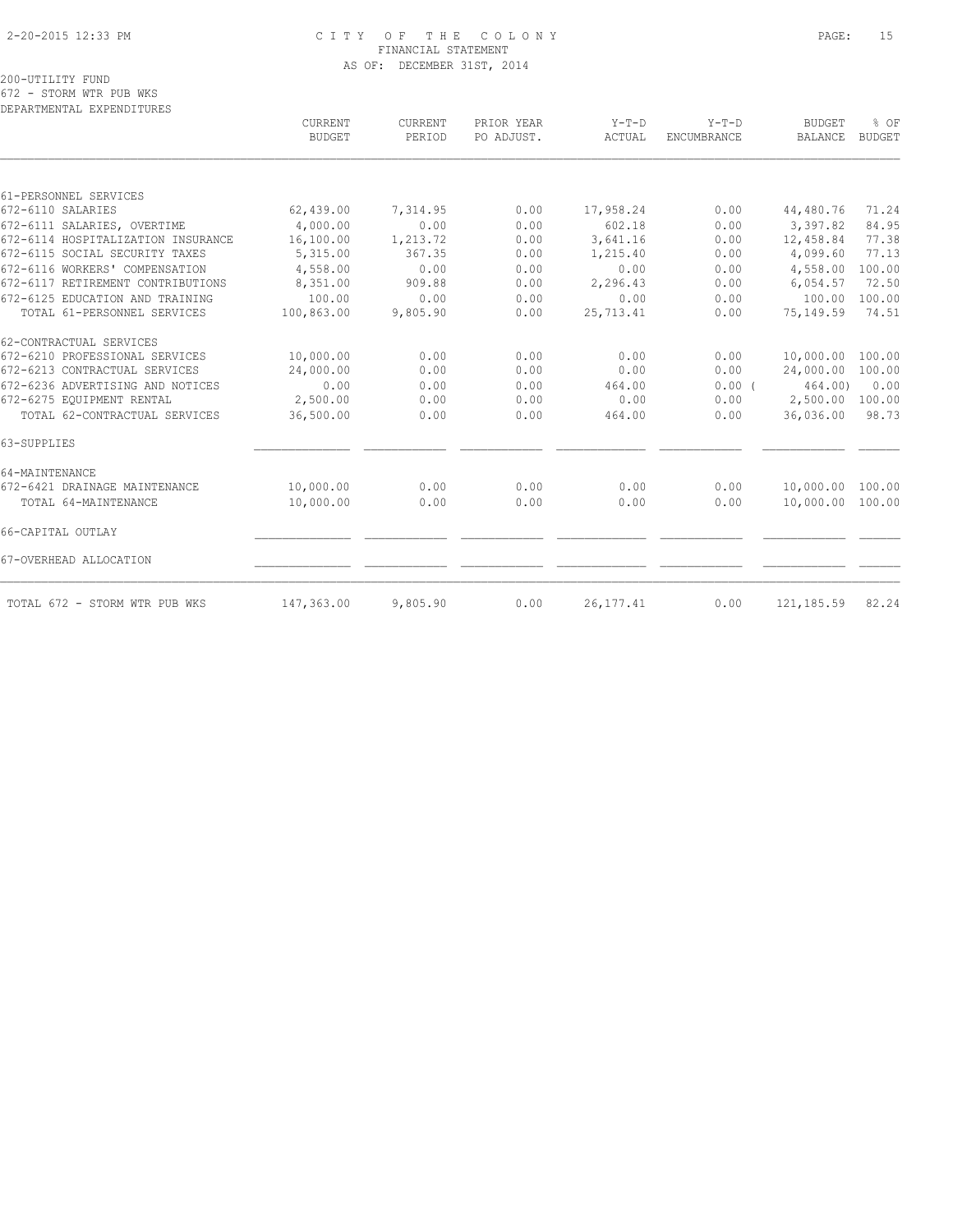### 2-20-2015 12:33 PM C I T Y O F T H E C O L O N Y PAGE: 16 FINANCIAL STATEMENT AS OF: DECEMBER 31ST, 2014

200-UTILITY FUND

690 - ENVIRONMENTAL

| DEPARTMENTAL EXPENDITURES          |               |          |            |           |             |                |               |
|------------------------------------|---------------|----------|------------|-----------|-------------|----------------|---------------|
|                                    | CURRENT       | CURRENT  | PRIOR YEAR | $Y-T-D$   | $Y-T-D$     | <b>BUDGET</b>  | % OF          |
|                                    | <b>BUDGET</b> | PERIOD   | PO ADJUST. | ACTUAL    | ENCUMBRANCE | <b>BALANCE</b> | <b>BUDGET</b> |
|                                    |               |          |            |           |             |                |               |
| 61-PERSONNEL SERVICES              |               |          |            |           |             |                |               |
| 690-6110 SALARIES                  | 67,079.00     | 7,920.76 | 0.00       | 19,871.80 | 0.00        | 47,207.20      | 70.38         |
| 690-6114 HOSPITALIZATION INSURANCE | 8,050.00      | 627.42   | 0.00       | 1,882.26  | 0.00        | 6,167.74       | 76.62         |
| 690-6115 SOCIAL SECURITY TAXES     | 5,366.00      | 363.63   | 0.00       | 1,171.05  | 0.00        | 4,194.95       | 78.18         |
| 690-6116 WORKERS' COMPENSATION     | 142.00        | 0.00     | 0.00       | 0.00      | 0.00        | 142.00 100.00  |               |
| 690-6117 RETIREMENT CONTRIBUTIONS  | 8,432.00      | 1,005.64 | 0.00       | 2,479.19  | 0.00        | 5,952.81       | 70.60         |
| 690-6125 EDUCATION AND TRAINING    | 1,000.00      | 0.00     | 0.00       | 0.00      | 0.00        | 1,000.00       | 100.00        |
| 690-6126 TRAVEL EXPENSE            | 1,500.00      | 0.00     | 0.00       | 0.00      | 0.00        | 1,500.00       | 100.00        |
| 690-6127 DUES AND MEMBERSHIPS      | 300.00        | 0.00     | 0.00       | 0.00      | 0.00        | 300.00         | 100.00        |
| TOTAL 61-PERSONNEL SERVICES        | 91,869.00     | 9,917.45 | 0.00       | 25,404.30 | 0.00        | 66,464.70      | 72.35         |
| 62-CONTRACTUAL SERVICES            |               |          |            |           |             |                |               |
| 690-6213 CONTRACTUAL SERVICES      | 43,000.00     | 3,357.83 | 0.00       | 6,792.83  | 23,499.67   | 12,707.50      | 29.55         |
| 690-6235 PRINTING SERVICES         | 2,000.00      | 22.88    | 0.00       | 22.88     | 0.00        | 1,977.12       | 98.86         |
| 690-6275 EQUIPMENT RENTAL          | 700.00        | 15.77    | 0.00       | 63.08     | 126.52      | 510.40         | 72.91         |
| TOTAL 62-CONTRACTUAL SERVICES      | 45,700.00     | 3,396.48 | 0.00       | 6,878.79  | 23,626.19   | 15,195.02      | 33.25         |
| 63-SUPPLIES                        |               |          |            |           |             |                |               |
| 690-6310 OFFICE SUPPLIES           | 250.00        | 0.00     | 0.00       | 0.00      | 0.00        |                | 250.00 100.00 |
| 690-6311 COPIER SUPPLIES           | 450.00        | 0.00     | 0.00       | 1.87      | 38.99       | 409.14         | 90.92         |
| 690-6312 COMPUTER SUPPLIES         | 50.00         | 0.00     | 0.00       | 0.00      | 0.00        | 50.00          | 100.00        |
| 690-6313 JANITORIAL SUPPLIES       | 200.00        | 0.00     | 0.00       | 0.00      | 0.00        | 200.00 100.00  |               |
| 690-6314 RECYCLING SUPPLIES        | 6,000.00      | 0.00     | 0.00       | 491.49    | 0.00        | 5,508.51       | 91.81         |
| 690-6320 POSTAGE                   | 200.00        | 1.19     | 0.00       | 1.19      | 0.00        | 198.81         | 99.41         |
| 690-6322 SMALL TOOLS               | 1,000.00      | 0.00     | 0.00       | 23.99     | 0.00        | 976.01         | 97.60         |
| 690-6330 BOOKS AND PERIODICALS     | 200.00        | 0.00     | 0.00       | 0.00      | 0.00        |                | 200.00 100.00 |
| 690-6331 PUBLIC EDUCATION MATERIAL | 7,000.00      | 0.00     | 0.00       | 0.00      | 0.00        | 7,000.00       | 100.00        |
| 690-6390 MISCELLANEOUS SUPPLIES    | 2,000.00      | 11.00    | 0.00       | 472.41    | 0.00        | 1,527.59       | 76.38         |
| TOTAL 63-SUPPLIES                  | 17,350.00     | 12.19    | 0.00       | 990.95    | 38.99       | 16,320.06      | 94.06         |
| 64-MAINTENANCE                     |               |          |            |           |             |                |               |
| 65-NON-CAPITAL                     |               |          |            |           |             |                |               |
| 66-CAPITAL OUTLAY                  |               |          |            |           |             |                |               |
| 67-OVERHEAD ALLOCATION             |               |          |            |           |             |                |               |
|                                    |               |          |            |           |             |                |               |